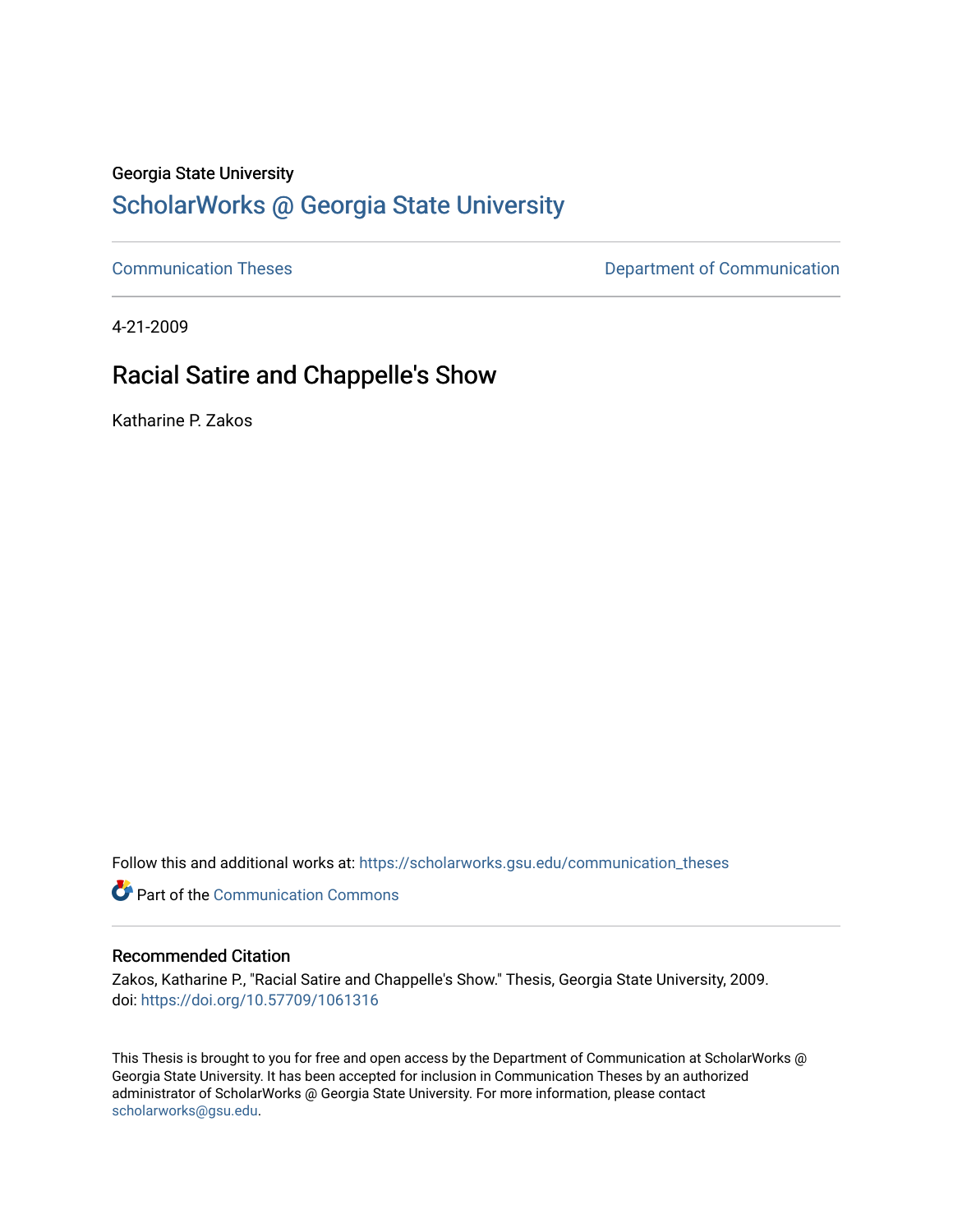## RACIAL SATIRE AND *CHAPPELLE'S SHOW*

by

## KATHARINE P. ZAKOS

Under the Direction of Mary Stuckey

## ABSTRACT

 This thesis examines *Chappelle's Show*'s use of racial satire to challenge dominant stereotypes and the effectiveness of that satire as a tool to achieve perspective by incongruity. I use a variation of D'Acci's circuit of media study model to examine the institutional challenges and limitations on the show due to the context in which it was created, produced, and distributed; to interrogate the strategies employed by the show's writers/creators to overcome these challenges through the performance of race; and to analyze the audience's understanding of the use of racial satire through a reception study of the show's audience. I argue that using satire often has the unintended consequence of crossing the line between "sending up" a behavior and supporting it, essentially becoming that which it is trying to discount, though this is not to say that its intrinsic value is therefore completely negated.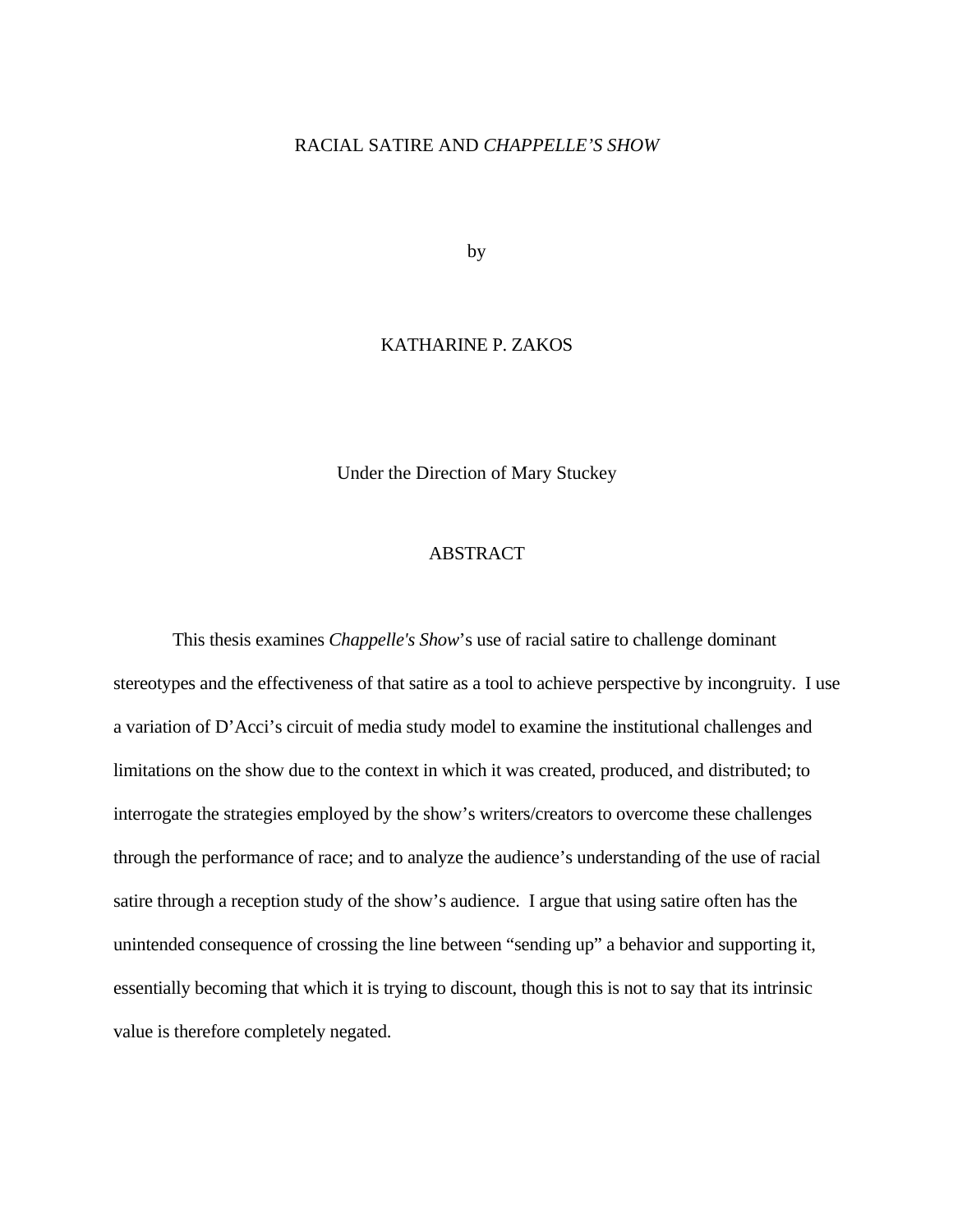INDEX WORDS: *Chappelle's Show*, Satire, Stereotypes, Performance of race, Representation of women, Perspective by incongruity, Audience reception, Circuit of culture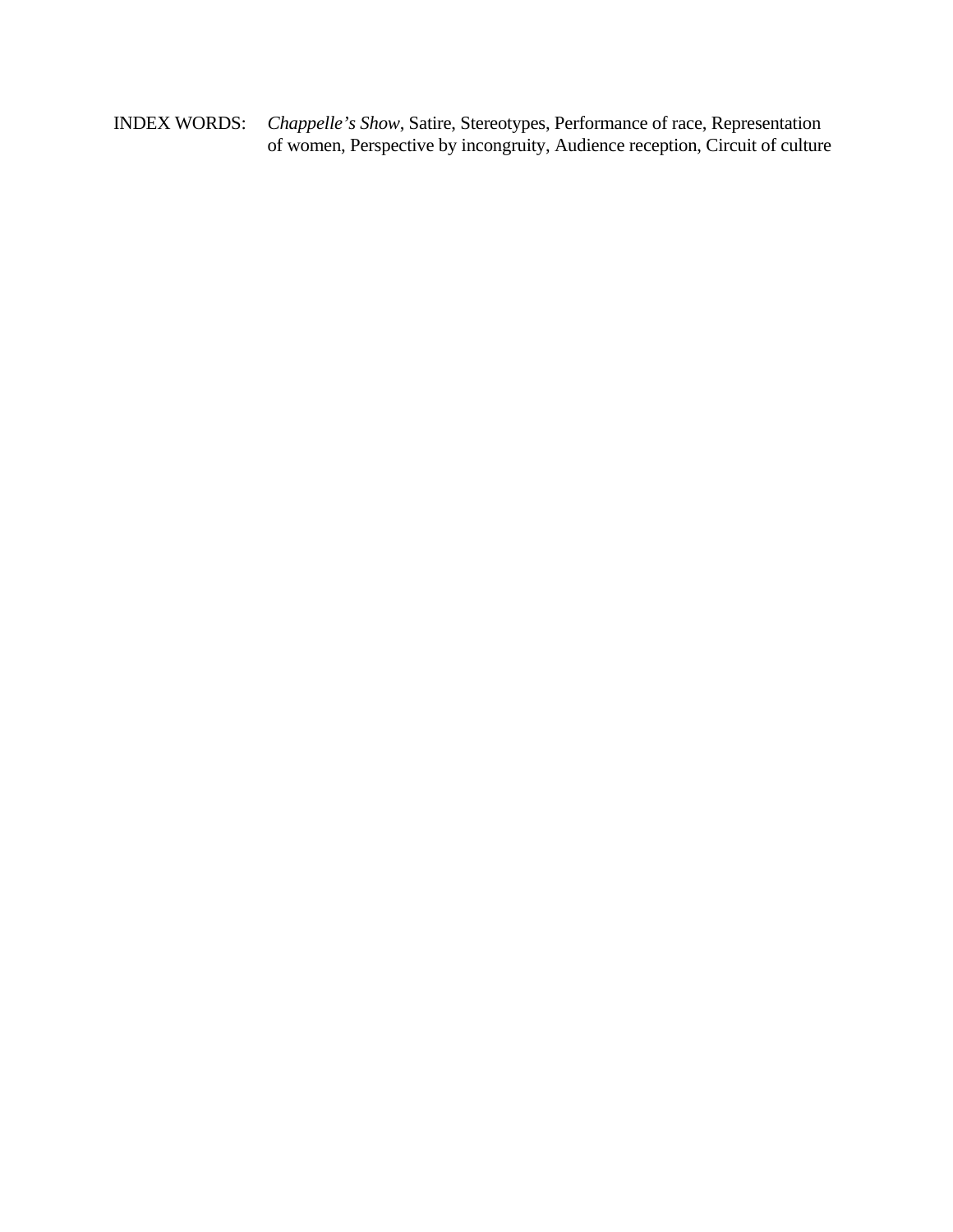## RACIAL SATIRE AND *CHAPPELLE'S SHOW*

by

# KATHARINE P. ZAKOS

A Thesis Submitted in Partial Fulfillment of the Requirements for the Degree of

Master of Arts

in the College of Arts and Sciences

Georgia State University

2009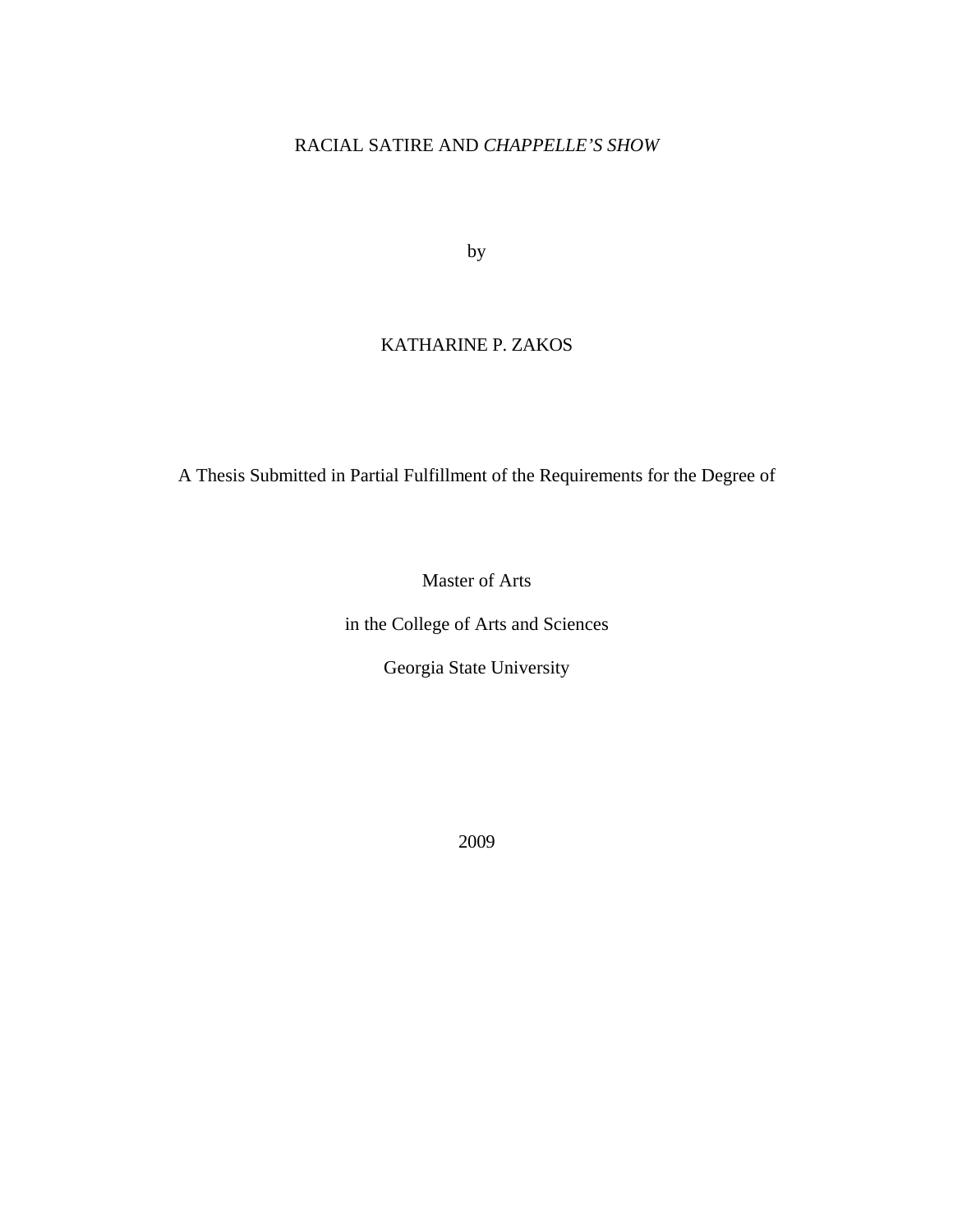Copyright by Katharine P. Zakos 2009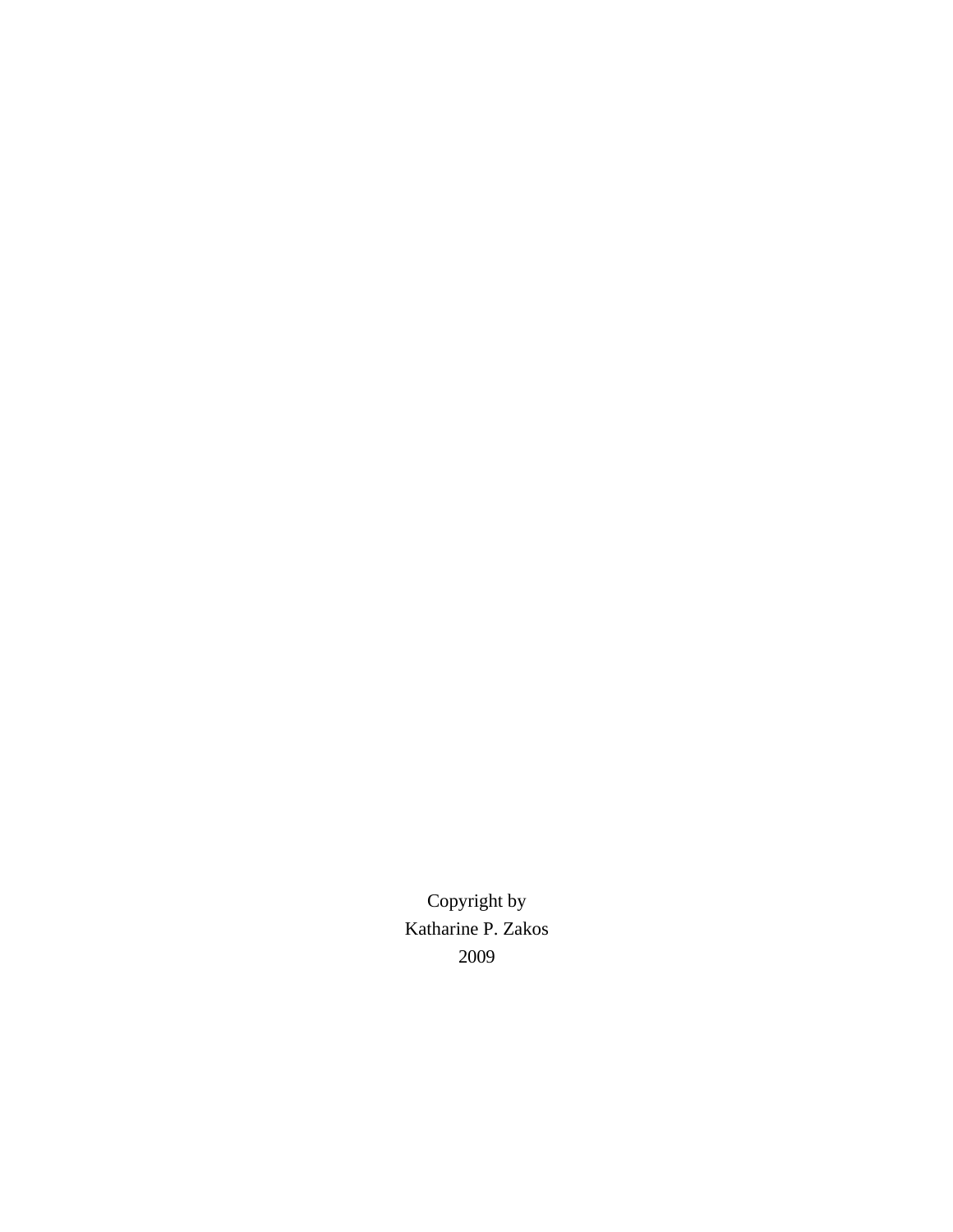# RACIAL SATIRE AND *CHAPPELLE'S SHOW*

by

## KATHARINE P. ZAKOS

Committee Chair: Mary Stuckey

 Committee: Kathryn Fuller-Seeley Alisa Perren Alessandra Raengo

Electronic Version Approved:

Office of Graduate Studies College of Arts and Sciences Georgia State University May 2009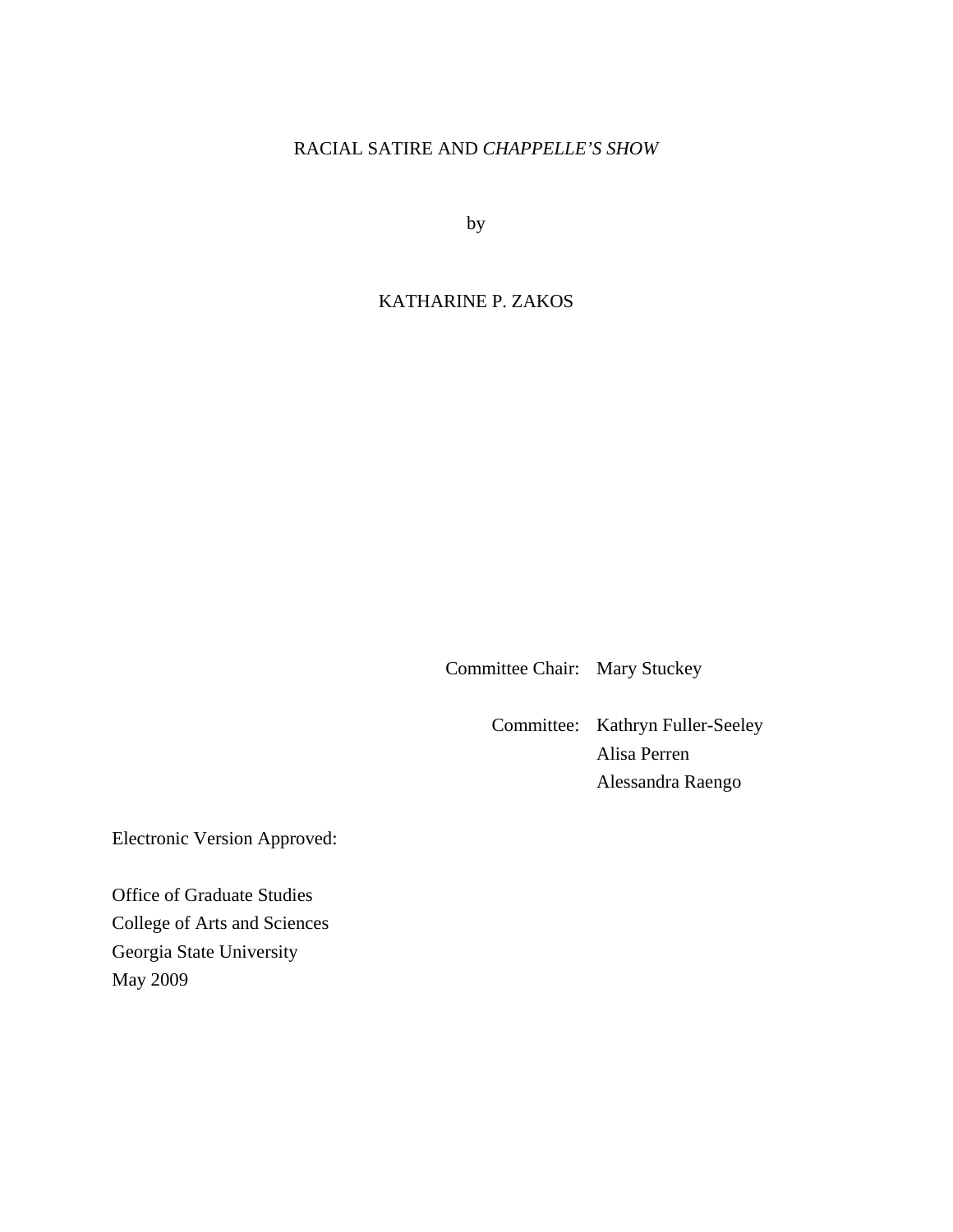# TABLE OF CONTENTS

| <b>LIST OF FIGURES</b>                                                       |              |
|------------------------------------------------------------------------------|--------------|
| <b>CHAPTER</b>                                                               |              |
| 1. INTRODUCTION                                                              | $\mathbf{1}$ |
| Circuit of Media Study Model                                                 | 8            |
| Institutional Challenges to <i>Chappelle's Show's</i> Use of Racial Satire   | 9            |
| The Performance of Race on Chappelle's Show                                  | 11           |
| Audience Reception and Understanding of Racial Satire                        | 13           |
| Conclusion                                                                   | 13           |
| 2. SOCIO-HISTORICAL AND INSTITUTIONAL CONTEXTS OF<br><b>CHAPPELLE'S SHOW</b> | 14           |
| <b>Historical Context</b>                                                    | 14           |
| Chappelle's Show and Comedy Central                                          | 19           |
| Additional Contexts for Viewing Chappelle's Show                             | 26           |
| Conclusion                                                                   | 31           |
| 3. THE PERFORMANCE OF RACE ON CHAPPELLE'S SHOW                               | 32           |
| Performing Blackness                                                         | 33           |
| Performing Whiteness                                                         | 40           |
| Multilayered Performances: Clayton Bigsby, the Black White<br>Supremacist    | 42           |
| Conclusion                                                                   | 44           |
| 4. AUDIENCE RECEPTION OF CHAPPELLE'S SHOW                                    | 46           |
| Misunderstanding and/or Misinterpretation of Satire                          | 46           |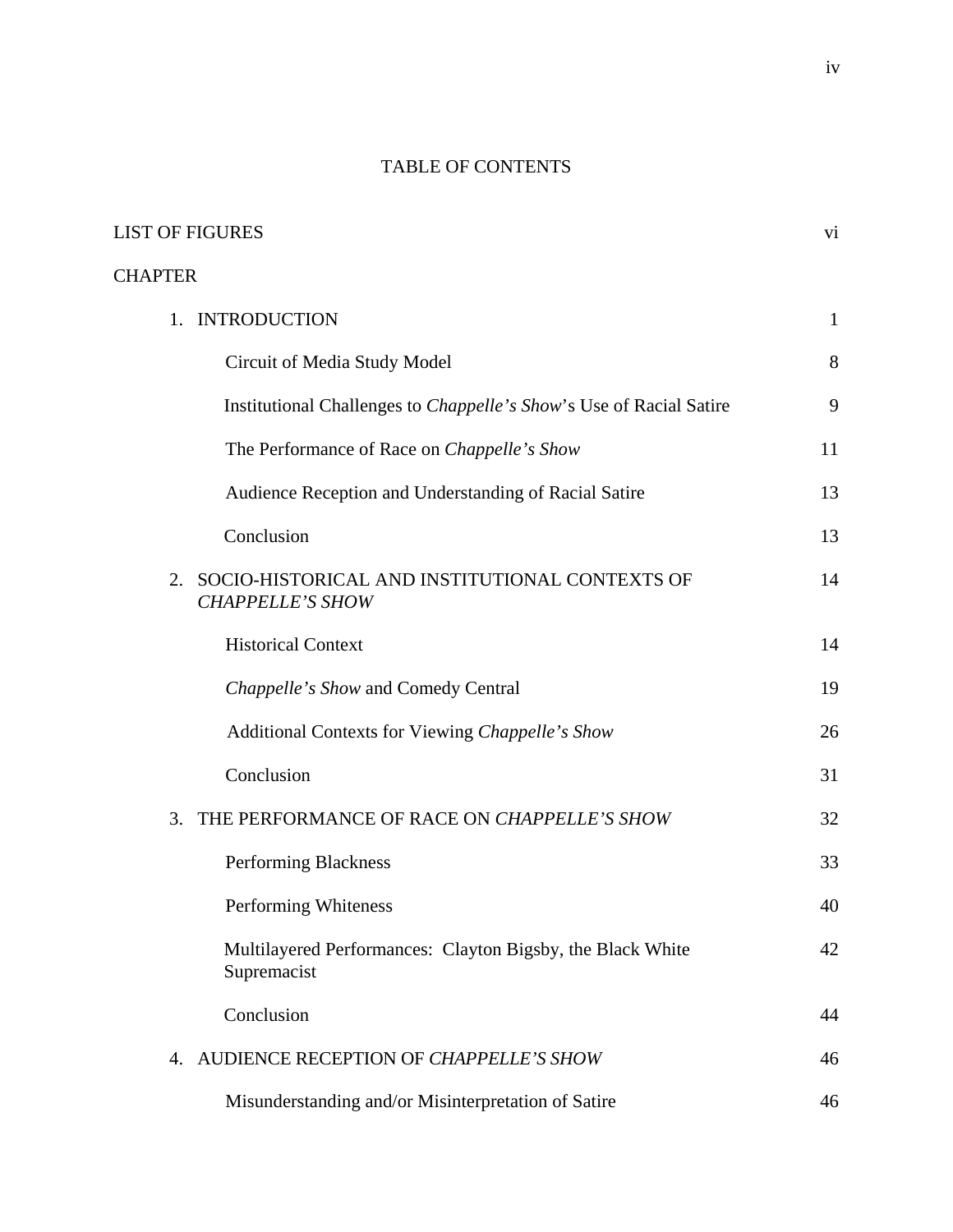|                   | Method and Limitations of Study                       | 48 |
|-------------------|-------------------------------------------------------|----|
|                   | Description and Context of Sketch Chosen for Analysis | 52 |
|                   | Fan Reception—Analysis                                | 54 |
|                   | Conclusion                                            | 66 |
| 5. CONCLUSION     |                                                       | 68 |
|                   | Summary of Project and What I Have Learned            | 68 |
|                   | More Questions: Areas of Interest for Future Research | 69 |
|                   | <b>Final Thoughts</b>                                 | 74 |
| <b>REFERENCES</b> |                                                       | 78 |
| APPENDIX:         | TRANSCRIPT OF CLAYTON BIGSBY SKETCH                   | 82 |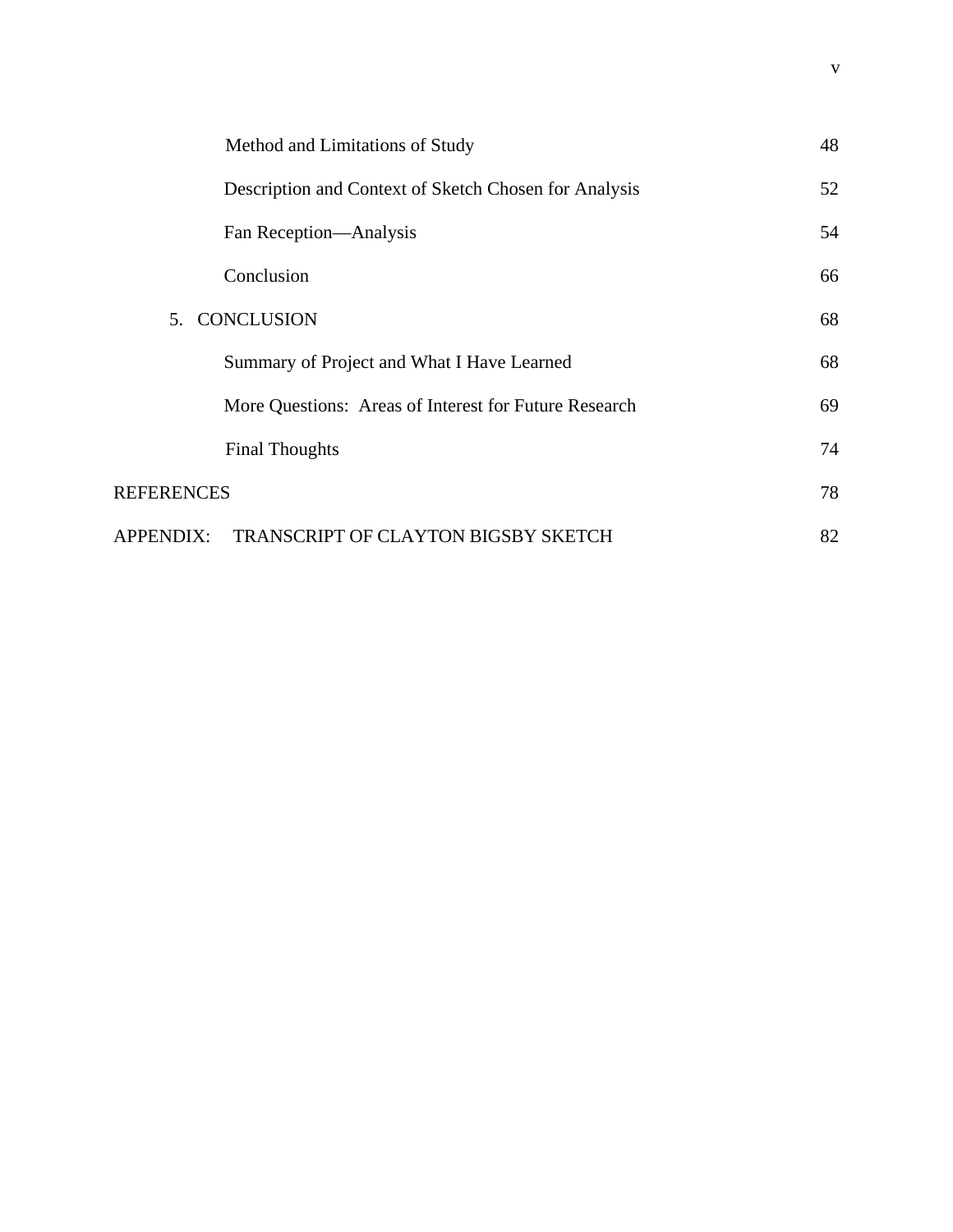# LIST OF FIGURES

| Figure 1. Tyrone Biggums                          | 34 |
|---------------------------------------------------|----|
| Figure 2. Black Pixie                             | 37 |
| Figure 3. Black Pixie and Sidekick                | 37 |
| Figure 4. Asian, Hispanic, and White Pixies       | 39 |
| Figure 5. Anchorman Chuck Taylor                  | 40 |
| Figure 6. Chuck Taylor Later in Series            | 41 |
| Figure 7. Clayton Bigsby, Black White Supremacist | 43 |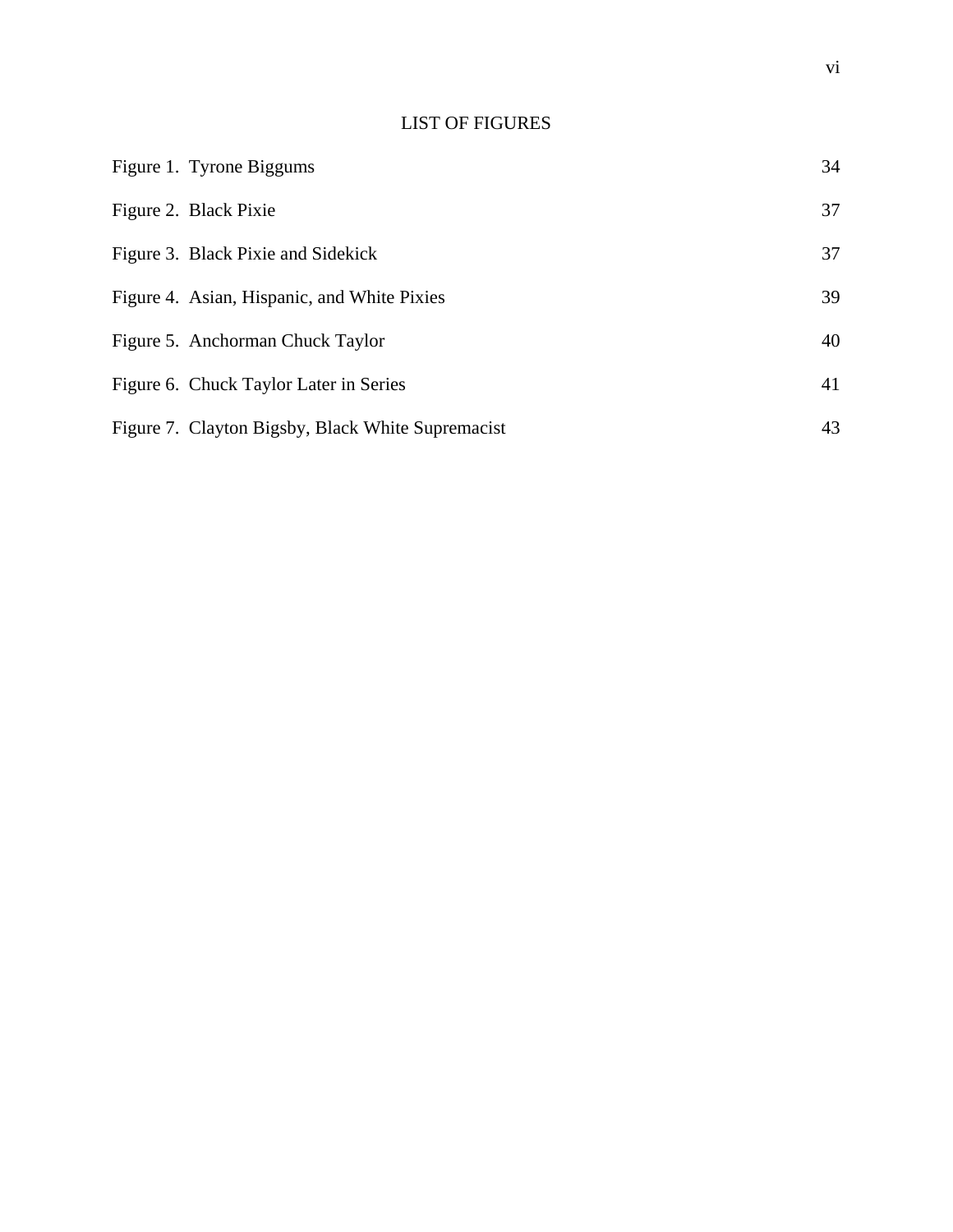#### CHAPTER 1

### **INTRODUCTION**

"I'm Rick James, bitch!" "Shoot the J—shoot it!" "I'm rich, bitch!" "I am in no way, shape, or form involved in any niggerdom!" "Is Wayne Brady gonna have to choke a bitch!?" "What did the five fingers say to the face? Slap!" "I can't understand you, go back to your country—white power!" "I'm a tell you something about me, Joe Rogan, that you might not know: I smoke rocks." "Cocaine is a hell of a drug."

If you were in high school or college in the United States from 2003-2005, chances are you have at least heard of *Chappelle's Show* and many of you probably have watched at least an episode or two. Those who have seen the show will recognize the lines above as some of the most popular catch phrases from the show which, through constant mimicry by fans, have become part of pop culture. My own friends certainly did their part to contribute to the spread of the gospel according to *Chappelle's Show*; during my tenure as an undergraduate I heard virtually nothing else. Every time we got together to hang out, no matter what the plans were, we would inevitably end up watching the show, because one of the guys had purchased the DVD box sets, so we did not even have to wait to catch it on TV. It was on one of these occasions that I first became intrigued by the use of racial satire on the show. My particular group of friends happened to be made up of largely non-whites, with the majority being African American, so I often found myself the only white person at these viewing parties. When sketches heavy with racial satire would air, I sometimes felt slightly uncomfortable and unsure if I, as a white person, should be laughing. It was never about worrying what the others might think if I did; rather, it had more to do with what I thought—was this humor meant to make me laugh, and, if I did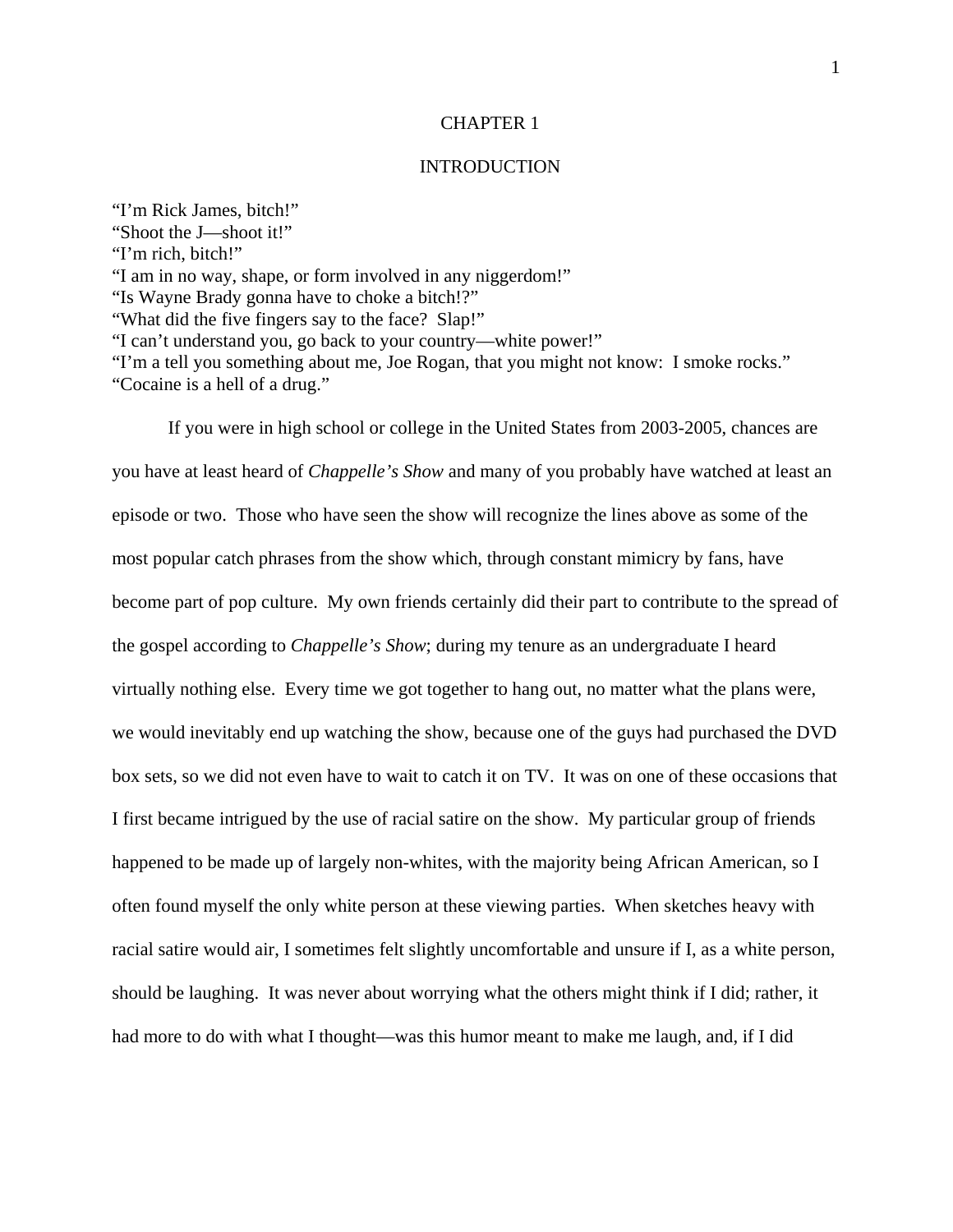laugh, was it only okay as long as I "got" the message the show was trying to send about the ludicrous nature of racial stereotypes?

These questions grew to be increasingly troubling for me and I often nagged my friends with even more questions about how they each viewed the portrayal of race on the show and what they thought of my issues of racial guilt. These experiences and the conversations that emerged from them inspired me to undertake this project on *Chappelle's Show's* use of racial satire.

As a comedian, Dave Chappelle's primary goal is to make people laugh. However, I believe that there are other, slightly less obvious, implications of his work, and it is on these that I will focus in my analysis. I argue that the purpose of the type of racial envelope pushing that occurs on *Chappelle's Show* is to make people think. By satirizing the stereotypes and assumptions that people make about different races, and African Americans in particular, *Chappelle's Show* attempts to encourage its audience to question both the reliability and the validity of such stereotypes. This encouragement is enacted through the performance of race and racial identities. Through a variety of sketches, focusing on topics like the inexplicable black white supremacist Clayton Bigsby (who is blind and never knew he was actually a black person himself, until he is told so by a *Frontline* reporter, which then leads him to divorce his—also blind—white wife immediately for being a "nigger lover") or the life of the white "Niggar family" (where "Niggar" is actually the family's surname in a 1950s style television show, much to the amusement of the neighborhood's black milkman, played by Chappelle), *Chappelle's Show* calls into question many of the stereotypes based on race that America holds dear.

Some sketches even dealt with the topic of stereotypes explicitly. Episode Three from Season One of *Chappelle's Show* begins with a sketch called "Dave Chappelle's Educated Guess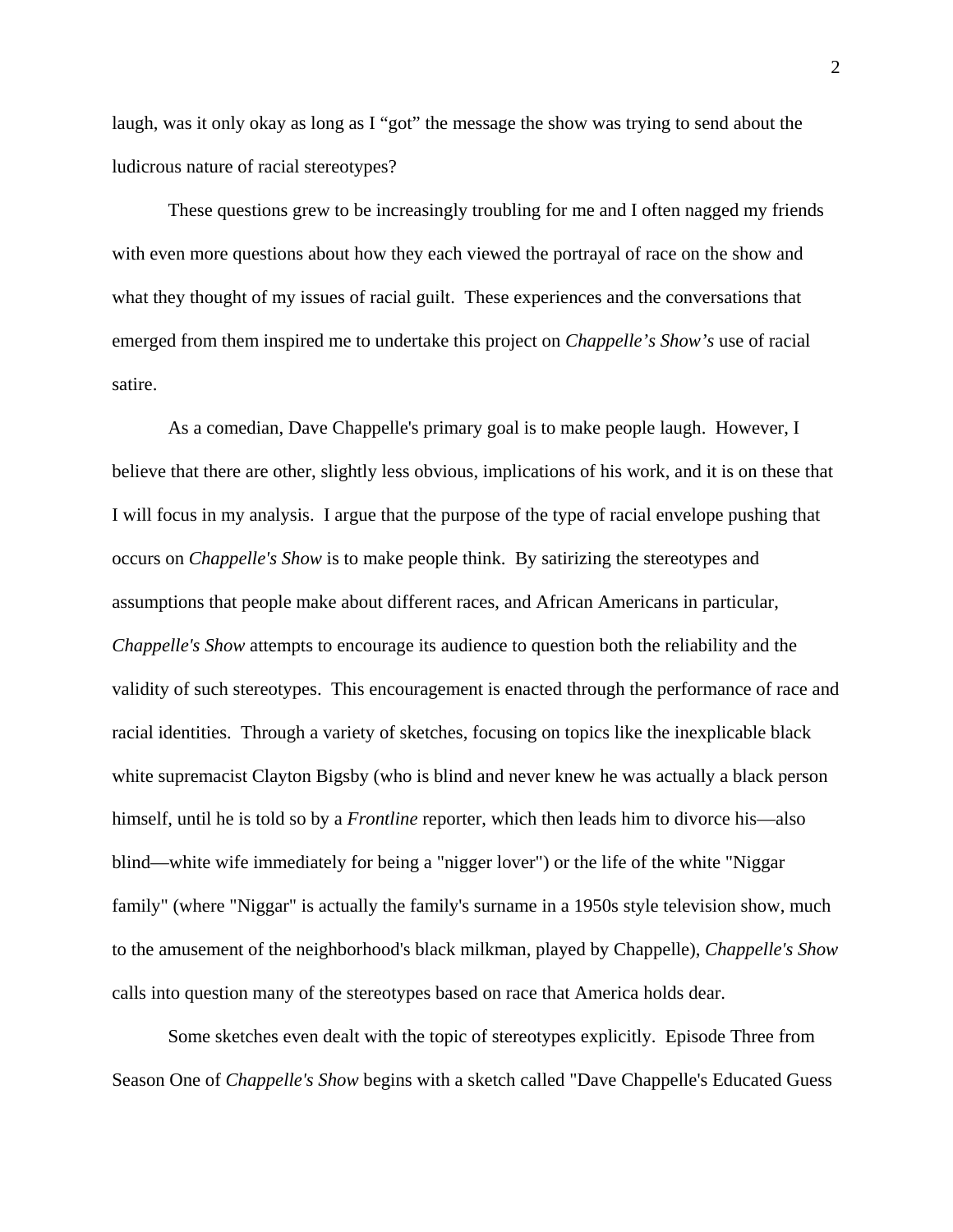Line." The Miss Cleo-inspired parody begins with a voice over that says, "Dave Chappelle is not a psychic, he is merely a racist who believes that stereotypes dictate our futures" (*Chappelle's Show*, 2003). Chappelle then goes on to (correctly) guess certain facts about his callers' lives based on many of the most popular stereotypes in American culture today. This sketch is typical of the fare one will find on *Chappelle's Show* about the crazy and often dangerous practice of stereotyping.

As a popular and successful cable televsion show, *Chappelle's Show* had the power to reach millions of viewers on a weekly basis. Many of the people who originally tuned into the show could have been Dave Chappelle's fans from his days as a stand-up comic and his work in movies like *Robin Hood: Men in Tights* and *Half Baked*, but I would argue that his audience started out as consisting largely of viewers who continued watching after the network's *South Park* lead-in, which was Comedy Central's highest rated program at the time. I also think, though, that as the show's popularity grew, its fan base grew as well, broadening into a more mainstream audience. Furthermore, the subsequent release of *Chappelle's Show* on DVD greatly increased the number and diversity of the show's audience.

Because the show had (and still has) the ability to reach so many people, it would therefore seem that a certain amount of responsibility should also follow. As noted earlier, *Chappelle's Show's* audience does not consist of only African Americans, but of members of many other racial and ethnic groups as well. For members of other races, the show was possibly one of the only sources of exposure to hip hop culture (and, possibly, to African Americans in general) that they experienced on a regular basis. It is for this reason that I believe that the creators and other people behind *Chappelle's Show* had a responsibility to pay careful attention to the way that the show portrayed race in our culture, both through hip hop artists themselves,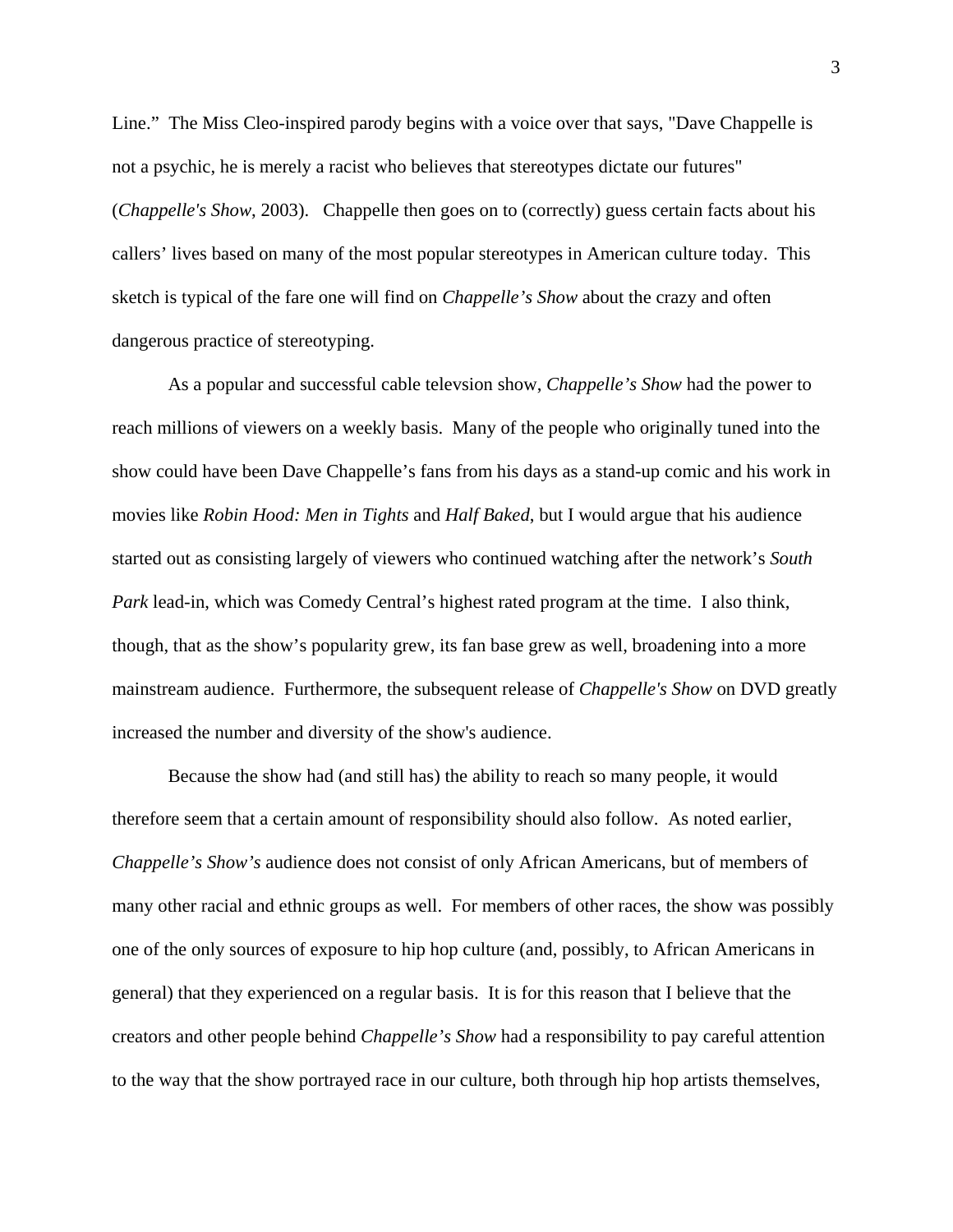the music, and the commentary made by the show on life in the African American community

today. However, even the most diligently and carefully created satire is not immune to

misunderstanding or misinterpretation.

This difficulty in ensuring that others can actually understand the challenges to the

dominant stereotypes about minorities (which is the purpose of racial satire) is examined in

Sanchez and Stuckey's article on the film *The Indian in the Cupboard*, where they emphasize the

fact that

[m]ost citizens of the United States get most of their information from the media, especially from television (Manheim, 1991). The images thus conveyed undergird many of the population's ideas and emotional reaction to peoples that are somehow "Other" (Entman, 1991). Just as residents of foreign countries may be installed with distorted images of life in the U.S. by being exposed to episodes of *Dallas*, *Baywatch*, and other television shows, non-Indian residents of the U.S. also receive distorted images of American Indians from mediated sources. In both cases, the issue is less the presence of one or two badly distorted depictions than the problem created by the lack of any countervailing images. When all we know about "Others" stems from media images, then those images create reality, a particularly important concern for members of minority populations, for as Lippmann (1922) noted, we act upon our perceptions of reality, not upon some inaccessible 'true' reality (p. 10).

Challenging hegemonic codes then, is difficult, not least because whether by using them, contradicting them, and/or adapting them to different purposes, these codes are still present. The more deeply embedded and pervasive those codes are, the more difficult it is to replace them. (Sanchez and Stuckey, 88-89)

Although Sanchez and Stuckey were looking specifically at the case of American Indians, it is easy to see how their observations are relevant for other racial and ethnic minority groups as well, and particularly relevant to the present discussion. Because *Chappelle's Show* must present the stereotypes it is trying to make people question in order to actually do so, is there any way of doing this without reinforcing them? This, in turn, leads me to the all-important question—is there any way of employing satire that is not dangerous, where there is no risk of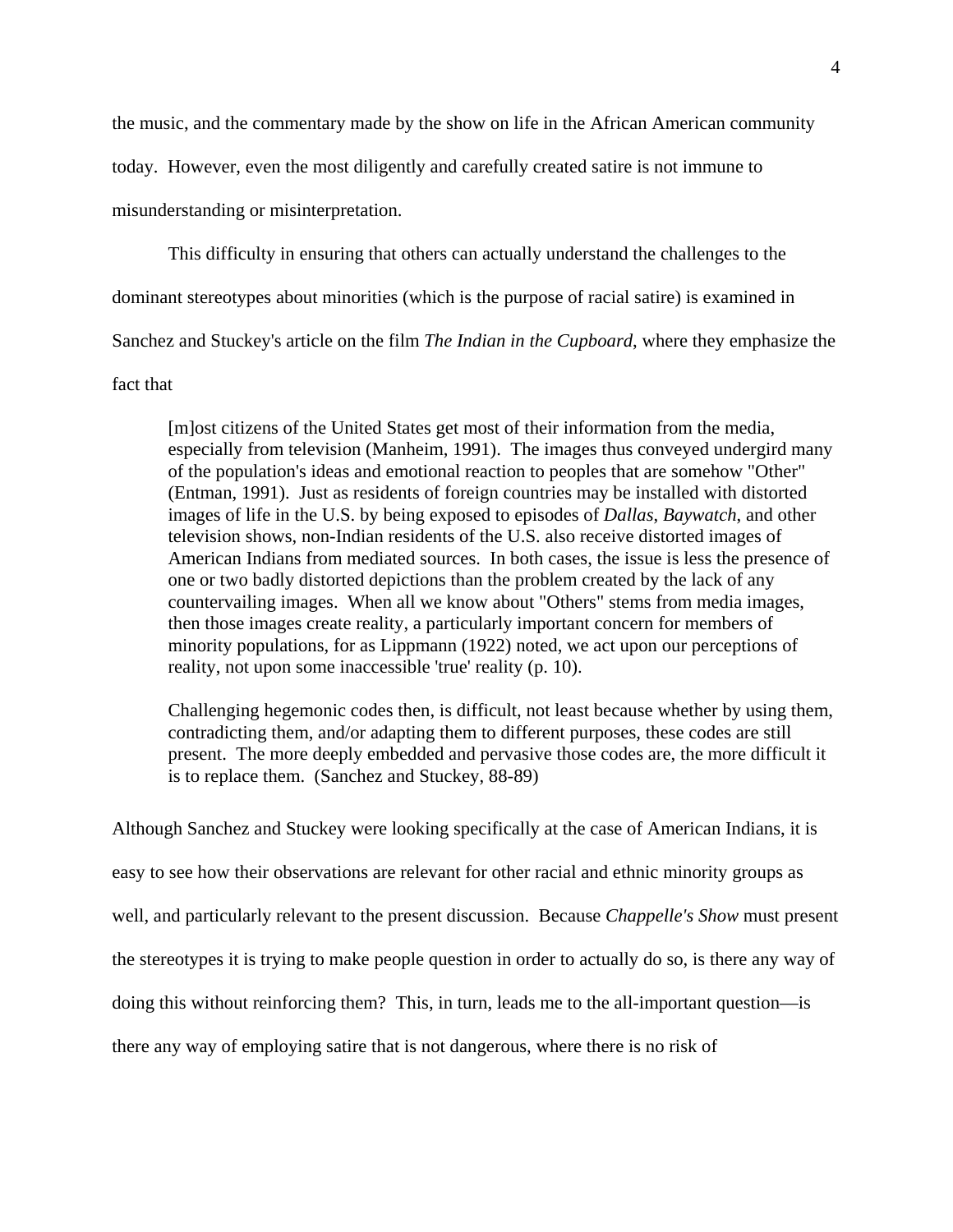misinterpretation? To answer this question, I now turn to a discussion of Kenneth Burke's theory of perspective by incongruity.

For this thesis, I rely on the definition of perspective by incongruity as introduced by Burke in his 1964 work, *Perspectives by Incongruity*. According to Burke,

perspective by incongruity, or 'planned incongruity,' is a methodology of the pun. 'Pun' is here itself metaphorically extended. Literally, a pun links by tonal association words hitherto unlinked. 'Perspective by incongruity' carries on the same kind of enterprise in linking hitherto unlinked words by rational criteria instead of tonal criteria. (Burke 95)

By juxtaposing such seemingly contradictory images like virulently racist white supremacist rhetoric that is being spouted by a blind, middle-aged black man, *Chappelle's Show* has artfully employed perspective by incongruity in order to expose how ridiculous these stereotypes actually are. However, if the audience sees the stereotypical images as congruous rather than incongruous, *Chappelle's Show* will have effectively endorsed that which it was trying to challenge.

This seems to be a problem inherent in the use of satire and perspective by incongruity in general rather than an issue facing *Chappelle's Show* specifically. Whenever someone raises material in order to critique it, they always run the risk of privileging it. As Jason Mittell noted in *Television and American Culture*,

[w]hile satire can be a successful way to offer social commentary in an entertaining format, it risks being misunderstood. Since most satire uses irony to present an exaggerated form of what it aims to critique, viewers might not recognize such representations as satirical. (296)

This lack of understanding on the part of viewers is not unique to *Chappelle's Show* or the sketch comedy format; Mittell points out that shows from different genres such as *The Daily Show*, *All in the Family*, and *South Park* have all faced similar issues of misperception (296).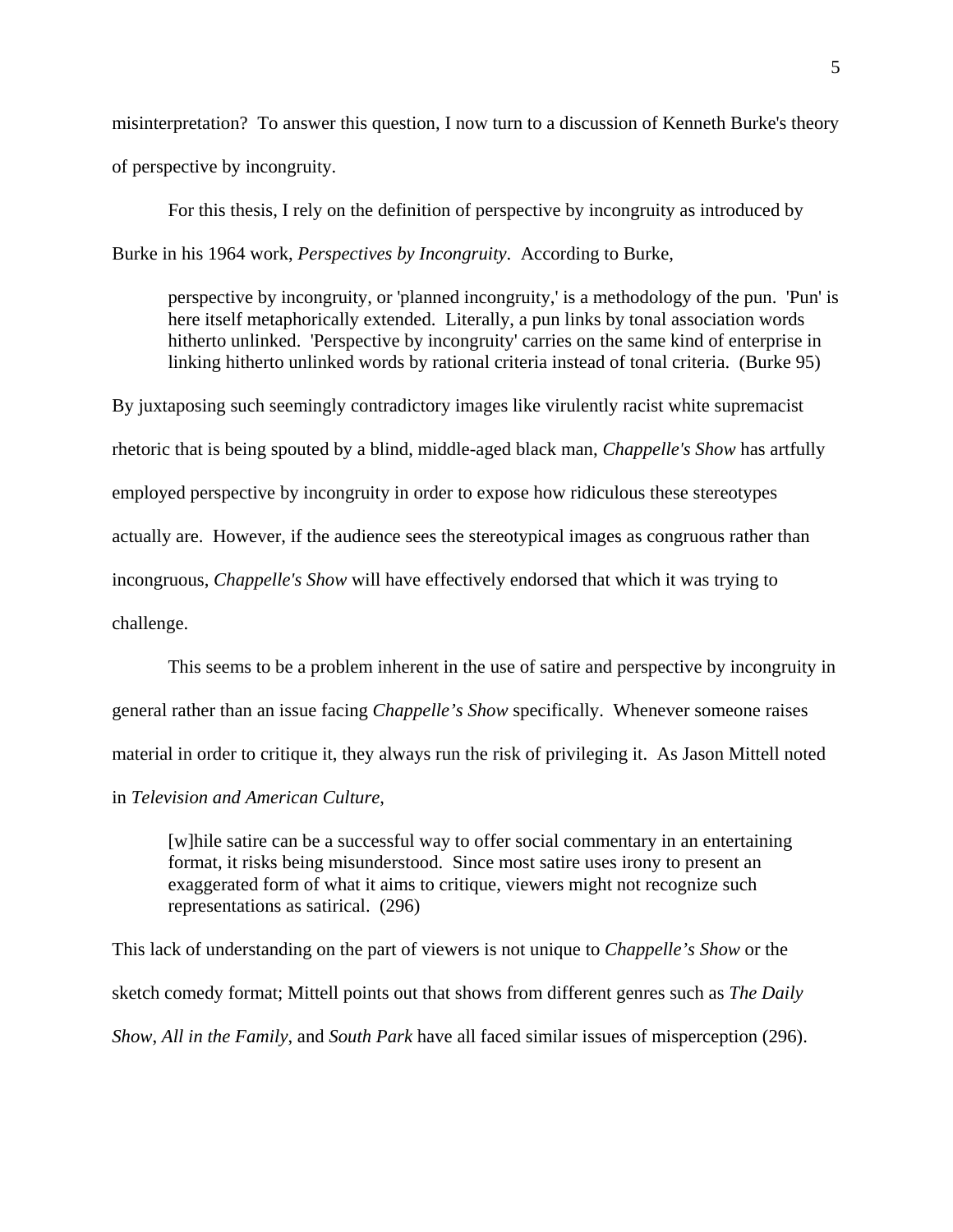It is important to realize here that *Chappelle's Show* is not the first series to struggle with

its representations of African Americans or other minority groups. In an article for *Newsweek*

#### magazine, writer Joshua Alston pointed out that

Jeff Foxworthy and Roseanne Barr, among others, have built careers on caustic portrayals of how poorer whites live. But it's telling that when Dave Chappelle joked about poor blacks on 'Chappelle's Show,' he became so racked with guilt over the material that he walked away from a \$50 million TV deal. Why? Because when the camera is trained on African-Americans, there is still concern among blacks that whites view them as a monolith of poverty and poor taste. Pair this concern with a perceived dearth of depictions of any kind of African-American life on television and the sometimes wrong-headed, yet perfectly understandable, logic starts to form: depictions of African-Americans must be precisely calibrated to present an image that counteracts the deleterious effects of 'Good Times' and 'Soul Plane.' This is the same logic that lead Bill Cosby to micromanage his '80s sitcom down to the most hair-splitting detail: scripts that called for a soul-food dinner were changed so that the family was instead dining on lean protein and vegetables, while casting agents had to ensure that Cosby's fictional son didn't date only light-skinned women. Two decades later, the same anxieties exist. (Alston par. 3)

I agree with Alston's assessment in that I feel that America's long history of relegating African

Americans to the lower rungs of the social hierarchy makes presenting stereotypes in the course

of performing perspective by incongruity extremely problematic. Artists like Dave Chappelle

and Bill Cosby feel the pressure from this double standard and have dealt with this issue by

attempting to monitor the portrayal of race on their respective shows, albeit in different ways.

This extra care and concern by Dave Chappelle is not unwarranted, as can be seen in

some of the more negative evaluations of the show. The show certainly had its fair share of

detractors. Matt Feeney of *Slate* maintains that

a challenge, though, when watching *Chappelle's Show*, is to resist the temptation to grant it—because Chappelle is black, and because he deals in harsh racial caricatures and because you're laughing your ass off, and because you want to believe you're a progressive person—a political significance that it doesn't have. *New York Press* film critic Armond White, for example, credits *Chappelle's Show* with 'subverting racism, sexism, and the clichés you might call blackism.' But Chappelle doesn't 'subvert' these things—he exploits them. That is, he takes eager advantage of an obvious double standard: White comedians have either to avoid race or treat it with exquisite caution,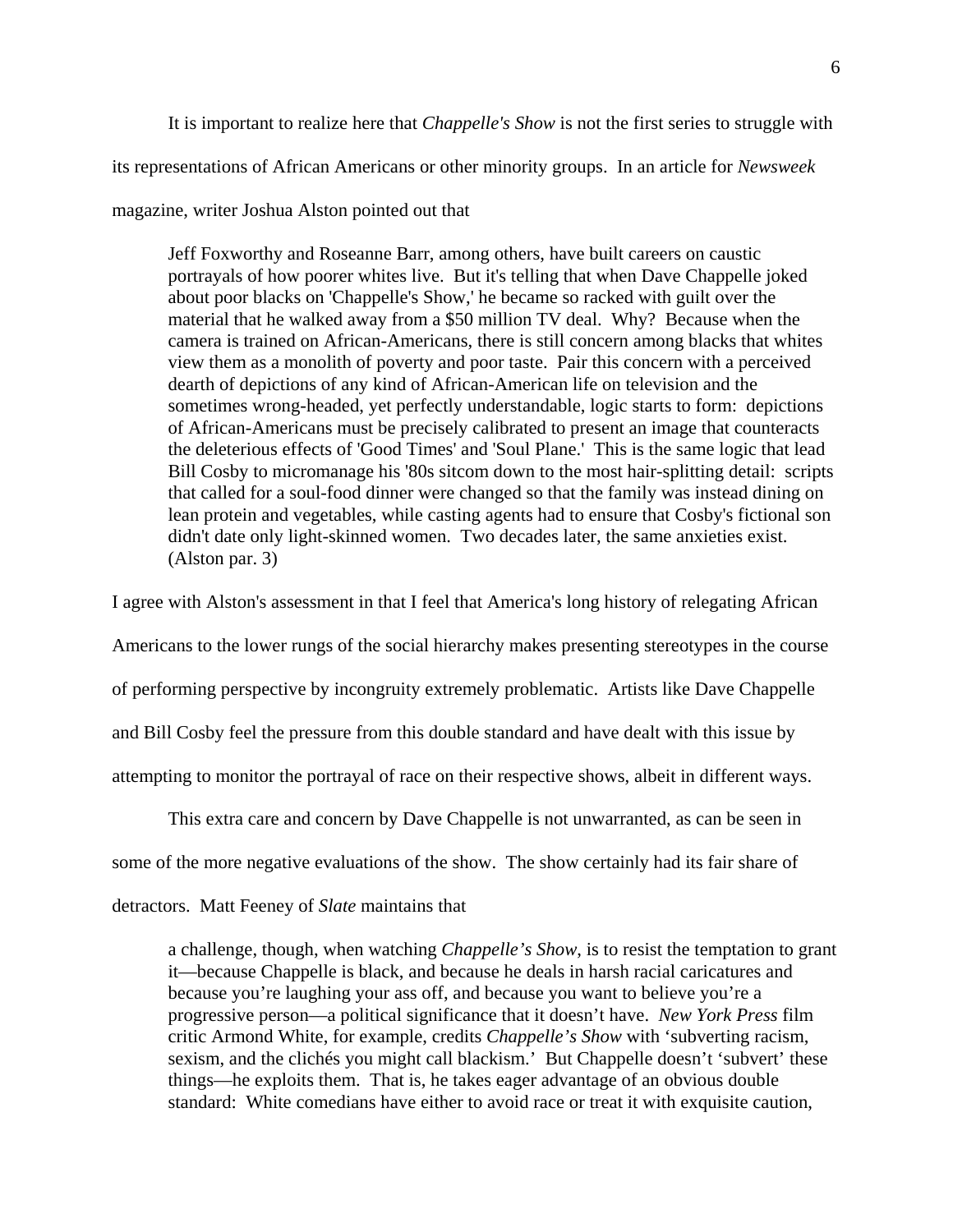but black comedians like Chappelle are able to extract laughs from America's racial hang-ups, not necessarily from a solemn underlying commitment to racial justice, but often with an unfettered and indiscriminate comic malice. I'm not complaining though. At least somebody gets to do it." (par. 2)

He goes on to state that, in reference to the "Mad Real World," "this sketch is both hilarious and discomfiting. But if you find a redemptive satirical point in it, or some determinate subversive meaning, you put it there yourself" (par. 9). Judging by his comments, Feeney either did not understand the satire or he did not "buy" it, so to speak. While I agree with Feeney's assessment of the racial double standard that exists for comedians today and cannot conceive of a white comedian being lauded for writing and performing the same sketches, it would appear that he and others are missing the point—the big picture here is that Chappelle is using his position as a black comedian to not only point out what does not make sense in terms of how we as a culture view and respond to racial difference, but also to address black people in particular as a member of that group and say "hey, it's not just everyone else."

However, not all critics have viewed the show negatively. In his newest book, *Is Bill Cosby Right?*, Michael Eric Dyson lauds Dave Chappelle, claiming that he

illumines the idiocy, the sheer lunacy, of racial bigotry while also fearlessly pointing the finger at black folks' loopy justifications of questionable black behavior. He's great at taking particular events, episodes and escapades and using them to show America the unvarnished truth about itself. (quoted in Farley par. 41)

As compared to Feeney's opinion, Dyson's view of the show confirms the notion that producing a show such as this one and employing satire to get the point across is always going to be tricky because people can watch the exact same thing and yet have completely different interpretations of the material. Clearly, scholars and critics alike are divided in their own interpretations of the show, its message, and how the people should (or should not) view it, much in the same way that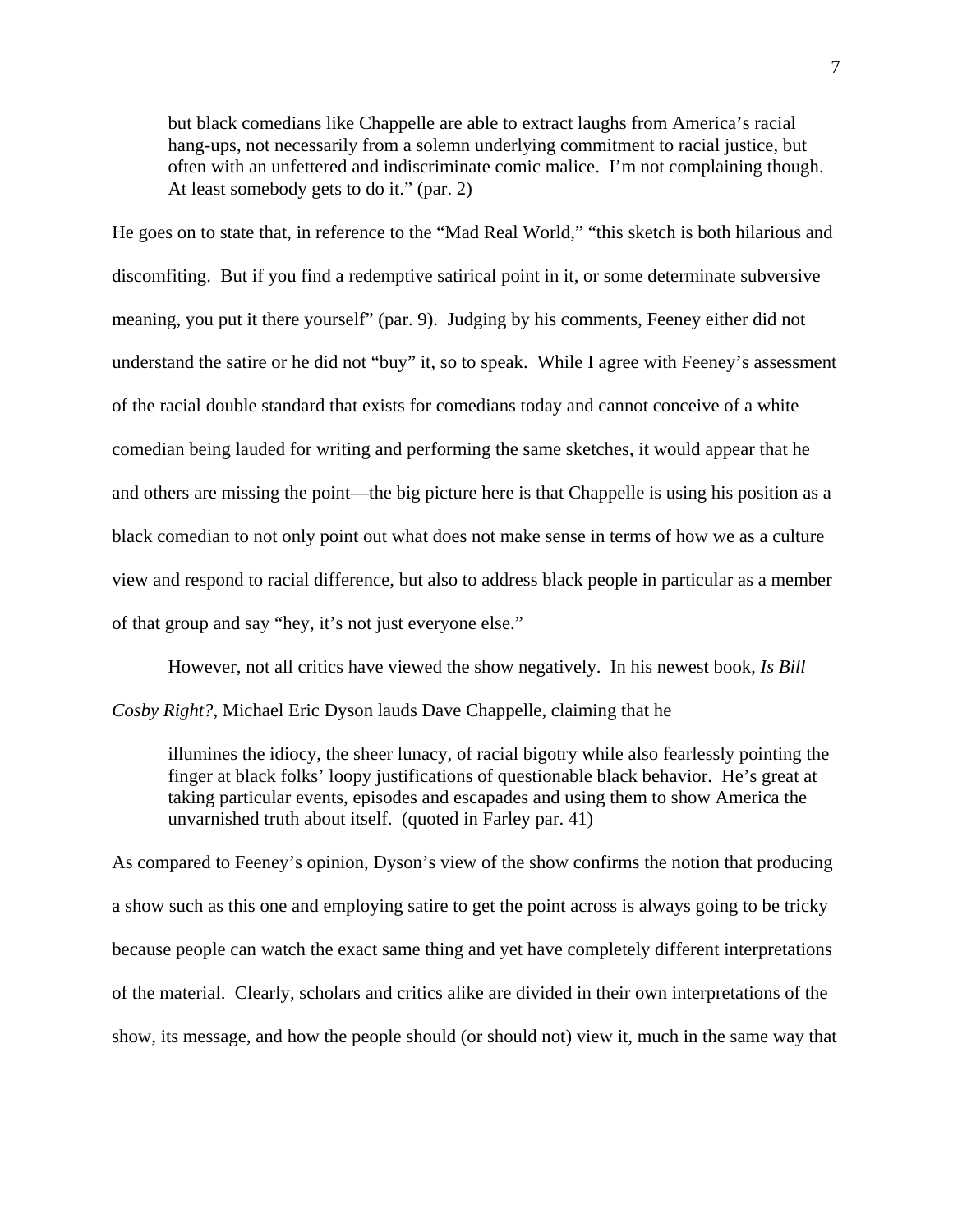they were divided over previous attempts by African Americans at prime time comedy-variety shows.

In this thesis, I examine *Chappelle's Show*'s use of racial satire to challenge dominant stereotypes about race and the effectiveness of that satire as a tool to achieve perspective by incongruity. I use a variation of D'Acci's circuit of media study model to examine the institutional challenges and limitations on the show due to the context in which it was created, produced, and distributed; to interrogate the strategies employed by the show's writers/creators to overcome these challenges through the performance of race; and to analyze the audience's understanding of the use of racial satire through a reception study of the show's audience. I argue that using satire, the purpose of which is to point out the ludicrous nature of racist rhetoric and practice, often has the unintended consequence of crossing the line between "sending up" a behavior and supporting it, essentially becoming that which it is trying to discount, though this is not to say that its intrinsic value is therefore completely negated.

#### **Circuit of Media Study Model**

As a way of framing my argument, and in order to present the most accurate and complete picture of *Chappelle's Show*'s use of racial satire as possible, I chose to employ Julie D'Acci's circuit of media study model. D'Acci's model is itself a variation of the circuit of culture model, an interdisciplinary approach widely used in cultural studies and commonly utilized to study the media in general and television in particular (D'Acci). D'Acci's model consists of a circuit of four main areas of importance: socio-historical context, production, cultural artifact, and reception, while also positioning the researcher as a relevant part of the model but not directly in line with the circuit (D'Acci 432).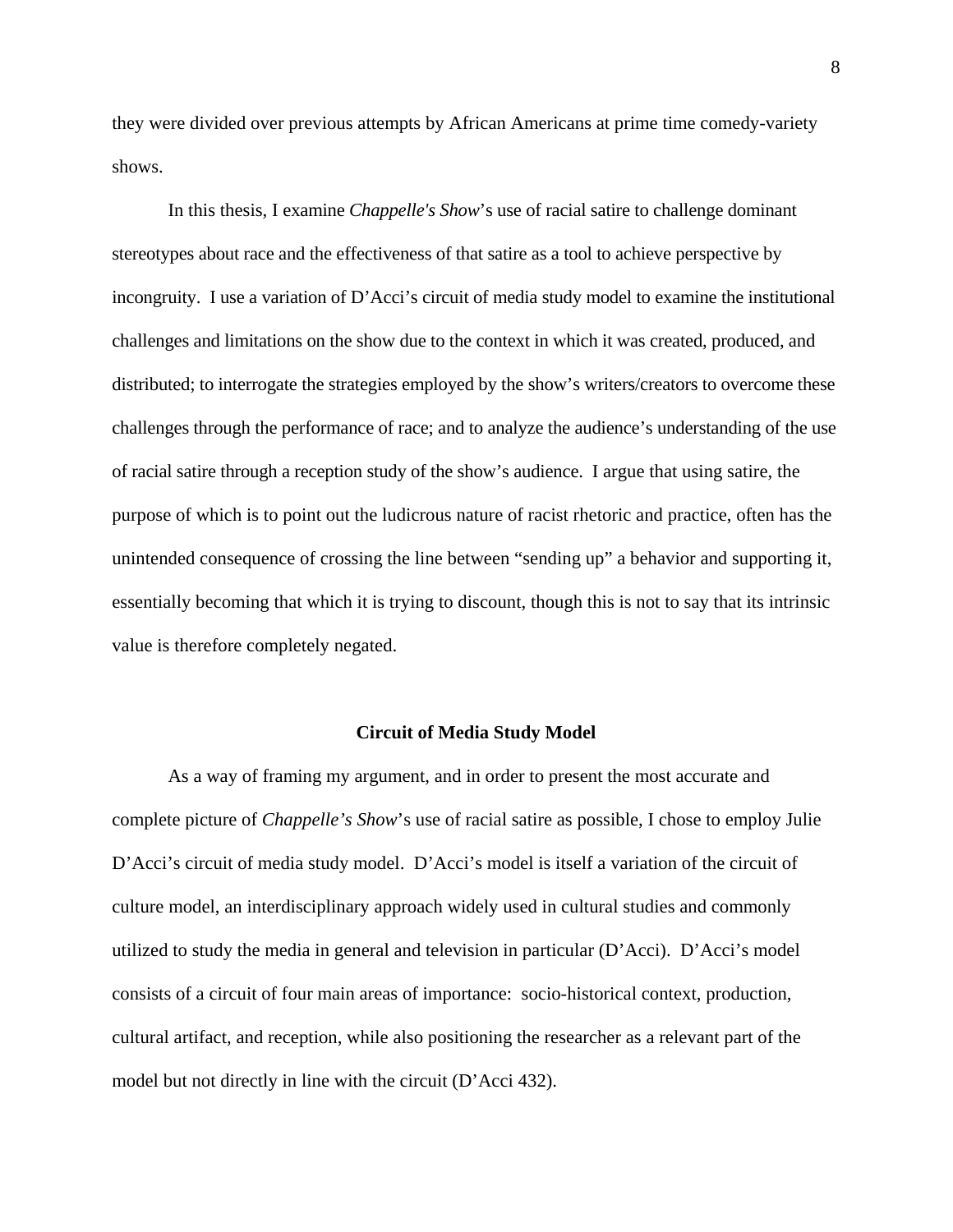While I am basing my methodological approach on the framework of the media study model, I have not replicated D'Acci's use exactly; in order to keep this project manageable within the reasonable bounds of a master's thesis, I have not interrogated each of the four areas in the same amount of depth that D'Acci seems to recommend. However, each area is represented to some degree in the present study, and, as I am ultimately concerned with making sure that I am viewing the text in context, I employ a more holistic perspective rather than a strict top down model positioning the text in a set place within the media industry.

I have organized my project into five chapters. This introduction constitutes chapter one, and chapters two, three, and four contain the bulk of my arguments (as well as the four areas of the circuit of media study model), with chapter five being the conclusion. I have outlined each chapter briefly below.

### **Institutional Challenges to** *Chappelle's Show***'s Use of Racial Satire**

Chapter two examines the institutional challenges to *Chappelle's Show*'s use of racial satire. In this chapter, I am concerned specifically with challenges resulting from its historical context in the genre of prime time black sketch comedy, its institutional placement on cable channel Comedy Central and within that channel's specific brand identity, and the different methods and/or mediums through which audiences could have viewed the show. By examining each of these areas at length I am able to provide a better understanding of some of the less visible factors that influenced the development of *Chappelle's Show* and its content.

There are quite a few institutional challenges facing *Chappelle's Show* and the achievement of its goal of trying to use satire to refute some of the commonly-held stereotypes about racial/ethnic minority groups, which I will discuss below, followed later by a look at some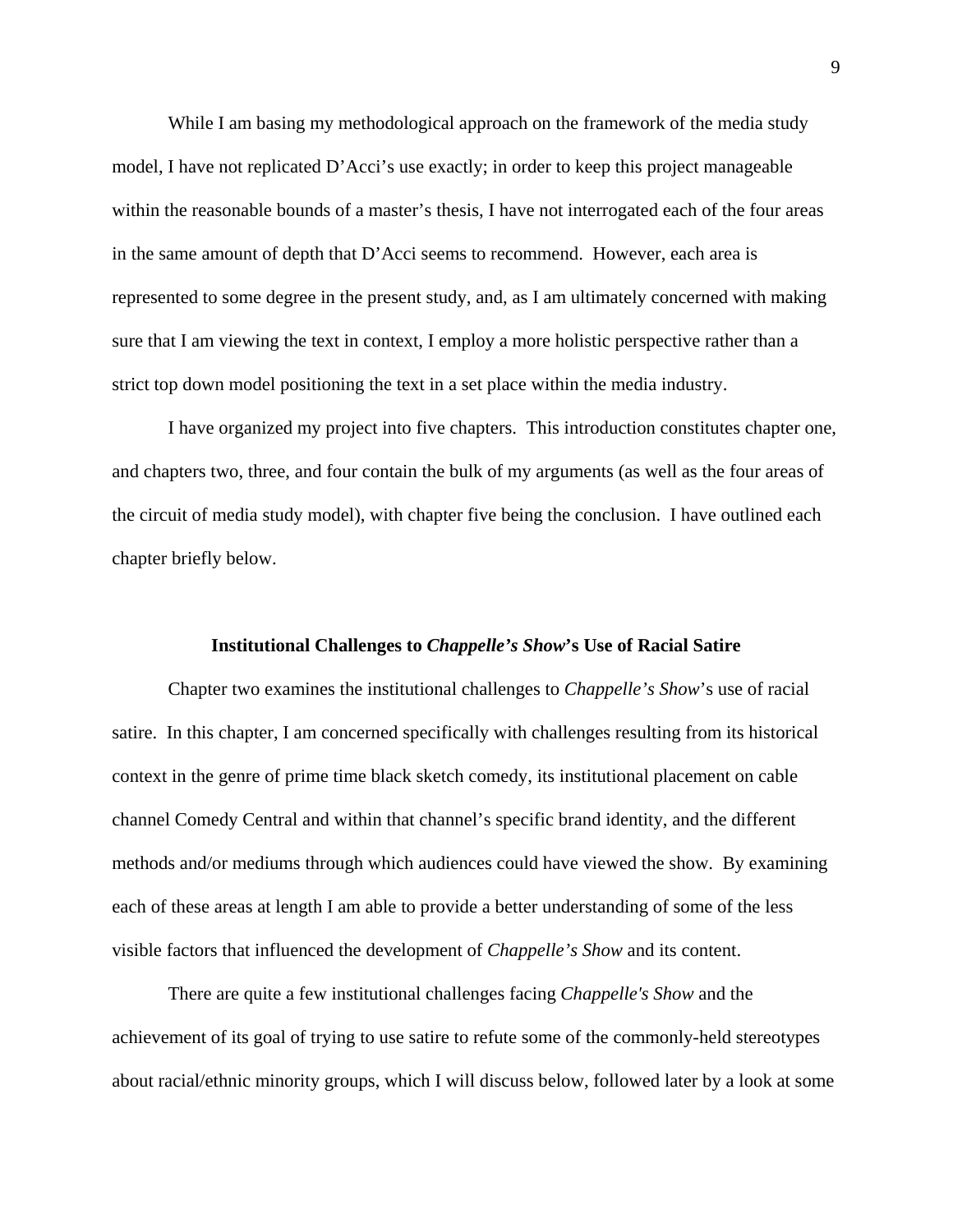of the performative strategies employed by *Chappelle's Show* co-creators Dave Chappelle and Neal Brennan to overcome these obstacles.

*Chappelle's Show* is not the first black prime time sketch comedy show, and Dave Chappelle is not the first black comedian who has tried to turn his own unique brand of humor into a television series. As a matter of fact, Dave Chappelle and *Chappelle's Show* are part of a long history of black comedians and each one's attempt at hosting a comedy/variety series, including such notable comedic legends as Flip Wilson and Richard Pryor.

One institutional obstacle facing *Chappelle's Show* is the restrictions on the show's content in order for it to meet the network's standards. Because *Chappelle's Show* originally aired on the cable television channel Comedy Central, the creators/writers did have a certain amount of freedom that they would not have had if it had aired on broadcast television, but they still had to watch what words they used and what situations they depicted. This could definitely present a problem since *Chappelle's Show* is constantly trying to find new ways of pushing the racial envelope. Dave Chappelle has often expressed his frustration over dealing with the censors and the constant need to explain himself and justify his language and the content of his skits. Chappelle seems to realize the injustice inherent in the fact that to many, his race is yet another obstacle in the way of his message. This leads directly to my next point—Comedy Central as the brand with which *Chappelle's Show*'s message is associated is actually an obstacle in and of itself.

Because he is the face of, and driving force behind, *Chappelle's Show*, Dave Chappelle becomes part of the message he is trying to send because if his audience does not trust him as a credible source, they will in turn not see his message as being credible, either. However, since the show airs on Comedy Central, it is also a part of this message. In its original run,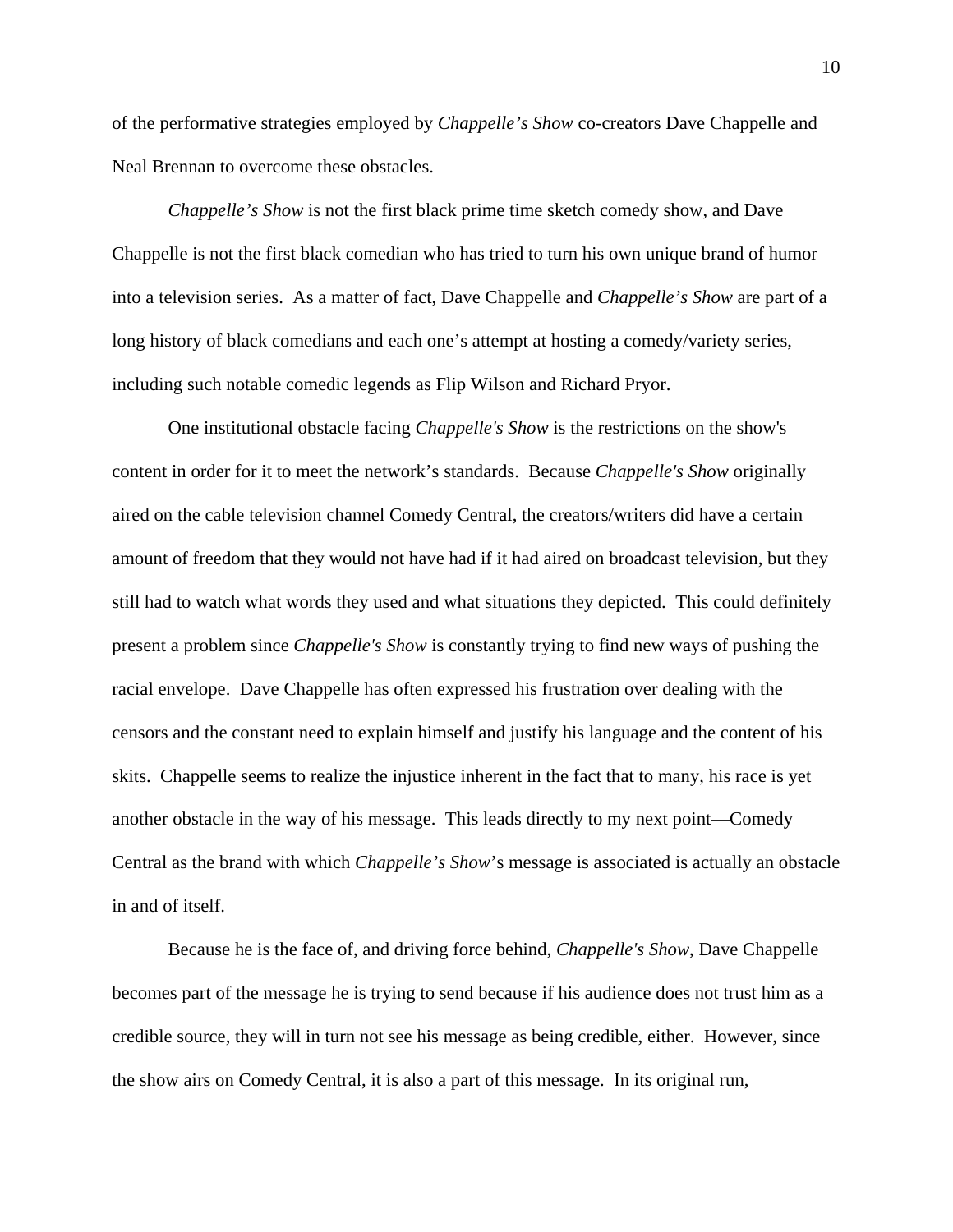*Chappelle's Show* aired immediately after the animated comedy series South Park (Comedy Central's highest rated program at the time), which was known primarily for its poop jokes and the recurring death of one of the show's main characters in extremely violent ways. When people watch other Comedy Central shows like *The Daily Show* and *The Colbert Report*, they expect there to be a healthy dose of political commentary mixed in with jokes; however, when they view sketch comedy, like that featured on *Saturday Night Live* or *In Living Color*, they are often only expecting to see actors mocking celebrities or playing incredibly outrageous made-up characters.

While there is a fair share of the latter on *Chappelle's Show* (popular sketches featuring Chappelle dressed up as Rick James, Prince, and Little Jon come to mind), his main fare is the racial satire. I think that the audience just is not expecting to get a lesson on race relations from Dave Chappelle, the comedian, and Comedy Central. If one considers his demographic characteristics—he is a young, black, stand-up comedian with no formal education beyond high school, and the star of the stoner hit *Half Baked*—it only seems to further compound the stakes against him and his message.

#### **The Performance of Race on** *Chappelle's Show*

The third chapter focuses on the strategies of performance utilized by Chappelle and Brennan in an attempt to overcome the aforementioned challenges to the use of racial satire and perspective by incongruity. This chapter consists of an analysis of the performance of race on the show. The purpose of this portion of the project is twofold: first, to examine the performance of race on *Chappelle's Show* and, second, to interrogate the issues surrounding this performance. Namely, I will address how race is performed on *Chappelle's Show*, and, how this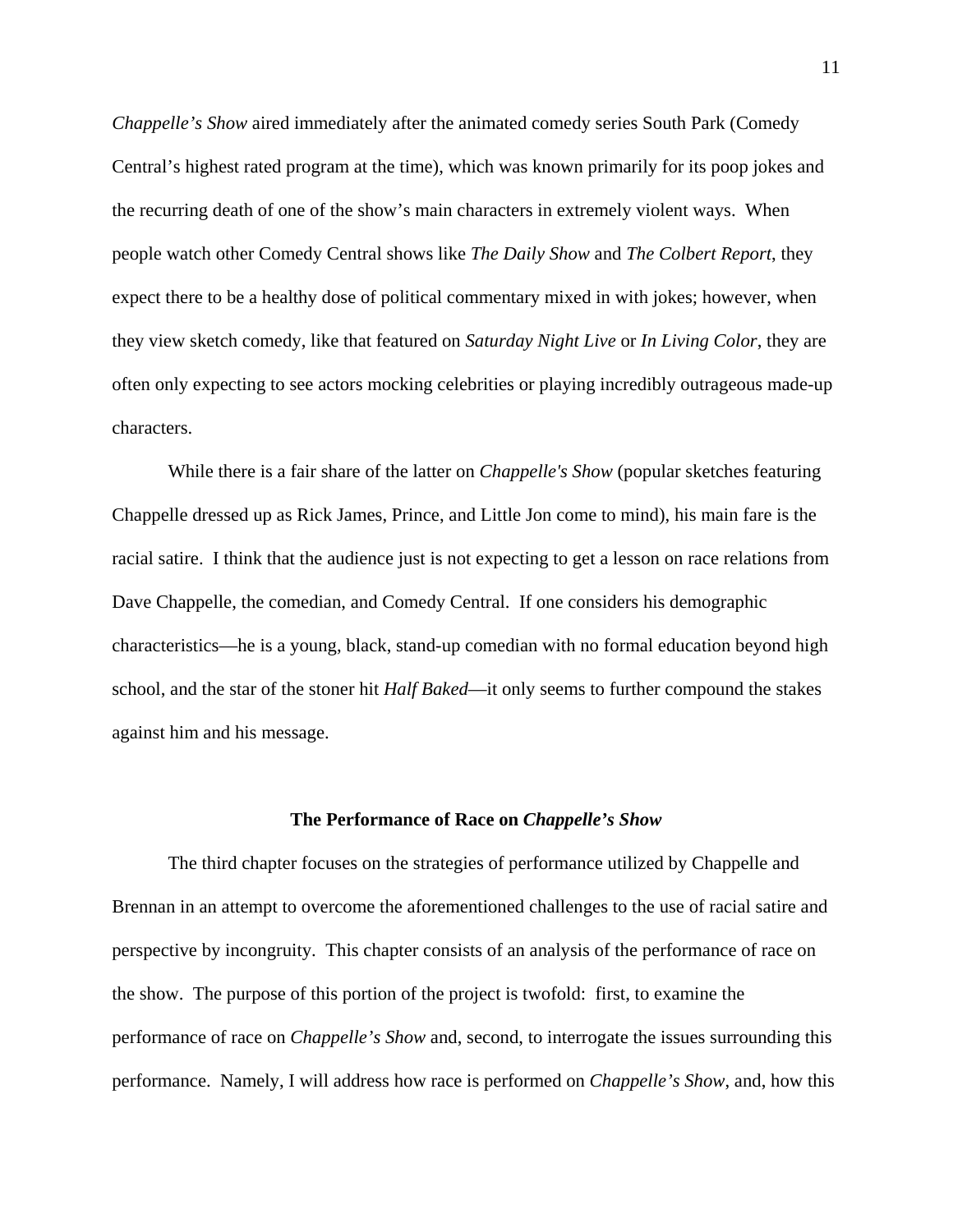performance at times either supports or detracts from Dave Chappelle's stated agenda in terms of the use of racial stereotypes on the show. For my examination of performance on *Chappelle's Show*, I have used qualitative content analysis to evaluate the performance of race on the show, breaking it down into an examination of three different areas: the performance of blackness and otherness, the performance of whiteness, and, finally, the multilayered performance of the character Clayton Bigsby which constitutes some mixture of the two. By analyzing specific segments and sketches from the show, I am able to interrogate the different costumes, props, and conventions used to facilitate these performances.

On *Chappelle's Show*, performances of blackness and whiteness provide the vehicle for Dave Chappelle's brand of social commentary. Dave Chappelle and the guest stars that appear on his show are constantly engaged in performances of race, whether during the monologues which occur before and after sketches, within the context of the sketches themselves, or during musical performances. There are some very significant aspects of the performances of blackness and whiteness that contribute to the use of racial satire on the show which I will discuss at length in my analysis; I have provided a brief overview of these points here.

Interestingly, on *Chappelle's Show*, blackness is presented as the norm as opposed to the exception, with the added consequence that the negative characters are also often portrayed as African Americans as well. Conversely, the performance of whiteness on *Chappelle's Show* is often the same in nearly all of the show's sketches; when Dave Chappelle is performing whiteness, he consistently employs certain "props" and sticks to a set trope of whiteness. Another significant dimension of the performance of race on *Chappelle's Show* is the use of black face and white face as props in the performance of race, and the meanings that are subsequently derived from these performances. These are some of the ways in which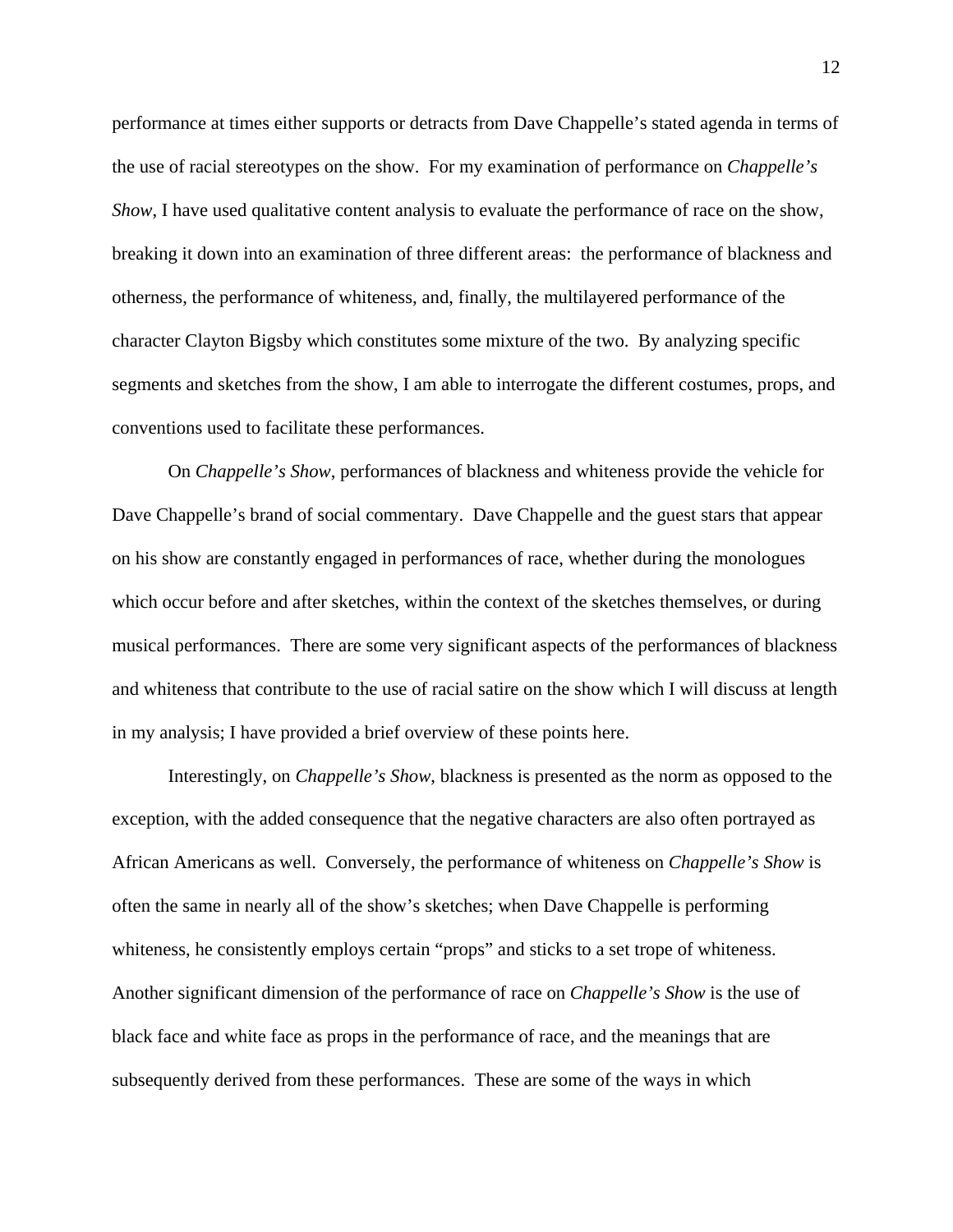*Chappelle's Show* utilizes different performances to facilitate perspective by incongruity. However, these performances do not always have the intended effect.

#### **Audience Reception and Understanding of Racial Satire**

Chapter four will focus on the audience reception of these performances on *Chappelle's Show*, as observed through the media coverage of the show and through comments posted on internet message boards. I am interested in how fans and different fan communities view the use of racial stereotypes and the performance of race on *Chappelle's Show*, and whether or not they understand that the show is intended as a form of parody and not merely a reinforcement of racist attitudes and beliefs. My research in this section is primarily driven by the question of how different fan communities respond to the racial stereotypes presented on *Chappelle's Show* and whether or not they view the racial satire as constructing perspective by incongruity. In the chapter, I have provided an explanation of the methodology of this portion of the study, including limitations, as well as a description of the online sources used in this analysis, and an explanation of the sketch from the show that I use as the subject of much of my analysis, followed immediately by the analysis itself.

### **Conclusion**

My fifth and final chapter will conclude the project by discussing the overall impact of the show and whether or not it achieved what its creators intended, a reflection on the strengths of this project as well as the limitations or weaknesses of the present study, and suggestions for future studies of this topic.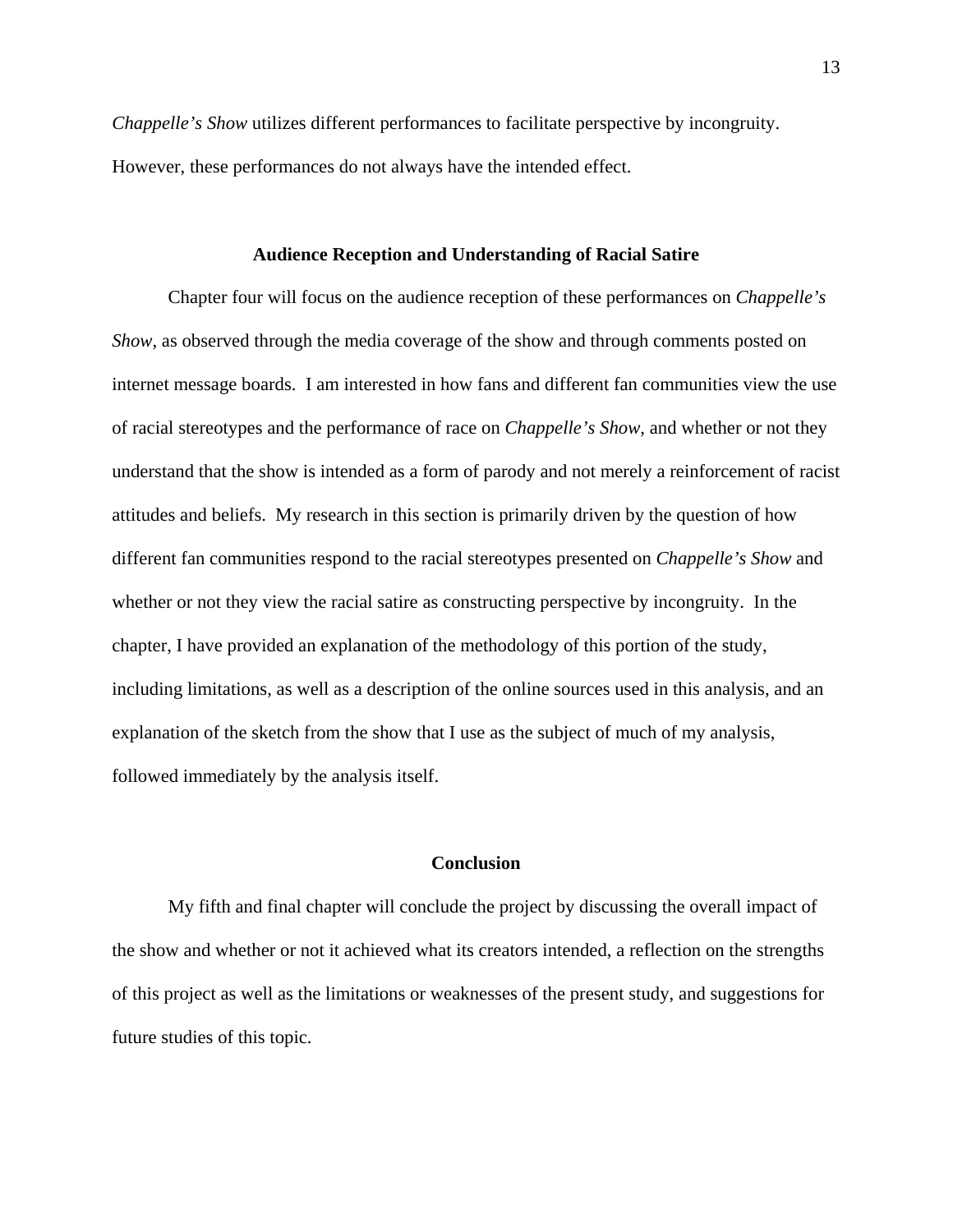### CHAPTER TWO

#### SOCIO-HISTORICAL AND INSTITUTIONAL CONTEXTS OF *CHAPPELLE'S SHOW*

In order to interrogate *Chappelle's Show's* use of racial satire through the performance of race and the audience's reception of this performance as perspective by incongruity (or lack thereof), it is first necessary to understand the context in which this show was created and distributed. There are many institutional factors that shape and often limit the content of a show but these factors often go unnoticed by the general public due to what seems to be general lack of understanding of the importance of context. Because "context" has the potential to encompass a vast range of meanings and possibilities, I have narrowed my focus to what I believe to be the most significant elements, which inlcude: the place of *Chappelle's Show* in the history of primetime black sketch comedy, the show's institutional placement on cable channel Comedy Central, and the various contexts available to the audience for viewing the show. Each of these factors plays an important part in shaping the identity of *Chappelle's Show* and its position in today's society, but more importantly, its attempt at perspective by incongruity. Therefore, this chapter will consist of a discussion of *Chappelle's Show*'s position in the larger world of black sketch comedy, the institutional circumstances of its production, and the variety of ways in which it has been distributed and consumed, as they contribute to the overarching goal of achieving perspective by incongruity.

## **Historical Context**

 It is important to note that Dave Chappelle is not the first African American performer to host a primetime variety or sketch comedy show, and he probably will not be the last. Before Chappelle, a few other black comedians had the opportunity to do comedy shows. Two of the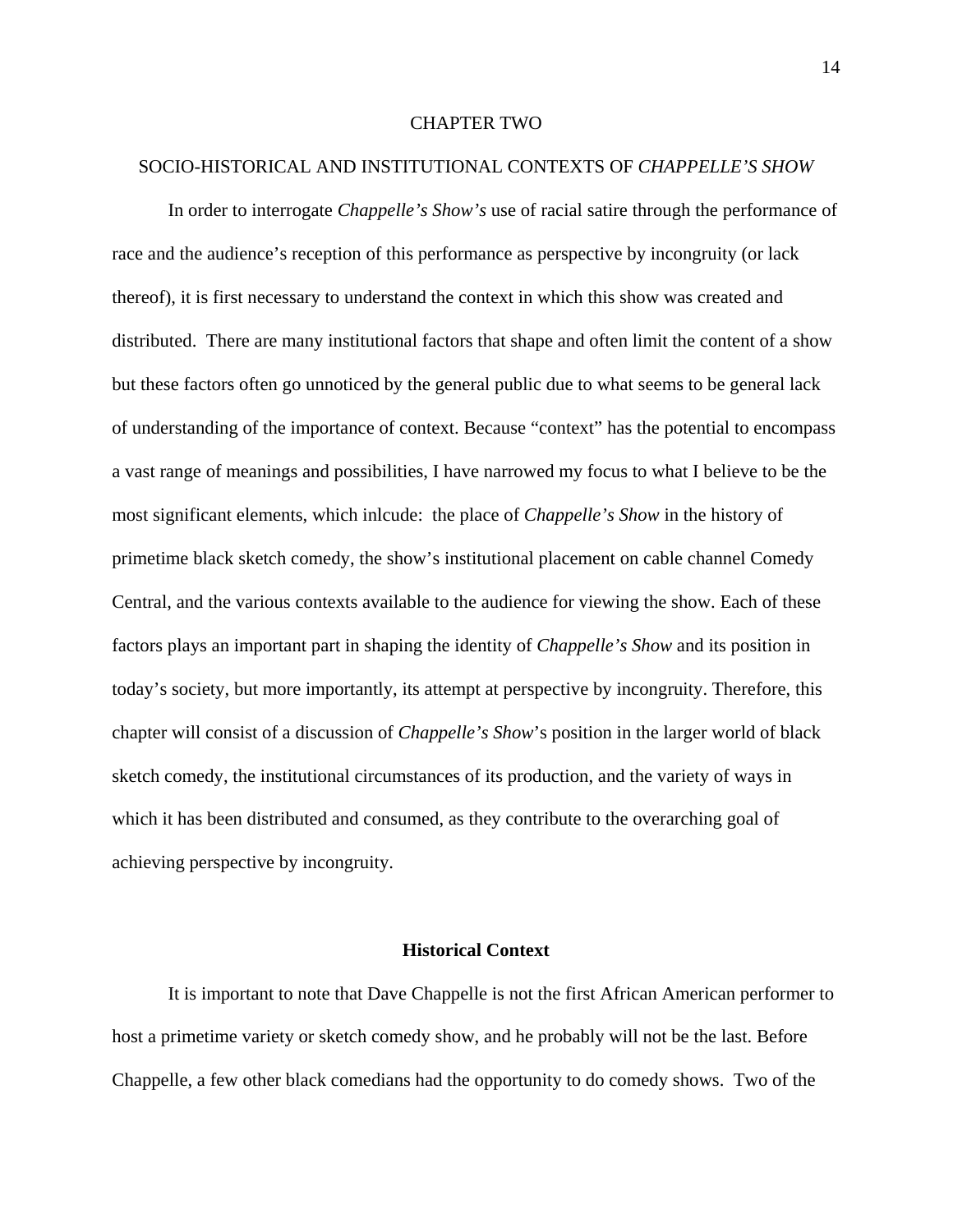most notable were Flip Wilson and Richard Pryor. These two performers did not have a lot in common in terms of their comedic styles, but their shows were both significant in terms of the progression of primetime black sketch comedy. *The Flip Wilson Show* ran for four seasons, but *The Richard Pryor Show* did not even make it past four episodes (Sutherland, Haggins) Why, of the two similarly structured sketch comedy shows, did one have what can be considered a successful run while the other was cancelled almost immediately after it began? I believe that attempting to find an answer to this question will bring us closer to understanding the institutional reasons behind why *Chappelle's Show* was initially able to enjoy such widespread critical acclaim yet then end its run so abruptly.

All three of these men—Wilson, Pryor, and Chappelle—have had their own unique performance styles and their own brands of humor that shape their individual routines. In her publication *Laughing Mad: The Black Comic Person in Post-Soul America*, Bambi Haggins traces the formation of the black comic persona from its beginnings on the Chitlin Circuit to its more recent manifestation in the form of Dave Chappelle. Haggins places Wilson as by far the least political, painting him as preferring instead to perform his humor under no agenda except that of making people laugh (Haggins). She claims that on the opposite end of the spectrum one could find Richard Pryor, whose short-lived series was highly criticized and often censored by the network brass for its bold and biting social commentary. In spite of their differences, both Wilson and Pryor provided the historical foundation on which Dave Chappelle and Chappelle's Show are able to exist today.

 Of the two, however, and perhaps due in part to its avoidance of political humor, the influence of *The Flip Wilson Show* is often negated or simply overlooked, a curious occurrence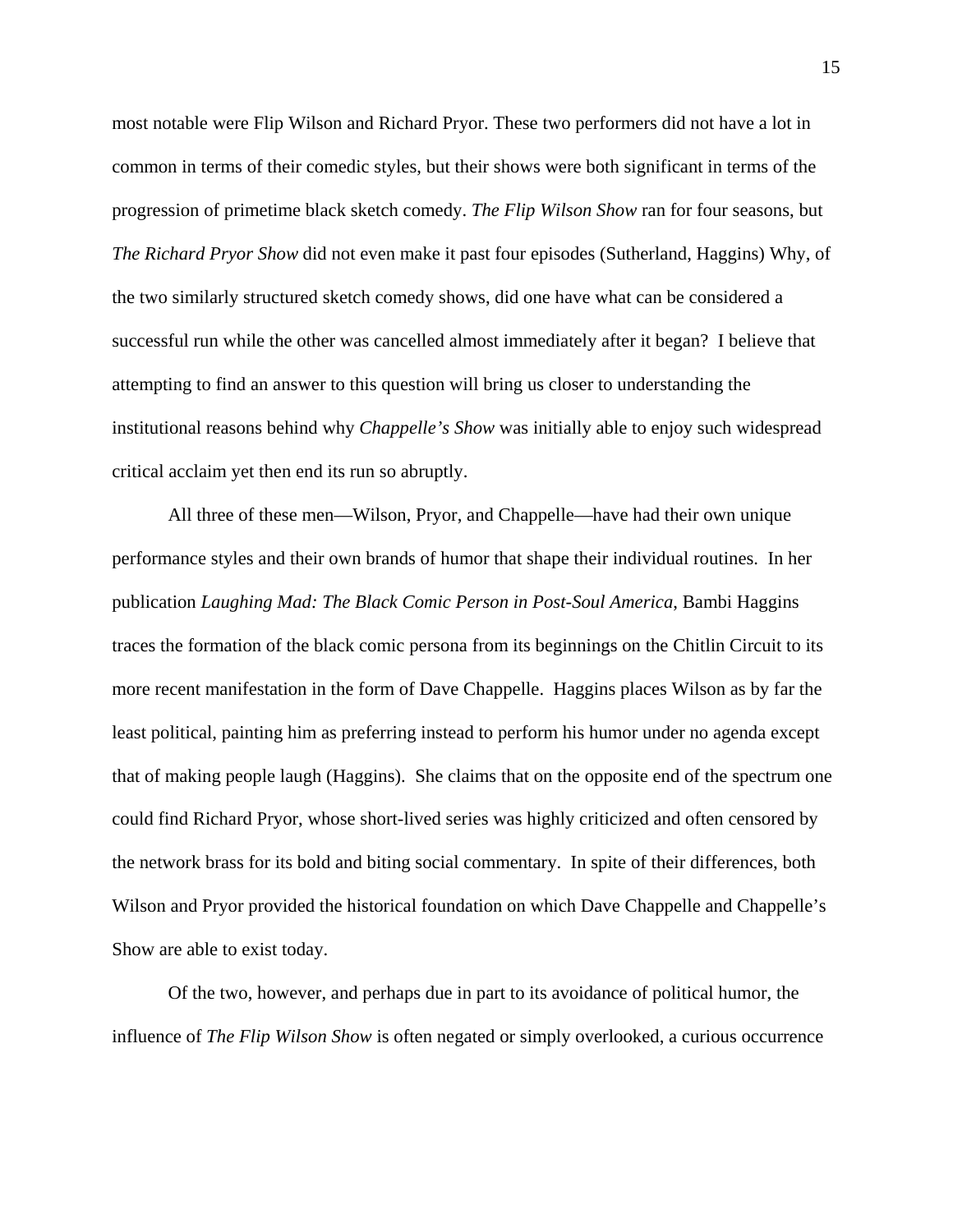that is examined at length by Meghan Sutherland in her book, *The Flip Wilson Show.* In it, she states that

[f]ew contemporary television comedians, either white or black, cite Wilson among their influences. Most casual reminiscences of the great African American comedians of the seventies revolve around Bill Cosby, on the one hand, or Redd Foxx and Richard Pryor, on the other. Perhaps Wilson's competing reputations for selling out and speaking out place him in an awkward position in popular memory, somewhere between the very proper Dr. Huxtable played by Cosby in the eighties and the inimitably improper Foxx and Pryor. Yet, in the years since Wilson's pathbreaking success on network television, the comedy-variety format that his show introduced has effectively been instituted as one of the most prominent genres for black comedians trying to make it on television. (xxiixxiii)

I think that the puzzling disjunction that Sutherland points out above (where no one wants to claim Wilson as an influence yet everybody attempts to utilize the successful comedy-variety format of *The Flip Wilson Show*) is key to understanding the conflict that still persists among black comedians over choosing success and then having to deal with the resulting guilt and accusations of selling out for the white mainstream. Sutherland's point about the widespread dismissal of Wilson as an influence among contemporary television comedians is valid; even the retro television station TV Land and Nick at Nite, the programming block on cable channel Nickelodeon that features older TV shows, largely ignore *The Flip Wilson Show* (though I must concede that Pryor is often overlooked as well), choosing instead to devote much more air time to other popular syndicated comedy series featuring African Americans, such as *The Cosby Show* or *Sanford and Son* (though often this may be a rights issue).

There are many similarities between *Chappelle's Show* and *The Flip Wilson Show. Chappelle's Show* follows the comedy-variety format introduced by Wilson fairly closely and, as mentioned in the introduction, Dave Chappelle is often subjected to many of the same criticisms leveled at Wilson, though the most vocal critic has indisputably been Chappelle himself, evidenced by the fact that Chappelle left the show in the middle of taping for the third season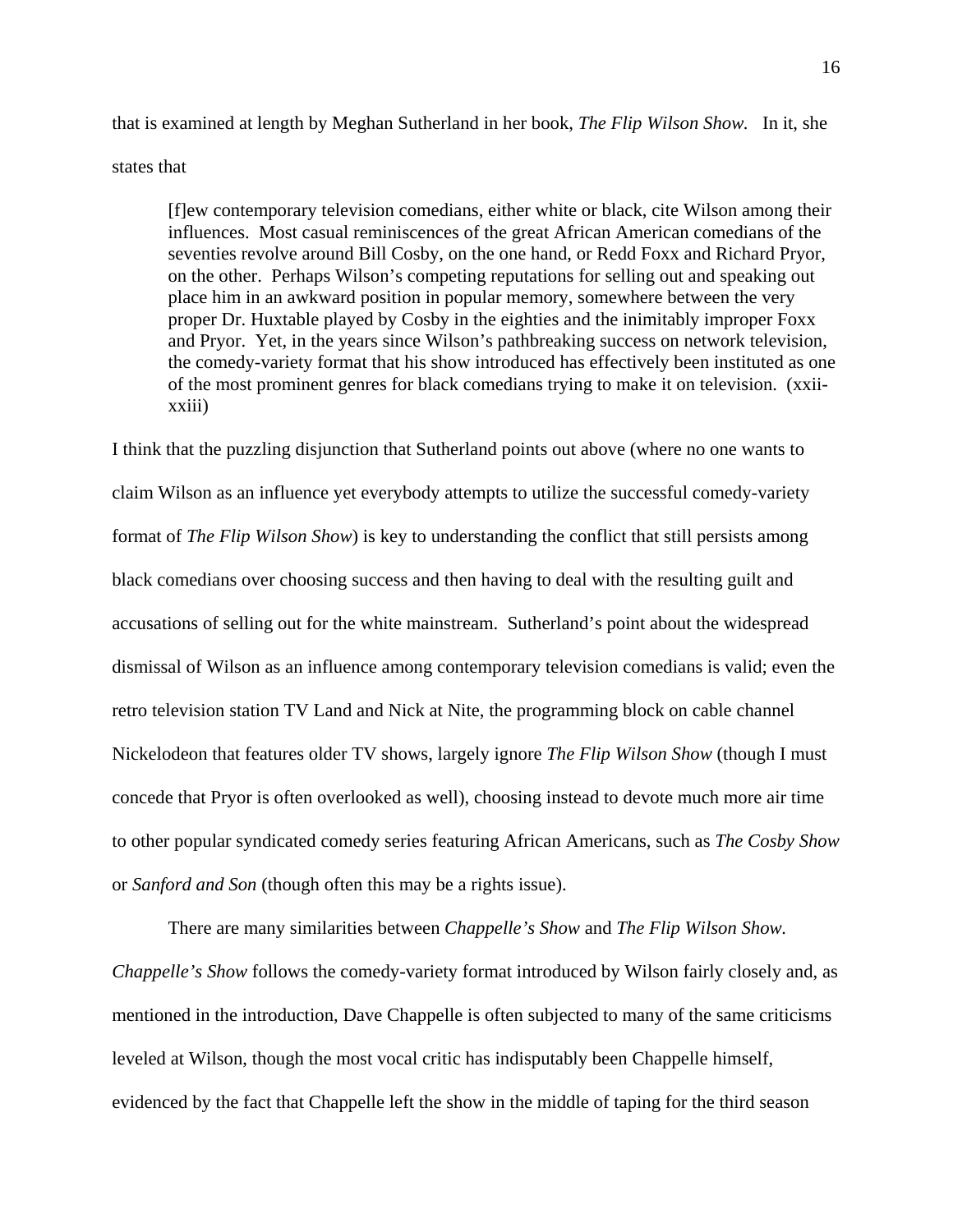due to overwhelming guilt over what he began to see as the negative portrayal of African Americans (Alston). In one attempt to overcome the risk of the show's audience missing the racial satire or seeing it as just a commentary on the problems that exist solely in the black community, the writers of *Chappelle's Show* present sketches that do not focus solely on the stereotypes about only one group in particular. Though the show does have many sketches that target stereotypes about African Americans, there are also sketches about Asian people, Hispanics/Latinos/as, Native Americans, white people, and, sometimes, even some combination of the above. One such sketch that employs this strategy takes place on an airplane which has passengers of many different racial and ethnic groups aboard. Below, I have reproduced a good description of this scene written by Katrina E. Bell-Jordan that can be found in her article entitled "Speaking Fluent 'Joke': Pushing the Racial Envelope through Comedic Performance on *Chappelle's Show*":

A brief, but no less meaningful sketch from season one of *Chappelle's Show* has no title or lead-in from Dave. Instead the show returns from a commercial break and the viewing audience sees two Arab men sitting together in the front row of a plane, arguing in their seats about the Fox Television show *American Idol*. Subtitles translate the conversation between the two passengers, the first of whom says, 'The Americans have picked wrong once again as I knew they would', to which his companion replies, 'Justin was the only choice in *American Idol'*. The next scene of the sketch shows us the two black men sitting to the rear of the Arab men. Both of these passengers are shaking their heads while stretching their necks to look at the passengers in the front row. One of the men thinks to himself, 'Of all the flights to be on, I've got to ride with those terrorist sons-ofbitches! I've got my eye on you, Al Quaeda.' Behind the black passengers are a white, middle-aged man and a young female passenger. Looking extremely concerned, the male passenger thinks to himself, 'What are those *Negroes* doing in first class? Must be rappers. (Holding the young woman's hand) I'd better keep an eye on Sarah.' Sitting behind the white passengers are two Native American men wearing traditional tribal attire. One of them says to himself, 'Me no trust a white man. We better not go to the bathroom. White man will steal my seat and call it Manifest Destiny.' The scene takes a seemingly absurd turn when we see two wild boars stuffed into the seats behind the white passengers. The subtitle reads, 'At least you Indians got casinos. You corn-eating bastards!' In the last shot of this scene, and sleeping in the back row of the plane, are Dave and another white male passenger [who is actually the show's co-creator, Neal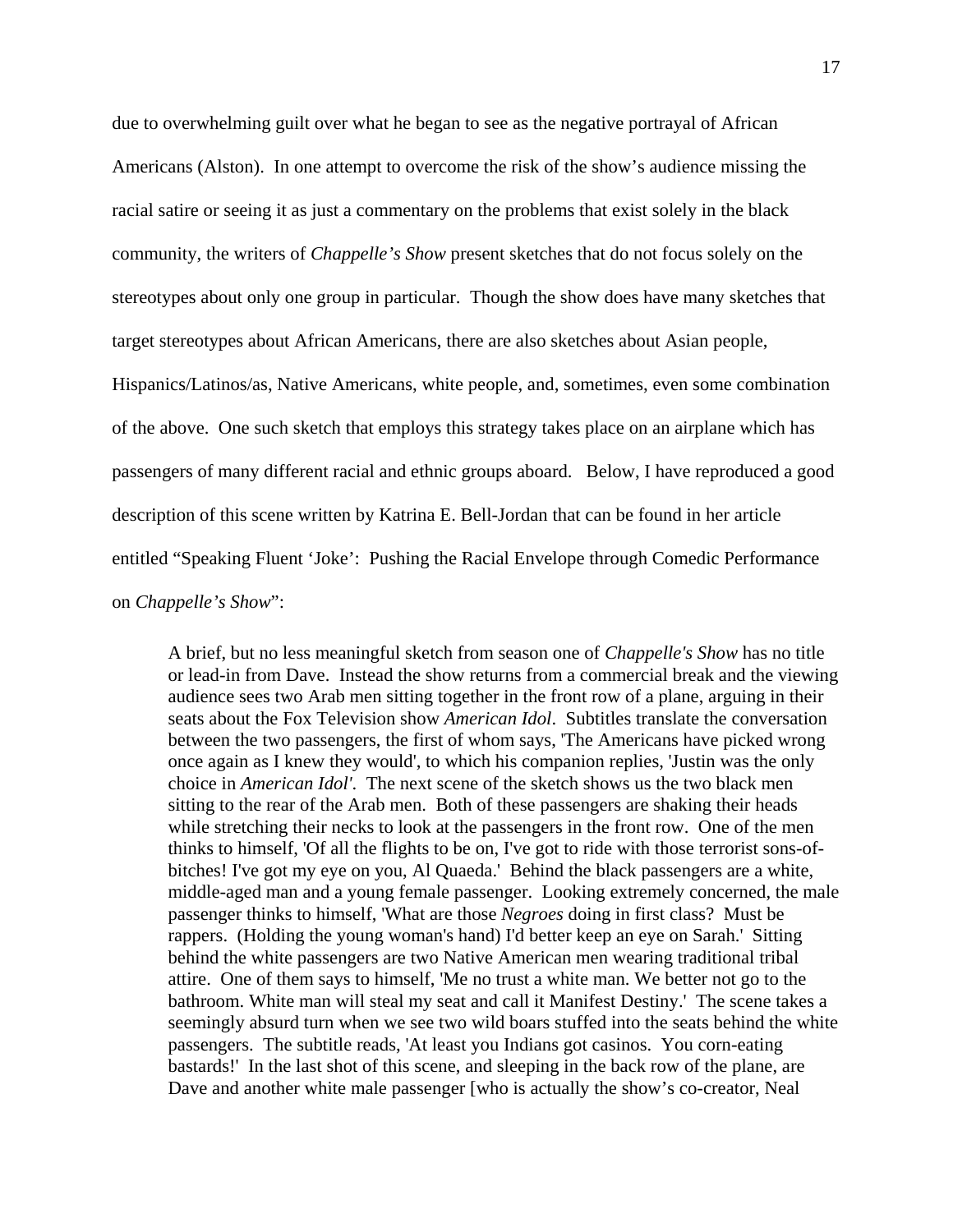Brennan]. The headline of the *Daily Truth*, a newspaper Dave is holding, reads 'America United'. (Bell-Jordan, 81)

By including the stereotypes that each group holds about another, the writers of *Chappelle's Show* clearly make their point that we are all guilty of having stereotypical beliefs about others and that this should only serve to increase our awareness and make us question these attitudes and beliefs. As evidenced in the example above, Chappelle, too, is known for speaking out on hot-button issues. As you will see further in the next chapter on the performances of race utilized in the text, *Chappelle's Show* is replete with biting racial satire about the state of race relations in our society.

However neither Flip Wilson nor Dave Chappelle has been criticized as often as Richard Pryor. Even though it only lasted four episodes in the 1977 season, *The Richard Pryor Show* has had a substantial impact on later comedy-variety shows (Acham 156). In *Revolution Televised: Prime Time and the Struggle for Black Power*, Christine Acham positions *The Richard Pryor Show* as "a living critique of network television's attempt to shape black life" (157). Throughout the four episodes of his show, Pryor often satirized the limitations inherent in his role as a black comedian on network TV by making frequent references to the many things he was and was not allowed to do, like saying certain restricted words or behaving in a manner that the networks worried would alienate their coveted (white) core demographic. The short-lived run of this series has not prevented it from contributing to the long-running debate over the place (or lack thereof) available for African Americans on prime time television.

As a matter of fact, Dave Chappelle himself has often commented on Pryor's influence and achievements. In an interview with *Essence* magazine, when asked about who he considered to be his comedic influences, Chappelle said "I could write a book about Richard Pryor. He was primarily entertaining, but he was also political, influential, all those things. He gave a voice to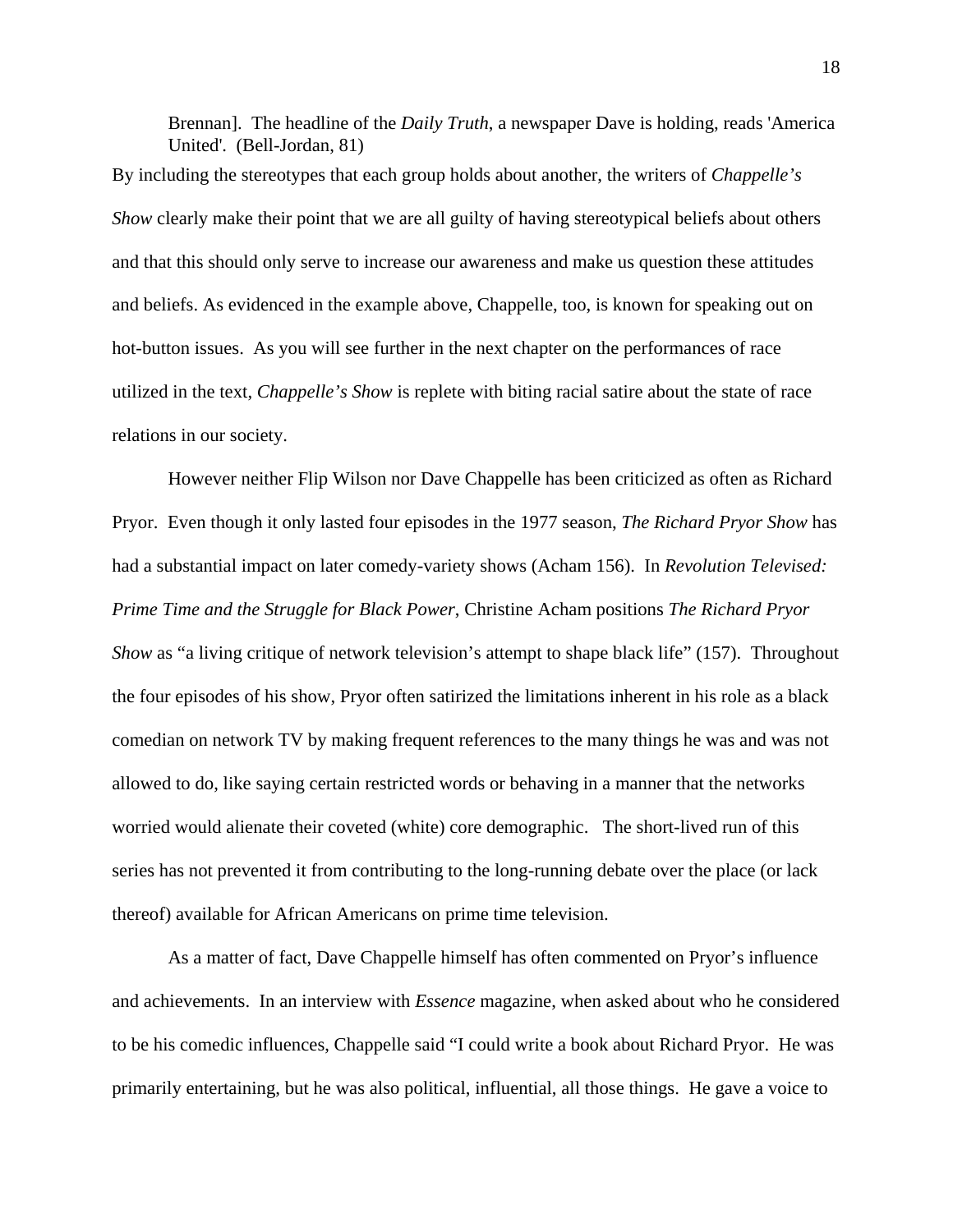the voiceless, made the black experience accessible to all, but he was funny first" (par.3, pg. 208). I would argue that the same could be said for Chappelle's use of humor today. *Chappelle's Show couches its biting social commentary in sly racial satire so that the message is* a little easier to take, which will be examined further in chapter three. Furthermore, in line with the previous discussion, note that Chappelle did not mention Flip Wilson in this capacity.

Now that I have briefly outlined the sketch comedy of Flip Wilson and Richard Pryor as two prominent examples of what has and has not worked for black sketch comedy in the precable era, I turn to an examination of the institutional structures and constraints surrounding *Chappelle's Show* when it was produced and first distributed on cable channel Comedy Central.

### *Chappelle's Show* **and Comedy Central**

*Chappelle's Show* first aired on the cable television channel Comedy Central on Wednesday nights at 10:30 pm, Eastern Standard Time, beginning on January 22, 2003. The show is formatted as a thirty minute comedy/variety show and includes: monologues delivered by host Dave Chappelle before and after the sketches, the performances of the individual sketches themselves, and the occasional musical guest star performance. That the show was an instant success is not debatable—the series premiered in the coveted 10:30 pm time slot immediately after *South Park*, the network's reigning ratings winner, and immediately became the only series on the network to ever build on the ratings in the key 18-49 year-old demographic from the *South Park* lead-in (Comedy Central Press Milestones, 1-22-2003). It is common practice in the television industry for new shows to be scheduled immediately after a hit show (meaning that the show has high ratings and appeals to the channel's target audience) in the hopes that viewers from the first show will stick around and flow right into the second. In an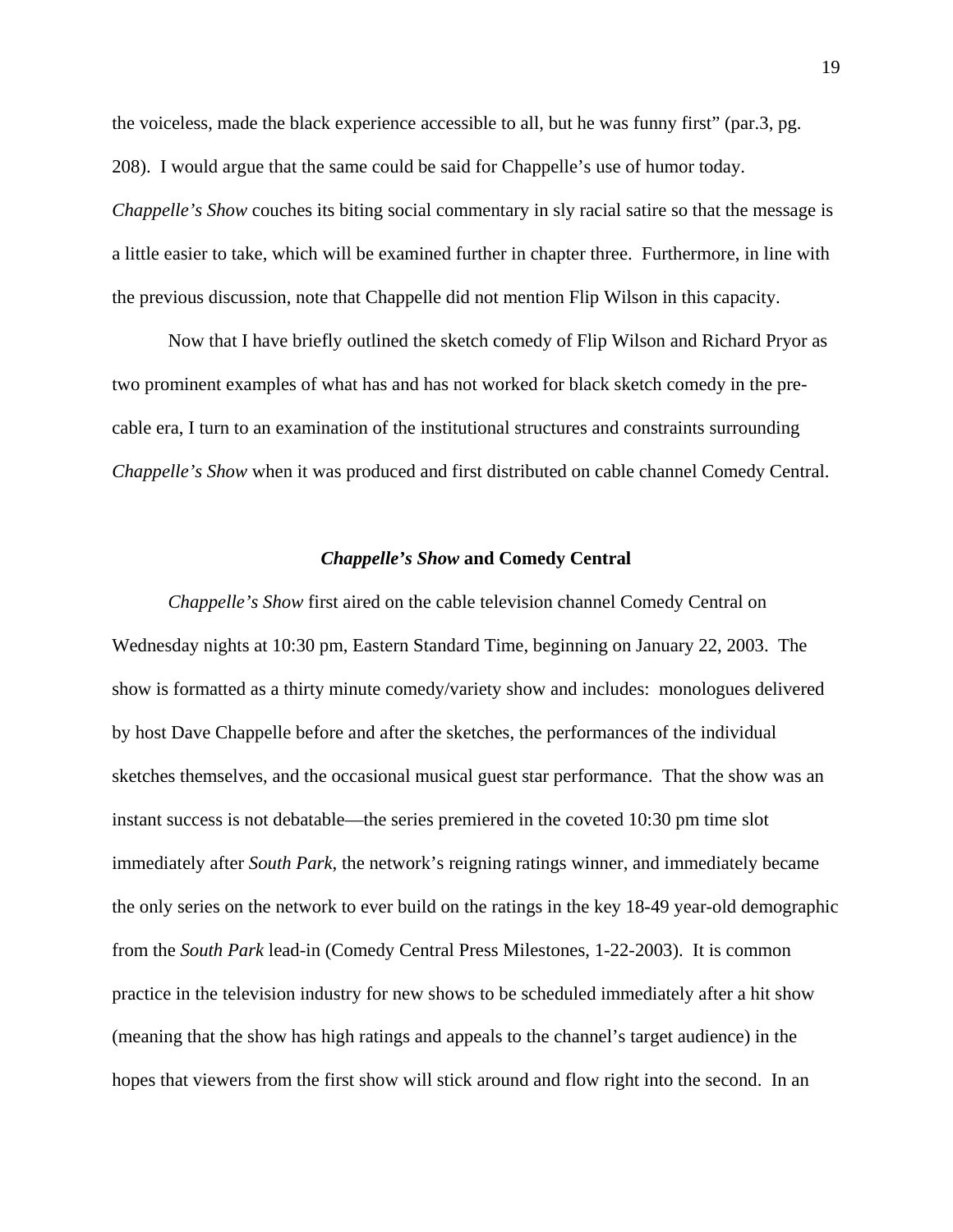ideal world, the new show is essentially piggy-backing on the success of the hit show and benefitting from the leftovers of the hit show's audience. However, for a new show (i.e. *Chappelle's Show*) to actually become the main course and draw more viewers than the leading hit show is not a very common occurrence. This is no small feat in the television industry and it should help to explain why *Chappelle's Show* is such a unique and intriguing cultural artifact to study.

Furthermore, *Chappelle's Show* was also Comedy Central's highest rated series premiere ever in that 18-49 year-old demographic, as well as being the highest rated series premiere overall since the premiere of *That's My Bush!* in 2001 (Comedy Central Press Milestones, 1-22- 2003). Additionally, the show was also nominated for three Emmy awards in the 2003-2004 awards season, including Outstanding Variety, Music or Comedy Series, Outstanding Writing in a Variety, Music or Comedy Program, and Outstanding Directing For a Variety, Music or Comedy Program, which all directly increased the show's cultural currency in the eyes of critics and viewers alike, even though the show did not actually win any of the awards (Comedy Central Milestones, 7-20-2004). All of these honors and distinctions serve to further underline the relative success of *Chappelle's Show*, both in and of itself as a comedy/variety program and as a part of Comedy Central's pre-existing brand identity (which will be discussed in more depth later in this chapter).

Critical acclaim and record breaking accomplishments aside, I believe that in order to understand the context in which the show aired, it is extremely important to note that the show aired on a cable channel (Comedy Central), and to also understand all that this entails. I think that stating that it boils down to the fact that, in the words of Dave Chappelle, "it's not HBO. It's just regular ass TV" (*Chappelle's Show*, Episode One, Season One, 2003) oversimplifies this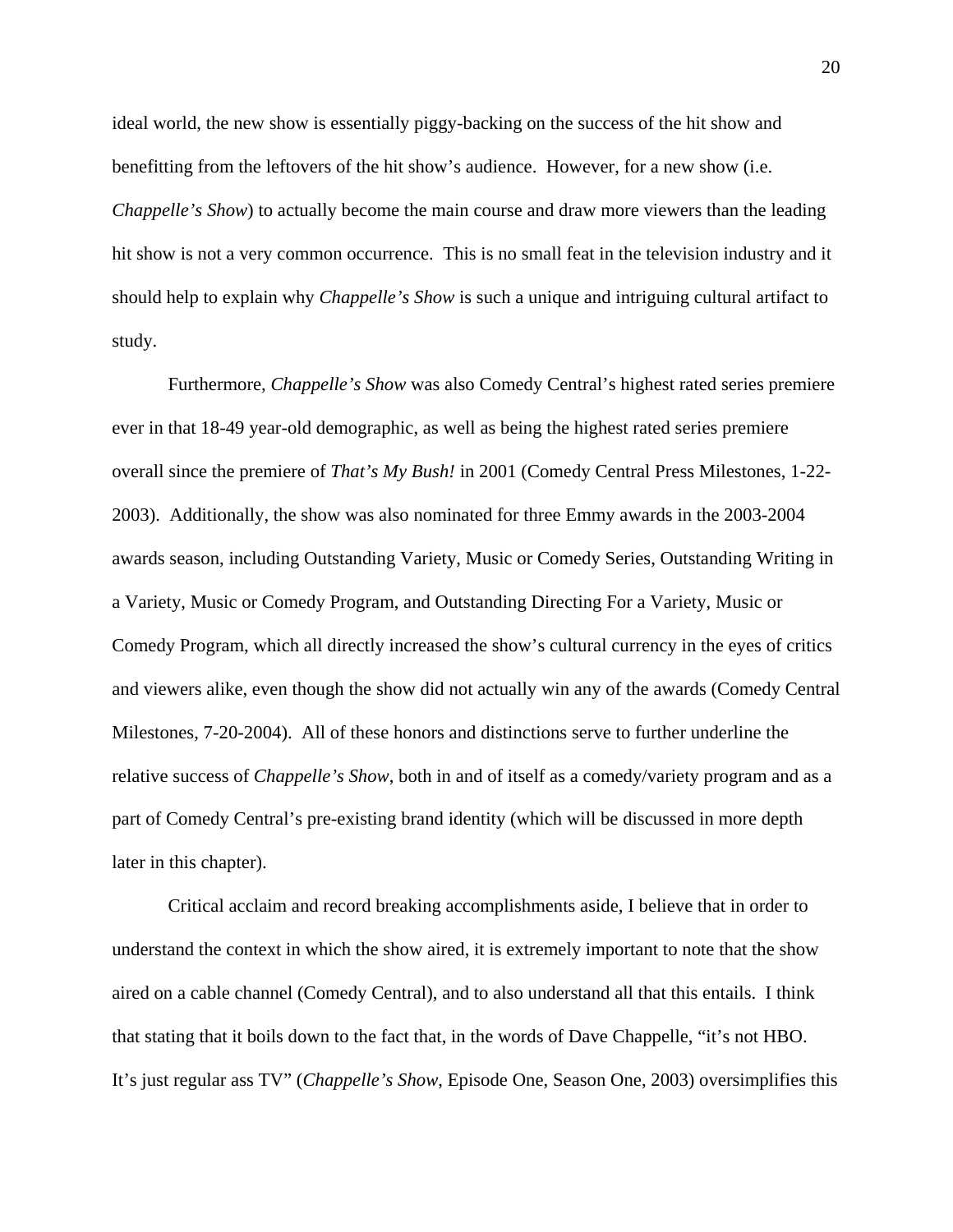distinction; the inquiry should not stop there. The institutional placement of the show on a nonpremium (but still specialty programming) cable channel like Comedy Central has an enormous effect on the show's use of racial satire and its attempt at perspective by incongruity, both through the performances of race that are allowed (or not allowed) to air and the specific audiences that are either meant to or able to receive this message. Both of these factors restrictions on the performances of race and racial satire and the construction of a certain audience for the show—play a big part in determining the success of *Chappelle's Show*'s attempt at perspective by incongruity. I examine the exact ways in which the institutional placement of the show limited its ability to engage in racial satire at length below.

At times, the institutional placement of the show on Comedy Central definitely presented a problem for the show's creators, Chappelle and Brennan, since *Chappelle's Show* is constantly trying to find new ways of pushing the racial envelope. Dave Chappelle has often expressed his frustration over dealing with the censors and the constant need to explain himself and justify his language and the content of his skits. In an interview with *Esquire* magazine in May 2006, Chappelle remarked on his aggravation over repeatedly finding himself "sitting in a room, again, with some white people, explaining why they say the n-word" (Powell par. 37). That Dave Chappelle, a black man, had to explain his use of the n-word to a group of white men in order to be able to use it on his show illustrates one major way in which the show's institutional placement on Comedy Central hindered its use of racial satire. If the executives had not understood or agreed with Chappelle's use of the word and forbade him from using it, his ability to perform racial satire would have been severely limited.

He ultimately concedes that, for him "the bottom line was, white people own everything, and where can a black person go and be himself or say something that's familiar to him and not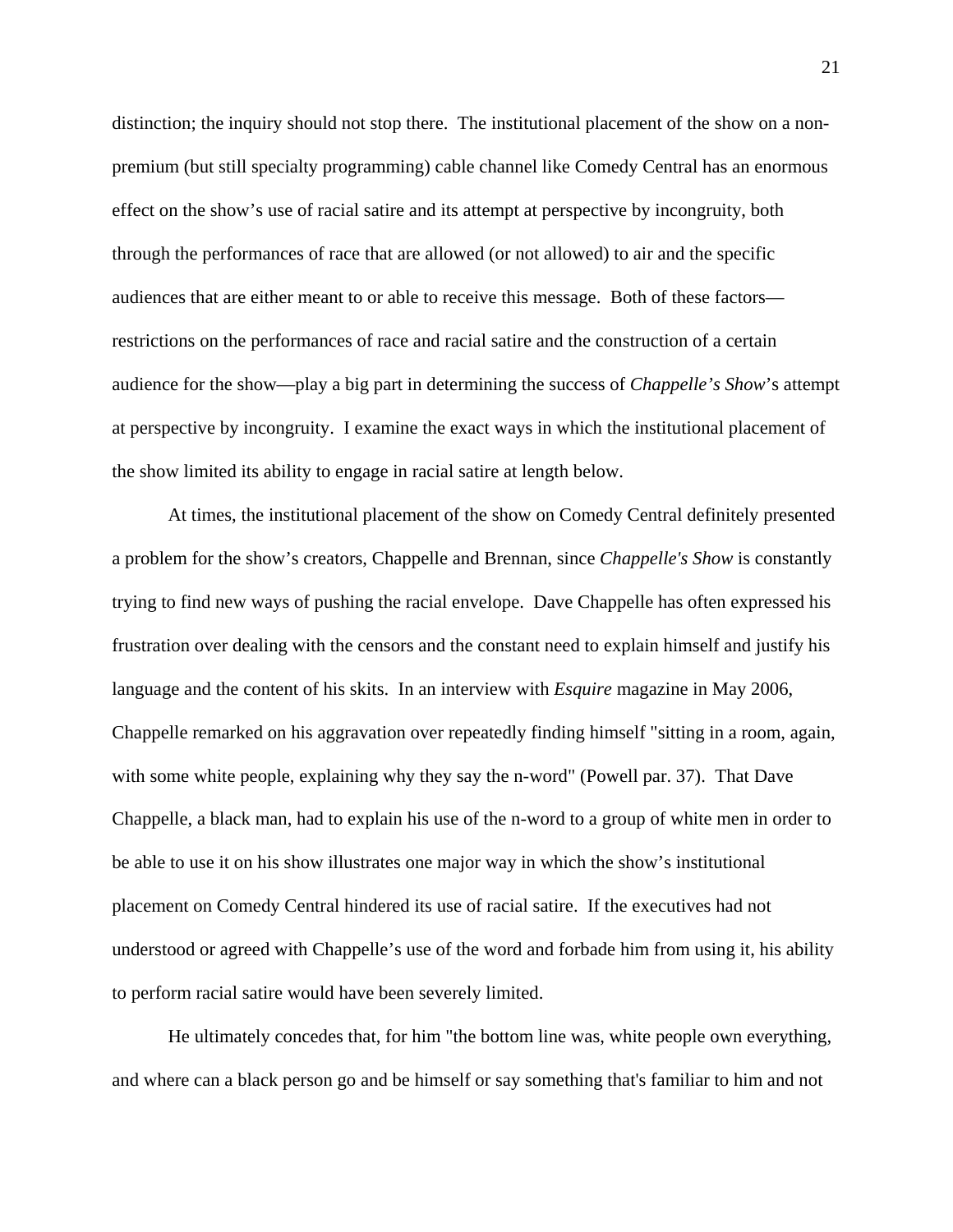have to explain or apologize? Why don't I just take the show to BET -- oh, wait a minute, you own that, too don't you?" (Powell par. 37). Clearly, *Chappelle's Show* had a very real awareness of the problem of censorship on the show's content, as well as the institutional constraints that follow from working in a society where white people own the vast majority of major media outlets. Battling with the network executives over the content of the show was a common occurrence during *Chappelle's Show*'s three year run.

In the audio commentary for Episode One, included in the DVD release of the first season, Dave Chappelle and co-creator Neal Brennan describe the constant negotiations that have occurred between them and Comedy Central over many different aspects of the sketches right from the beginning of the show's run (*Chappelle's Show*, 2003). These negotiations, in which Chappelle and Brennan fought to have the show aired as they had written it and intended to have it aired, are the main strategy used by Chappelle and Brennan to overcome the network's censorship. Furthermore, in the instances where they were on the losing side of these negotiations, they have released the uncut and uncensored versions of *Chappelle's Show* sketches on the DVD's, where they can use the language and images they intended to use, without the large amount of "bleeping" and "blurring" that was used when the episodes originally aired on Comedy Central.

However, even though *Chappelle's Show* had to deal with more restrictions on content that if it had aired on one of the premium cable channels (like HBO or Showtime), it still experienced a great deal more freedom than if it had been on one of the broadcast television channels, where content is strictly policed through federal regulation by the FCC. Many of the sketches containing racial satire featured on Chappelle's Show probably would not make any sense if they had to be edited and censored to meet FCC regulations; one sketch from the show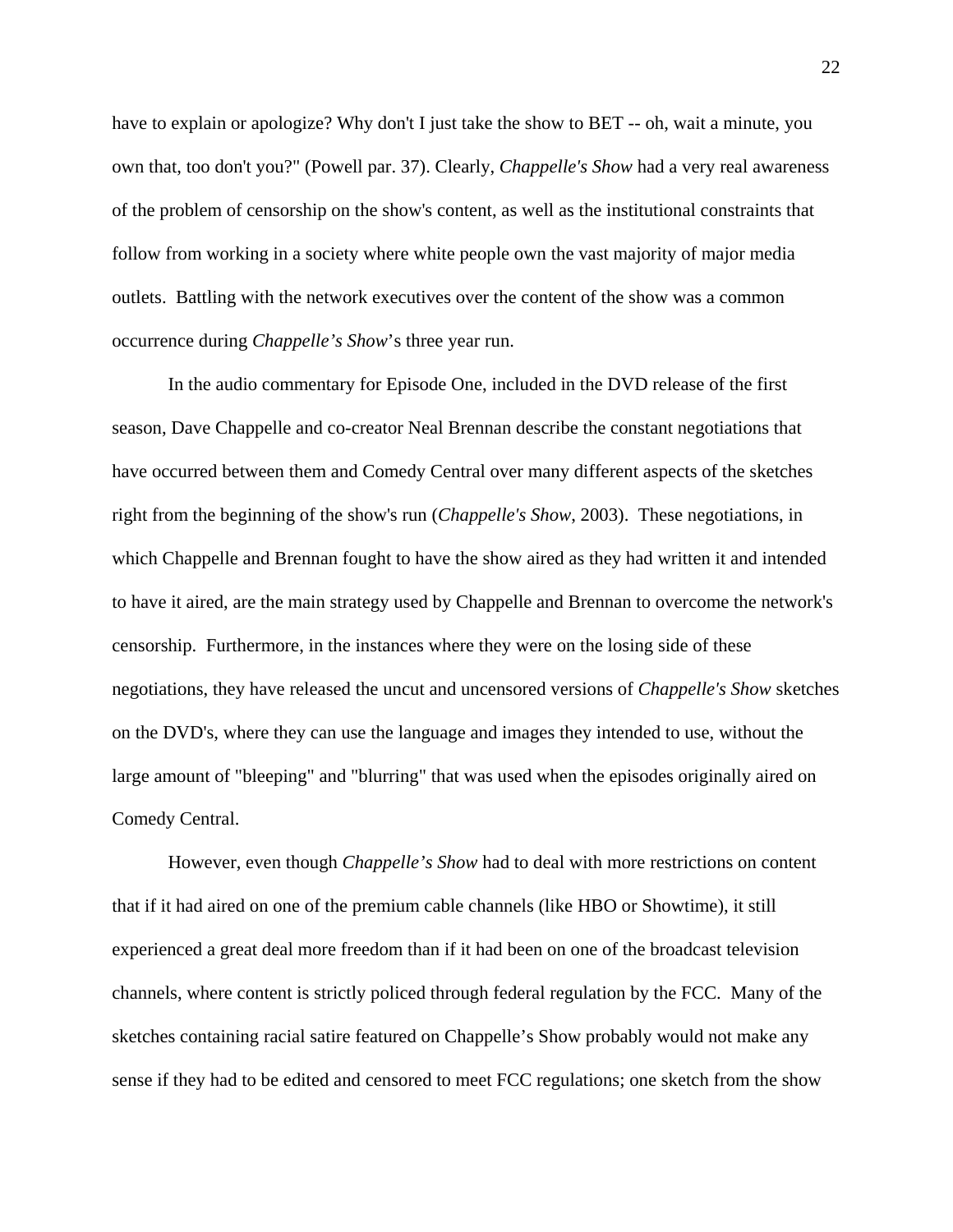that revolves entirely around the use of the word "nigger" could not be altered to remove that word because the sketch would lose all meaning—the use of the dreaded-word is what makes the content relevant. Chappelle's frequent use of touchy racial humor probably had a lot to do with the failure of his previous attempts at working in broadcast television.

Dave Chappelle had been offered series pilots on the broadcast networks before eventually signing with Comedy Central; however, these prior attempts never made it past the preliminary stages of production due in large part to the disparity between Chappelle's unique and often controversial brand of humor and the bland, easily digested fare that is often standard on regular broadcast television stations ("I'm Rich, Bitch!!!" 322-323). According to Chappelle, the choice to do the show on Comedy Central, or more generally, on cable, was due to the fact that

[o]n network TV you don't have much freedom because the audience is so large and you have to keep everything nice and generic. This is a comedy network, and they're at a place corporately where they're willing to take these kinds of chances. [This show] is kind of a celebration of my freedom. (Mathis, as quoted in "I'm Rich, Bitch!!!" 323)

It is important to note, though, that although this was Chappelle's initial view of (and probably what he hoped would be) his partnership with Comedy Central, the relationship changed greatly over time, especially after he and Brennan repeatedly found themselves arguing with the network executives over their attempts to stretch the boundaries of what is allowed to be shown on cable. However, what I am attempting to show is that restrictions on the content of a show are all relative—premium cable's restrictions are more lenient than basic cable's, which are in turn more lenient than broadcast TV's.

The freedom from the strict(er) censorship of broadcast television came with a price of its own—Dave Chappelle and *Chappelle's Show* were expected to assimilate into Comedy Central's pre-existing and carefully crafted brand identity. When *Chappelle's Show* joined the line-up at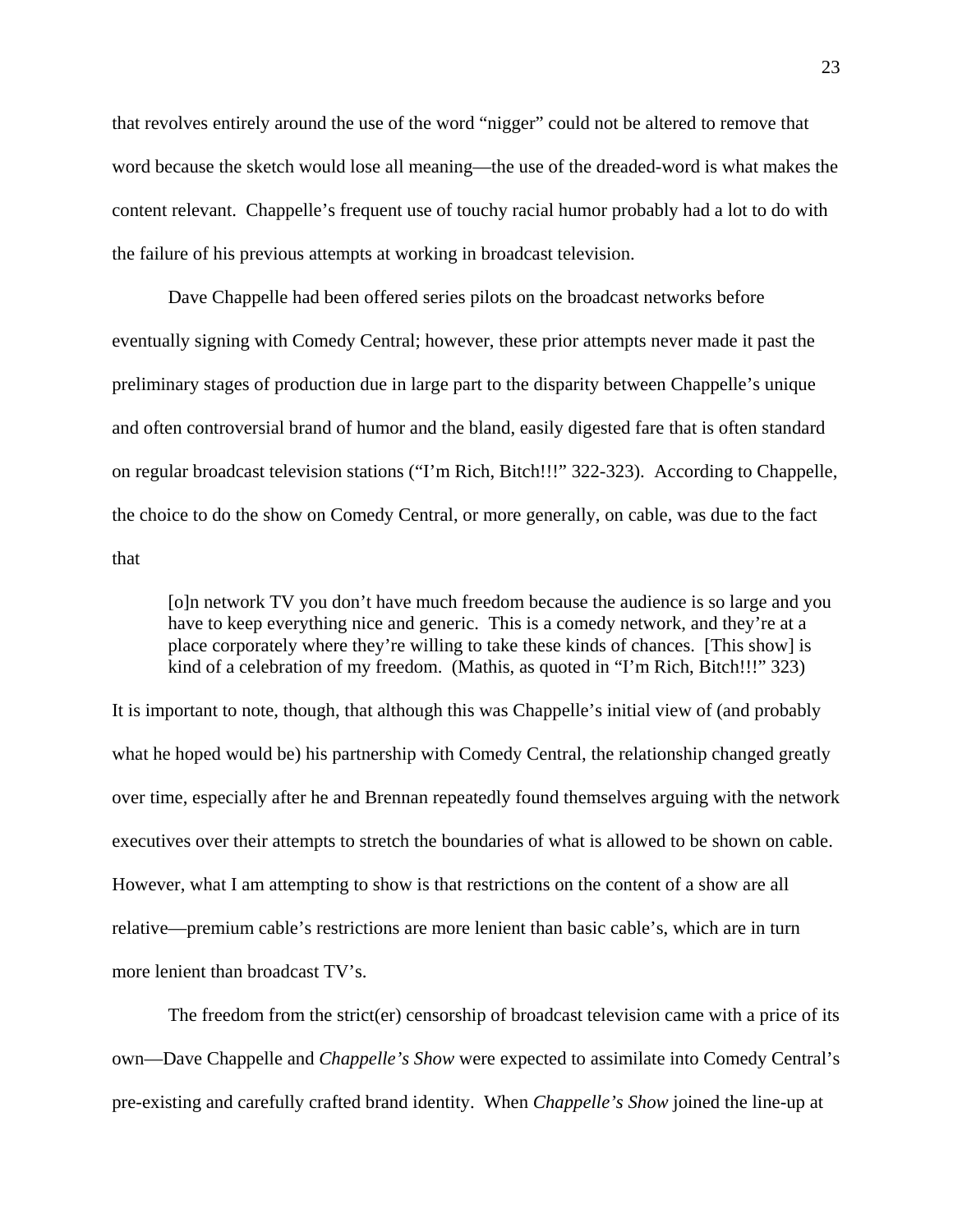Comedy Central in the 2003 television season, the network's shows included *South Park*, *The Daily Show*, *The Man Show*, *Reno 911*, *Win Ben Stein's Money*, *Beat the Geeks*, *Crank Yankers*, *Comic Groove*, *Tough Crowd with Colin Quinn*, and *Primetime Glick* (Comedy Central

Milestones). From personal experience I can attest to the fact that most of these shows contained the type of content that is often promoted as appealing to teenage boys—fart jokes, half-naked women, pranks or practical jokes, violence, and stoner comedy (Hilmes 303-304). This was the type of content that fit into the brand identity of Comedy Central. As the writers of the cult hit and stoner classic, *Half Baked*, Dave Chappelle and writing partner Neal Brennan were adept at writing and producing such juvenile fare in order to stay in line with the Comedy Central brand identity; however, the fart jokes did not always mesh well with the use of racial satire on the show. In an attempt to compensate, Chappelle and Brennan often crafted the sketches themselves in such a way as to point out the institutional limitations in the way of their message and to attempt to refute some of these positions, though they often still included enough of Comedy Central's brand humor to be passable.

One such sketch was featured on Episode Two of Season One of *Chappelle's Show* and it addresses the issues surrounding black comedian Dave Chappelle as the medium for transmitting the show's message about the fallibility of racial stereotypes and other racist assumptions by using a "pretty white girl" as the messenger. The sketch clearly points out, within the context of the show, the problem of Dave Chappelle, a comedian, working within the Comedy Central brand, as the medium for the messages. No one is looking for a lesson in race relations in the programming offered on Comedy Central—it is a comedy channel after all. By writing and performing this sketch, Chappelle and Brennan are attempting to address the issue by poking fun at American audiences and their fear and reluctance to hear the thoughts of black America, and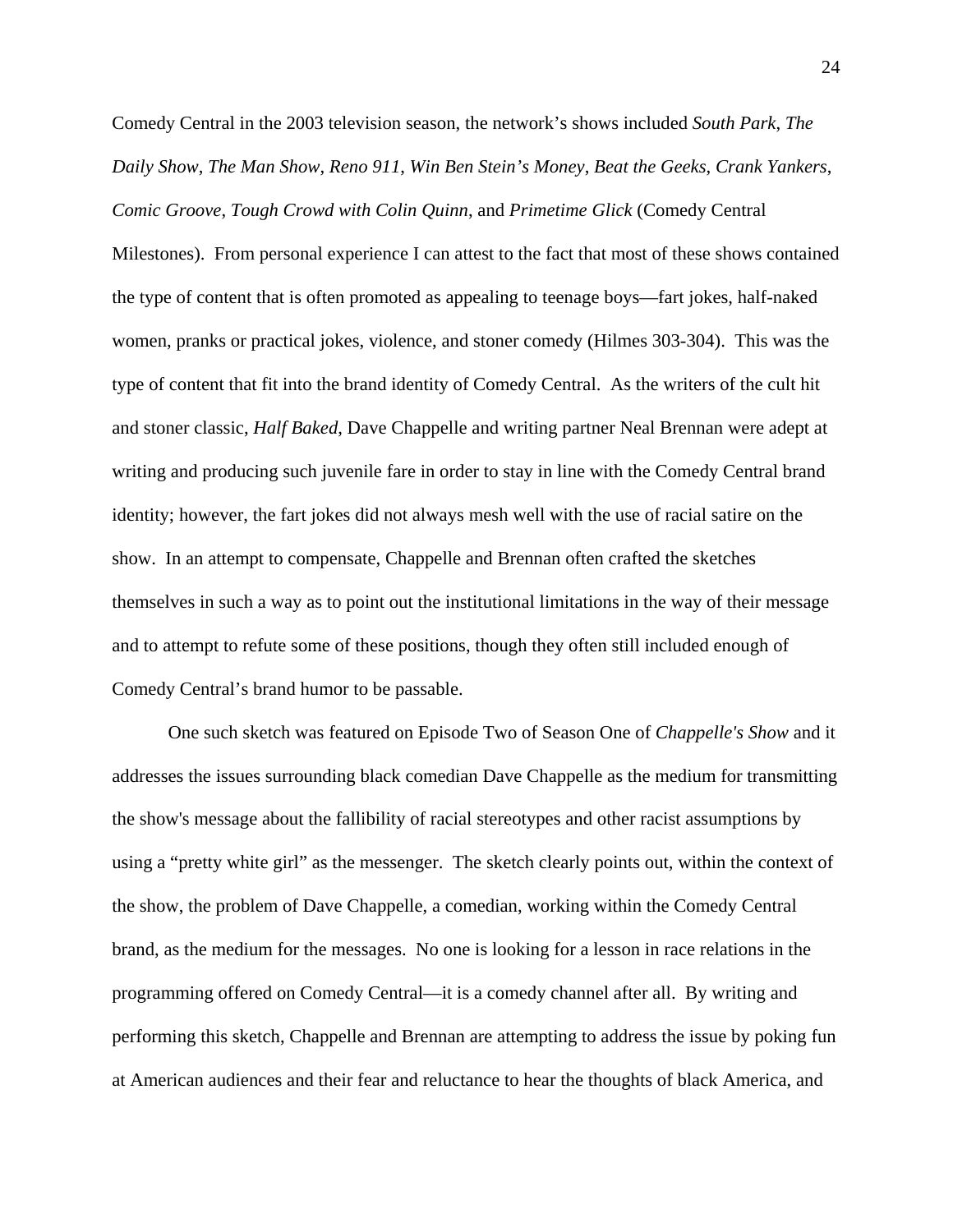especially the thoughts of a black comedian hosting a sketch comedy show on the all-comedy channel, personified in this case by Dave Chappelle.

However, as a side note, this sketch does nothing to address the problem of the contradictory messages *Chappelle's Show* is sending to its viewers. In fact, I would even argue that sketches like this, with lines like "gay sex is gross. I'm sorry -- I just find it to be gross," or "Oh, I want to stick my thumb in J. Lo's butt" and "I wouldn't mind sticking a finger or two up that singing white girl's butt either" are actually a very real part of the problem. This sort of chauvinistic and juvenile humor fits right in with Comedy Central's brand identity, but it detracts from the show's use of racial satire. Unfortunately, I cannot find any efforts on the part of *Chappelle's Show* to try to overcome the problems created by the mixed messages they are sending. This seems to be one area that the show's writer/creators have either knowingly or unknowingly failed to identify as a problem, perhaps in part because they ultimately have to answer to the brand identity that is Comedy Central.

Institutionally speaking, *Chappelle's Show* will never truly be free of the Comedy Central brand, even after the episodes' initial airing on the network, because all merchandise for the show (including t-shirts, toys, etc.) has the Comedy Central logo imprinted on it. Even the DVD box sets for the show have "Comedy Central Presents…" stamped on every side of the packaging, as well as on the individual DVDs themselves. There are many other side effects of having to reconcile a show and its star's image to a brand identity, one of which is the loss of control of one's own identity. This circumstance comes about in many different ways, but the most common is through the network's press machine, which creates and manages a star's back story and persona for them. Dave Chappelle is no exception to this rule.

25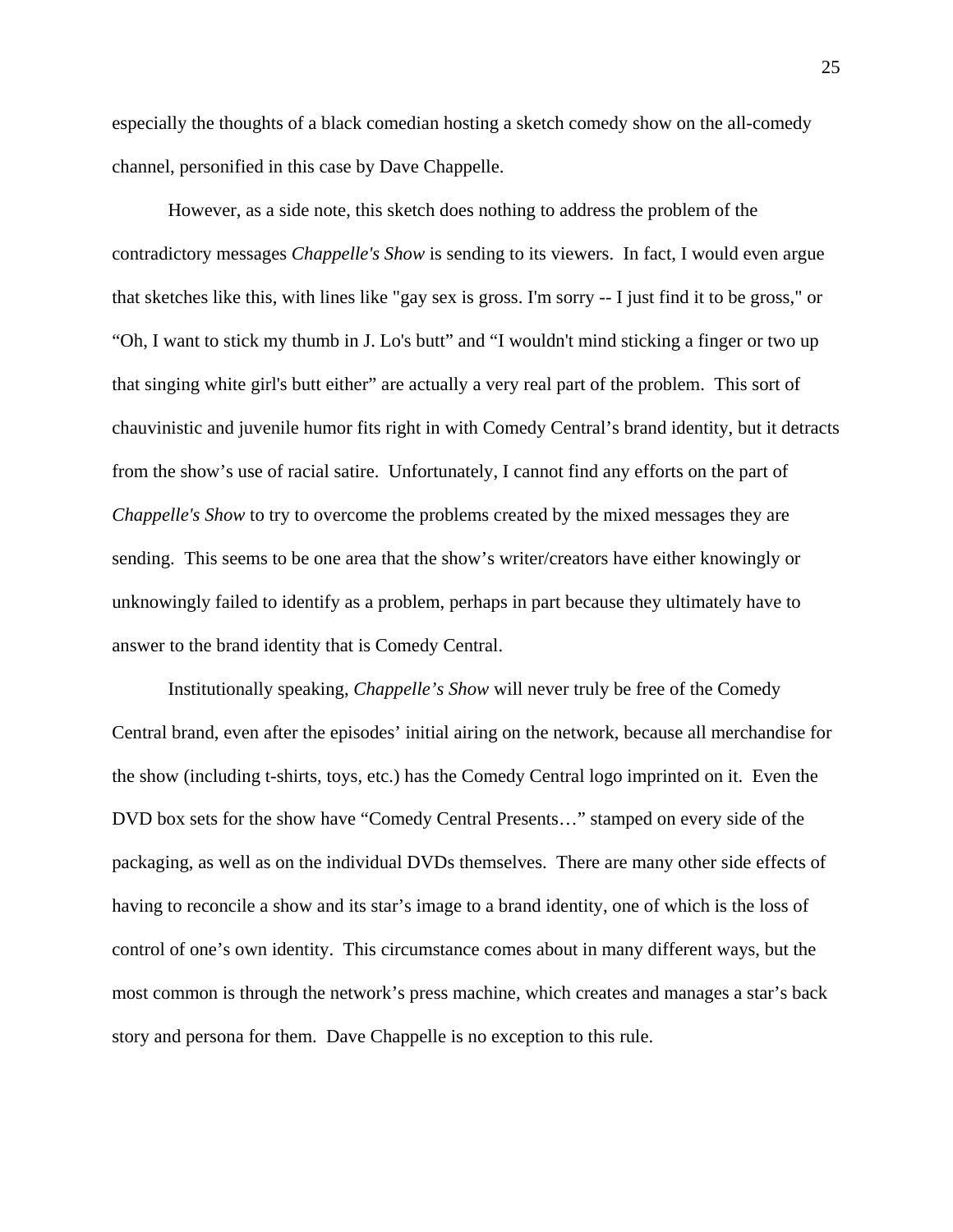Many people hold the common misconception that *Chappelle's Show* is actually just an extension of Dave Chappelle's stand-up comedy routine—as a matter of fact, Comedy Central even promoted the show by saying that it "takes Chappelle's own personal joke book and brings it to life" ("Dave Chappelle and Comedy Central Ride High on the Success of 'Chappelle's Show' into a Second Season"), but this is not actually the case. As someone who has seen Chappelle's stand-up both before and after the original run of *Chappelle's Show*, I can attest to the fact that although both the show and his stand-up routine make frequent references to race, the similarities end there. The sketch comedy/variety format alone of *Chappelle's Show* is enough to ensure that the type of material being performed is very different from that of his stand-up comedy routine. This is a significant factor in my analysis because it shows how even Chappelle's image had to be molded to fit into the Comedy Central brand identity and television's generic conventions and, noting this inaccuracy in the marketing of the show, it places historical boundaries on the text that I am studying by making it clear that *Chappelle's Show* is a specific and limited text.

 Now that I have established both Chappelle's Show's place in the history of prime time black sketch comedy and its position as part of the Comedy Central brand, I provide a brief overview of the different ways that the show's audience could have viewed the sketches and the racial satire.

#### **Additional Contexts for Viewing** *Chappelle's Show*

 As part of my analysis of the historical and institutional contexts in which *Chappelle's Show* occurred and how these shaped the show's use of racial satire and perspective by incongruity, it is also necessary to take the time to discuss the many different ways in which the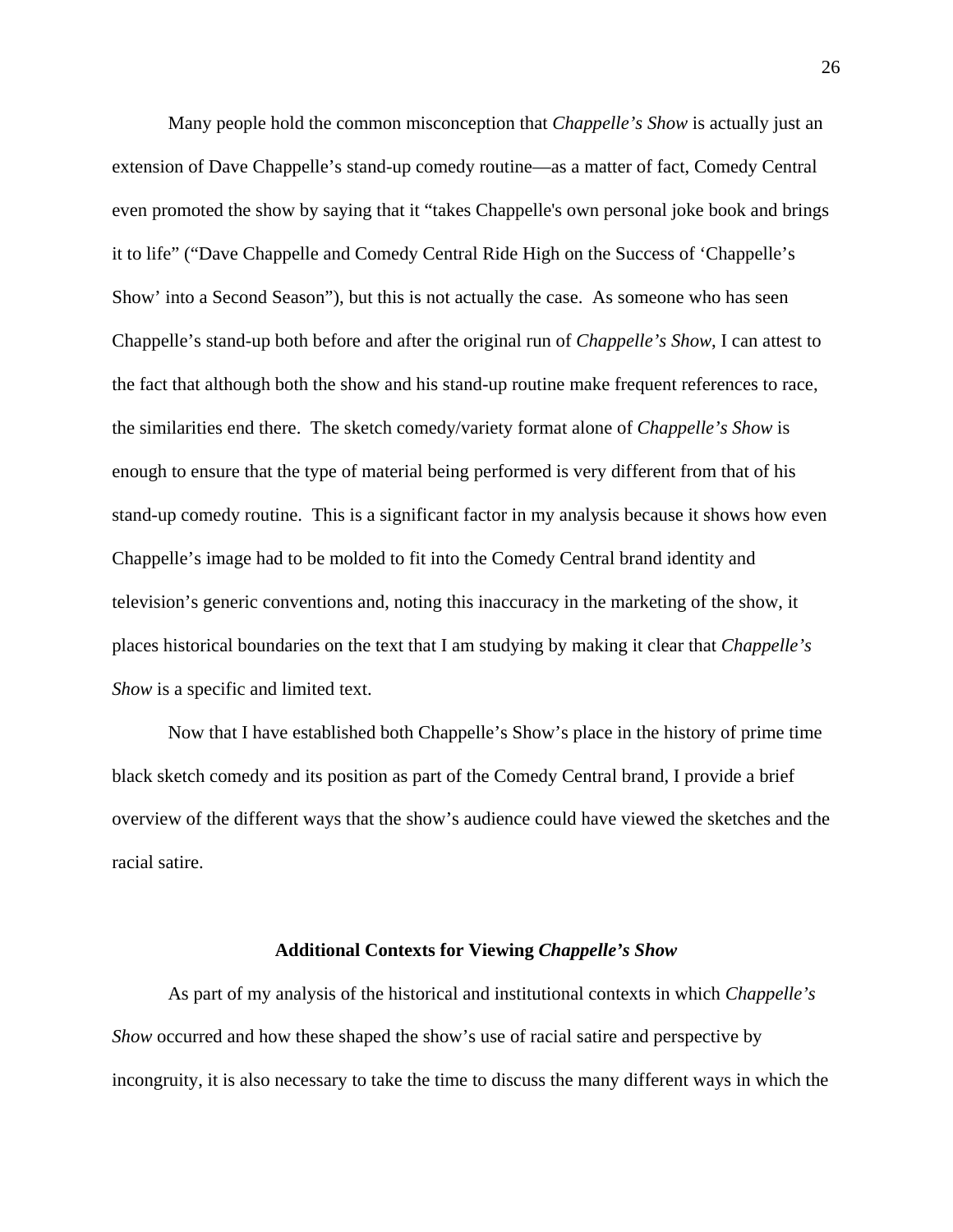show has been industrially positioned and how audiences have been able to consume the show. This is important because of the unique characteristics inherent in each alternative method of viewing and the challenges that they pose to the show's use of racial satire, as well as potential challenges to audience understanding.

Apart from the series' original run on Comedy Central, *Chappelle's Show* has also been released uncensored on DVD box sets, shown in syndicated form on both Comedy Central and basic cable channels, and posted on numerous video hosting sites throughout the internet. Each of these possible industrial contexts for viewing *Chappelle's Show* has its own unique circumstances and challenges to the show's use of satire and I examine them below.

### TV on DVD Box Sets

The first installment of the show to be released on DVD, the *Chappelle's Show Season One: Uncensored* DVD box set, was released on February 24, 2004,which is about the same time that the second season of the show premiered on Comedy Central (Comedy Central Milestones, 10-19-2004). Releasing the first season on DVD concurrently with the start of the second season was clearly no accident. The release immediately generated an immense amount of attention for Dave Chappelle, the show, and Comedy Central, and even resulted in some record-breaking sales. Comedy Central website's "Milestones" page for the date of October 19, 2004, proudly proclaims

COMEDY CENTRAL Home Entertainment and Paramount Home Entertainment announce that "Chappelle's Show Season One: Uncensored" DVD box set has become the #1 all-time best-selling TV show on DVD ever with over two million units sold, according to Videoscan and retail sources. The two-disc collection of Dave Chappelle's top-rated COMEDY CENTRAL series has moved ahead of the previous record-holder, "The Simpsons: The Complete First Season," which has sold 1.9 million units. (Comedy Central Milestones, 10-19-2004)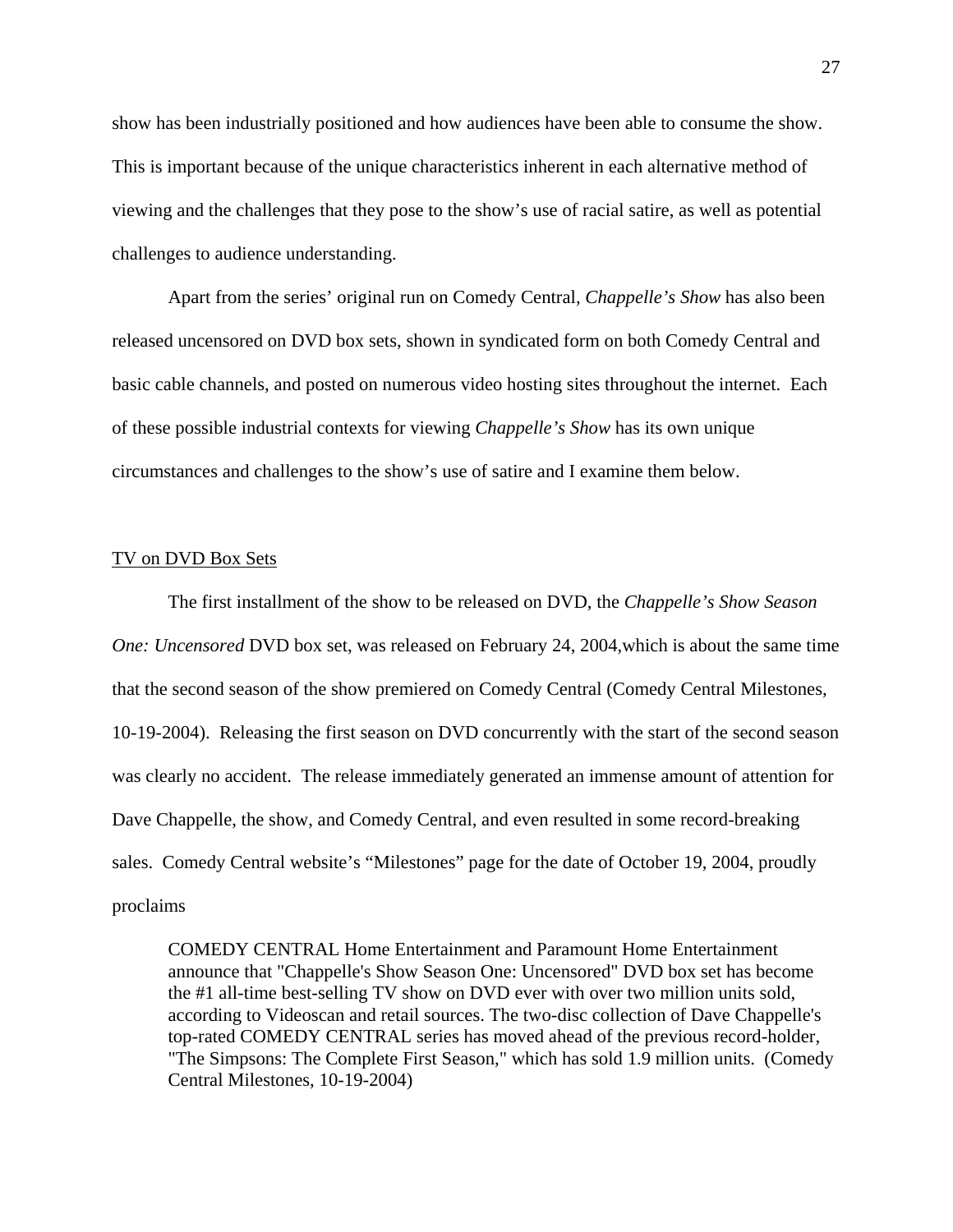This pat-ourselves-on-the-back message by Comedy Central clearly shows that the DVD release of the show was hugely popular and an indisputable success. The obvious success of the DVD release of the show makes it clear that people are definitely viewing the show in this manner, which is significant to this study in that it allows us to understand how different methods of viewing *Chappelle's Show* could have affected the audience reception of the show's use of racial satire.

The DVD box sets (there are three total—Season One, Season Two, and a special release of the "Lost Episodes" that would have been part of the third season) are unique viewing contexts in that they contain all of the episodes from each season uncensored, including all monologues and musical guest star performances, as well as audio commentary on some episodes from co-creators/writers Dave Chappelle and Neal Brennan. However, the shows are not necessarily uncut; in at least one instance in particular a scene that was originally part of an episode was cut from the DVD release (the circumstances surrounding this choice will be discussed in more detail in Chapter Three). Other than this interesting (and unexplained) move, it seems that watching the DVD release of the show is very similar to watching it on television, except, naturally, without commercials or the possibility of channel surfing. Furthermore, audiences viewing the show on DVD can watch the episodes as many times as they want and they can even skip to specific sketches within the individual episodes and start, stop, rewind, or fast forward those sketches if they so choose.

# Re-Runs on Comedy Central and Basic Cable

*Chappelle's Show* was being re-run on Comedy Central concurrently with the weekly release of new episodes. When it aired in this form, the episodes were replayed exactly as they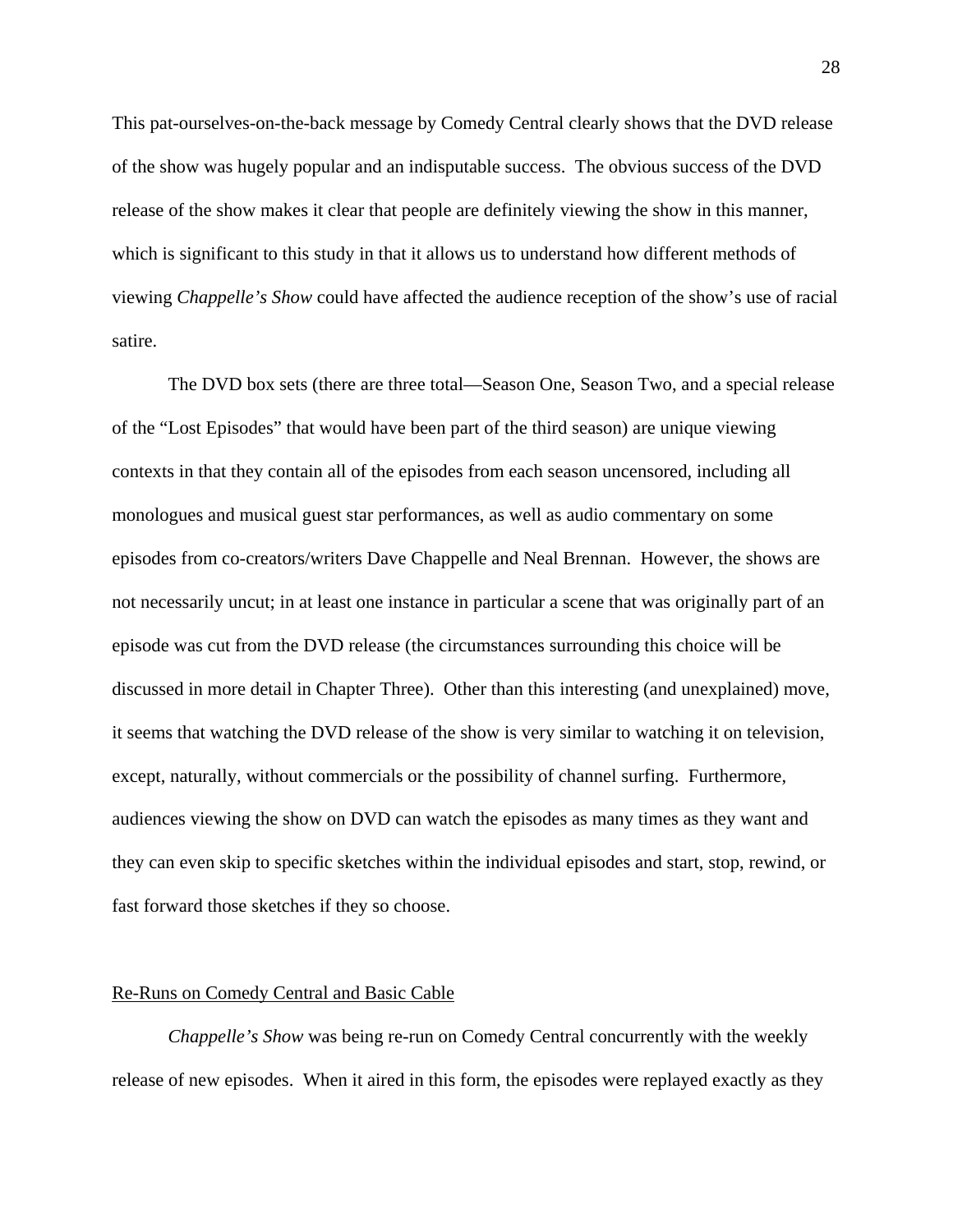had originally aired; they were not censored or in any way edited for content. However, just because these re-runs followed the format for the original airing of the show so closely does not mean that they do not imply any other differences in the context of viewing. Re-running the show on Comedy Central had the potential to expand the viewing audience as more people could catch the episodes after their original air dates. Furthermore, before the release of the series on DVDs and for those who could not or did not purchase the DVD box sets, the re-runs on Comedy Central provided an opportunity to view the episodes at least more than once. All of these are important dimensions of watching the show in its second run on Comedy Central.

When *Chappelle's Show* is shown in syndication on basic cable (or broadcast television), the episodes are edited for content and the language is censored. This is a common practice employed by broadcast stations to avoid fines for explicit content from the FCC; when HBO sold the syndication rights for its highly popular original series *Sex and the City* to broadcast network TBS, for instance, the show was edited almost beyond recognition in order to meet FCC regulations. I believe that a similar butchering has occurred with *Chappelle's Show*. Because many of the show's sketches involve and sometimes even center on the use of the word "nigger," these sketches often lose some of the impact of their message when this word is edited out of the broadcast. It does not seem likely that a show with such biting racial commentary could be edited to meet FCC standards and still be as successful or transmit the same message, especially when every other word is bleeped out. As I mentioned earlier in reference to the series' placement on cable channel Comedy Central as opposed to broadcast television, any sort of censorship on the show's content will in turn make the racial satire less effective. However, on the upside, re-runs on broadcast TV are often scheduled at a different time from their original time slot, so that might also lead to more people being able to view the show. These are just a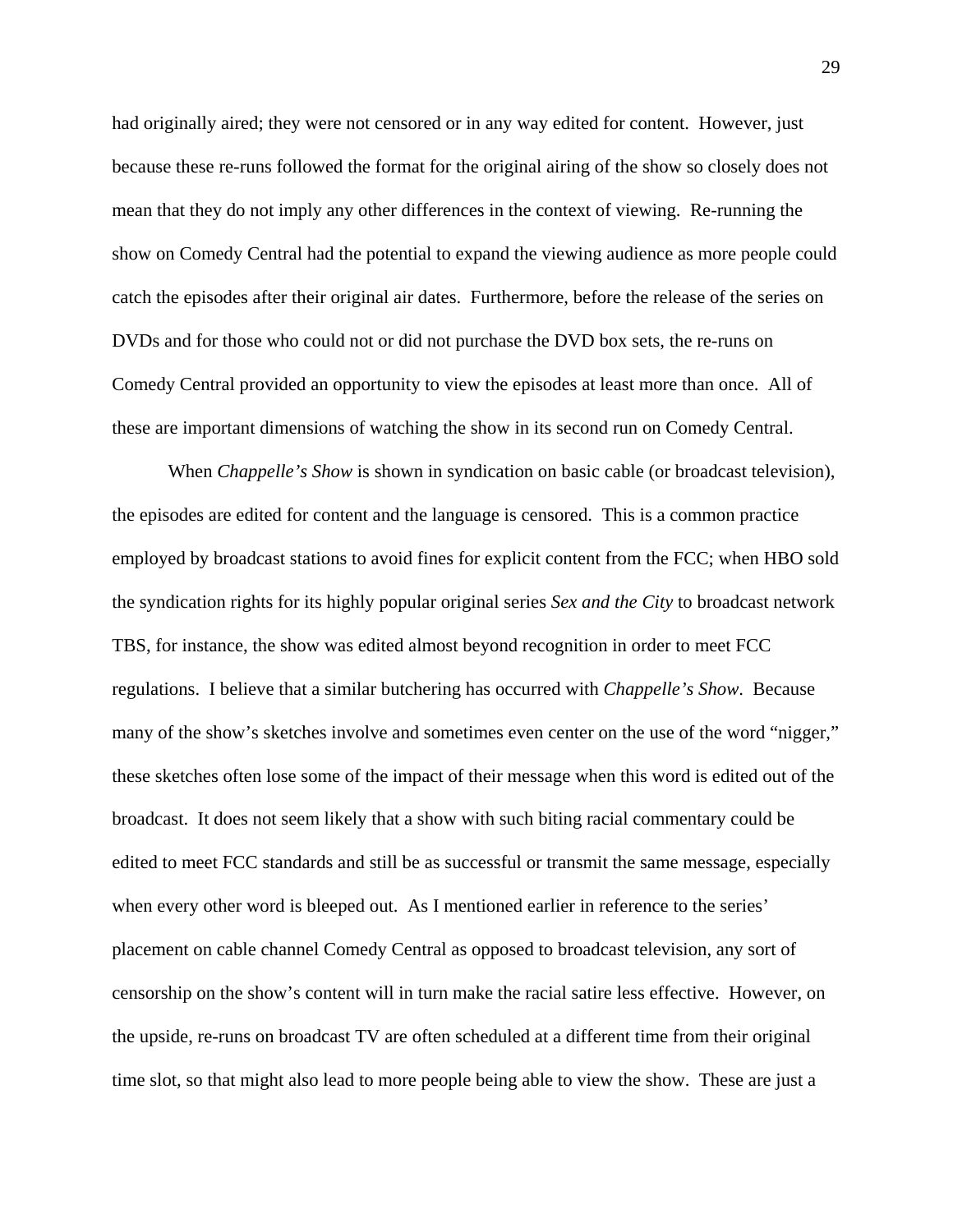few of the big differences inherent in viewing *Chappelle's Show* when it is re-run on Comedy Central and basic cable.

#### YouTube.com and Other Video Hosting Sites

There are probably hundreds, if not thousands, of video hosting sites currently on the web. One of the most popular sites to offer streaming video on the web is YouTube.com (which will be discussed at length in Chapter Four as part of the reception segment of this circuit of culture model), where any registered user can post his/her own videos for others to view and/or comment on. This site, like most of the other sites like it on the web, is not supposed to allow copyrighted material to be posted without permission from the owner, but, as is often the case with the internet, this rule is often extremely difficult to enforce and, therefore, blatantly disregarded. Many clips of sketches or segments from *Chappelle's Show* are posted on YouTube.com and other video hosting sites. This has enabled many viewers to watch the sketches again after seeing them first on television, but it has also resulted in many viewers watching the sketches in this context on the internet for the first time.

There are a few drawbacks to watching the sketches for the first time in this format; one of the biggest drawbacks is that these clips usually only show one sketch at a time, without the monologue given by Dave Chappelle to "set up" the sketch and entirely removed from the original context of the episode in which these sketches originally aired. Furthermore, these clips are sometimes not even the complete version showing the sketches in their entirety. This could lead to a discussion of the pros and cons of only viewing television shows as they were initially released and as they were meant to be seen, which is already a hot topic in the world of media studies (Klinger 2-6); however, that is too complicated and lengthy of an analysis to begin here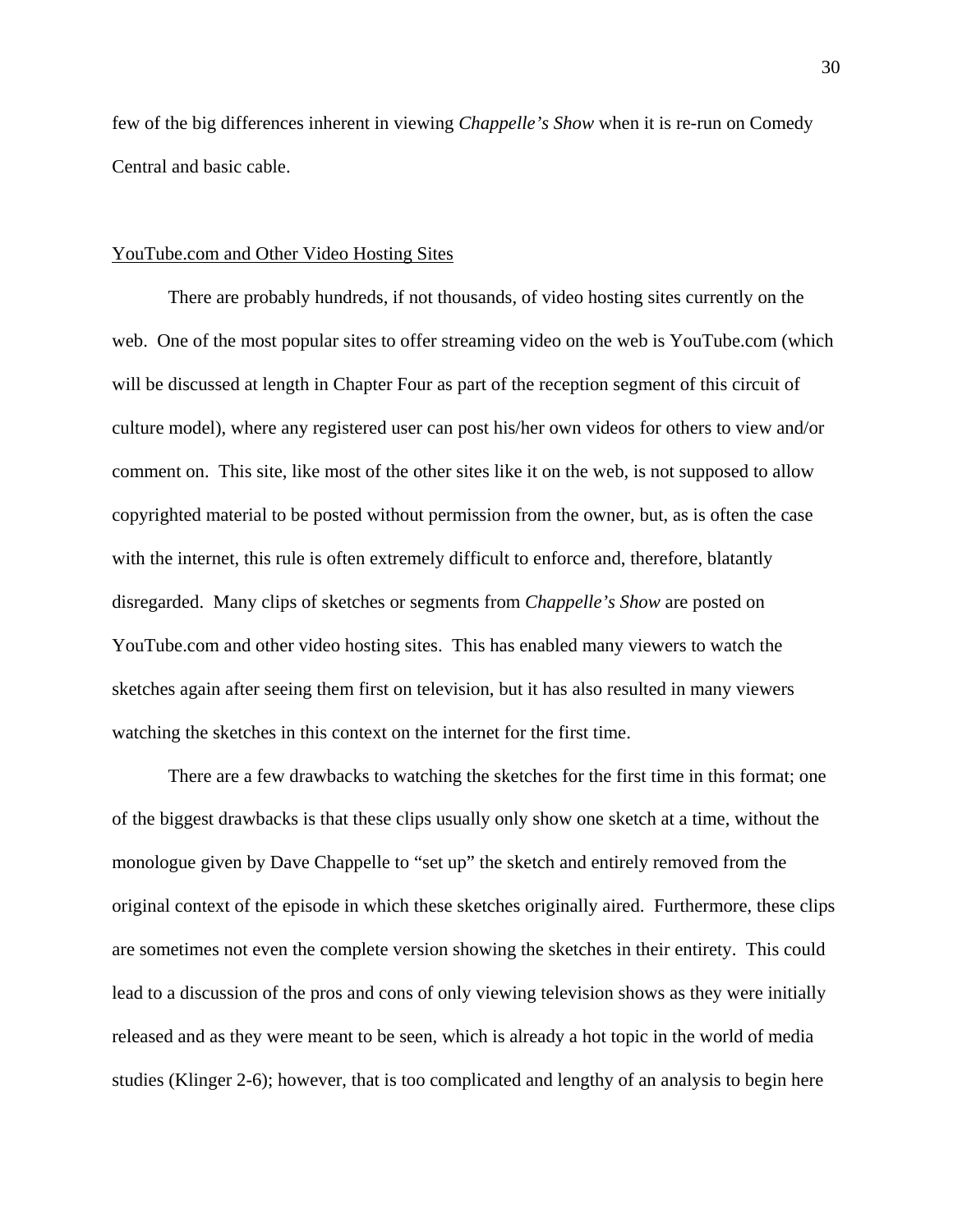and it is not entirely pertinent to the focus of the present study, but it is certainly one that hopefully will be explored at length at some point in the future. Overall, I think that viewing the sketches over the internet contains the most challenges to the show's use of racial satire because of the removal of the sketches from their context within the larger episode, resulting in the complete loss of their contextual significance and a great deal of their original meaning.

# **Conclusion**

Understanding the context in which a show is created and distributed is vitally important to understanding the resultant content of the show as well as the audience response. The significance of *Chappelle's Show* being produced at this exact point in the long history of black sketch comedy as well as it appearing on a cable channel were both key factors in determining the kind of show that it was allowed to become, as well as the audiences it was able to reach. The manner in which *Chappelle's Show*'s audience viewed the episodes also plays a significant part in determining how they viewed the use of racial satire on the show and whether or not they understood the perspective by incongruity. In the next chapter, I examine the actual performance of race that is utilized on the show, including the performances of blackness and whiteness and the multilayered performances of race that make up the content of *Chappelle's Show*.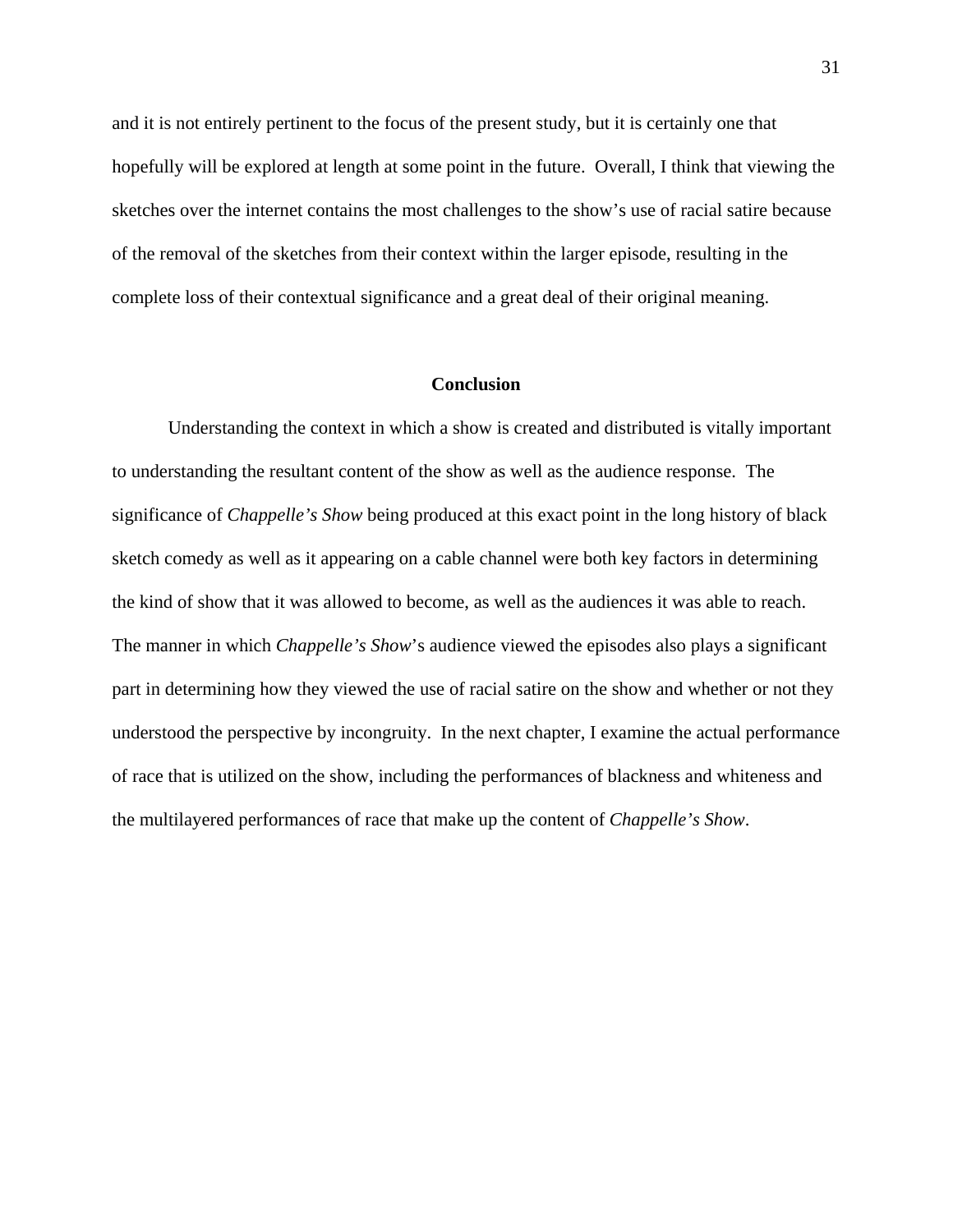## CHAPTER 3

# THE PERFORMANCE OF RACE ON *CHAPPELLE'S SHOW*

An interrogation of the text of *Chappelle's Show* is the second area I wish to examine in this variation of the circuit of media study model. Now that I have established that the show's writers and creators, Chappelle and Brennan, intended to use racial satire to perform perspective by incongruity, I now examine how this is done by conducting a qualitative content analysis of the performance of race on *Chappelle's Show*. In the course of my analysis of the performance of race in *Chapplle's Show*, I have broken it down into an examination of three different areas: the performance of blackness and otherness, the performance if whiteness, and finally, the multilayered performance of Clayton Bigsby that constitutes a mixture of the two.

The overarching theme in the performance of race on *Chappelle's Show* is the positioning of blackness as the norm. By attempting to invalidate whiteness as the dominant framework of racial performativity and replace it with blackness, *Chappelle's Show* intends to flip the script, so to speak, and show the incongruities inherent in the dominant framework. However, in order to accomplish this perspective by incongruity, *Chappelle's Show* must first succeed in positioning blackness as the norm, which is done through carefully planned performances of blackness and whiteness. *Chappelle's Show* is largely successful in this effort and, through the performances of race on the show, effectively works to create a figurative mirror through which the audience can see the incongruities inherent in this micro-representation of the dominant framework (Fanon). Unfortunately, though, the mirror is only so big, and cannot reflect all of the incongruities that exist in the larger frame of whiteness, but that does not mean Chappelle will not try.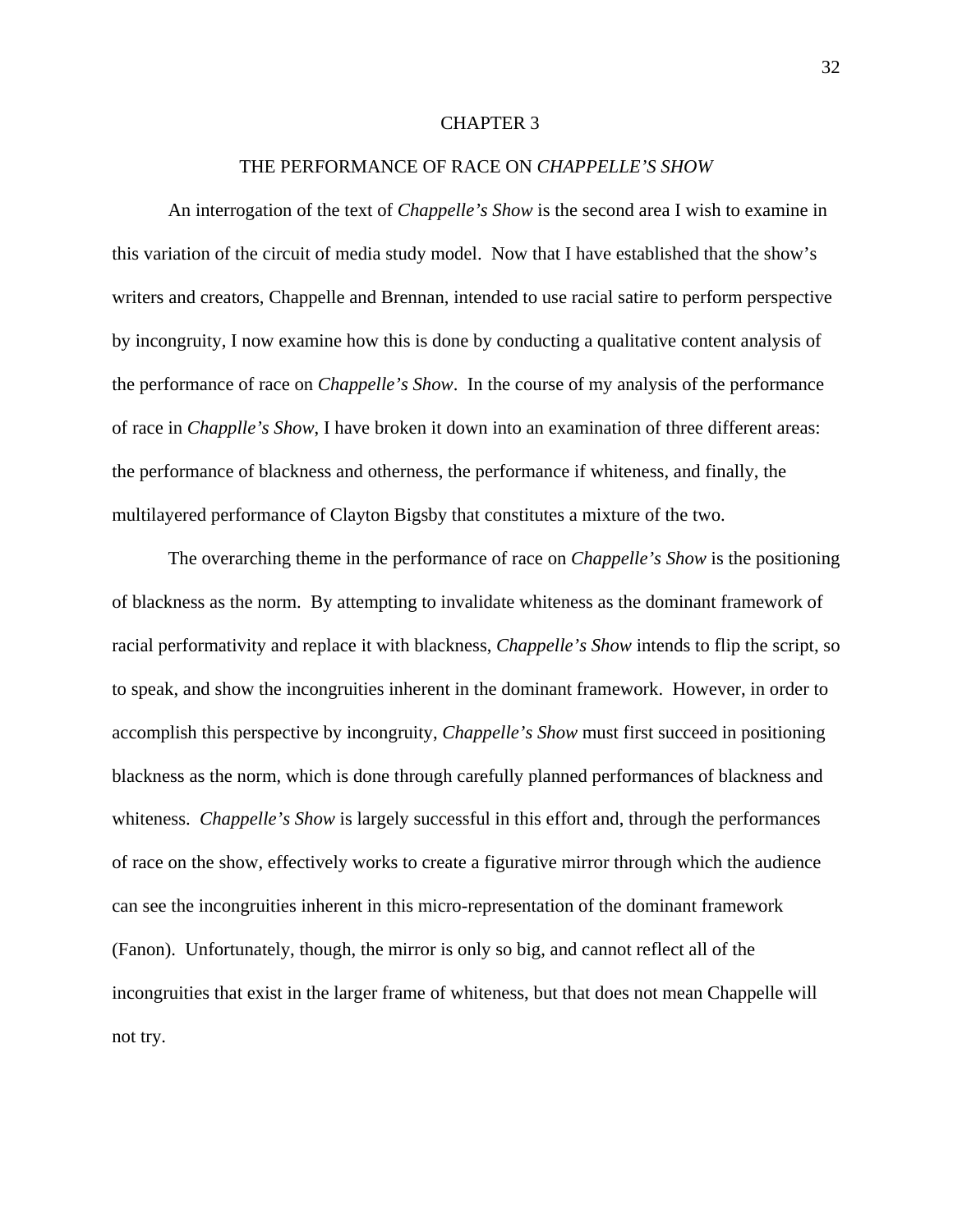#### **Performing Blackness**

On *Chappelle's Show*, blackness is presented as the rule as opposed to the exception. Most other television shows (notwithstanding those which air on the token minority friendly networks, the CW and BET) feature predominantly white characters unless the storyline specifically requires the presence of a black character. On *Chappelle's Show*, however, blackness is matter-of-factly depicted as the norm—for instance, if there is a sketch that requires a family, they will be presented as African American unless, of course, the script requires it to be played otherwise. This is no small feat and it should be duly noted. Not only is he attempting to replace the dominant framework of whiteness with one of blackness, but he is doing it quietly and without fanfare, because if he called attention to this move, it would not work—it must be presented and accepted as the norm without debate. To call attention to this move would be to acknowledge that blackness is not the dominant framework, therefore negating his positioning of it as such.

However, the flip side of this re-setting of the frame is that the negative characters are also often portrayed as African Americans as well. I believe that it would have been more beneficial to the satire if the negative characters were performed as the "token" white characters in the show in order to fully position blackness as the new dominant framework, because shows where the majority of characters are white employ this practice all the time. Whenever a drug dealer or other criminal figure is needed, even if there are no other black people represented in the fictional society, one will be brought in to play the negative character. This is a reflection of the racial tropes played out in the larger society—when we think criminals, we overwhelmingly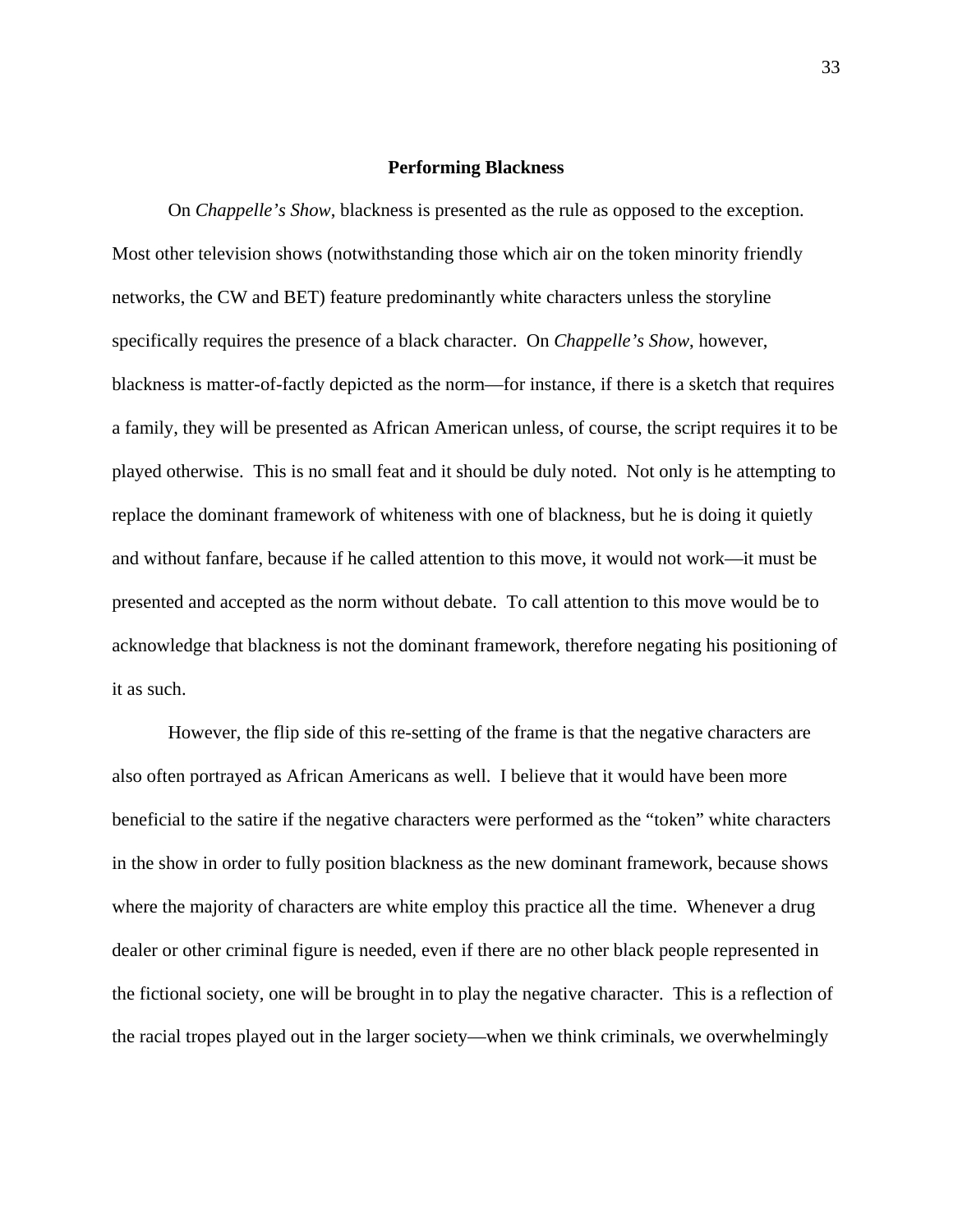think black. Challenging this dominant narrative in particular would be admirable, but nearly impossible.

However, this was not done on *Chappelle's Show*, so I find it necessary to examine one of these negative characters and the way in which his blackness is performed. I have chosen the character of the drug addict Tyrone Biggums because he is without a doubt the personification of almost every negative characteristic attributed to black people—he is homeless, drug addicted, immoral, criminal, thankless, and not able or willing to be helped.



Figure 1. Tyrone Biggums

Tyrone Biggums, played by Dave Chappelle, first appears in episode two of season one and later goes on to appear regularly throughout the show's run. Biggums is a drug addict, the prototypical "crackhead" who will do anything for a fix, no matter how harmful, illegal, or disgusting. His costume consists of a tattered and soiled polyester suit worn over a torn hooded sweatshirt and battered

sneakers. His look is completed with a wool hat and a generous smear of white powder (meant to be interpreted as either cocaine or extremely dry skin) across his face and lips.

In episode two of season one, Biggums has been asked to visit a local middle school as part of the school's anti-drug program (modeled after the "Scared Straight" and "just say no" programs of the Reagan era). Immediately upon his arrival, he proceeds to tell the children how much fun he had doing drugs as a kid, as well as locations where they can buy drugs today. The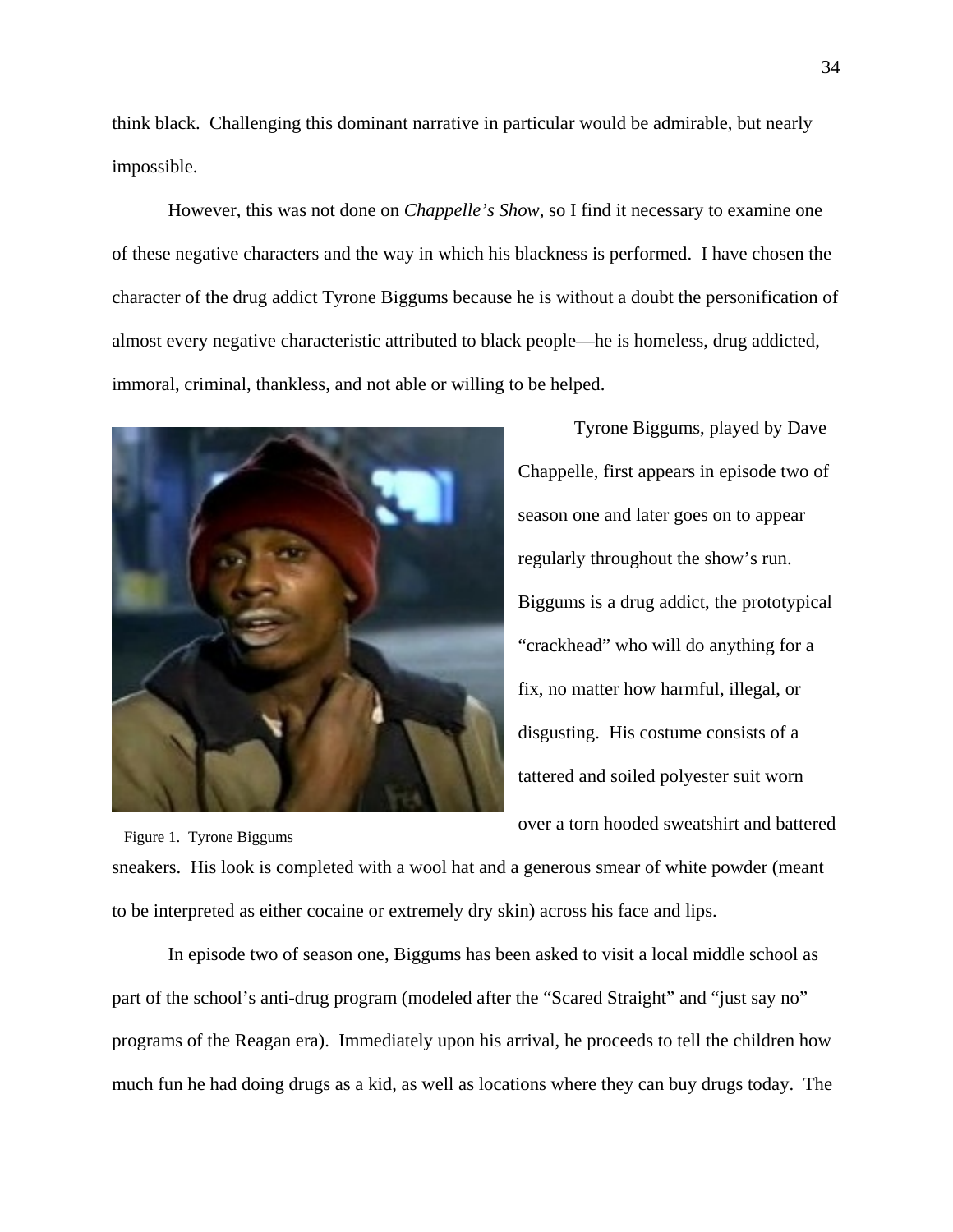scene culminates with Biggums sharing all manner of disgusting and graphic anecdotes with the class, until, finally, he is stopped by the teacher. The sketch opens and closes with a Tyrone Biggums theme song that is played over footage of Chappelle as Biggums engaged in what are presented as his day-to-day activities.

I found one part of Chappelle's performance as Biggums in this segment to be particularly troubling. There is a brief shot of Biggums in the middle of a group of people on the street dancing in a manner that is discomfortingly reminiscent of the shucking and jiving common of minstrelsy. This scene is fairly isolated from the rest of the opening in that it does not appear to be necessary or connected to the rest of the story. While it is true that the distinction of Biggums being a black crackhead versus a crackhead who just so happens to be black is never made, Chappelle's race is an undisputed part of every scene and every character he performs, including his performance as Tyrone Biggums due to the presence of his black body, and this scene is certainly no exception. If Dave Chappelle were not a black man performing this role, this dance could be read in an entirely different manner. As it is, however, it comes off as being very similar to a bit of cooning performed solely for the entertainment of the white man, harkening back to the days of minstrelsy and the personas commonly utilized by the likes of Mantan Moreland and Stepnfetchit, which was probably part of the creators' intent since Biggums is portrayed as being all of the stereotypes associated with black people.

However not all of the performances of blackness on *Chappelle's Show* require the presence of a black body, as evidenced in the "Reparations" sketch. The "Reparations" sketch from season one, episode four manages to incorporate a performance of blackness that often occurs without the presence of a black body. This sketch imagines what would happen if black people were given reparations for slavery and it is shot like a news report covering the events of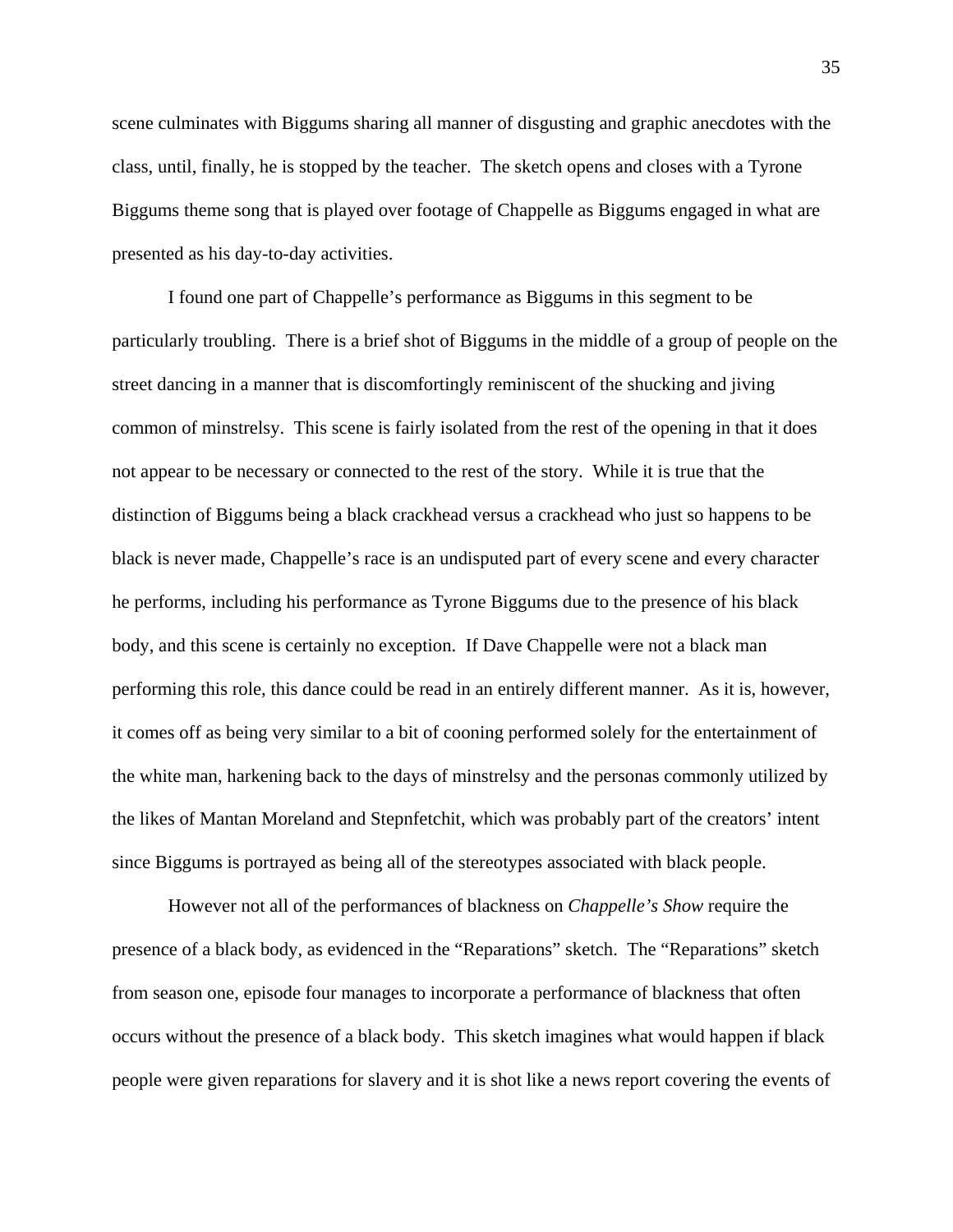the day. Chappelle introduces the scene by saying "the only thing that I would say is that if we do ever get our reparations, which I doubt...we black people have got to get together and come up with a plan for the money. This is a consumer based economy. You can't just give black people all this money and turn 'em loose on the streets. That could be a potential disaster" (*Chappelle's Show*, 2003).

The white news anchor (played by Dave Chappelle in white face, discussed in more depth later) along with his all white news team, reports on the effects this decision has had on the nation; this amounts to a rundown of virtually every stereotype commonly attributed to African Americans, including things like their poor money management skills (apparently due in large part to their extravagant and irresponsible spending habits), their consistent failure to pay their bills, their criminal tendencies, and their overwhelming preference for such vices as smoking, drinking, and decidedly unhealthy eating habits. These ideas are presented as certainties and the only thing the news team expressed surprise over was when one of their stereotype-based predictions did not actually prove true.

This sketch is interesting in its use of the white performance of what blackness is in place of the actual performance of blackness, made clear by the near complete absence of the black body. This is a practice common to real television news shows, where blackness is constructed in a certain image for public consumption, often without any input at all from black voices. On the rare occasions where African American bodies are present, they are carefully edited to fit smoothly into the dominant framework of racial performance. Needless to say, I find this "editing" to be extremely troubling–showing only positive or only negative images of any group will result in an inaccurate depiction regardless of which way it is skewed. Mixed in with the racial satire on *Chappelle's Show*, some of these sketches and commentary seem to call out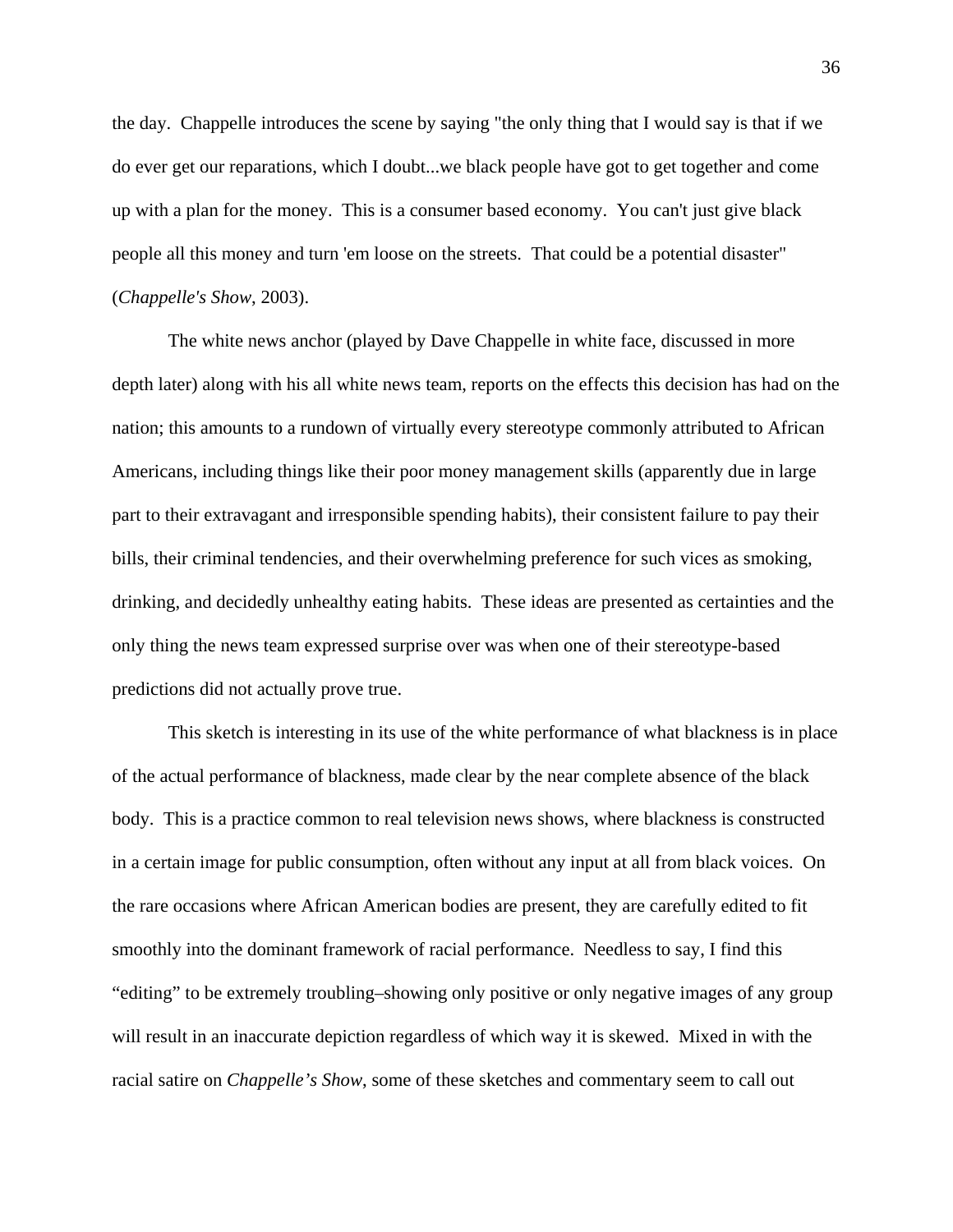African Americans on the "truth" of many stereotypes about them. Sketches such as these could

potentially hurt *Chappelle's Show*'s message because they come dangerously close to teetering on the brink of endorsing the stereotypes they are supposedly trying to refute. Dave Chappelle was very aware of this danger; his growing feelings of guilt and shame ultimately resulted in his flight from the show, Comedy Central, and the country.

One of the last sketches Chappelle worked on before he fled the show was an especially daring venture featuring racial "pixies," where each pixie was supposed to be the visual personification of all the most prevalent (or just downright offensive)



Figure 2. Black Pixie

generalizations about that particular racial or ethnic group. The Asian pixie (Figure 4), for instance, is portrayed as having a samurai top knot, a Fu Manchu mustache, and a kung fu outfit,



and as unable to say words containing an "l" correctly, instead using an "r" sound. The white pixie cannot dance and does not like women with large bottoms, and the Hispanic pixie has a penchant for Jesus air fresheners, illegal leopard skin seat-covers, and maracas (both are also represented in Figure 4). The pixies' role in the sketch is to encourage each of their

Figure 3. Black Pixie and Sidekick counterparts to give in to their innermost desires and not to worry about whether or not their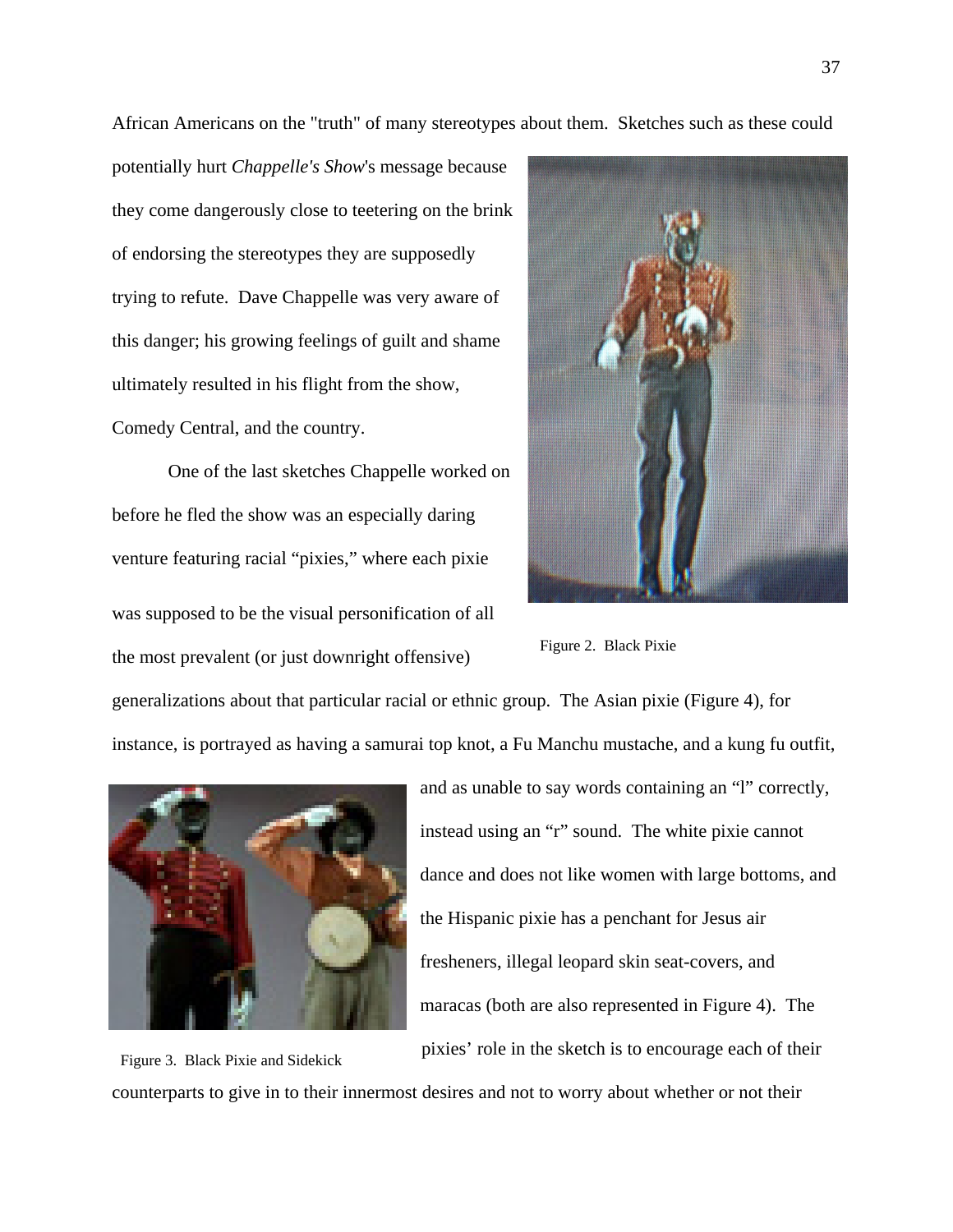actions will confirm commonly held beliefs about their specific minority group (i.e., black people like fried chicken and white people cannot dance).

The most troubling representation in this sketch is the black pixie because he encompasses the most sensitive and widespread stereotypes about a minority group. The segment of the sketch featuring the black pixie occurs on an airplane and centers on the choice between chicken and fish for the in-flight meal. As you can see in Figure 2 and Figure 3, Chappelle played the black pixie in black face while wearing a porter's uniform, complete with shiny gold buttons on his bright red jacket, white gloves, wooden cane, and a hat. At certain times throughout the sketch he is accompanied by a banjo playing sidekick (played by Mos Def), who was edited out of the final version of the sketch released on *The Lost Episodes* DVD. The use of black face alone in this performance is probably enough to make this sketch at least a little uncomfortable (which is a necessary component of perspective by incongruity), but when the pixie proceeds to badger his counterpart in the scene (also performed by Chappelle) about ordering the fried chicken that he really wants, the performance jumps from slightly uncomfortable to mildly offensive. The pixie sings, dances, and, basically, coons for the benefit of the audience, all attributes that are holdovers from the black face tropes of minstrelsy.

This discussion leads me to an interesting dimension of this performance: the implications of an African American using black face as a prop in the performance of race. This is certainly not the first time it has been done, and I am sure that it will also not be the last. To really understand the implications of using such a prop for the purpose of racial satire, it is first necessary to get to the heart of what blackface really is—what does it mean? As part of her discussion of *The Jazz Singer* in *Racechanges: White Skin, Black Face in American Culture*, Susan Gubar quotes Sander Gilman from *The Jew's Body*: "'Does blackface make everyone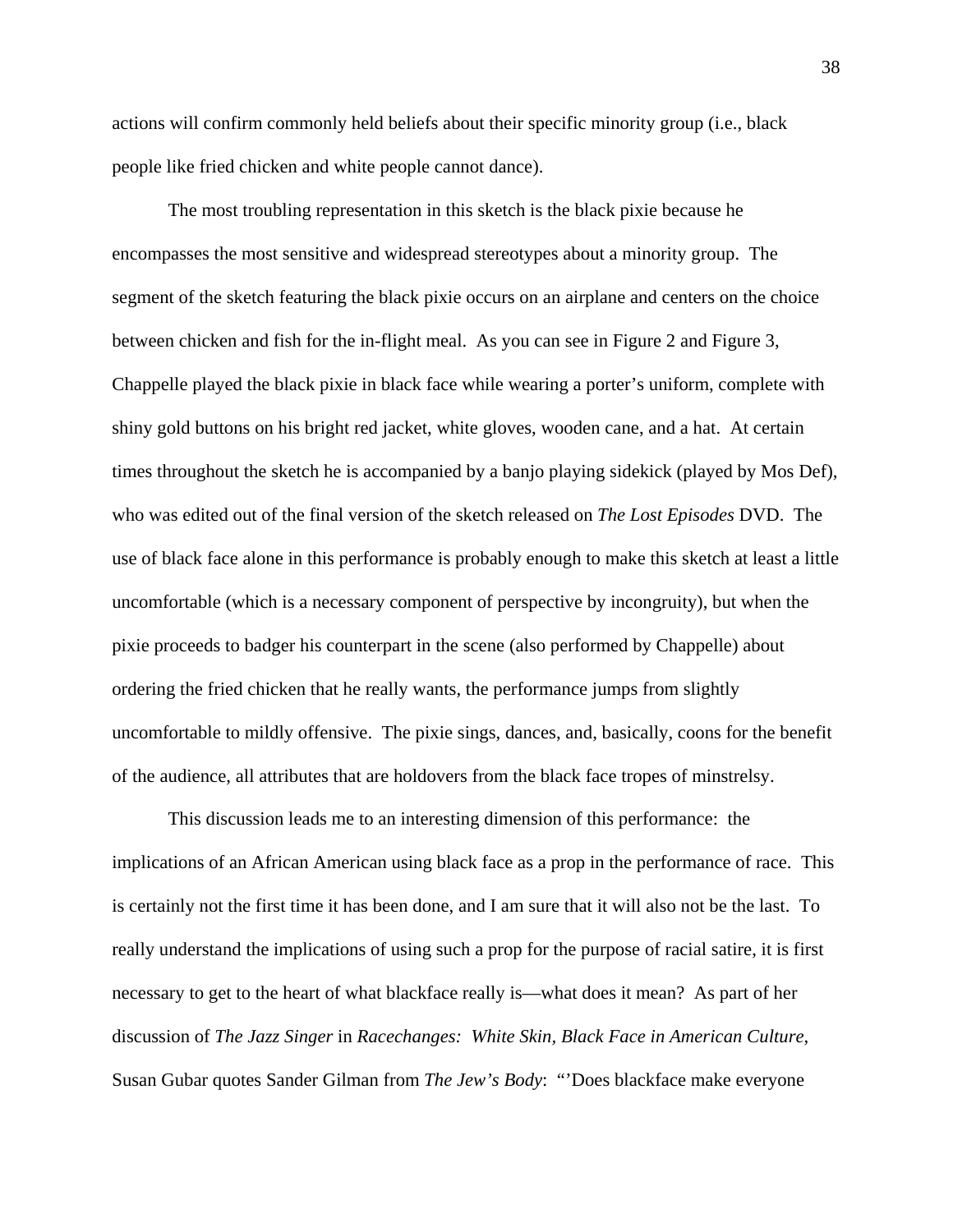who puts it on white?'" (Gilman 238, as quoted in Gubar 73). It is crucial to consider this question when examining the performance of race on a show which aired on, as I established in chapter two, what is widely known as the "white frat boy network" ("I'm Rich Bitch!!!" 325), and after such juvenile fare as *South Park*—if the audiences for these two shows are overlapping there is a good chance that the viewers might not get that this is, indeed, satire and not straight performance.

What I need to determine then, is whether the intended message is the same as the message the show is actually sending with this performance of blackness in blackface. If it is true, as claimed by Manthia Diawara, that "every stereotype emerges in the wake of a preexisting ideology which deforms it, appropriates it, and naturalizes it. The Blackface stereotype, too, by deforming the body, silences it and leaves room only for white supremacy to speak through it" (Diawara 9), then Chappelle can only be contributing to his own marginalization and appropriation by the dominant framework rather than reflecting its hypocrisy back to the audience. Therefore, despite Dave Chappelle's claims of positive intentions his use of black face in the performance of race may only be succeeding in silencing his own unique voice and transforming his show into yet another vehicle to support the dominant framework of whiteness.



Figure 4. Asian, Hispanic, and White Pixies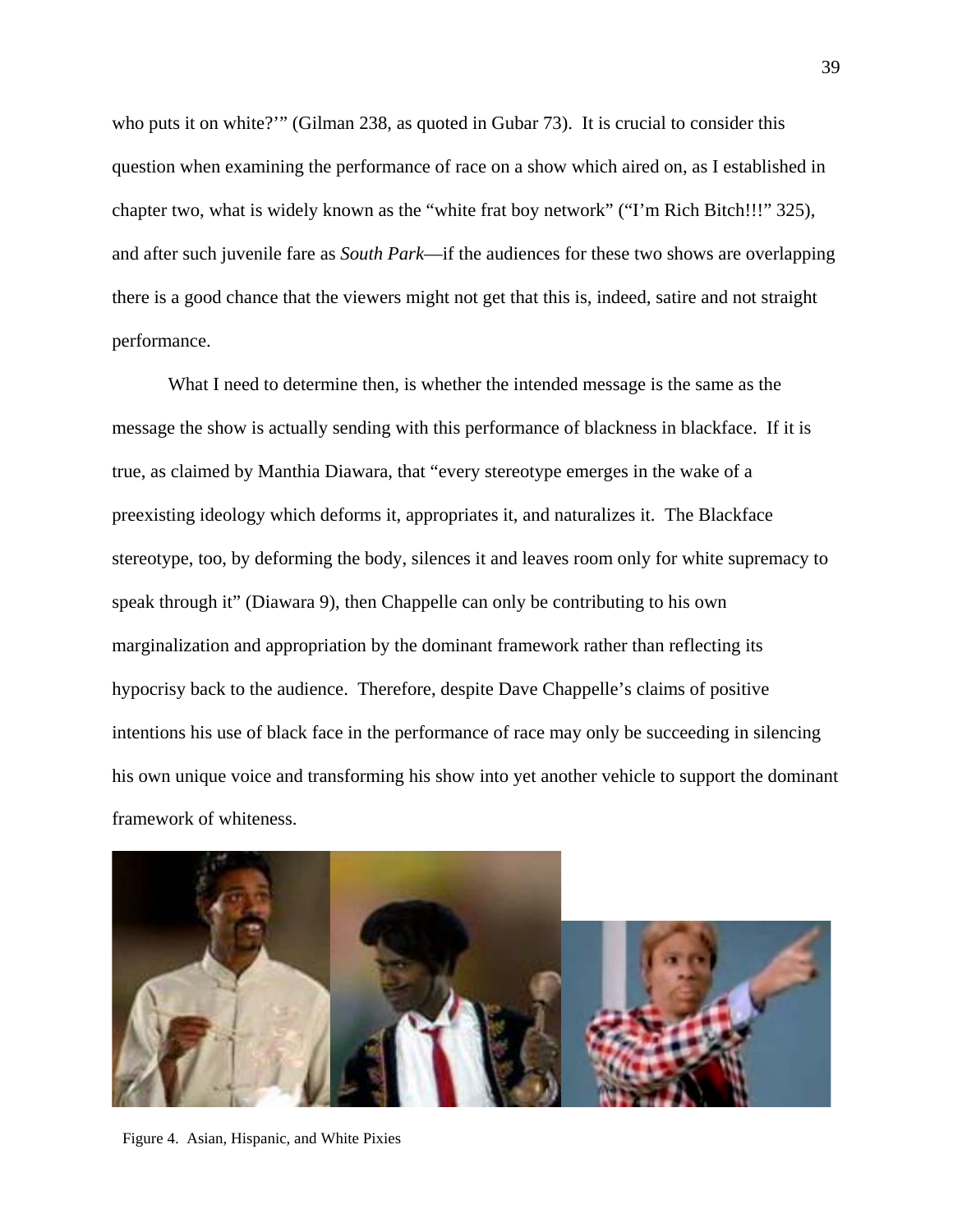Another interesting dimension of this sketch serves to complicate this performance even more—the performance of race as portrayed through the other three pixies. While the Asian and Hispanic pixies (Figure 4) are similarly offensive, one-dimensional portrayals, the white pixie seems to lack much of the exaggeration and outlandishness that is consistent throughout the performances of the other three pixies. In a "town hall" segment at the end of the episode, the white pixie is labeled by many audience members as "generic" and as having no decidedly negative traits associated with him (*Chappelle's Show,* 2007). This line of discussion naturally leads to an examination of the performance of whiteness on *Chappelle's Show.*

## **Performing Whiteness**

Interestingly, the performance of whiteness on *Chappelle's Show* is often the same in nearly all of the show's sketches, meaning that the white guys Chappelle plays all appear to be



the same white guy. When Dave Chappelle is performing whiteness, he consistently employs certain props (see Figure 5). These props include a pale blond wig of short, straight hair, always carefully parted off to one side; full "whiteface" makeup, which includes white foundation (which gradually moved from a stark optimum white to a pale

peach color as the series progressed—see Figure 6 for a later version) on his face and hands; conservative clothing that often consisted of the same muted tan sweater over a button up shirt Figure 5. Anchorman Chuck Taylor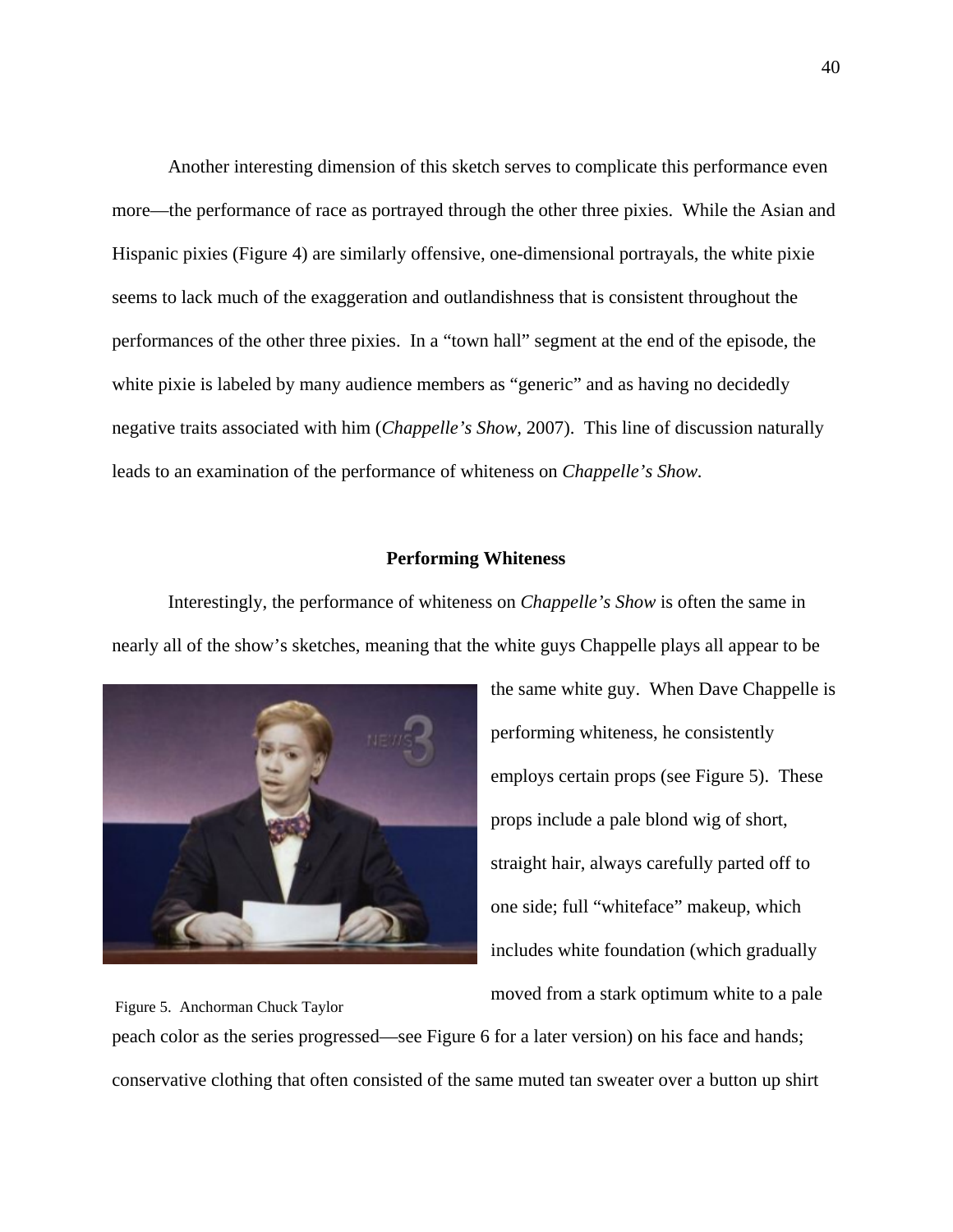with bow tie or neck tie, usually paired with a blazer, khaki pants, and tan loafers; and, finally, a deep, rigid voice with which he carefully enunciates every word. Furthermore, Chappelle's performance of whiteness is also informed by the use of a particular racial trope—his white characters are consistently played as uptight, inhibited both socially and sexually, and possessing more stereotypically feminine traits than their black male counterparts.<sup>1</sup> These elements are largely consistent (with some minor alterations) throughout all of Chappelle's performances of whiteness, including that of news anchor Chuck Taylor; the father of the white family in "Trading Spouses", Todd Jacobson; the white delegate in the "Racial Draft" segment, and even the white pixie.

 The use of white face in this context virtually necessitates that I follow up Sander Gilman's point about black face with the following question: does white face, in turn, make everyone who puts it on black (Figure 6)? I believe that on *Chappelle's Show*, it does. While

Chappelle is unable to completely remove or reposition the dominant frame, he succeeds in knocking it by using white face as a re-appropriation of black face, a performative element that has historically been used to marginalize African Americans. However, can we even really look at the use of white face as a prop in racial



performance in the same way or with the same tools that we employ for black face? I believe that the answer to the second question is no, simply because white face as a prop has not been employed for as long or to nearly the same degree as black face. That does not mean however, that we cannot interrogate the use of white face as a response or challenge to the use of black Figure 6. Chuck Taylor Later in Series

<sup>&</sup>lt;sup>1</sup> The performance of gender on *Chappelle's Show* is interesting in its own right, but is outside the scope of this project.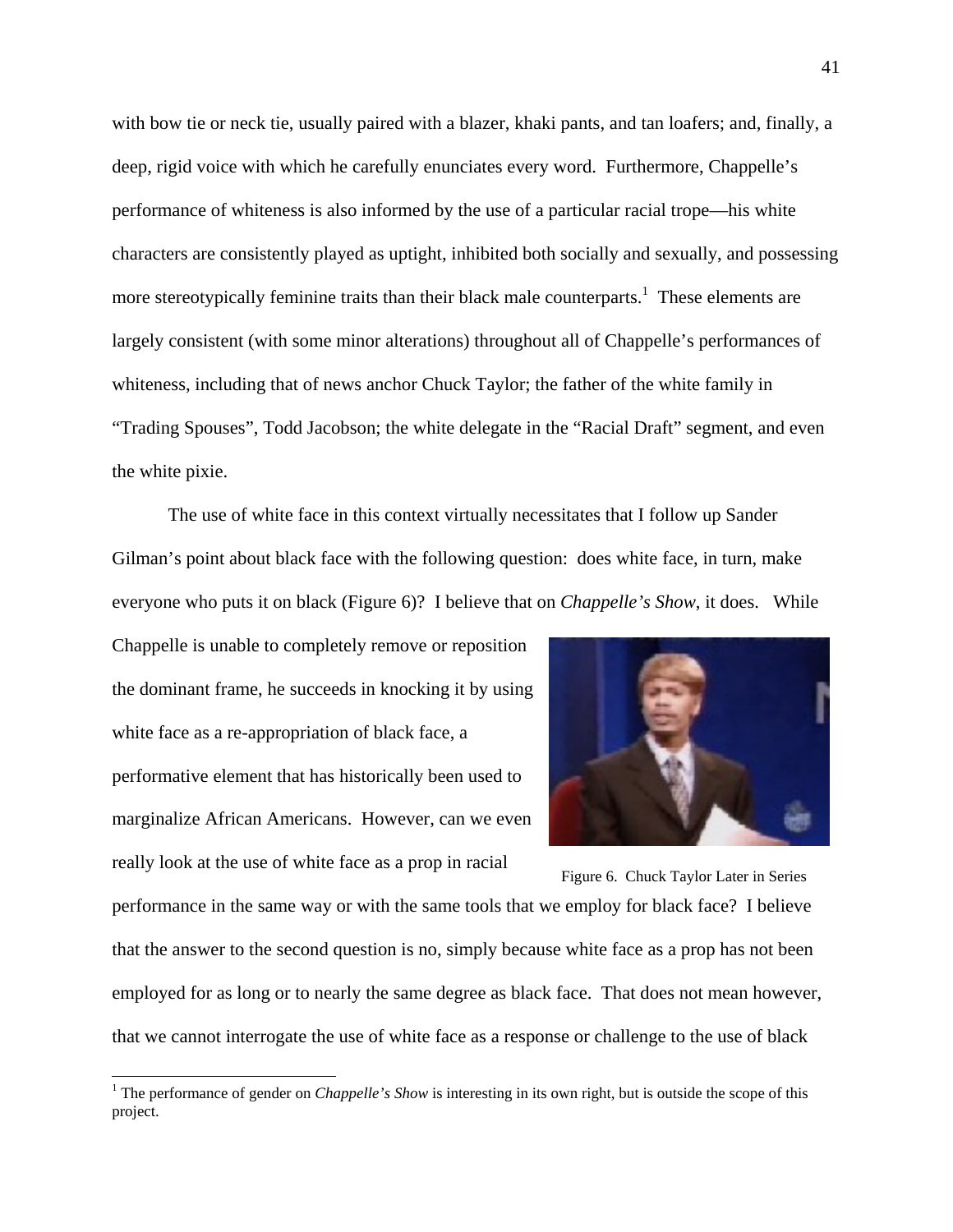face. This performance may be in fact a coded statement of resistance toward the white majority and its blanket colonization of the media, or perhaps a way of positioning oneself firmly within the ranks of the black community and affirming a black identity.

In "The Blackface Stereotype," Manthia Diawara claims that "inherent in the Blackface myth is a white fantasy that posits whiteness as the norm. What is absent in the Blackface stereotype is as important as what is present: every black face is a statement of social imperfection, inferiority, and mimicry that is placed in isolation with an absent whiteness as its ideal opposite" (7) and that "stereotypes always rob people of their history and shun their realism" (9). If this is true, that black face represents the social imperfection of African Americans and makes them somehow less real, then Chappelle's use of white face represents the social imperfection of the dominant white framework. Perhaps Chappelle has succeeded in being able to achieve the opposite effect of black face performance through his use of white face and, by repeatedly performing whiteness as the same dull one-dimensional archetype, flip the script on white America by taking away their agency and individuality just as they have done to African Americans in television for the past 75 years. Chappelle's attempt at re-appropriating whiteness is a key strategy in his racial satire because it provides the white audience a mirror for viewing their own agency in creating incongruities in the representation of African Americans.

## **Multilayered Performances: Clayton Bigsby, the Black White Supremacist**

The case of the "Frontline" sketch from the very first episode of the series involves perhaps the most problematic performance of race in the entire show. Chappelle plays Clayton Bigsby, a blind African American man who believes that he is white and a dedicated member of the white supremacist movement (see Figure 7). It is interesting that Chappelle's most notable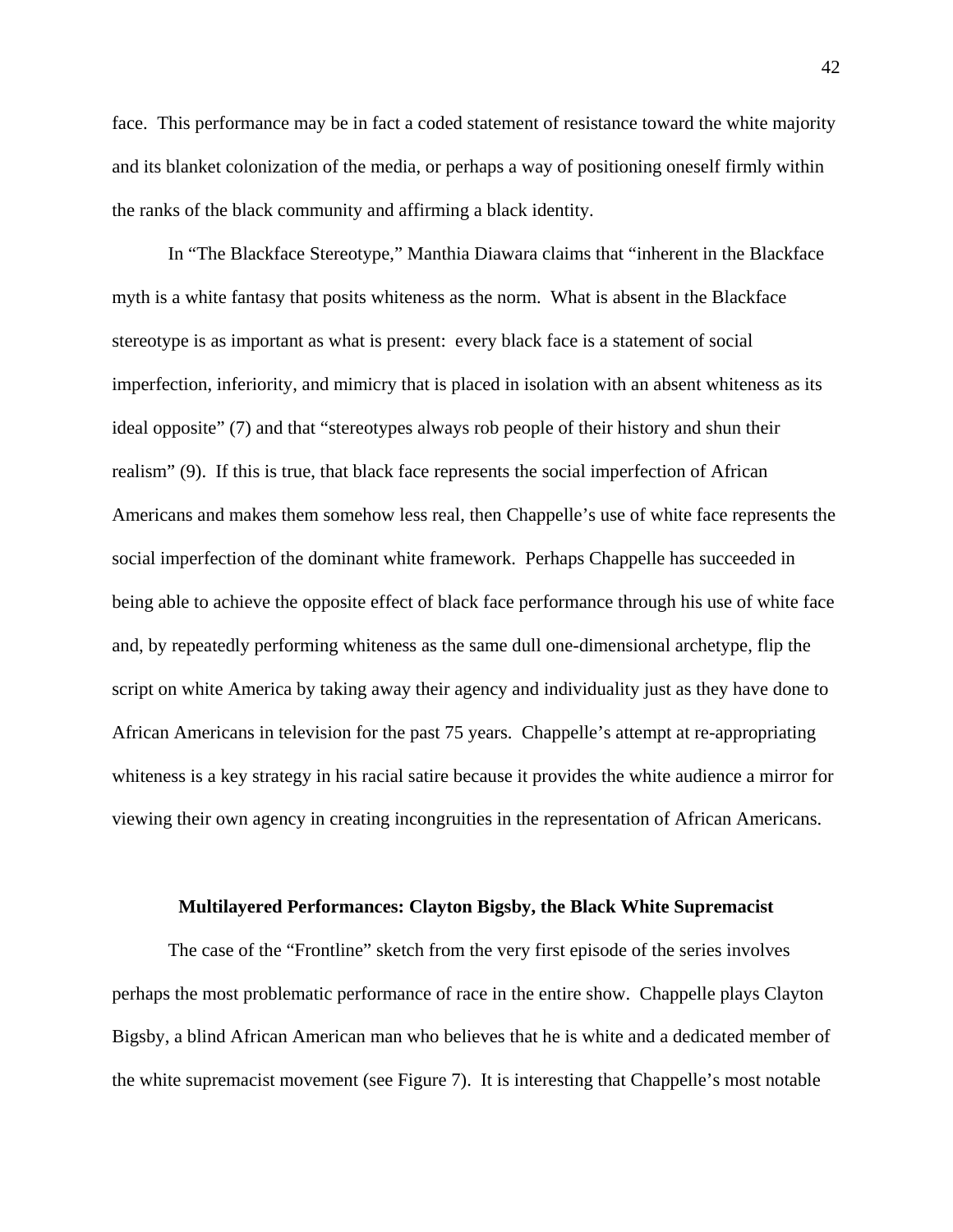prop in this performance is his speech: as Bigsby, Chappelle speaks in a very high pitched, nasal backwoods dialect that includes frequent use of the n-word and other racist, homophobic, or sexist epithets. The use of this particular voice and the associated speech are key in this sketch because you cannot tell just by looking at him that Bigsby, a black man, possesses a virulent hatred of black people. Instead, the audience must rely on his speech, which displays all of the commonly associated signifiers of racism in America—southern, un-educated, etc.

The most striking aspect of this sketch is the multi-layered performance that Chappelle turns in—he is, in effect, performing blackness performing whiteness, but, with a clever twist of the storyline, he is able to do so without his usual prop of white face. Bigsby's blindness isolates him from the visual signifiers of race and makes them irrelevant in his world (at least for a time). For those who may have not seen the sketch in its entirety (or at all), I have provided a transcript of it in the appendix so that discussion of the performance of race can be better understood in reference to the sketch.



Figure 7. Clayton Bigsby, Black White Supremacist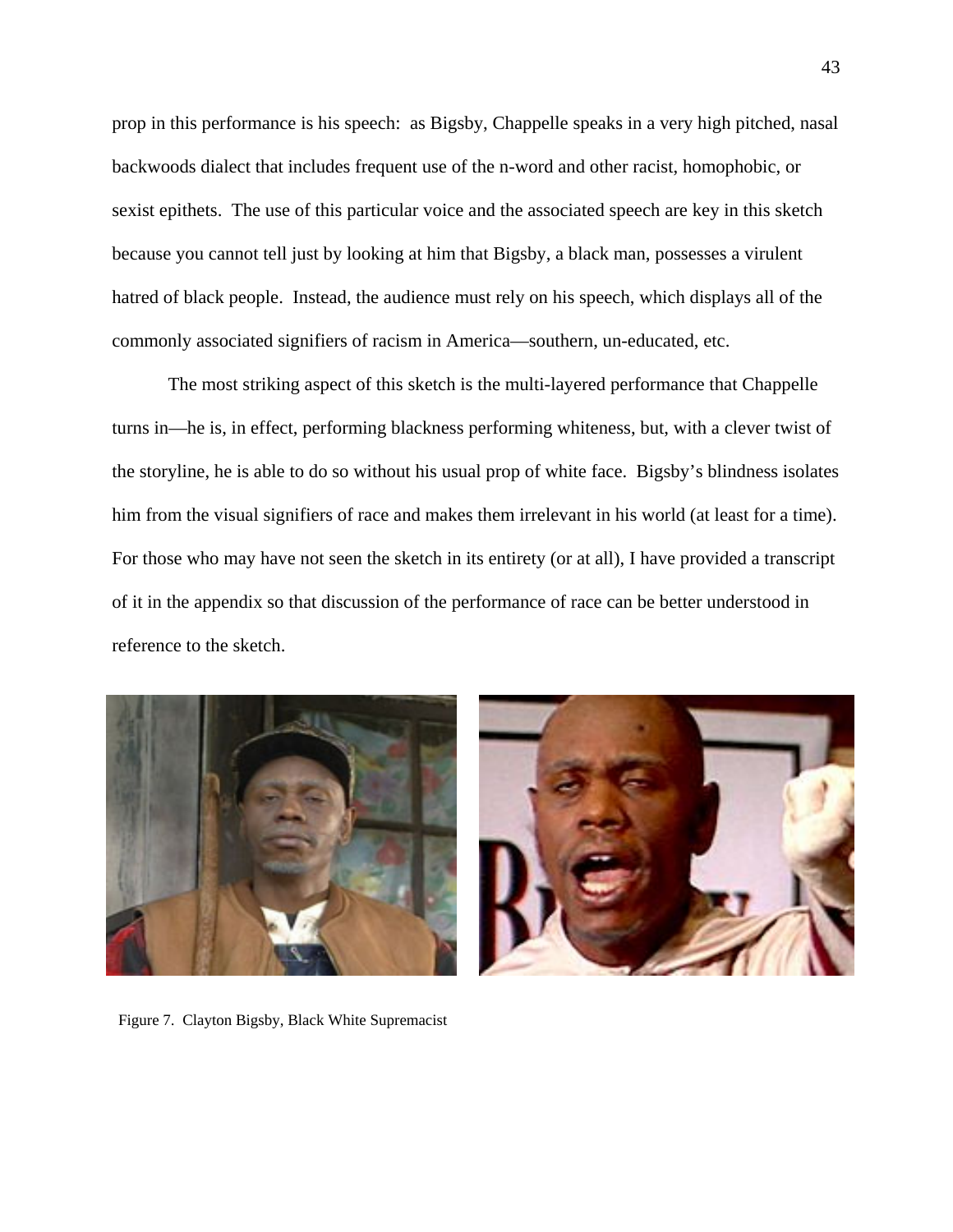This sketch brings to light several issues regarding passing and the role of the body in racial performance. Through the performance of Clayton Bigsby as a black white supremacist, Dave Chappelle provides social commentary on the art of passing in the present society—not through the usual route of skin color, but rather through words and actions. It is in this way that Chappelle effectively removes the body from the discussion of race. Because of Clayton Bigsby's white supremacist beliefs (expressed in his many books and his actions within the movement), he is able conceal his true identity as a black man (even from himself) and pass as a white man.

Another interesting bit of commentary on passing in this sketch occurs when Bigsby is being driven to a Klan meeting and comes across four young white men who are blasting rap from their car stereo. Because Bigsby, unlike the majority of the rest of the population, is denied the luxury of visual signifiers of race, he assumes that the young men are black because of the music they are listening to. He shouts derogatory statements at the men, one of which is the nword, and they, in turn, appear to be flattered to have been mistaken for African Americans and to have been able to pass for black males. This sly removal of the visual aspect from the performance of race is truly one of the most sophisticated facets of *Chappelle's Show*'s commentary on race. Chappelle's clever use of a blind black man to hold up the mirror for the dominant framework so that white society can see the incongruities in its notions of race is the sharpest, most pointed bit of social commentary on *Chappelle's Show*.

# **Conclusion**

After conducting my evaluation of the performance of race on *Chappelle's Show*, I find that it would be fitting to end with a quote from "The Blackface Stereotype":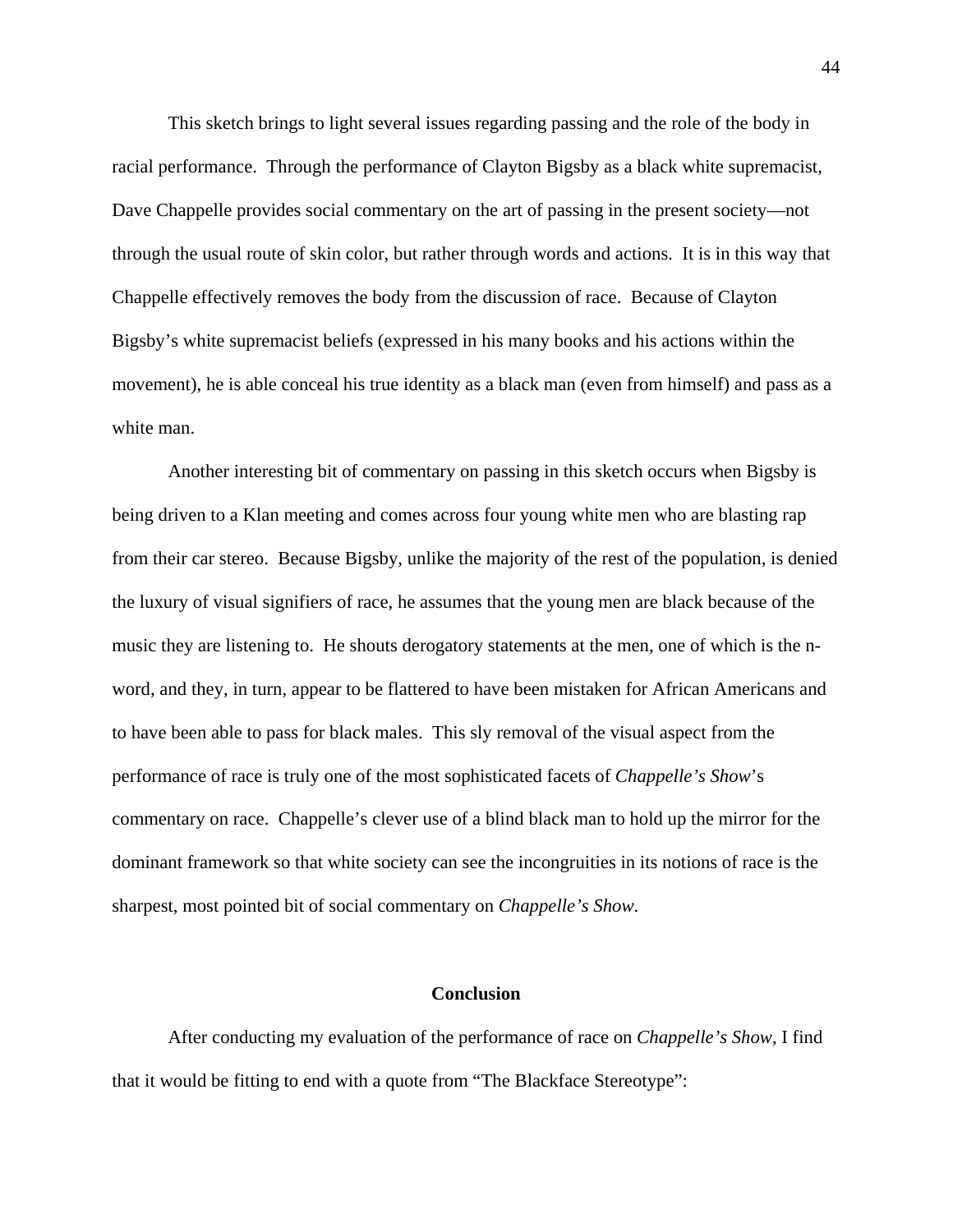Today, as artists like Hammons stereotype the stereotype, they draw our attention to the distance as well as the similarity between the old Blackface and the new. Chris Rock's posing in Blackface on the cover of Vanity Fair, or playing a naïve black child ready to be eaten up by crocodiles on Saturday Night Live, is a new stereotype that steals from the old. True to the function of every stereotype, stereotyping a Blackface stereotype corrupts it by giving it a new, reified content. By giving the impression of surrendering to the old stereotype—through referencing some of its distinctive features—the artist addresses a new historical content. The new Blackface is therefore the criterion of transtextuality: an artifice which enables the performer to fill all the spaces that the old stereotype occupied and to be the star of the new show. If the old stereotype is the projection of white supremacist thinking onto black people, the new stereotype compounds matters by desiring that image, and deforming its content for a different appropriation. (Diawara 15)

Clearly, the performance of race in the pursuit of any sort of social commentary is still extremely problematic as even the use of racial satire must inherently rely on the very images, depictions, and beliefs that it is trying to refute. Dave Chappelle and *Chappelle's Show*'s use of black face and white face on a black actor as props for various sketches only serves to complicate matters even further. After taking each of these sketches and examining how race is performed in each of them, my personal feeling is that however you regard the message of *Chappelle's Show*, it cannot be denied that it is sending a message in an age where that is not as common as you would think, and I feel that this should count for something. I want to believe that the racial performances on the show are doing more good than they are harm and so, I for one will keep watching.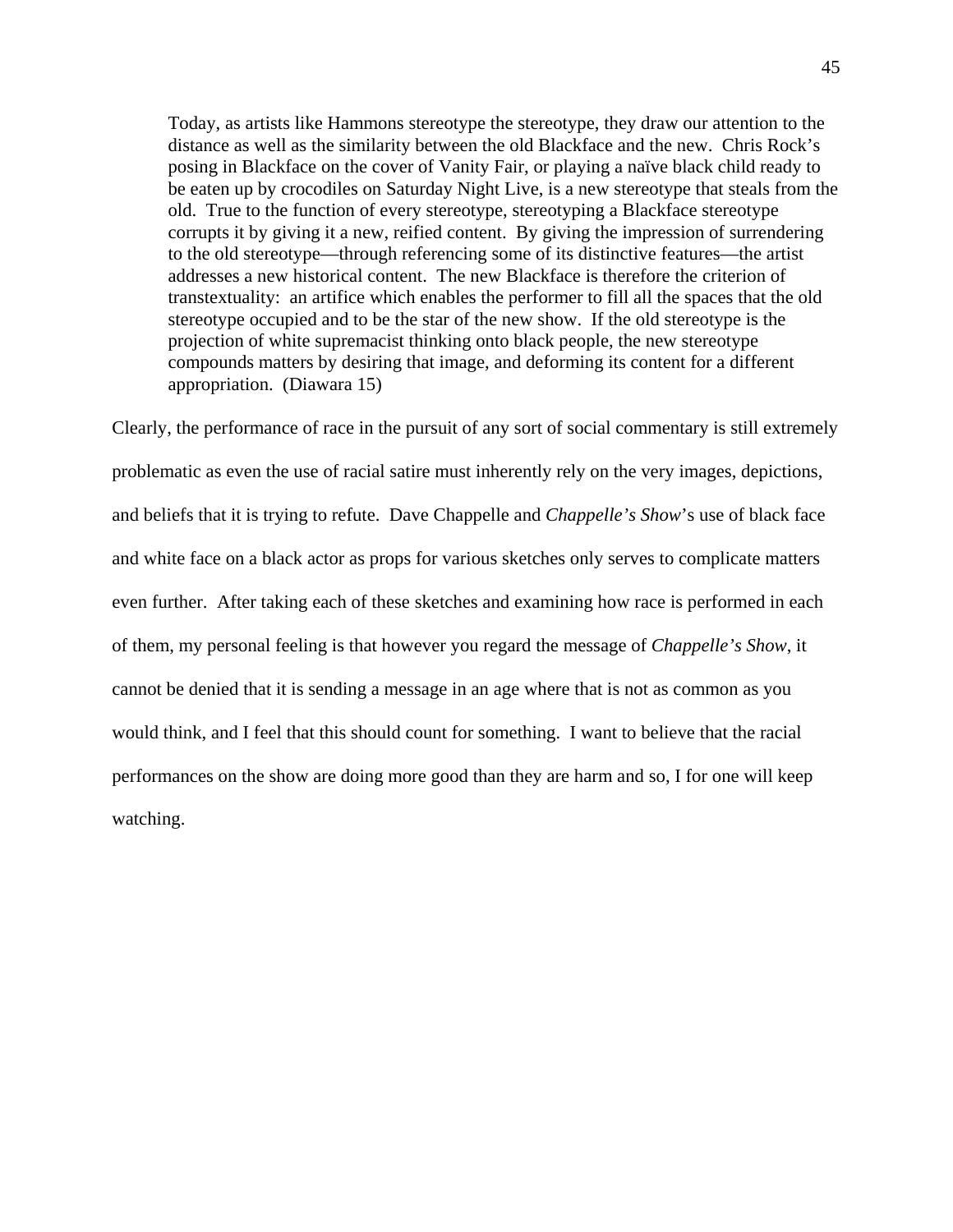## CHAPTER 4

## AUDIENCE RECEPTION OF *CHAPPELLE'S SHOW*

Now that I have established the historical, institutional, and distributional context in which *Chappelle's Show* occurred and dissected the performances of race on the show, I now turn to a look at the reception of the text. For the third and final step in my circuit of culture model, I examine the audience reception of *Chappelle's Show*'s use of racial satire and its attempt at perspective by incongruity in order to determine the relative effectiveness of the show's efforts. I have chosen to utilize a reception study to examine the ways in which *Chappelle's Show*'s audience views (or has viewed, in the case of the message boards whose comments date back to the show's original run on Comedy Central) the portrayal of race and racial satire on the show, and whether or not viewers understood these portrayals as perspective by incongruity.

#### **Misunderstanding and/or Misinterpretation of Satire**

I believe that the greatest obstacle to *Chappelle Show*'s message by far is the potential for misunderstanding or misinterpretation of the purpose of the satire. If audience members misunderstand the show's use of satire to debunk racial stereotypes and instead see the content of the skits as just plain funny, the show will actually end up reinforcing the very stereotypes it meant to overcome. Spike Lee's 2000 film *Bamboozled* depicts such an occurrence by telling the story of a young black man who creates a modern day minstrel show. He intends to put on this show and then plans (and fully expects) audiences to reject it, which would then, in effect, show the producers how ludicrous their stereotypical shows about minorities have become. However, his plan backfires when audiences actually love the show and it becomes a hit, despite his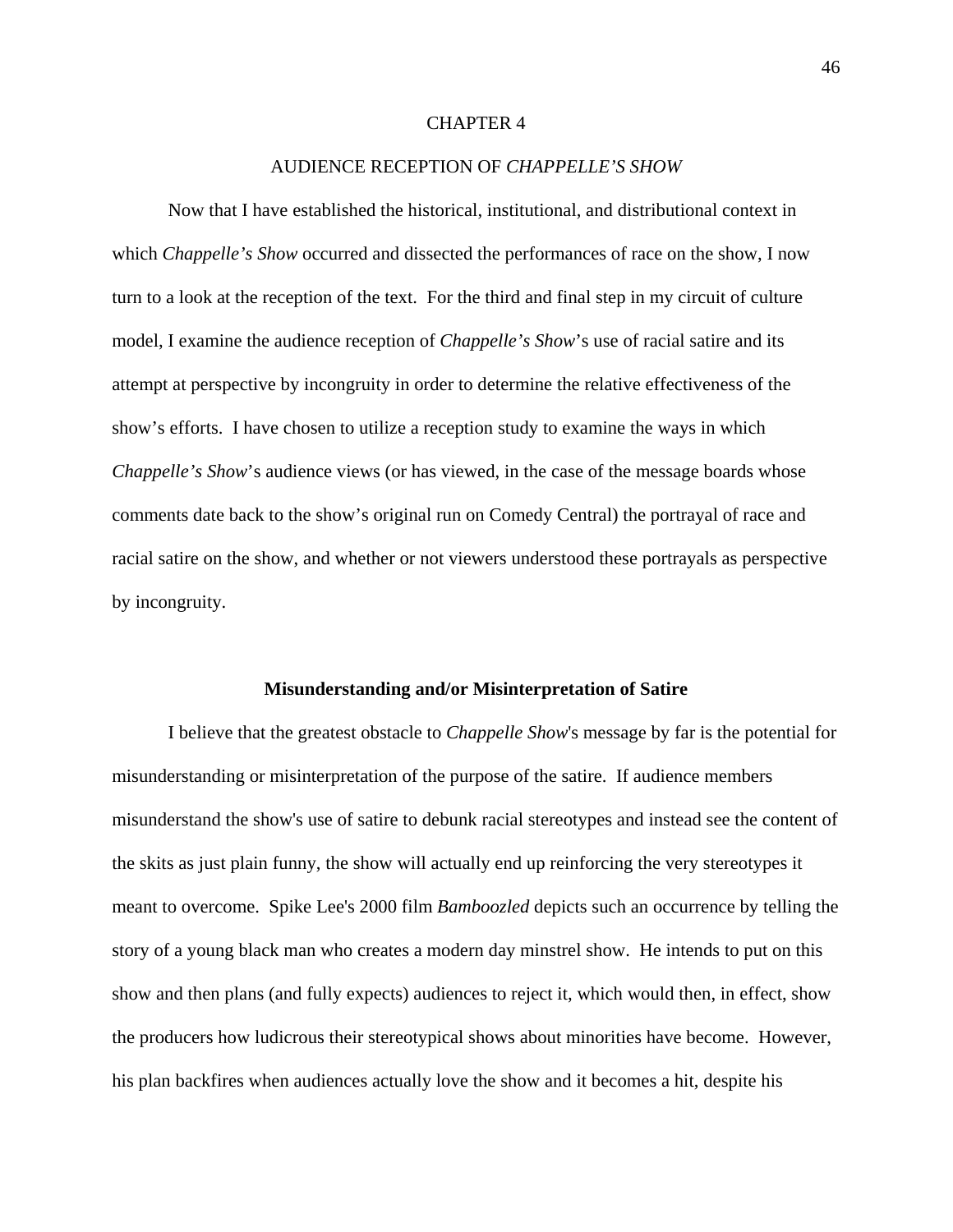increasingly desperate attempts to make the show more and more outrageously racist. He ends up reinforcing all of the images he initially fought so hard to have audiences reject. This film depicts exactly what could happen if *Chappelle's Show*'s message is misinterpreted by his audience. This issue is perhaps the greatest challenge in the way of *Chappelle's Show*'s achievement of perspective by incongruity.

However, Chappelle and Brennan were well aware of the dangers inherent in misinterpretation. Unfortunately, though, the writers of *Chappelle's Show* have still run into this problem and have often blamed the issue on lack of audience sophistication, as Dave Chappelle did during a stand-up performance in Sacramento, California, in June 2004. Tired of trying to perform for an audience constantly haranguing him with a line from the show (specifically, the ever-popular, "I'm Rick James, bitch!"), Chappelle lashed out, saying to the crowd "you know why my show is good? Because the network officials say you're not smart enough to get what I'm doing, and everyday I fight for you. I tell them how smart you are. Turns out, I was wrong. You people are stupid" (as quoted in the *Sacramento Bee* by Jim Carnes, 2004). It seems that Dave Chappelle was not only frustrated with his audience's lack of understanding, but also with himself for writing and performing in sketches that he later referred to as "socially irresponsible" because he started to feel that some people were getting the message he was trying to send while others most certainly were not (*The Oprah Winfrey Show*, 2006). This portion of my study is intended to examine how a very specific segment of *Chappelle's Show*'s audience (those viewers who post or have posted in the past on a few specific internet message boards) viewed the racial satire presented on the show and, namely, if they recognized the satire as satire and were able to achieve perspective by incongruity.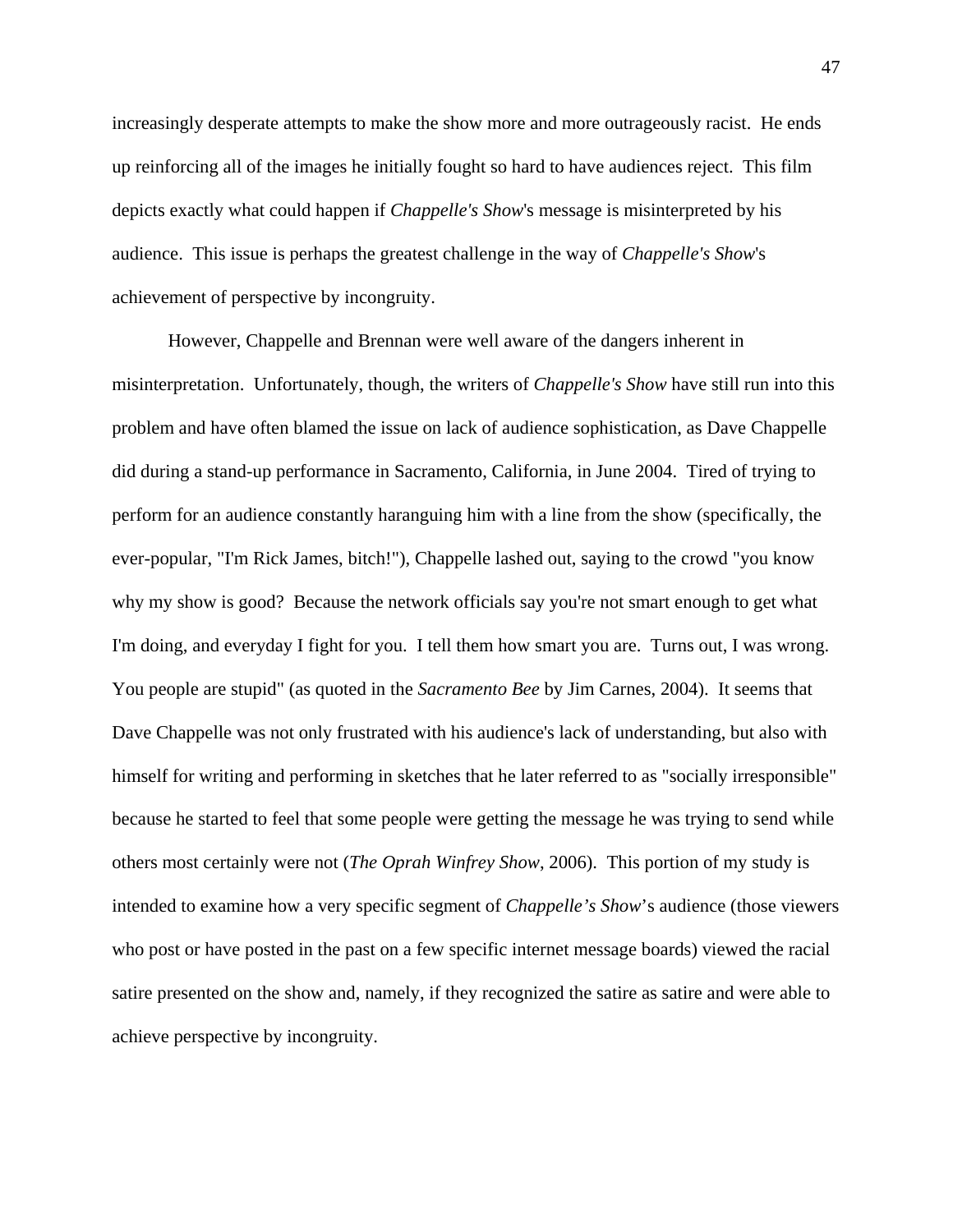#### **Method and Limitations of Study**

For my examination of the audience reception of the show, I have based my terminology on Jonathan Gray's work in "New Audiences, New Textualities: Anti-fans and Non-fans" in which he discusses the benefits of conducting reception studies by using fans, including pointing out that "once our informants are fans, though, we do not need to call them in for screenings. Fans live with in-built, intricately detailed memories of their text(s)" (66-67). This fan memory serves my study very well since I am trying to examine the audience for a cultural artifact that is no longer current. Gray distinguishes between "fans," "anti-fans," and "non-fans" because he feels that different things can be learned from each distinct group. Gray positions "anti-fans" as "those who strongly dislike a given text or genre, considering it inane, stupid, morally bankrupt and/or aesthetic drivel" (70), and the non-fans as "those viewers or readers who do view or read a text, but not with any intense involvement" but who are instead "grazing, channel-surfing, viewing with half-interest, tuning in and out, talking while watching and so on" (74), and may not have any sort of viewing commitment to the text at all. I have chosen to focus on message board posters/participants in general for the present study and I am not able to say for certain whether or not these viewers fall into the category of "fan," but I do venture some informed guesses as to which group these viewers belong. I feel that future reception studies of *Chappelle's Show* should delve deeper into the issues surrounding reception of the show by each of these groups individually as well.

There are many methodological difficulties associated with studying a show that is no longer on the air. Since *Chappelle's Show* went off the air in 2006, the biggest issue has been trying to find fan sites that are still up and running. Even the message boards on Comedy Central's website have been removed and the comments deleted. I did not have any choice but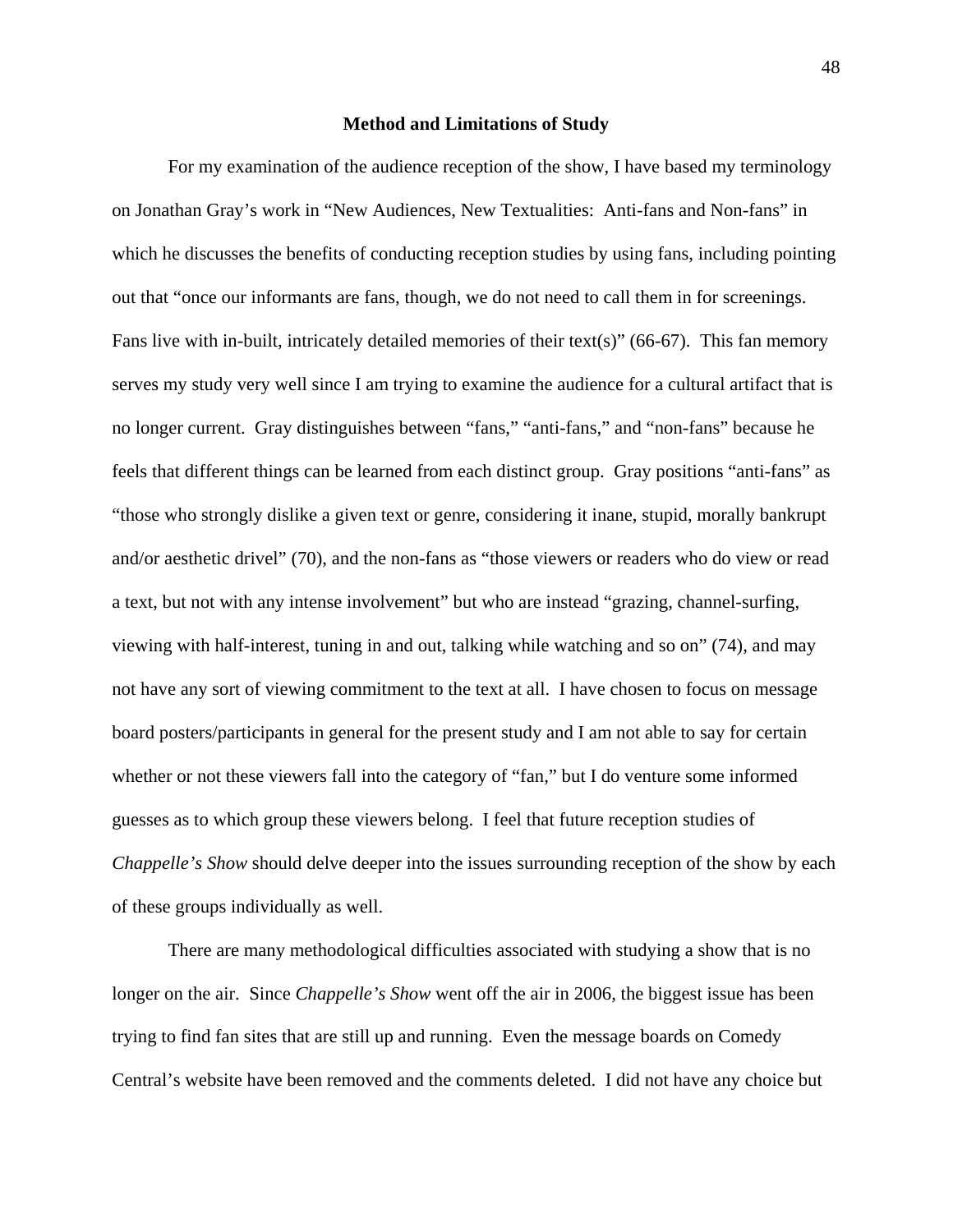to gather my data from the only boards I could find that were still active and had more than just a few comments.

Furthermore, as I discussed in Chapter Two, I have no way of knowing how fans were first exposed to the show in general, or this sketch in particular, unless they have explicitly stated it in their comments. They could have seen the sketch in a myriad of different ways: in the context of its original airing when the show premiered on Comedy Central, when it was subsequently rerun on one of the networks (and possibly edited even more than when it aired on Comedy Central), when it was released on DVD uncut and uncensored, or in one of the various video clips posted on the internet. As discussed in chapter two, the mode of reception is an important factor to consider in whether or not the audience understood the show's use of satire as perspective by incongruity because each context of viewing has its own implications and/or limitations.

 The websites used in this study were The Internet Movie Database (IMDb) Message Board for *Chappelle's Show* (2003), "*Chappelle's Show* Forums" on TV.com, and YouTube.com, which had a few videos posted of sketches from the show. The Internet Movie Database (IMDb.com) is an extensive database containing listings of movies, television shows, actors, writers, producers, and anyone else involved in the production of film and/or television. The message board for *Chappelle's Show* was linked to the main database entry for the show. My next online source, TV.com, is a similar venture that operates on a much smaller scale because it is concerned solely with television. Like IMDb's message board, the *Chappelle's Show* Forums were linked to the site's main entry for *Chappelle's Show*. Finally, YouTube.com is a video posting website where users can create profiles for themselves and upload videos onto the site for others to view. It was not intended for users to post copyrighted material (such as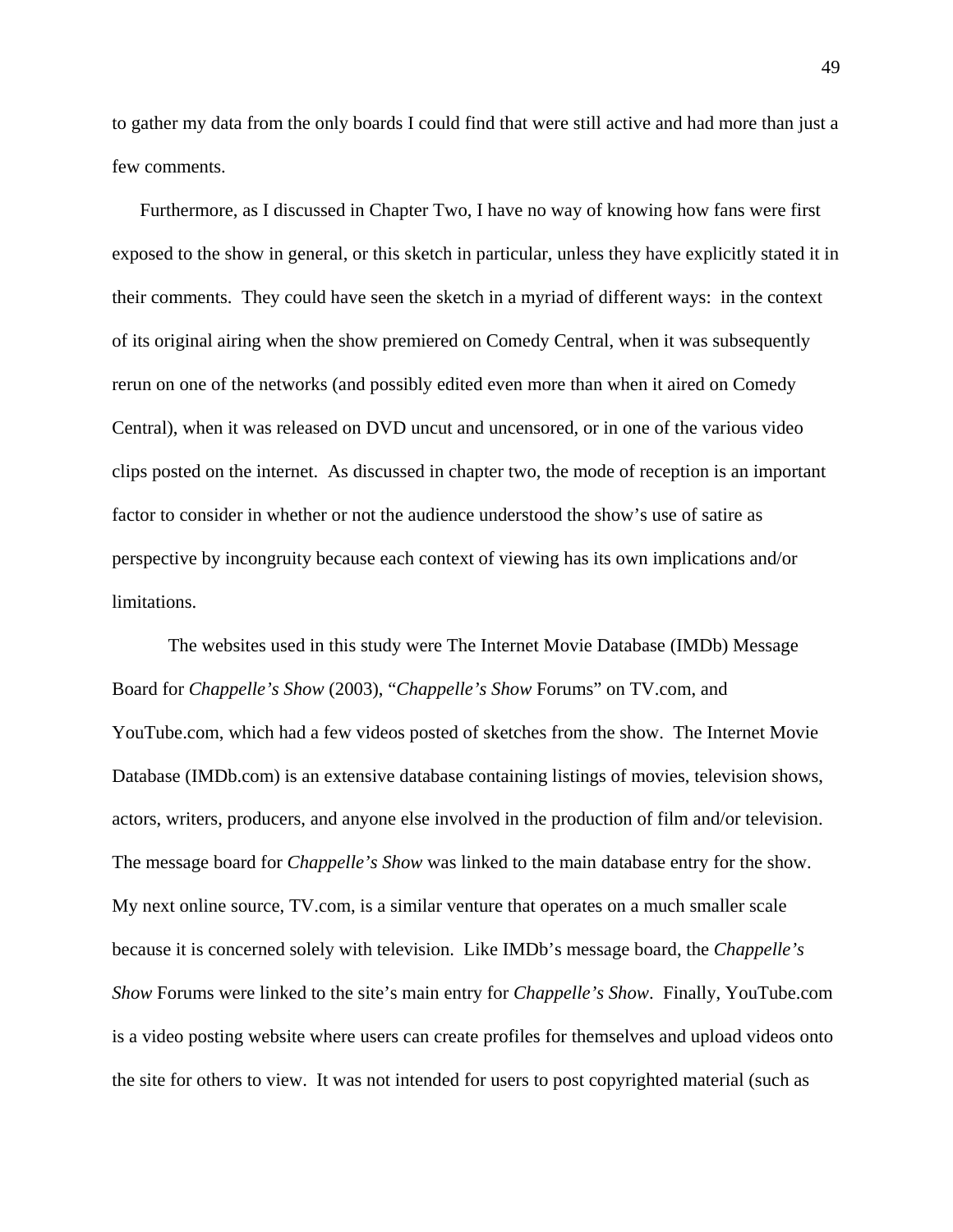clips from movies, TV shows, etc.) but it has often been used for that purpose until the moderators find these violations and remove them.

I include the user comments from YouTube.com posted in response to video clips from *Chappelle's Show* because these responses are of a slightly different kind from those posted on the other two boards since YouTube.com users are responding immediately after viewing the material on the same site. I have no way of knowing if the users are viewing the clips for the first time on the site, or if they viewed the show on television when it originally aired, or if they watched the series on DVD; however, what I can know is that the users have viewed the clip that they are commenting on at least once on YouTube.com, and that the clip is fresh in their mind when they are posting their comments, which would create a distinction between those who are posting comments in this manner and those who are posting on one of the other boards. Having just seen the clip should imply that these users will have a more accurate idea of the specific content of each sketch, rather than the more thematic and emotion-based responses that tend to be posted elsewhere.

 I looked for three specific categories of comments: the general trends in discussions on the message boards overall, comments on the show's portrayal of race in general, and comments on the portrayal of race on the show as seen specifically through the Clayton Bigsby sketch (see Appendix). I counted the number of comments that I was able to locate in each category and then examined the content of the comments in order to determine how *Chappelle's Show*'s audience viewed/views the portrayal of race on the show. Before I discuss the results of my research, I first provide a brief description of the sketch I have chosen for analysis; for further discussion of the Clayton Bigsby sketch, refer back to Chapter Two.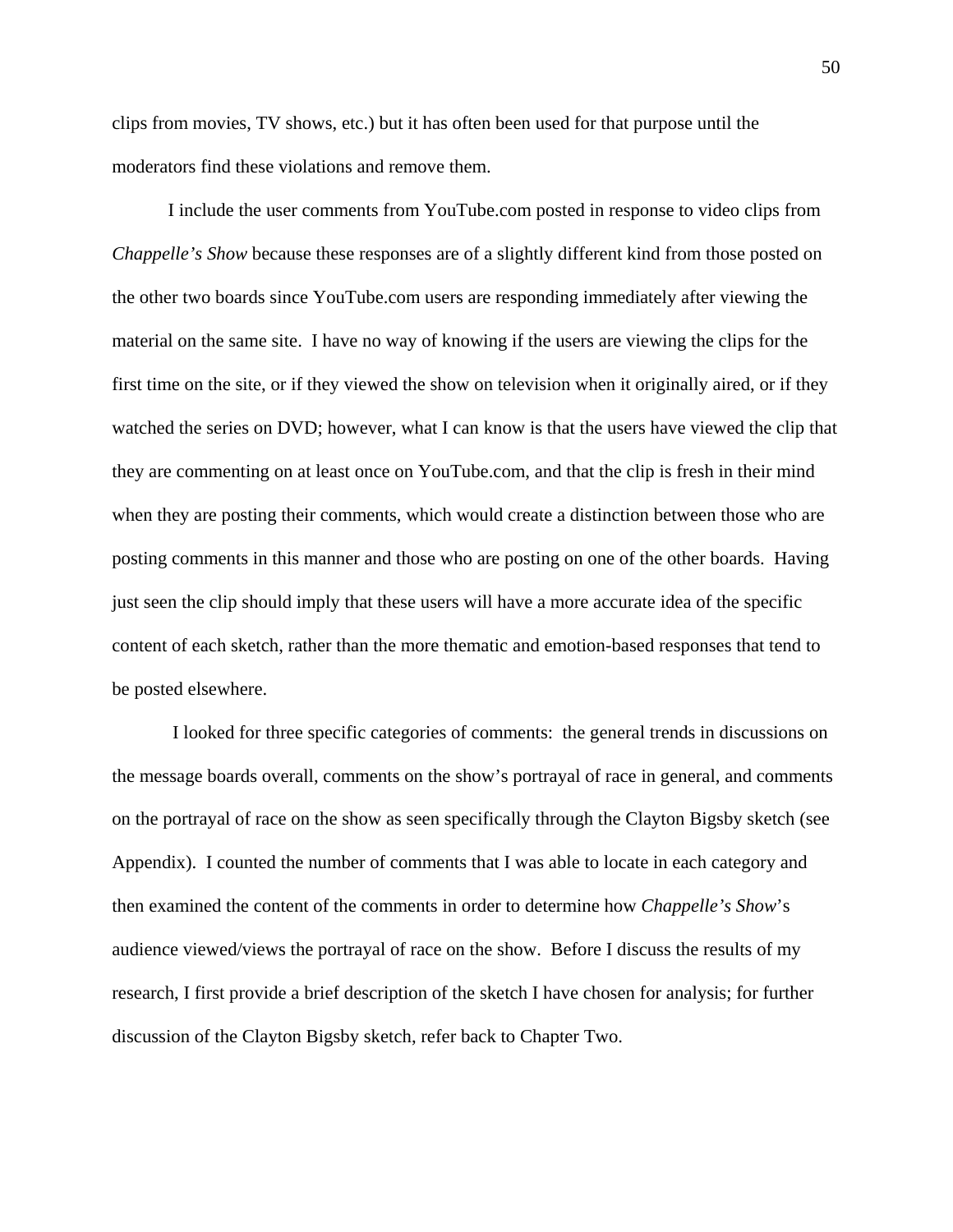After searching out and reading all of the threads I could find that related to the posters' opinions on the portrayal of race on the show as a whole, I then recorded the number of threads and selected some of the more detailed comments to include in my analysis. Next I searched for threads that dealt specifically with the Clayton Bigsby sketch to examine how people viewed that racial satire in particular. I selected that sketch because it is fairly well known and because the best example of perspective by incongruity on the show.

Before I begin to discuss the conversations/comments that I found on these sites, I want to briefly examine the sites themselves and those whose post them. One of the drawbacks of conducting research using online sources exclusively is that the researcher has no way of knowing who the subjects are—basic demographic characteristics including age, race, gender, socio-economic class, ethnicity, or sexuality are all unknown. However, because I am conducting my research on internet message boards that are not devoted exclusively to *Chappelle's Show* or Dave Chappelle, I face an additional limitation in that I am not even sure if the posters are fans, anti-fans, or just casual viewers. I have been able to make some educated guesses based on their comments, but overall I find no hard evidence that would lead me to identify the fan status of the majority of these viewers. Furthermore, another factor that complicates this discussion even more is how I am defining "fan"—for the purposes of this study, I argue that it does not matter to me if viewers are fans, anti-fans, or casual viewers, because my main concern is that they are audience members who have viewed the show and who have been moved enough by what they have seen to take the time to log on to these message boards and comment on it. I feel that in this case I do not label this audience one way or the other because it is active enough to have felt the need to respond to what it has seen in the present study—that is enough for me.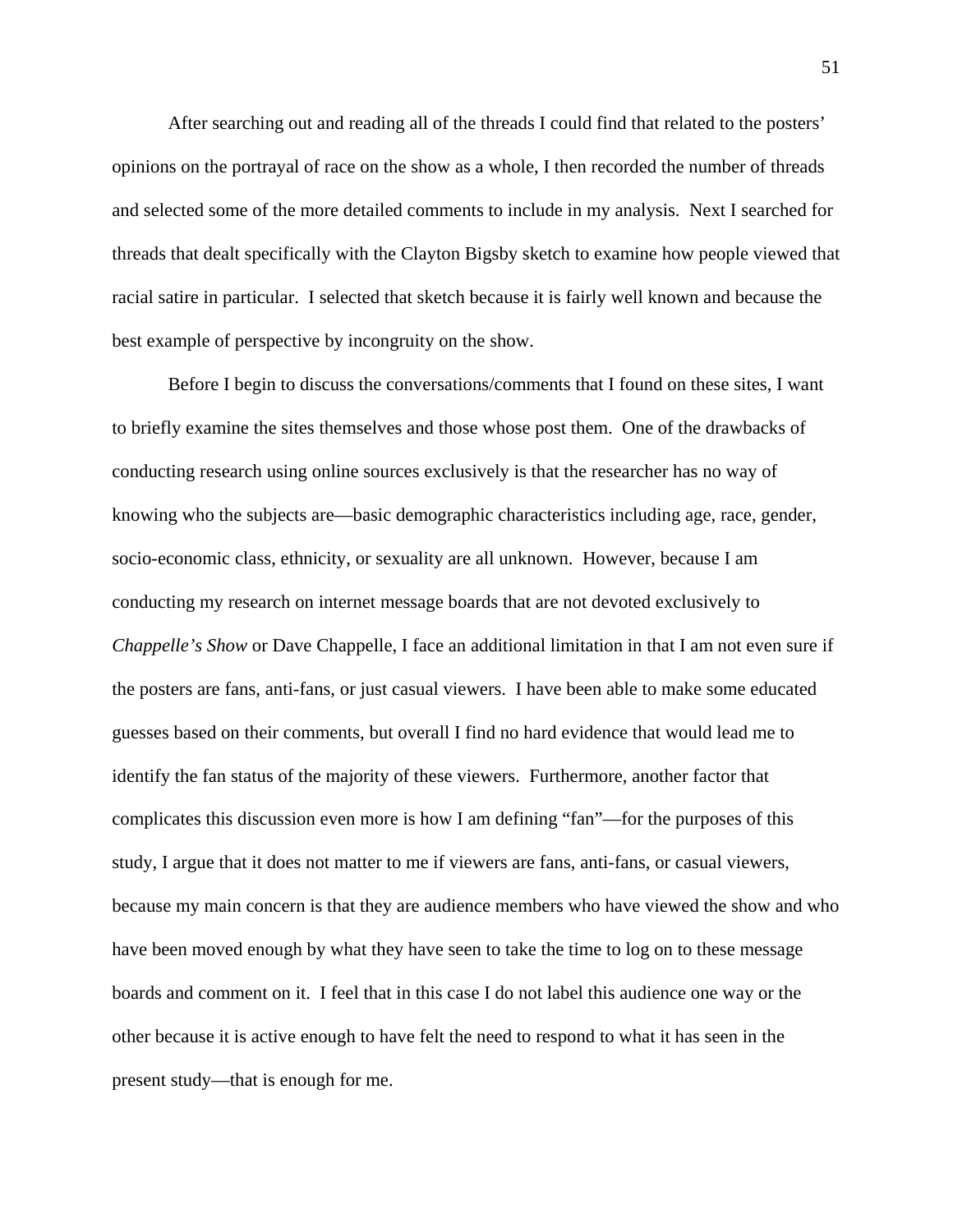All of these methodological procedures, concerns, and limitations are important to remember when considering the message board users' comments and discussions that I analyze below.

## **Description and Context of Sketch Chosen for Analysis**

I have selected *Chappelle's Show's* Frontine parody about a blind black man who also happens to be a die-hard white supremacist (here after referred to as the Clayton Bigsby sketch) for analysis for a number of reasons. First of all, the subject matter of the sketch is extremely controversial, a fact well recognized by Chappelle himself. Knowing that this sketch would spark controversy, Chappelle introduced the sketch by saying, "I still haven't been cancelled yet, but I'm workin' on it. And I think this next piece might be the one to do it. This is probably the wildest thing I've ever done in my career and I showed it to a black friend of mine…he looked at me like I had set black people back with a comedy sketch. Sorry. Just roll it" (*Chappelle's Show*, Episode One, Season One, 2003). While it is clear that Chappelle does understand the controversial nature of this piece, what is not evident from his monologue is whether or not he feels that the sketch is socially responsible—I am inclined to believe that his willingness to air the sketch means that he finds it to be worth showing.

He references the sketch again in the second episode of Season Two, when he tells the audience

Last season we started the series off with this sketch about a black white supremacist. Very controversial. Yes, very. It sparked this whole controversy about the appropriateness of the –the n-word, the dreaded n-word. You know, and then when I would travel, you know, people would come up to me, like white people will come up to me like man that sketch you did about them niggers, that was hilarious. Take it easy! You know I was joking around. I started to realize these sketches in the wrong hands are dangerous, and that 'n-word' is a doozie—especially for us black folks, you know. And a lot of different feelings come up when they hear that word. But I'm thinkin' is it because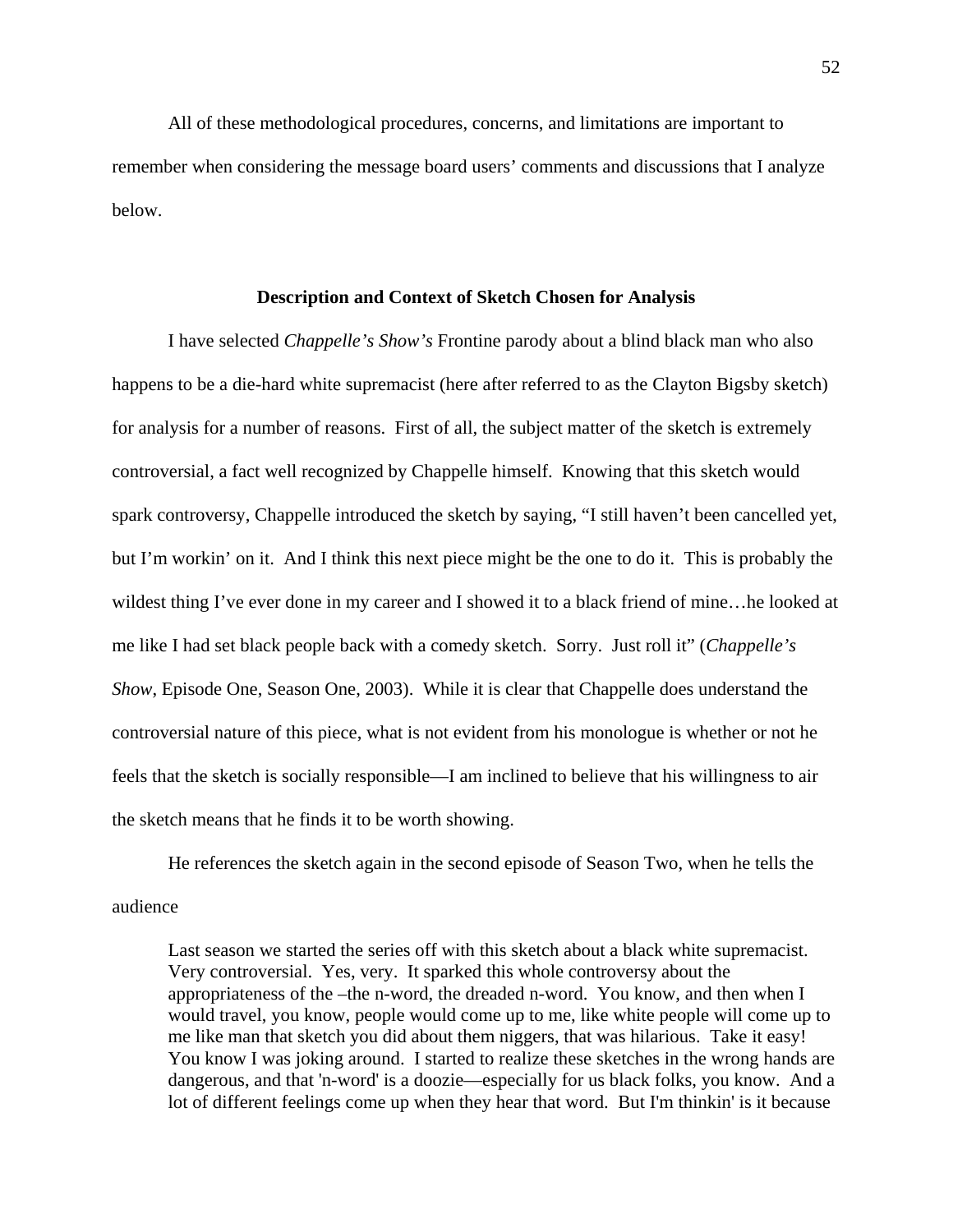black people actually identify themselves as n-words? No, I don't know, maybe. But what if we just use the word for other people—would it be so bad? I don't know. So I made a sketch, it's about a white family whose last name happens to be nigger, that's all. Let's see how offensive the word sounds then. (*Chappelle's Show*, 2004)

In this monologue, Chappelle remarks on one of the most talked-about issues surrounding the show, which is the constant use of the "n-word." Apparently, he has received a lot of feedback on this word choice and many different opinions concerning its appropriateness. The frequent use of the n-word in the Clayton Bigsby sketch is another point that factored into my decision to use it in my analysis to study audience reception of stereotypes on the show. Also, the fact that the video of this sketch was available on You Tube was another big part of my decision to use it as part of my analysis.

The Clayton Bisgby sketch appeared on the very first episode of the first season of *Chappelle's Show*, which aired on January 22, 2003, at 10:30 PM Eastern Time on Comedy Central. This sketch effectively set the tone for what was to come in the next two and half seasons of the show. As I mentioned earlier, however, I have no way of knowing how or when viewers were initially exposed to the sketch, as they could have potentially seen it in a multitude of ways. This sketch provides a specific case study for my examination of the audience reception of the performance of race on *Chappelle's Show*. However, before I look at how viewers' responded to this specific sketch, I feel that it is first necessary to discuss the general climate of the boards in terms of what people are/were talking about, as well as the observable trends of comments concerning the ways in which viewers view race on the show in general.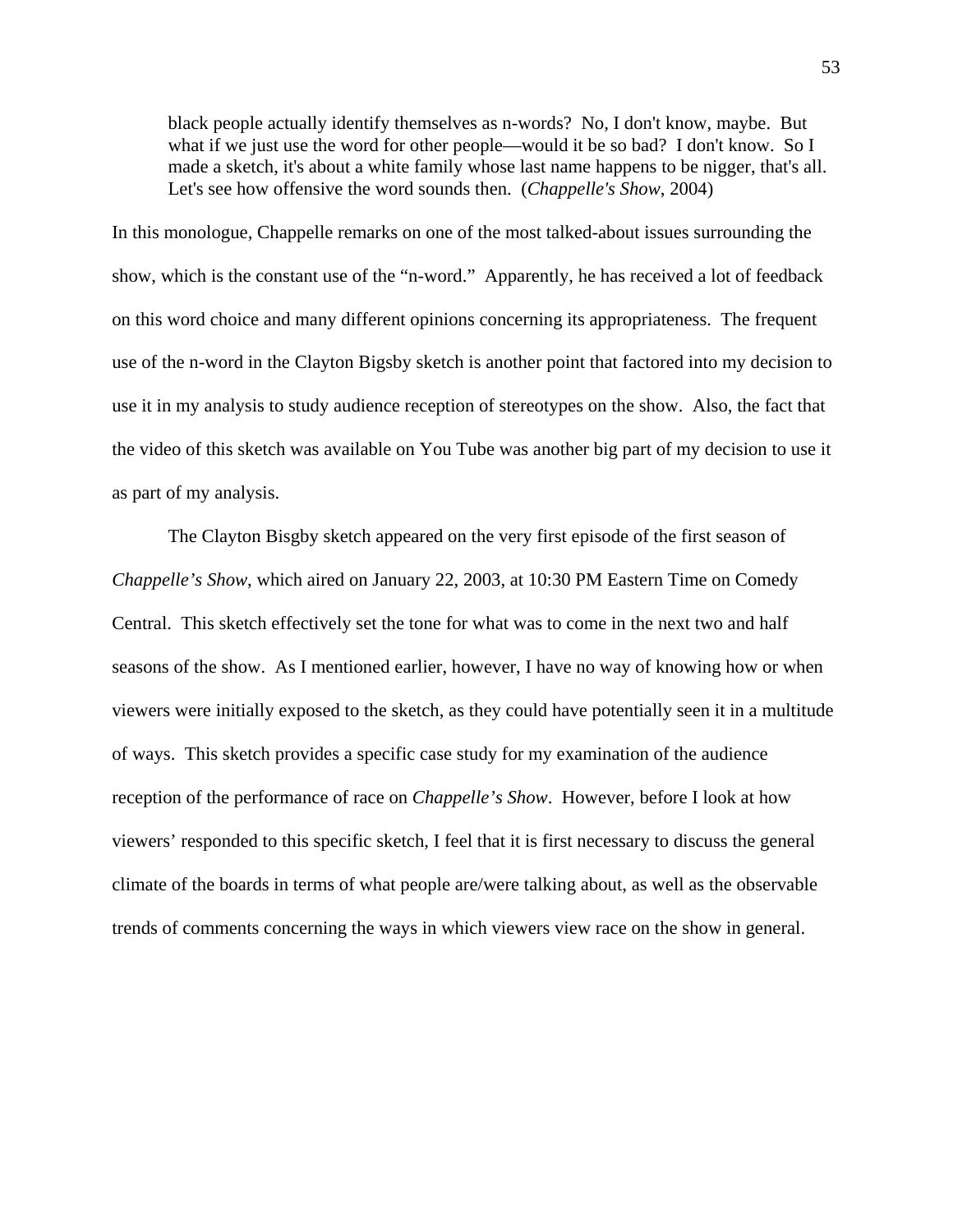#### **Fan Reception—Analysis**

# General Reception

Overall, the threads and comments on these sites were largely positive, which is somewhat surprising—especially when one considers that these sites are not specifically designated as fan sites, per se, but are rather positioned as being general discussion boards about the show. Generally, the discussions on IMDb.com and TV.com consist largely of "what's your favorite sketch from *Chappelle's Show*?" type threads; in the same vein there are also discussions about users' favorite lines or favorite characters from the show.

However, another interesting element of the larger conversations going on on these sites is the treatment/discussion of women on the show. I must first make note of the almost complete absence of responses concerning gender and women on the show. Other than the comment about the use of the word "bitch" on the show, I could not find any threads that discussed the issue of gender or the portrayal of women, unless I count the threads that were concerned with "Whos The Sexiest Girl In His Skits" from the IMDb Message Board for *Chappelle's Show* (2003) or the many threads started by users where they are trying to find out the names of "hot" girls who appear in certain sketches. As a matter of fact, I found twelve threads on IMDb and one thread on TV.com that were created solely for the purpose of finding out who these women were, which was more than a little discouraging in my search for some acknowledgement of audience recognition of perspective by incongruity.

Additionally, in terms of the general discussions of women on the show, there was one comment in a "Things you dont like about the chappel's show" thread that mentioned the treatment of women on *Chappelle's Show*, and this comment pertained specifically to the use of the word "bitch" on the show. One user remarked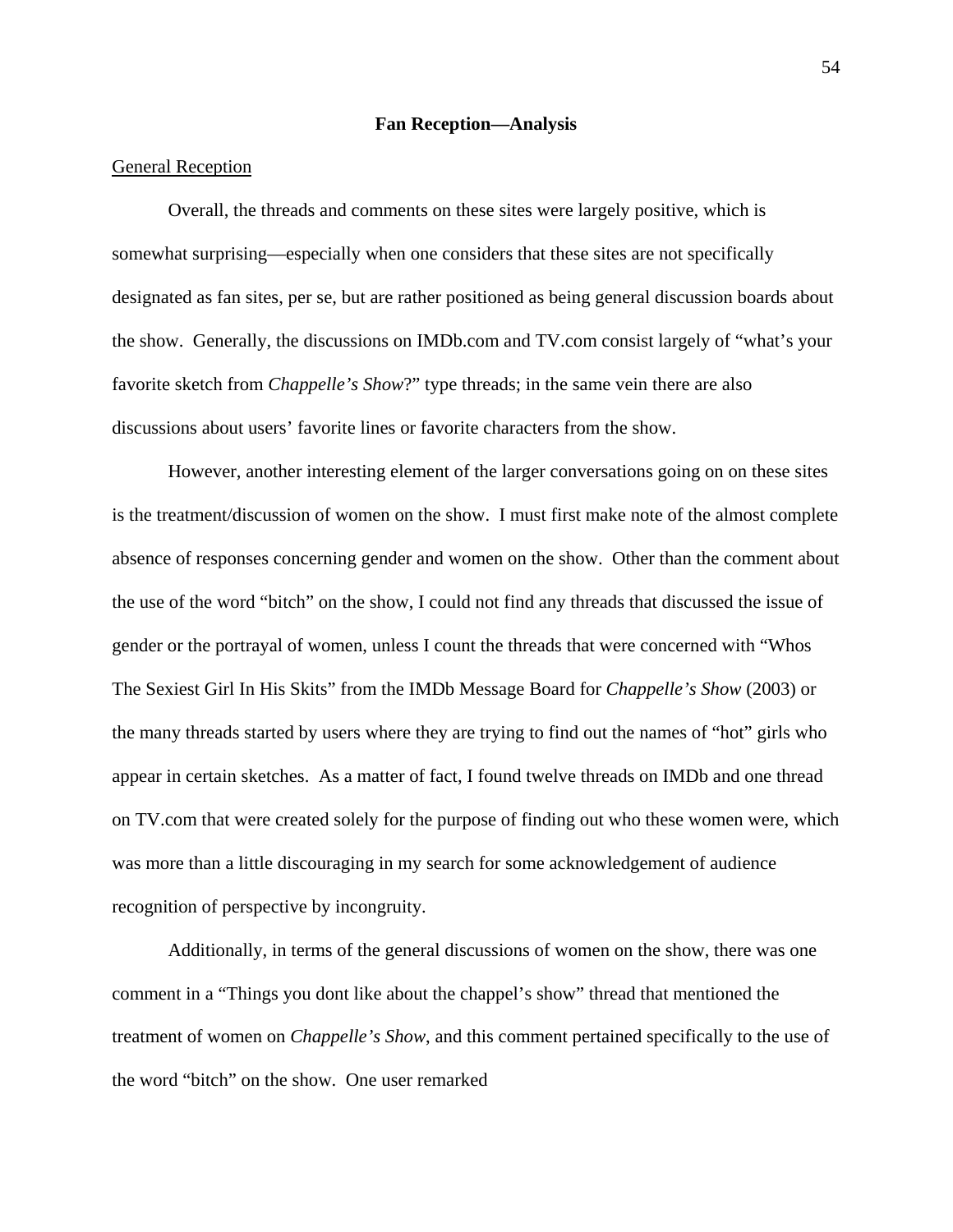# FIRST OF ALL b????I DONT LIKE A MAN WHO CALL A WOMAN Ab????HOW WOULD HE LIKE IF SOME ONE CALL SOME ONE IN HIS FAMILY A b???? I HAPPLY TO SEE A BLACK MAKE IT IN THE WORLD BUT HIS MOUTH IS KILLING HIM. (*Chappelle's Show* Forums)

Immediately following this remark was a comment from another user who responded with "So. Its just comedy" (*Chappelle's Show* Forums). The overall treatment on these message boards of women on *Chappelle's Show* leads me to venture the guess that the great majority of those posting on these sites are male, which may be significant if one is interested in looking at how the posters' gender affects the sense of community that develops on the message board. This is a good area for future research because there is not a lot of work on male social networking in teleparticipation (the relationship of television and the internet) (Ross).

Despite the treatment of women on the boards, some of the only exceptions to the positive trend of the threads overall, interestingly, are a few that seem to have been started by fans of *Chappele's Show* who are also active anti-fans of Carlos Mencia. I found this fascinating because I personally have never thought there was much of a parallel between the two comedians but it appears that the two fan bases (or at least those who have posted on these sites) are not one and the same, or even overlapping. This means that there is something about the brand of comedy offered on *Mind of Mencia* that is different from the humor that is typical fare for *Chappelle's Show*. I am unfamiliar with Carlos Mencia's work, but perhaps this difference if explored further could tell us more about what makes *Chappelle's Show* unique in the world of sketch comedy and within the Comedy Central brand.

Also, on TV.com there were a few threads that attempted to provoke a discussion about the negative aspects of the show. Two threads in particular contained some interesting comments on this side of the show, one called "Things you dont like about the chappel's show"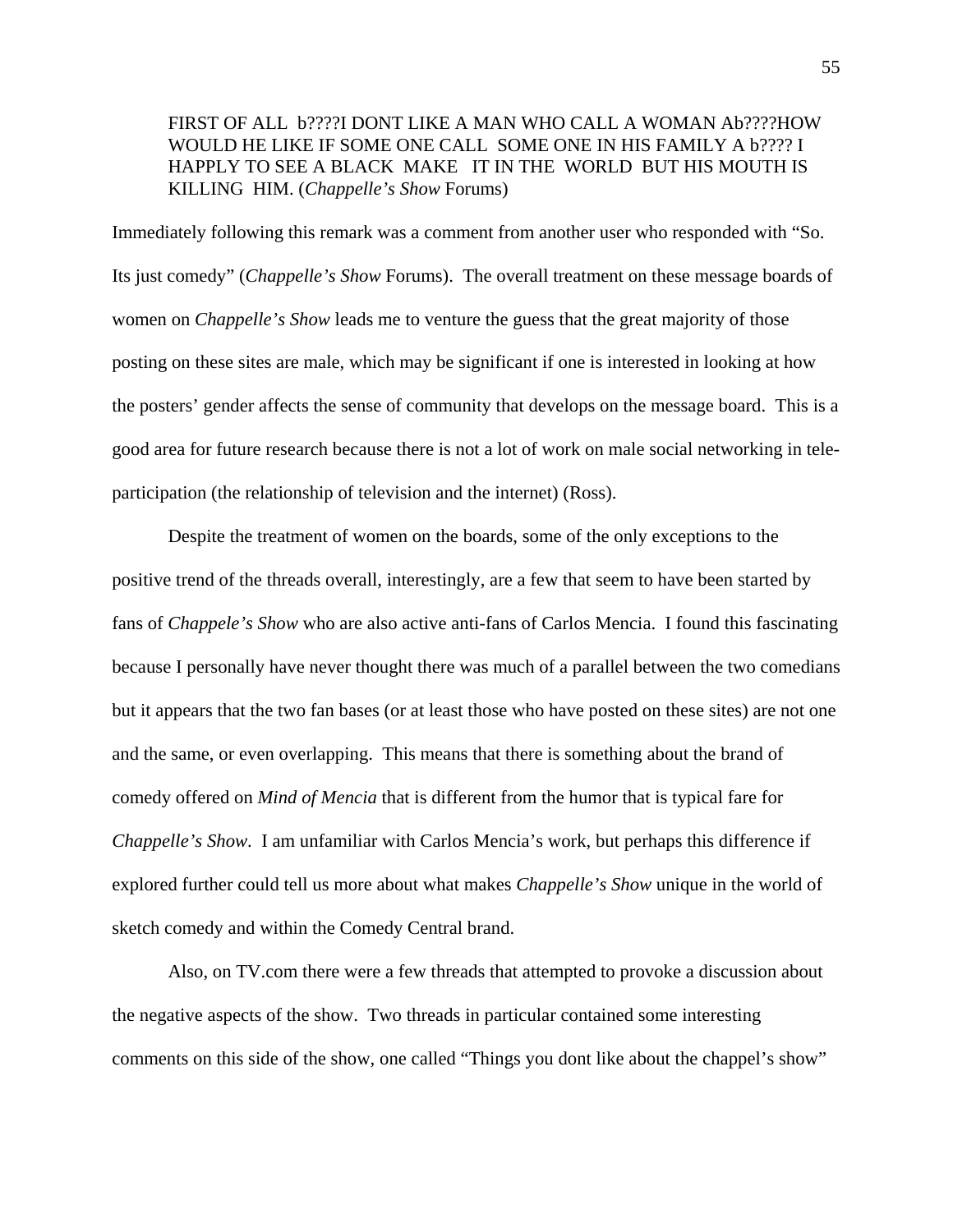and the other "does this show use the word nig ger [sic] too much?" and I have included some of the comments here.

In the "Things you dont like about the chappel's show" thread, the only comment that dealt specifically with the portrayal of race on the show was, ironically, concerned with how whiteness is performed on the show, with the user remarking,

one thing I always complain about is how white people are portrayed. As being preppy and talking properly. I cannot stand preppy and am very far from it. I don't fall into that stereotype. But every group is stereotyped, so I pry shouldn't complain. Just that the stereotype for whites is so annoying. Ugh. *(Chappelle's Show Forums)<sup>2</sup>* 

I found this comment to be very interesting and somewhat confusing in that the user is upset by the "stereotype" of whites because she does not find it to be representative of all whites—does she think that the other stereotypes are representative of all members of other ethnic groups? Yikes. If this is the case, it is apparent that she definitely missed the intended perspective by incongruity that was implied in the racial satire employed on the show, and fell prey to one of the inherent risks of satire discussed by John Strausbaugh in *Black Like You*. The poster was not aware of the purpose of this performance of whiteness and, as a result, viewed the satire as racist (albeit in a surprising way in that she is a member of the dominant framework), missing the point entirely (Strausbaugh).

Furthermore, if she finds the "stereotype" presented of white people "annoying," does she think that members of other ethnic groups are pleased or proud of the stereotypes attributed to them? Sadly, I can only shake my head at this viewer and hope that she goes back and takes a closer look at the content of the show and realizes that there is more going on than she initially thought.

 $\overline{a}$ 

 $2<sup>2</sup>$  I have reproduced this and all other comments exactly as they were written on the original website, and without the user name attached to prevent the user from being identified.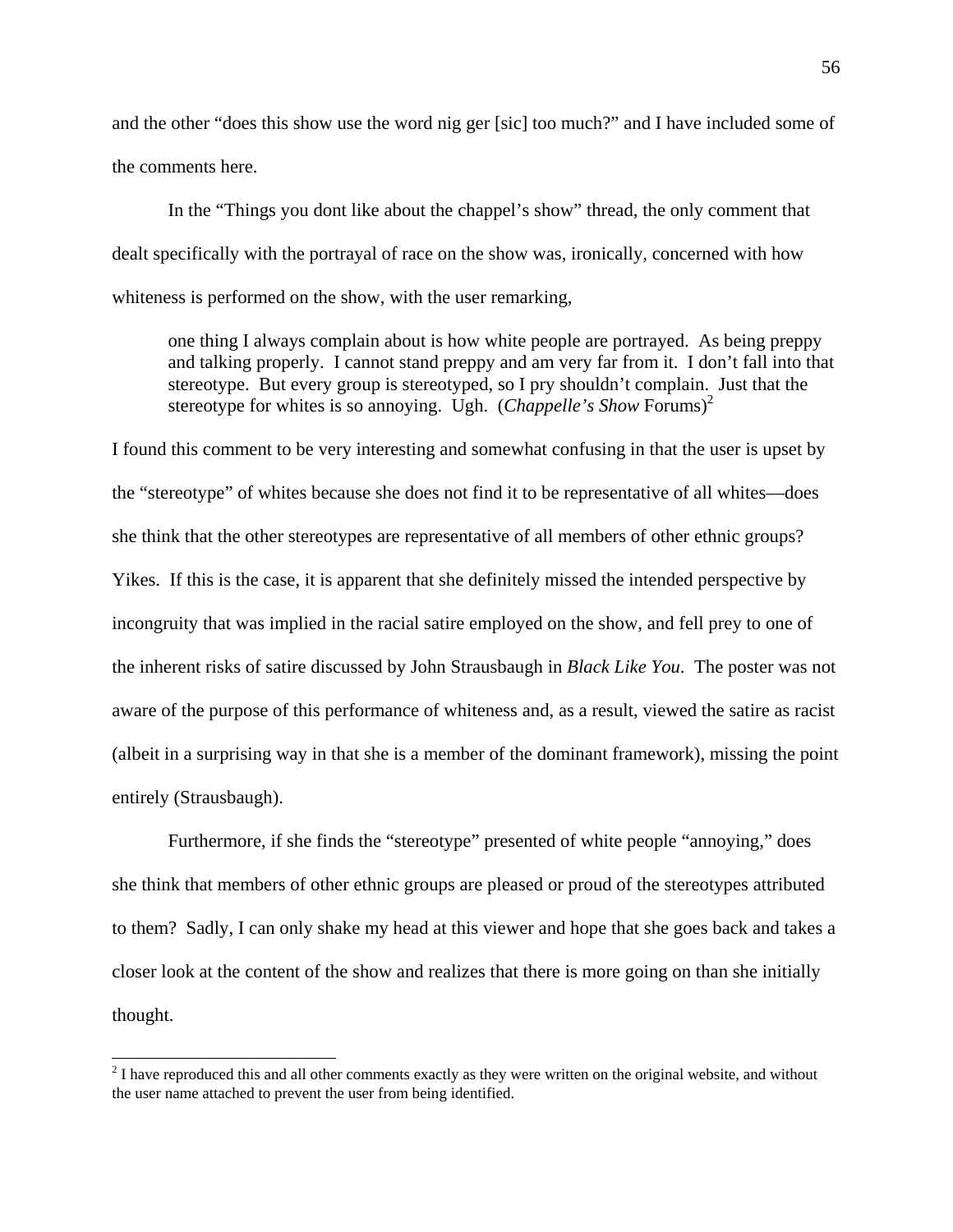The other thread, "does this show use the word nig ger [sic] too much," was not very informative to the purpose of this study either. It began with a post debating the use of word because of its negative associations and history, but devolved into a sniping match that makes it appear as if the poster only started the thread in order to denigrate others who do not share his or her opinion. The thread was basically one long rant by one poster, interspersed with comments by others who attempted to present a different perspective, most of whom ultimately just gave up and left to post elsewhere. Despite this user's best efforts to prove otherwise, it seems as though most people who frequent these message boards could actually be classified as fans who did not want to engage in any negative criticism of Dave Chappelle or the show.

One final thread on TV.com that is worth mentioning in this section of the analysis is called "Opinion on the Pixies," and it dealt specifically with how users responded to the show as racial satire. The "pixies" referred to in the thread title are from the racial pixie sketch I discussed in chapter two, where four pixies (played by Chappelle) are depicted as either black, Asian, Hispanic, or Caucasian, and each is supposed to be the visual personification of all the stereotypes attributed to that particular race. Users' comments ranged from those who did not find the sketch funny or offensive (one user simply said "The pixies were pretty stupid..." while another said "…I didn't find this skit offensive, but I also didn't laugh. It just wasn't funny to me. I really felt no emotion towards it. I was just watching images flicker across my tv screen."), to those who recognized the material for the satire that it was meant to be (one user commented "I think it did its purpose. I thought it wasn't the best satire but I still thought it was strong enough to make a point at the absurdity of stereotypes," while yet another user remarked "I thought it was funny in it's own little way. Some of you got it correct, I think the message was to make fun [of] racist people and show them how stupid they are.") (*Chappelle's Show* Forums). This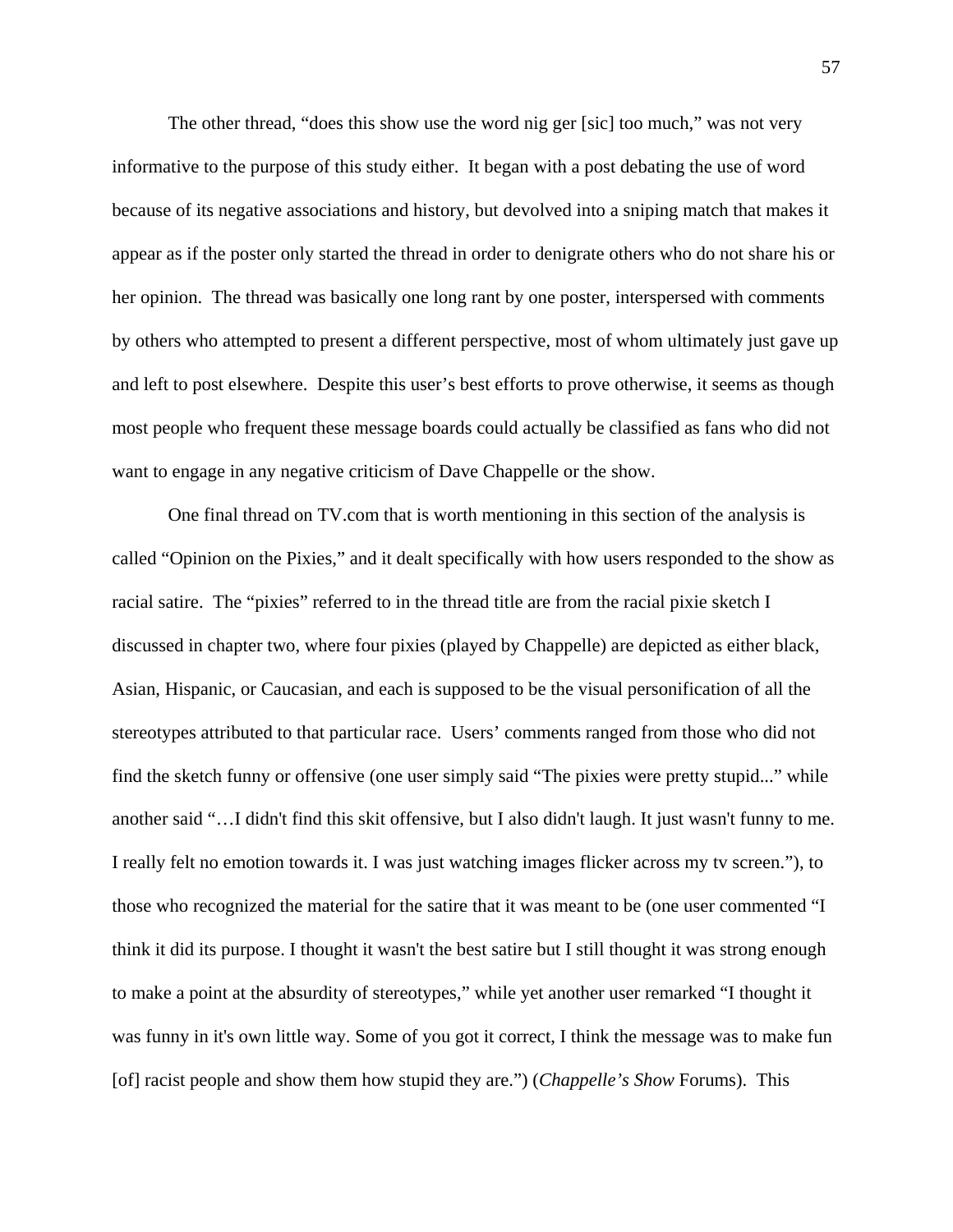dichotomy between those who essentially "got" the perspective by incongruity and recognized the material as satire and those who were offended by the representations, harkens back to my earlier point from Strausbaugh about the inherent dangers of satire—there are always going to be people who simply miss the point.

Taking the discussion in a slightly different direction, but still recognizing the intended function of the sketch as satire, another user even went so far as to cite some outside sources for his/her take on the pixie sketch, and tried to defend Chappelle by distancing him from the sketch:

I'm pretty sure that the pixie skit was part of the reason why he left the show. (He thought it was playing into sterotypes rather than making fun of them) also, i heard that he has been publicly speaking out against Comedy Central showing the skit. my sources? TIME magazine May 23, 2005 "Dave Speaks" *and* the little part Charlie Murphy and that other guy said before showing the skit. don't get me wrong, i thought that the skit, in addition to being offensive, was not funny. i just don't think it's fair to blame him when he has publicly said that he didn't like the episode and didn't want it shown. (*Chappelle's Show* Forums).

Comments such as these point to a reason to hope that there are in fact people in the audience who recognize the satirical element of the show. Sadly, however, for each post that mentions the show's use of satire, there are hundreds that seem to have missed or ignored it completely. This pattern of oversight was not unique to IMDb.com and TV.com, however; this response was most common on the video hosting site YouTube.com, which may be significant due the limited and incomplete context in which these sketches were viewed, without the benefit of the framework that is developed in the rest of the show.

 On You Tube, I looked at the comments posted about a few different videos of segments on the show to get an idea about how fans responded to the show in general. The comments were largely positive, including statements like "priceless," "funny as hell," "on point," "I miss dave," "lol," "rofl," "fucking hilarious," "dave chappelle at his best," "lmao," and "love this shit" ("Black Bush"). After reading through all the comments left on this particular video of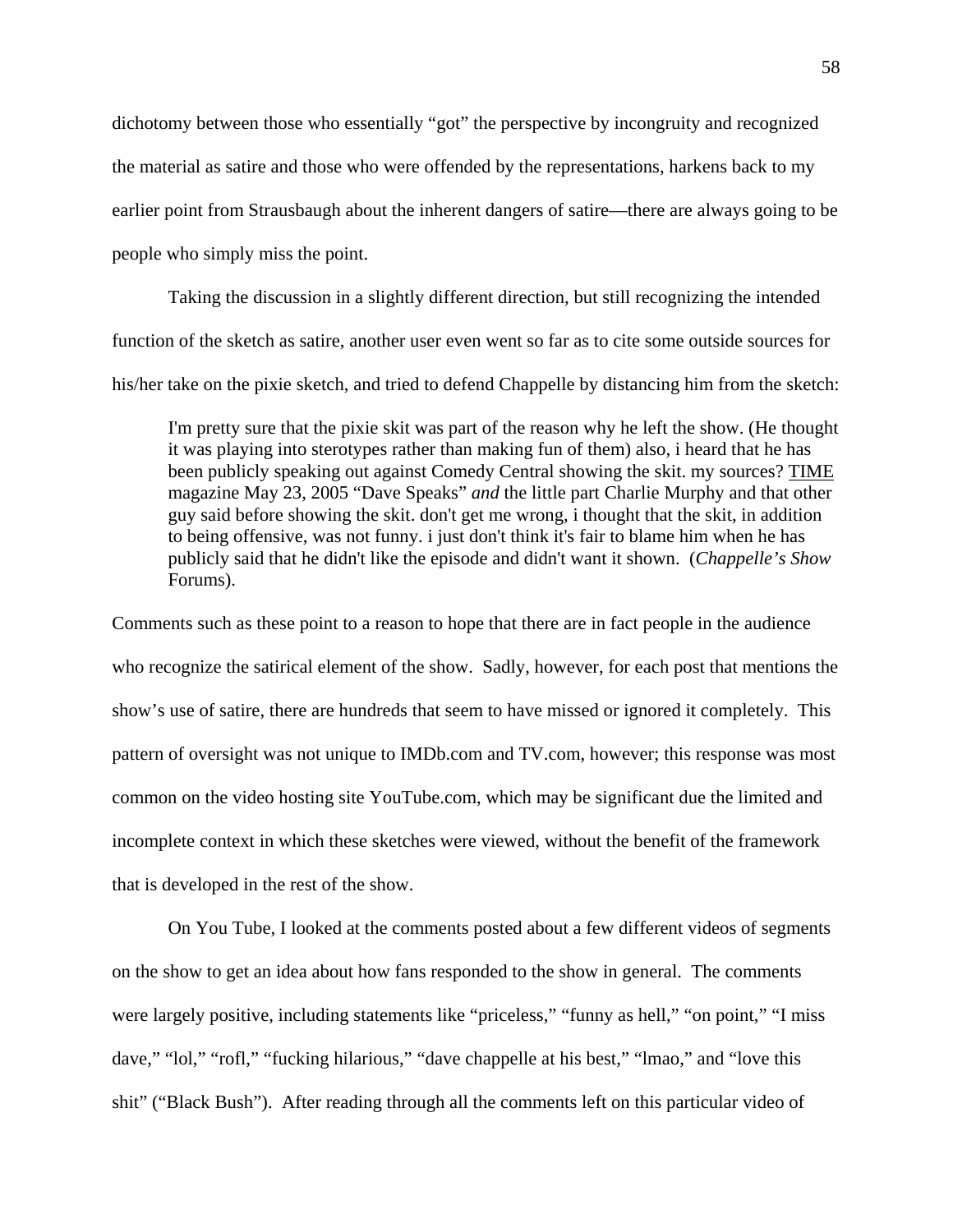Chappelle's "Black Bush" sketch, it became clear that the positive comments outnumbered the negative at least ten to one, but did not say anything about the audience understanding of the use of satire on the show.

 Now that I have established the general trends and topics of discussion that were posted on the message boards overall, I look at the viewers' comments about one particularly obvious use of racial satire on *Chappelle's Show*, the Clayton Bigsby sketch.

# Clayton Bigsby, Black White Supremacist

When I first started looking at the message boards for users' comments about the Clayton Bigsby sketch, I was initially looking for threads that dealt specifically with this sketch in the subject line. However, this search proved to be virtually fruitless, as I was only able to find one thread that was devoted exclusively to the Clayton Bigsby sketch. On IMDb's message board for *Chappelle's Show*, there was a thread entitled "That guy's head exploding during the Clayton Bigsby piece," and it contained only five comments—the initial post and five responses.

User one: What was it supposed to mean? That he couldn't take it that he was black? User two: uh, duh

User one: Yes would've sufficed smartass.

User three: According to Dave on the dvd audio commentary, the realization literally "blew his mind". That guy with the exploding head btw, is the show's co-creator; Neal Brennan.

User four: You deserved it moron.

(IMDb Message Board for *Chappelle's Show* (2003))

Clearly, this line of comments indicates that some people were having trouble following the satire, confirming one of the major points of my argument. This thread is significant even considering that about half of it is devoted to bashing the initial poster. It does not contain any references to the racial stereotypes presented in the sketch or the users thoughts on these stereotypes. So, from this point on I turned toward a different line of research for my analysis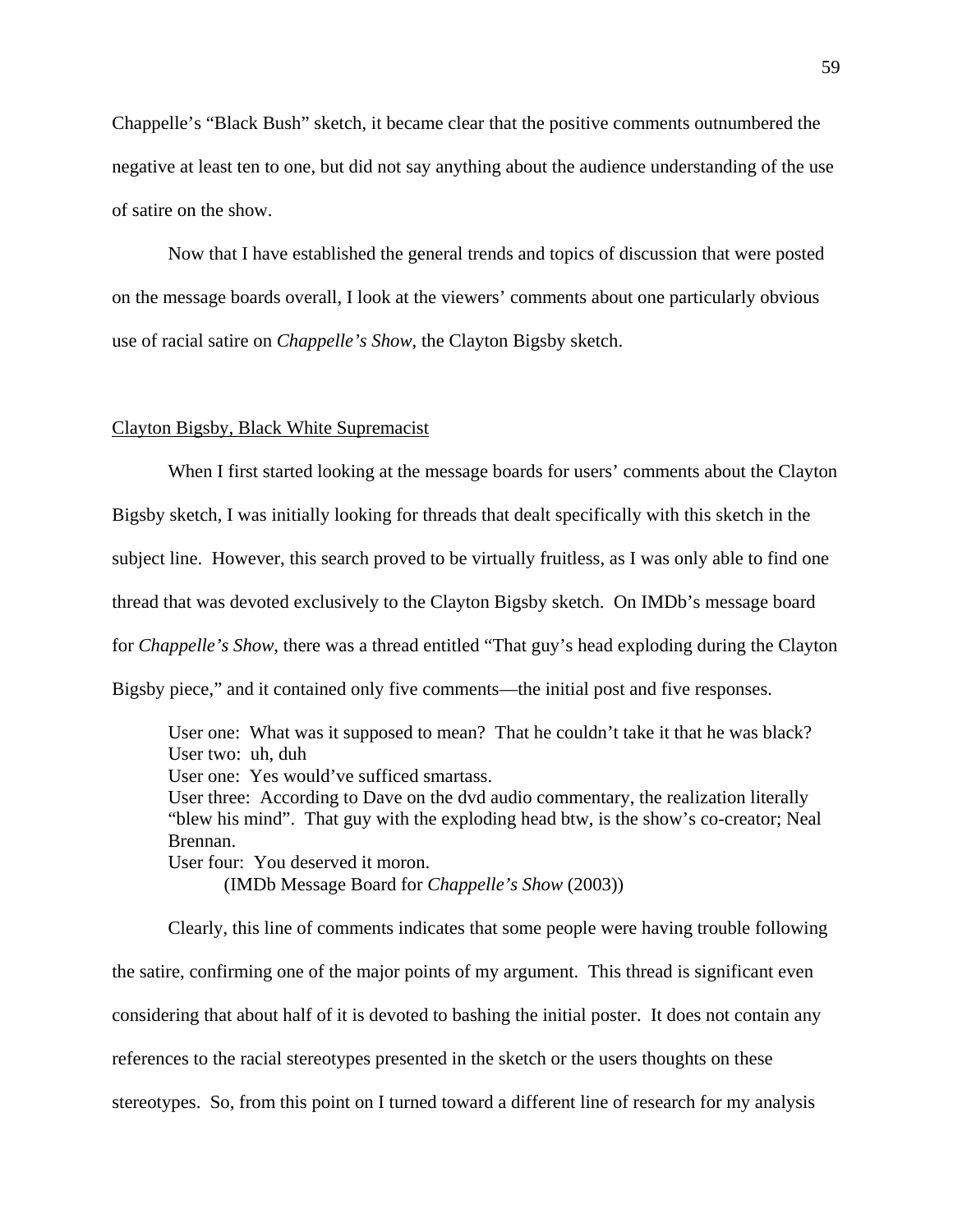and began to look for the mention of the Clayton Bigsby sketch in other threads not specifically devoted to it.

While it may not have been as popular as some of his less controversial or more pop culture infused sketches (like the Prince, Lil John, or Rick James bits, which are much more commonly cited as fan favorites on the message boards and are frequently available on any number of viral videoing sites), the Clayton Bigsby segment was often listed as one of fans' favorite sketches on both the IMDb and TV.com message boards. One thread posted on IMDb's message board for *Chappelle's Show* called "Moments in Chappelle's Show That Had You Laughing Forever" contained a total of forty-one comments, five of which mentioned the Clayton Bigsby sketch, either as a whole or as one specific scene. I have reproduced each mention of the sketch below:

"Let's talk about Chinese people! With their king-fu and their silly ching-chang-chong talk! We can't understand you! Go back to your country! White Power!" "Black White Supremacist" "The Clayton Bigsby: Black White Supremacist skit is one of the funniest things I've seen and just brilliant stuff. :)" "the only Black man in the KKK (who is blind) is hilarious." "the KKK one." (IMDb Message Board for *Chappelle's Show* (2003))

In a thread entitled "Favorite Skit?" posted on TV.com's message board, the Clayton Bigsby sketch garned a total of seven mentions (out of 43 total comments), with one user referring to the sketch as the one about "the blind dude who believed he was white and hated the blacks. But divorces his wife because she was a (racial slur(trying not to be offensive)) lover or something." Another user who listed "Clayton Bigsby Black White Supremisist" as his or her favorite also said "I think its impossible to top" as part of his or her comment.

Another similar thread on TV.com contained users' lists of the "Top Ten Rememorable

Sketches of Chappelle" and out of sixty-six total responses, twenty-two users listed the Clayton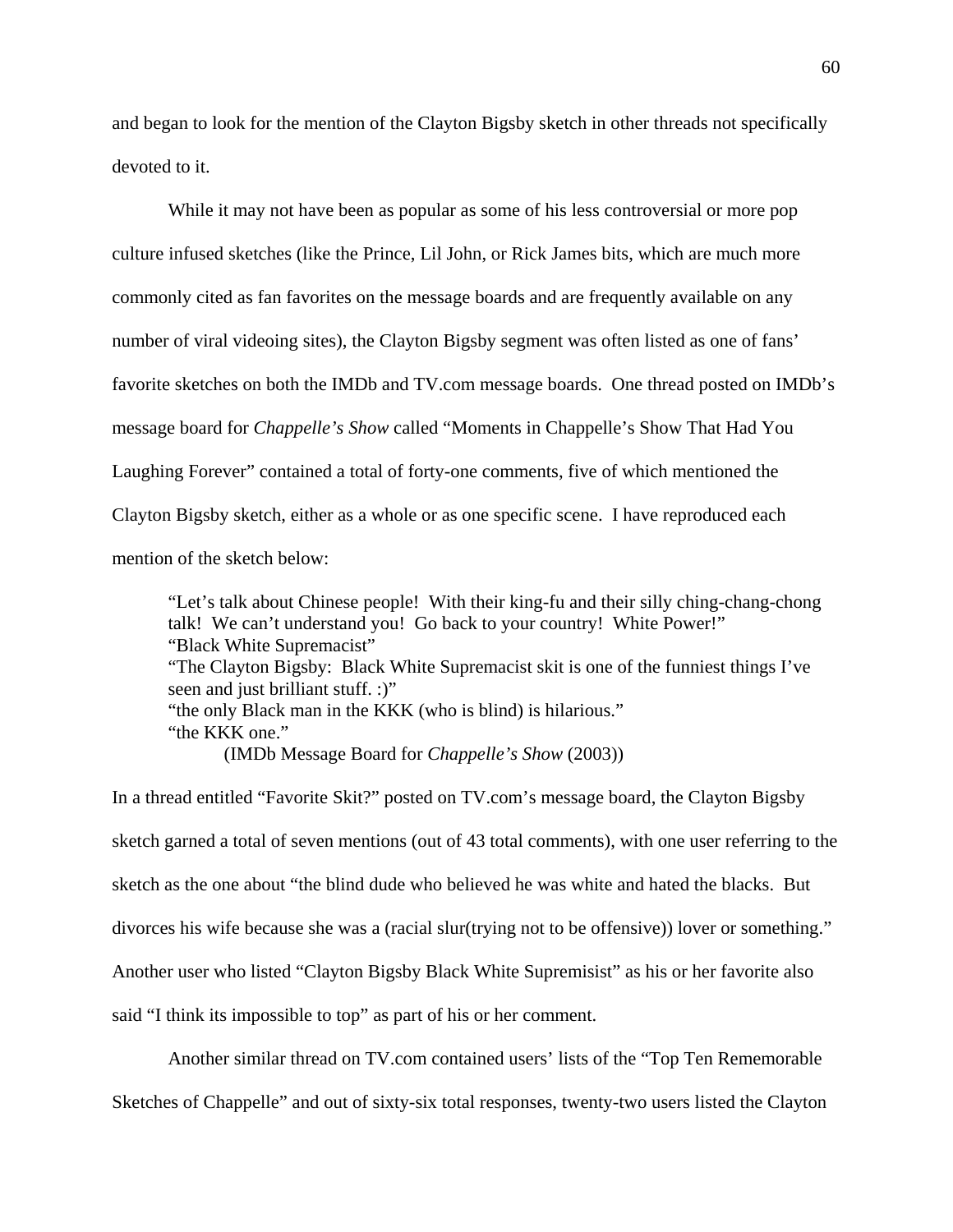Bigsby sketch in their top ten, with two users even going so far as to cite specific quotations from the sketch as part of their lists ("When asked why he divorced his wife after 23 years of marriage Clayton replied 'She was a n\*\*\*\*\* lover'" and "I am in no way involved with any n\*\*\*erdom!") (*Chappelle's Show* Forums). This shows that many people have at least seen the sketch and that users also found it to be funny, but does not speak to an audience understanding of perspective by incongruity.

This sketch was also cited as containing some of fans' favorite quotations from the show. On IMDb's message board for *Chappelle's Show*, there is a thread called "Best quote can't be beaten" which contains ninety-three responses from users, each listing his or her own favorite quotation (or quotations) from the series. Two of these responses list quotations from the Clayton Bigsby sketch as their favorite:

User wrote:

"HEY! You jungle-bunnies turn that music down!!!!!! You n\*\*\*ers make me sick!!!! Woogety boogety, n\*\*\*er! Woogety boogety!!!!" "Dude, did he just call us n\*\*\*ers? AWESOME!!!!!!!!!!!!!!

and another user wrote:

"Why did Bigsby divorce his wife of 50 years. Because, she was a n\*\*\*\*\* lover." (IMDb Message Board for *Chappelle's Show* (2003))

These lines form the sketch are examples of racial satire but it is unclear if viewers enjoy them for that reason or because they simply find them to be funny. Even though these comments are not indicative of the feelings of the majority of posters, I maintain that they are important to my argument in that they show that the Clayton Bigsby sketch did not go unnoticed by viewers. Similarly, on IMDb, there is a thread called "FAVE LINE/SAYINGS" which includes twentyeight total comments, one of which includes a quotation from the Clayton Bigsby sketch: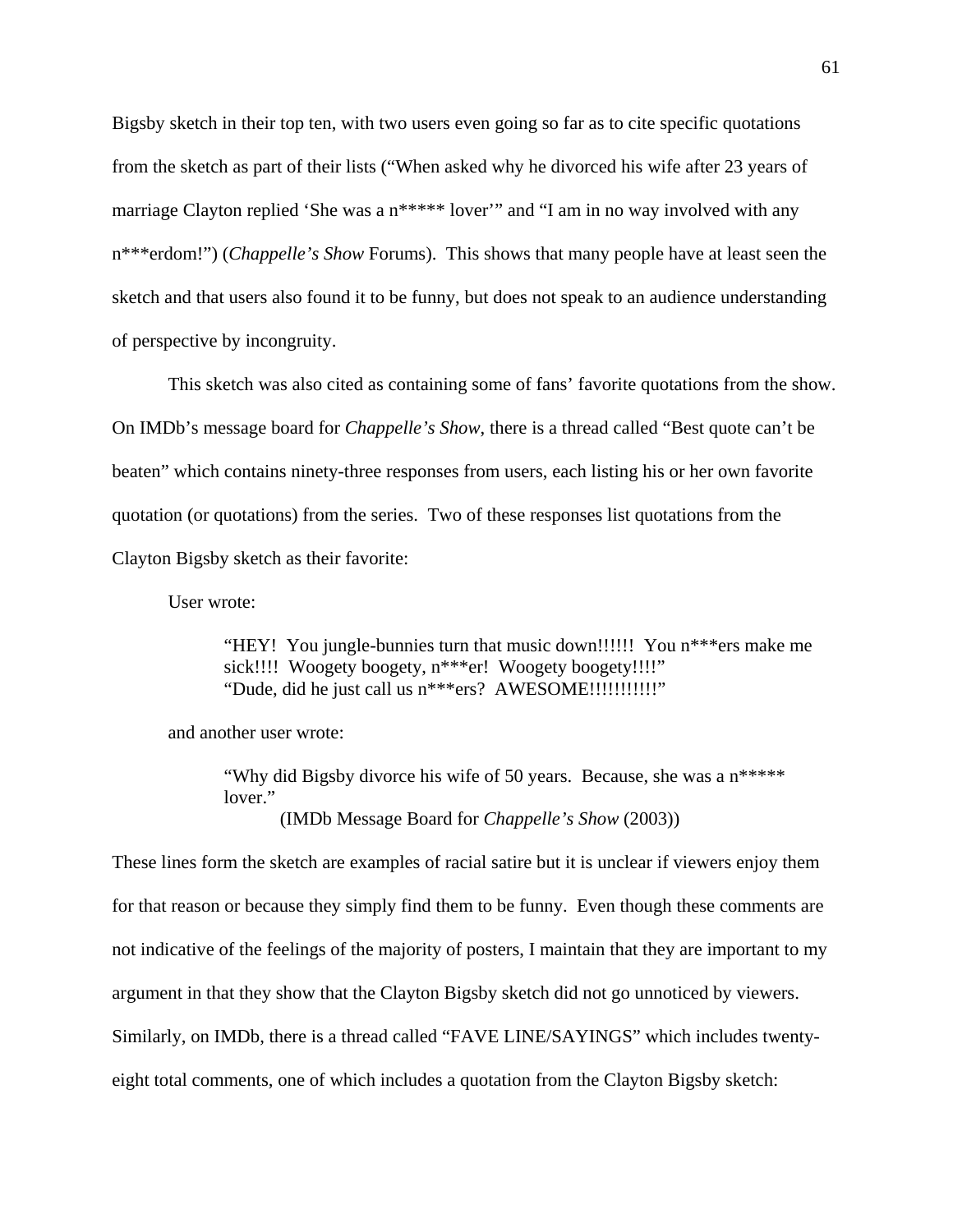# User wrote:

 What is your exact problem with Nig..uhh African Americans? How much time ya got buddy? Well first of all they stink, there good for nothin tricksters, crack smoking swindlers, big butt havin, wide nose breathin all the white mans air. They eat up all the chicken an watermelon, they think there the best dancers, and they STINK! did I mention that before? (IMDb Message Board for *Chappelle's Show* (2003))

This comment is difficult to interpret for the same reason mentioned above—it is unclear what it is about this particular comment that viewers are responding to, but again, it shows that people are watching.

On TV.com, there was a thread called "Favorite Chappelle Show Quotes?" which contained two quotations from the Clayton Bigsby sketch (out of a total of 40 comments). One of the two listed the line "Woogie Bogie n\*\*\*er Woggie Bogie," and the other "In the past few weeks, Clayton Bigsby accepted the fact that he is a black man. And three days ago, he filed for divorce from his wife. When we asked "Why after 19 years of marriage?" He responded, "Because she's a \*\*\*\*(n-word) lover" (*Chappelle's Show* Forums). At the very basic level, each of these comments illustrates the point that these viewers did not see the show's use of racial stereotypes and slurs as being negative, but rather, most seem to have viewed the sketch as being very humorous. I would like to have seen the audience reaction to the use of such racist rhetoric and practice as it relates to the pursuit of racial satire expressed more explicity, but that was not the case.

After I had exhausted these message boards, I turned to You Tube to see if video of the sketch was even posted on the site and, if so, what comments had been posted about it.

 On YouTube.com, it was incredibly hard to find a complete video of the Clayton Bigsby sketch. The best I could find was video of the sketch posted in two parts by the same user. The first part was called "White Supremacy KKK," and the second part was listed as "KKK White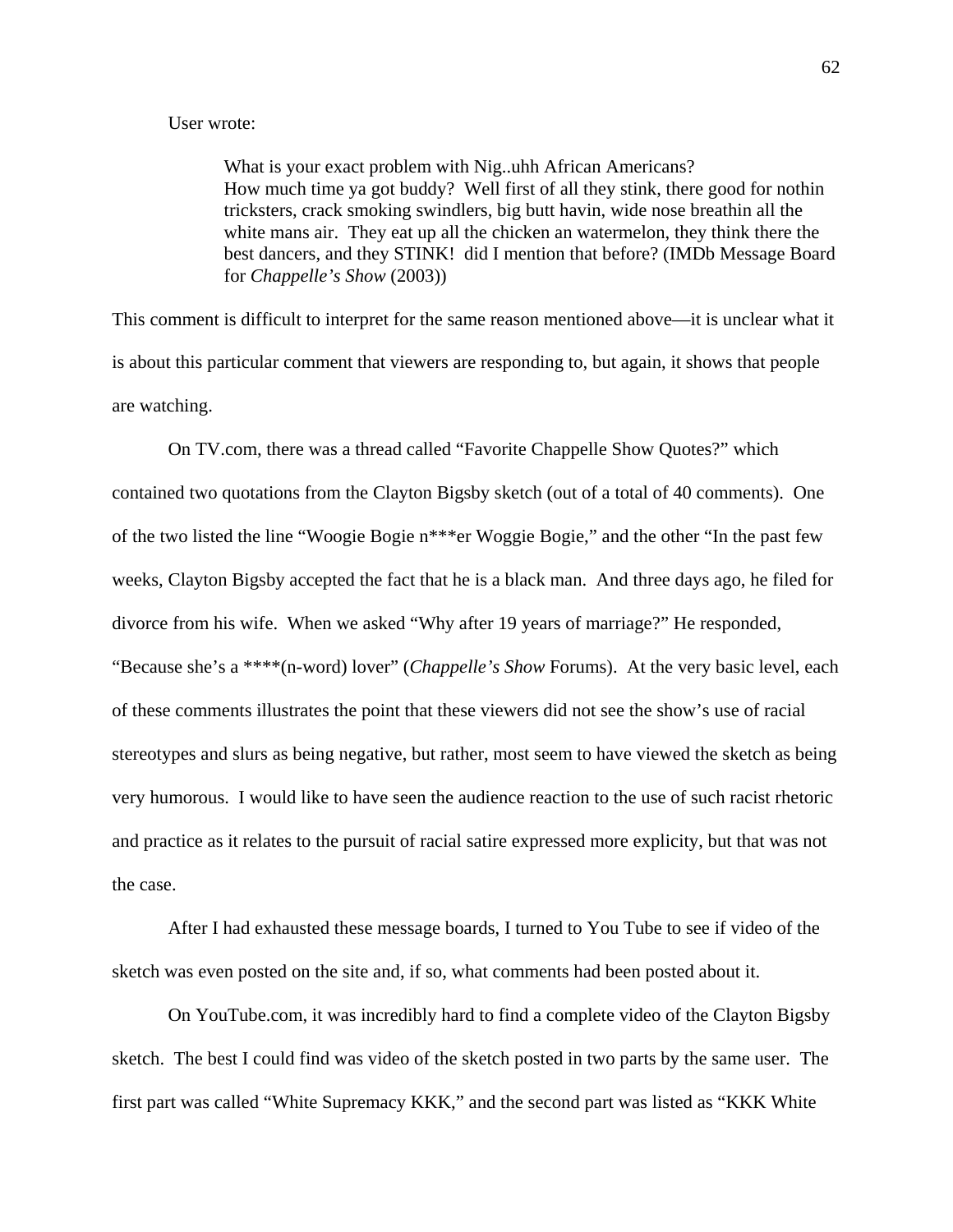Power Supremacy." The comments left on these two video clips were distasteful, to say the least. One user posted the following in response to the first video:

The problem is that this will never be accepted by main stream whites. You need to re organize and not be racist as to bring white men and woman TOGETHER as one people so that there is still a race left!! Stop this foolish racism that isn't making a difference in the world. ORGANIZE a system to bring us together in this modern time with out the hatem THEN we can and will succeed. But this, through this hate, it will never be! ("White Supremacy KKK")

This comment confused me because I was not sure what the user was referring to in terms of the sketch; I suppose that he/she could be implying that the racism of Clayton Bigsby and the other white supremacists in the sketch is actually working against the goals of white supremacy and race purity, but I cannot be sure. At the very least, this person is definitely not in favor of racial mixing and unity among all people, and seems to have read the racial satire on *Chappelle's Show* as satire pointing out what is wrong with the white supremacy movement—not the fact there is one, but that it is destined to be unsuccessful unless it changes its tactics.

Another user responded to this post by saying "How stupid it it [sic] to shout 'white supremacy' under the BLACK president Obama in U.S.A. lol" ("White Supremacy KKK"). This comment does not even address the Clayton Bigsby sketch or *Chappelle's Show* directly, yet it maintains the air of social commentary that epitomizes this sketch. Clearly, there are other things (like deeply-rooted social issues and perhaps reactions to the changing ideas about race in our society—as illustrated by the election of this country's first black president) at work here besides Dave Chappelle's sketch about a black white supremacist. If this sketch has the ability to spark debates about race in America, *Chappelle's Show* is succeeding in its goal of creating perspective by incongruity, because questioning the dominant framework, rather than blindly accepting it for what it is, is an important part of doing perspective by incongruity (Burke).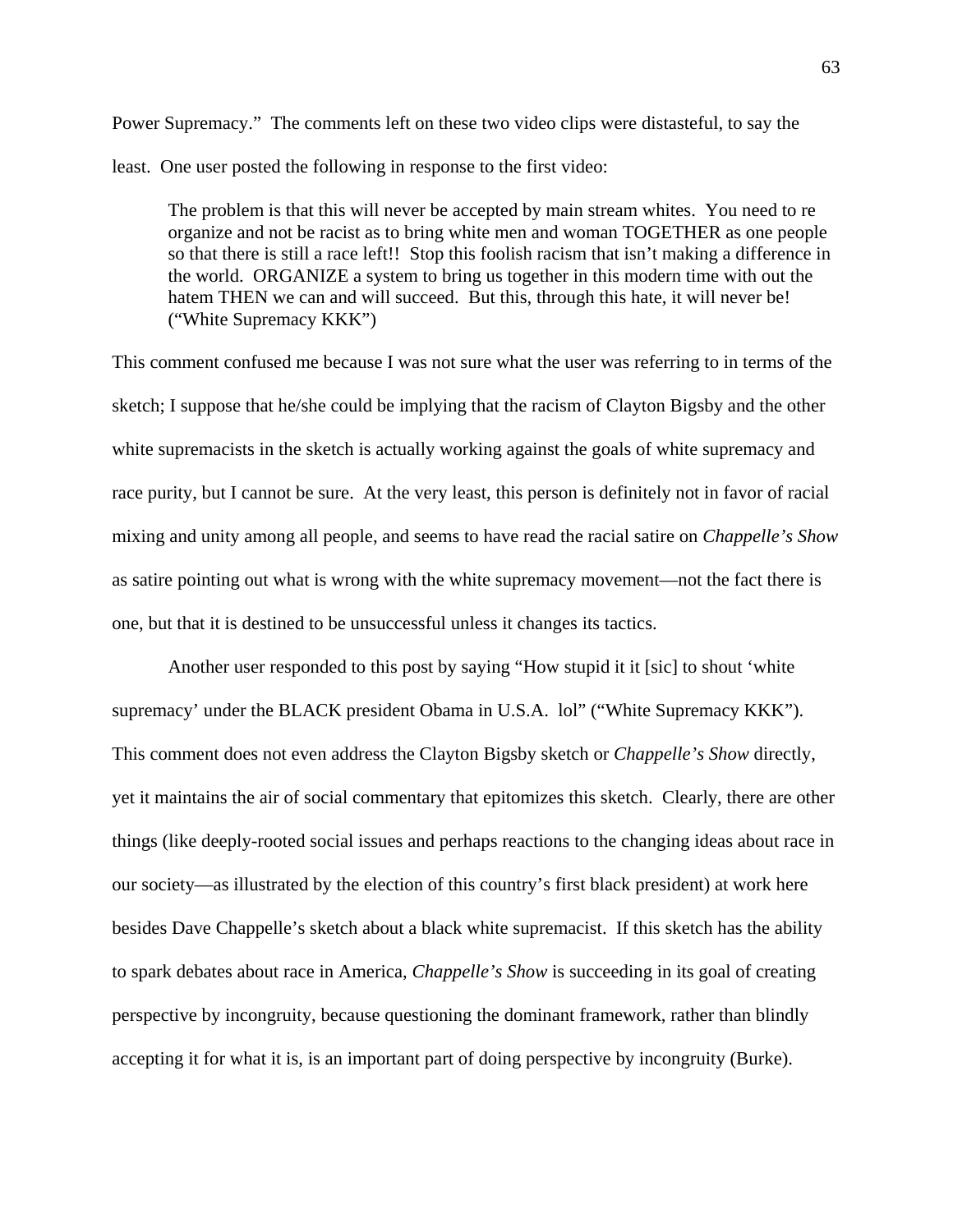The comments on the second part of the sketch were largely consistent with those from part one. One user posted "how can he not know he is black just feel your lips u dumb nigger," which prompted others to reply with "wow get that shit out of here..." and "ummm dude it's a comedy!!!!!/second take your rastic ass out of here/stupid omg we are all the same/black, white, brown, tan, RED!/we are all the same….why can't you fucking ku pooo Klan see that!/really stupid:]]]/stop the hate!!!!!!!!!" ("KKK White Power Supremacy"). The comment about *Chappelle's Show* being a "comedy," is interesting because it illustrates how some people will attempt to prevent themselves and others from seeing the racial satire as anything beyond a simple performative device for creating funny sketches—even in the midst of a debate that emphasizes the fact that the racial satire on *Chappelle's Show* is anything but simple.

As if this debate were not heated enough, other users decided to enter the fray with

testaments of their own, including this one:

"I hate niggers. Niggers are worthless. niggers and their lovers are ruining this country. Death to the niggers, kikes and nigger lovers! We need to bring the Klan to tens of millions of members, get our people in power and build gas chambers to fix the nigger and jew problem once and for all.

# STAND UP FOR YOUR RACE AND NATION! JOIN THE KKK!"

and this one:

"I like going around and getting white bitches pregnant. I love doing MY part to erase the white race off this planet one black baby at a time. Even the Sun hates crackers. And they are too stupid to realize it. How much cancer do you need before you get the message? I guess y'all think it's normal to turn 35 and look 75. Liver spots and humps in your back with leather looking skin and smelling like wet dogs. Thank God for melanin. LOL LOL!!! I love it." ("KKK White Power Supremacy")

Though they represent completely views from opposite ends of the spectrum, these comments

are in fact very similar. Neither has anything to do with Clayton Bigsby, Dave Chappelle, or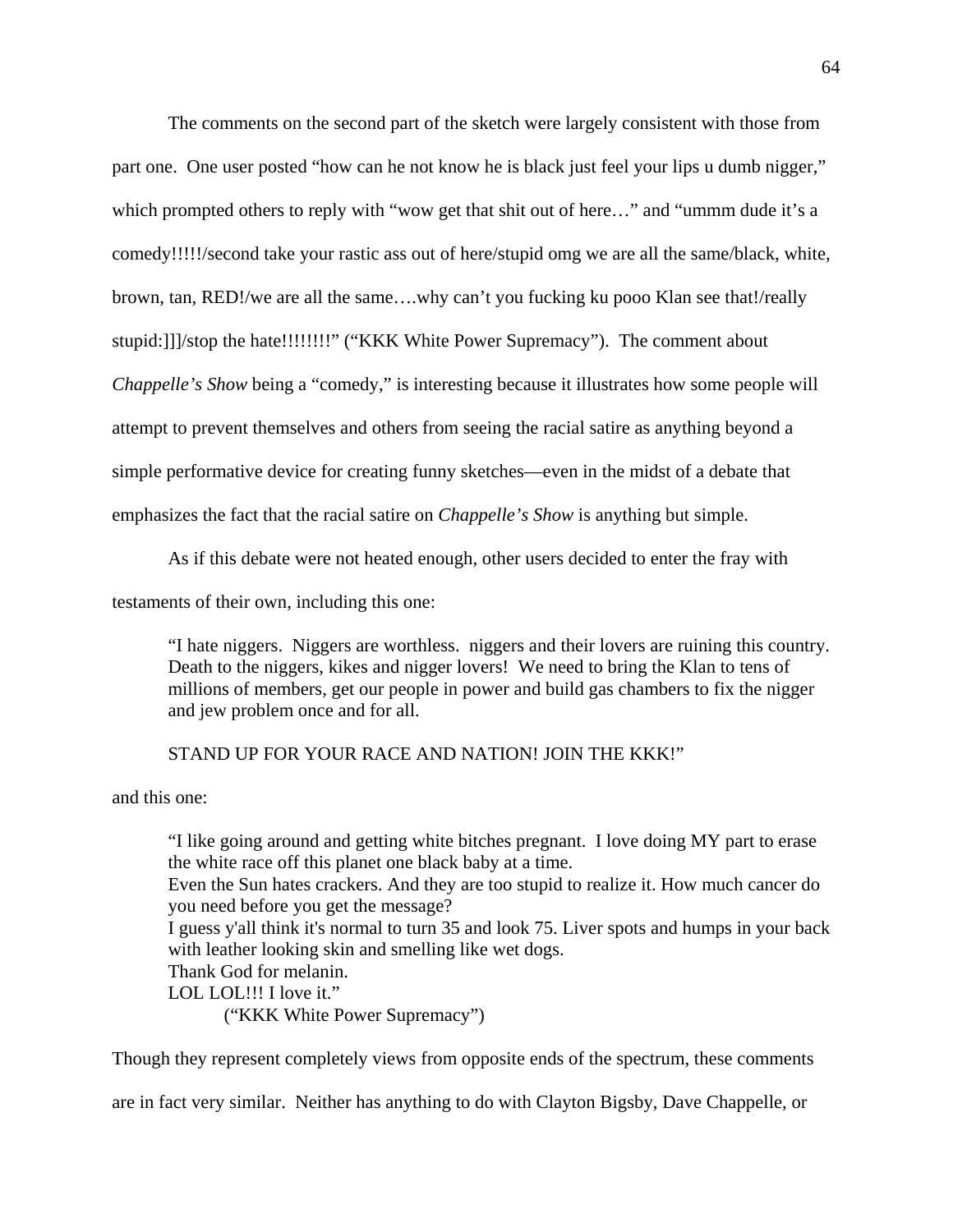*Chappelle's Show*, but they both illustrate how racial satire can often be extremely provocative and how it has the ability to inspire people to voice their own beliefs and positions on the central issues at work in the satire. Sharon Marie Ross discusses the merits of this sort of debate occurring on the internet in *Beyond the Box: Television and the Internet*, pointing out that

[w]hile one cannot examine such exchanges (either in a show or online) and state definitively that any kind of real learning is occurring, at the very least something useful socially is happening as viewers *use the Internet* to revisit an original story, bringing their own lives to bear upon the narrative. (157-158)

They may not be engaged in a productive discussion of these issues, but at least they are talking about them—the dialogue would have to start somewhere.

Comments like these were fairly common for both parts of the sketch and they only offer limited support for what the show is trying to do. The ignorance and hate that many of these users display is clear proof of the continuing need for more to be done to eradicate such hatred in our society. When passionate comments such as these are being posted in response to a television show, they illustrate the show's ability to strike a chord with its audience, regardless of whether that audience consists of fans, anti fans, or non fans, because all seem to be moved to comment, which is actually a good thing. As I said earlier, generating interest and sparking debate is necessary to obtain perspective by incongruity, so *Chappelle's Show* is at least on the way to doing what it set out to do. It is unclear whether or not this debate will result in people eventually realizing the incongruities in the dominant framework; however, it is a good first step in that direction.

### **Conclusion**

I have to admit that I was slightly disappointed with the lack of support for my thesis in this reception study. I had a hard time finding posts that dealt with the issues that I wanted to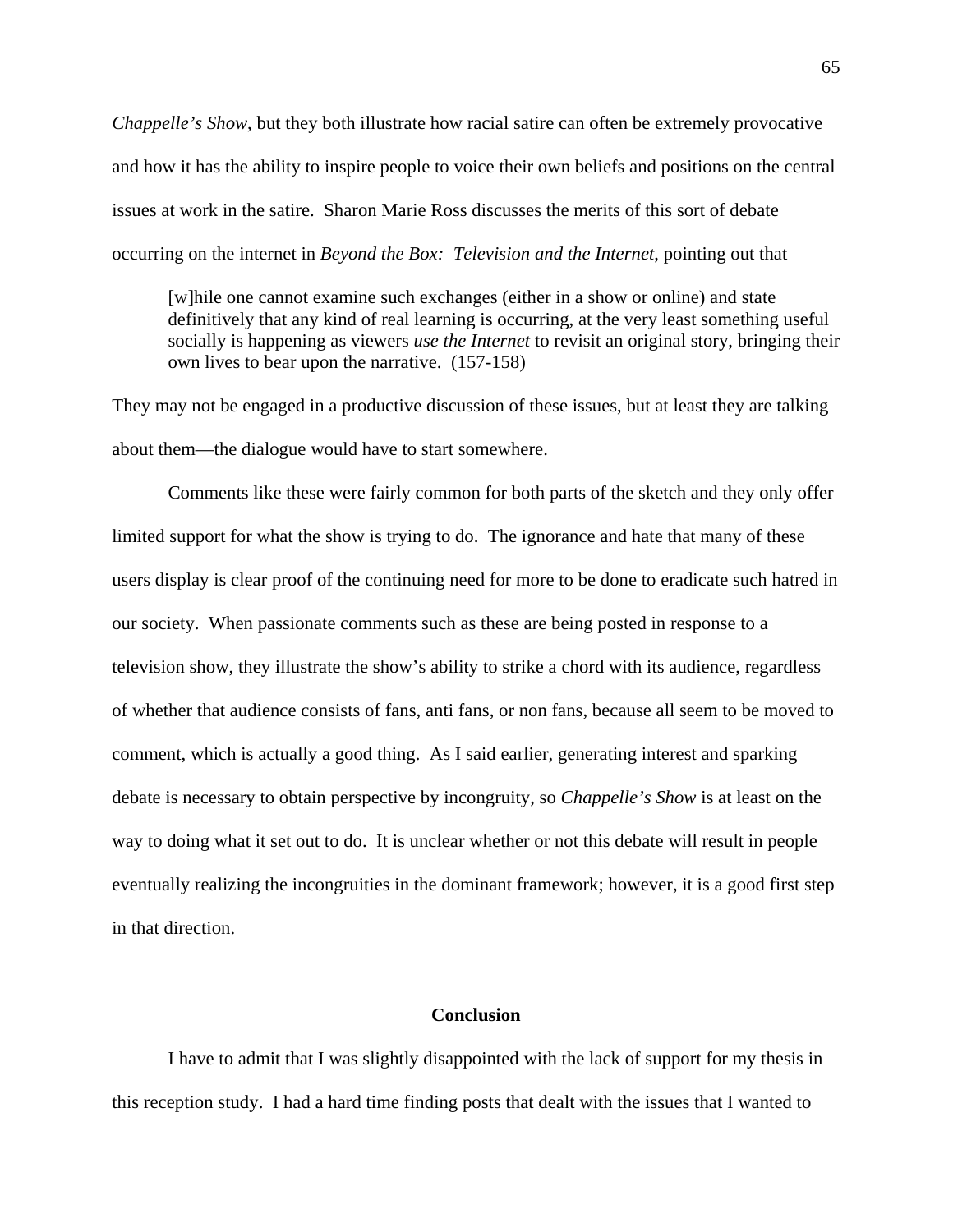focus on in my analysis, namely, fans' response to the use of racial stereotypes on the show. As I said before, I was hoping for a greater amount of understanding of the show's use of racial satire and I also wanted to try to find some evidence that the audience had been able to recognize, at least partly, some type of perspective by incongruity. While I found many users who did get it, there seemed to be just as many who missed the point entirely.

Furthermore, after reading many comments and posts on the message boards, I have come to realize that this sort of reception study is incredibly difficult and time consuming. One dilemma that I encountered in conducting this sort of internet-based reception study was the issue of censorship of users' comments and of their video clips. When all or part of a comment is deleted from a discussion thread, it makes me wonder why—perhaps the content was so obscene that it was deemed unacceptable for posting by the site moderators. This seems to be the case, though I was fairly surprised at the number of people who left harsh and hateful comments, not just about the show, but about people and different races in general. This was most prevalent among the comments posted on the videos on YouTube.com. It seems apparent that in the case of the videos posted on YouTube.com, many posters took the Clayton Bigsby sketch as an opportunity to voice their own white supremacist views and missed the satirical point of the sketch entirely, assuming that their comments can be read at face value. It would not be outside of the realm of possibility to question whether some posters may have intended their comments to be read as satirical, in an (albeit badly executed) attempt to do the same sort of social commentary as *Chappelle's Show*. So often in fan studies researchers take the fans and their activities so seriously (see Bird), rather than entertaining the idea that fans could be engaging in active audience practices and producing material of their own, like many researchers, including Henry Jenkins, have maintained.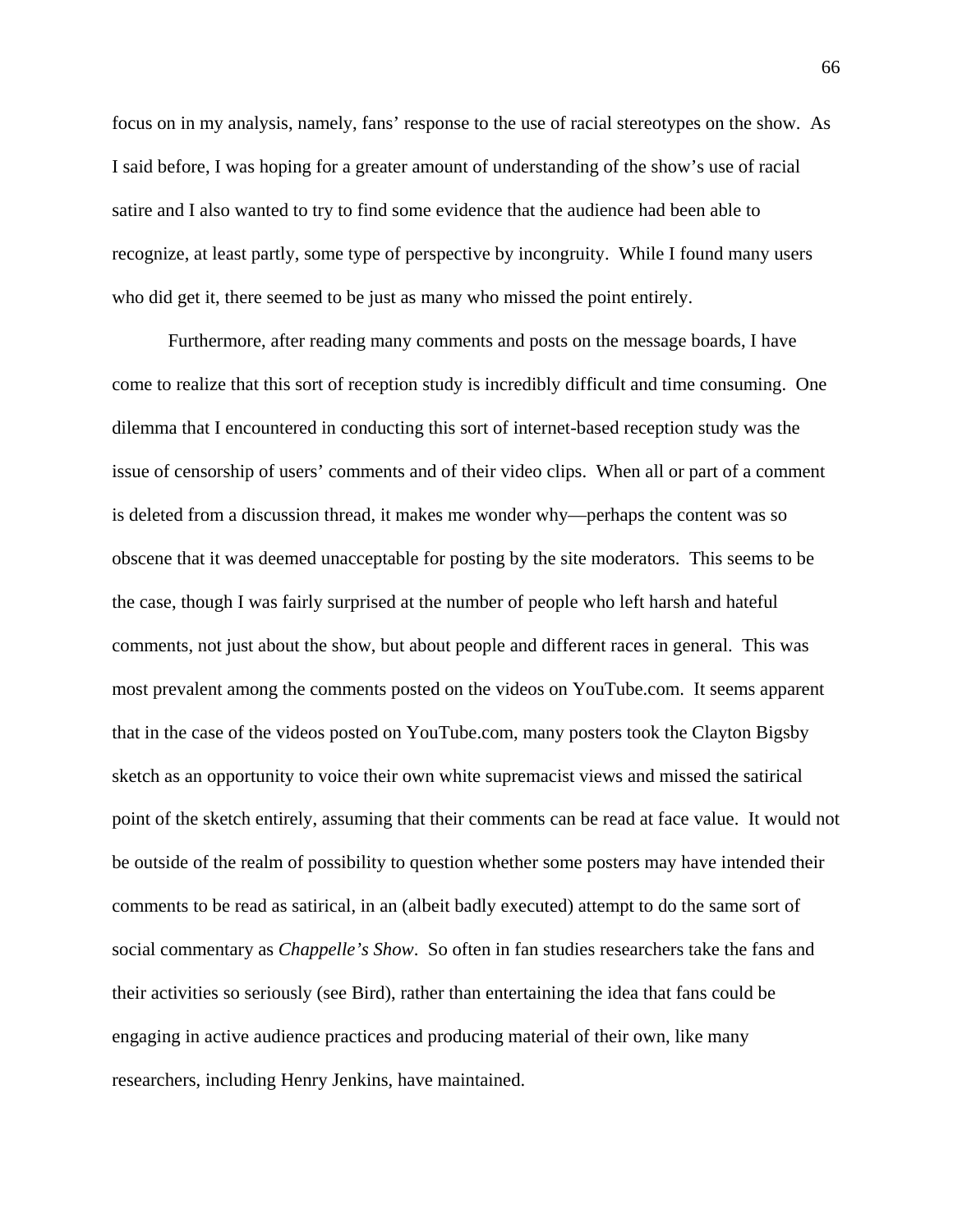My overall feeling after conducting this study is that the majority of viewers who posted on the sites that I examined did not see the show primarily as being a form of social commentary expressed through racial satire, but rather as just plain funny. It appears that they did not try to delve any deeper into the intent of the show's creators, finding it to be instead purely entertainment, which I realize should not be surprising as most people probably do not watch television in general, or comedy specifically, looking for enlightenment. This is exactly what I did not want to find, because perspective by incongruity cannot be achieved if no one understands or chooses to see it as such. However, this is only a small sample and a limited study, so perhaps there is hope for future research to find different fan communities (as well as anti-fans and non-fans) who may have viewed the show a little differently. After all, there were a handful of comments by audience members who clearly understood the show's use of racial satire as perspective by incongruity, which, to me, makes the whole venture worthwhile.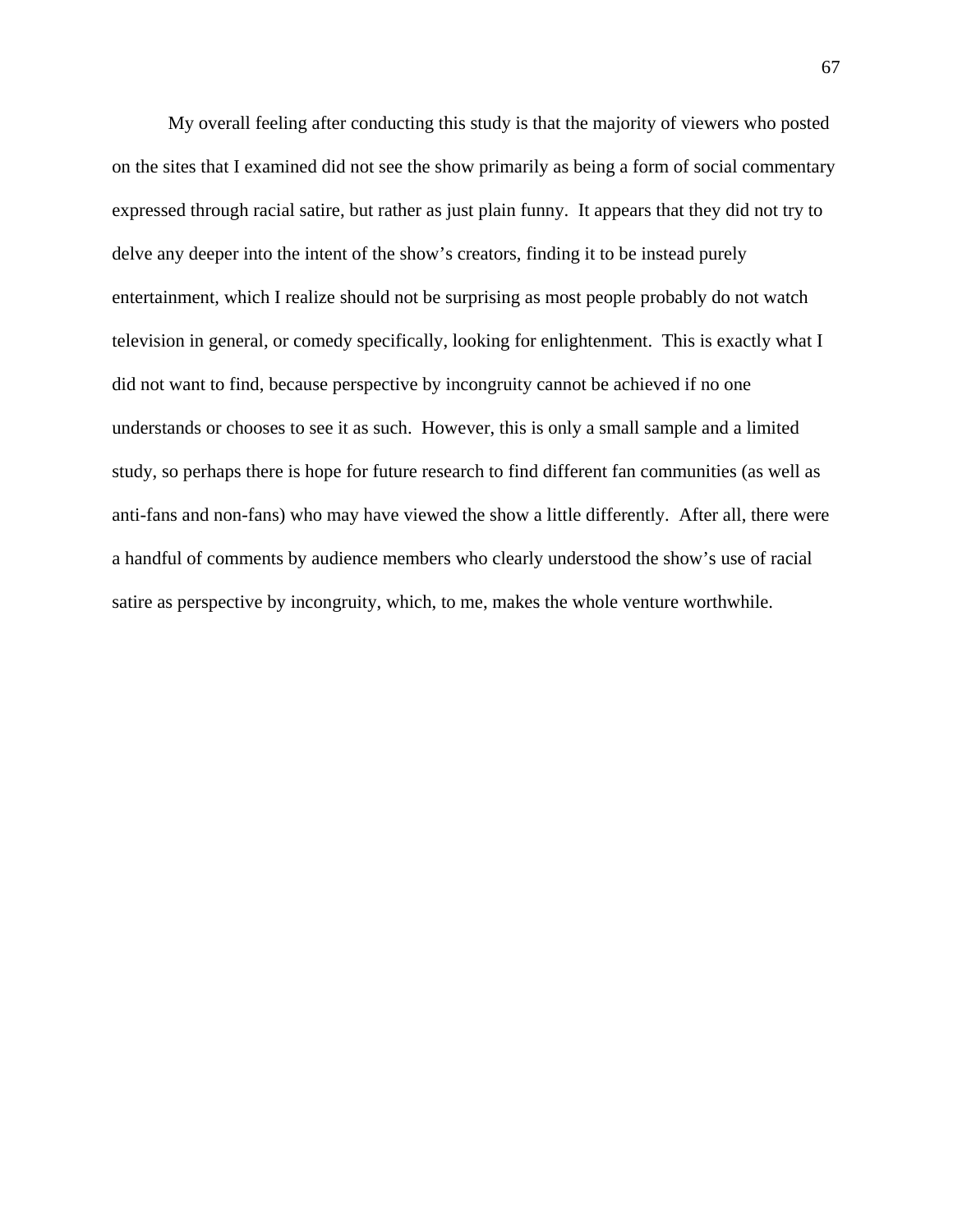## CHAPTER 5

### **CONCLUSION**

To conclude my examination of *Chappelle's Show*'s use of racial satire and its ability to achieve perspective by incongruity, I have offered a brief summary of the present project followed by a discussion of what I have learned and what still needs to be addressed in future research, as well as some final thoughts on the use of racial satire on *Chappelle's Show* and in the media in general.

### **Summary of Project and What I Have Learned**

In this essay, I sought to examine *Chappelle's Show*'s use of racial satire to challenge dominant stereotypes and the effectiveness of that satire as a tool to achieve perspective by incongruity. I used a variation of D'Acci's circuit of media study model to examine the institutional challenges and limitations on the show due to the context in which it was created, produced, and distributed; to interrogate the strategies employed by the show's writers/creators to overcome these challenges through the performance of race; and to analyze the audience's understanding of the use of racial satire through a reception study of the show's audience. I argued that using satire often has the unintended consequence of crossing the line between "sending up" a behavior and supporting it, essentially becoming that which it is trying to discount, though this is not to say that its intrinsic value is therefore completely negated. I learned that the show's audience was pretty evenly split in terms of their understanding of the use of racial satire—some recognized it and clearly realized its purpose, while others either dismissed the show as pure comedy and nothing more, or saw it as condoning and/or spreading racist rhetoric and hate.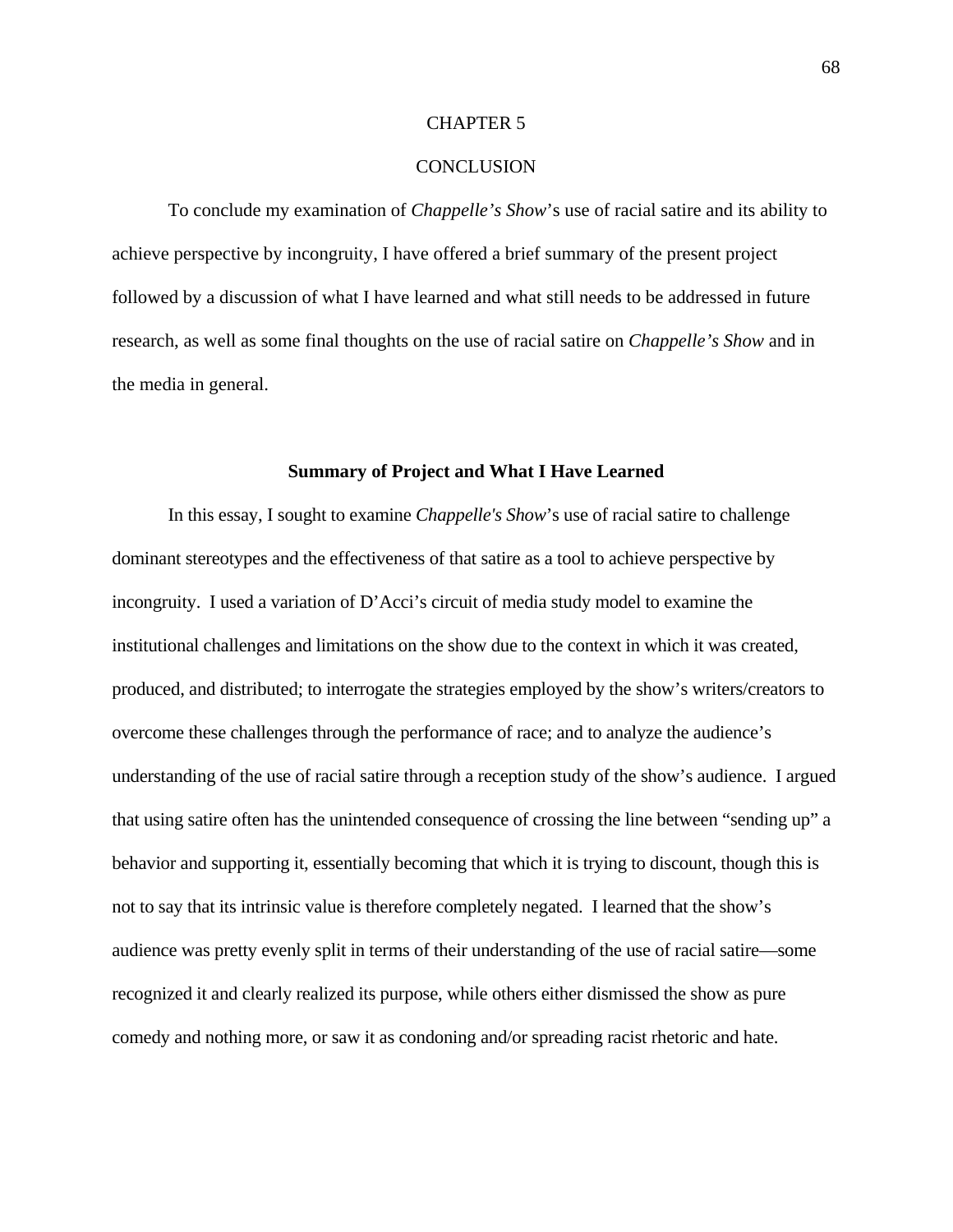#### **More questions: Areas of Interest for Future Research**

 This project was designed to explore *Chappelle's Show*'s use of racial satire to perform perspective by incongruity. There are many additional interesting and import aspects of *Chappelle's Show* that can and should be explored; however, in order to conduct a coherent project with a limited scope, I had to avoid the temptation to try to do everything. Since I was unable to delve deeper into many issues surrounding black sketch comedy, the complexities of fitting a show into a network's existing brand identity, perspective by incongruity, and racial satire in general, I include some of them here in the hope that others will pick up where I have left off and continue to build upon and expand the existing scholarship in these areas.

 One area which is definitely ripe for future discussion is the use of racial satire within the context of an African American-centered television show. Because I was specifically interested in the use of racial satire throughout the history of prime time black sketch comedy as a way of comparing previous attempts with those made by Chappelle's Show, I was looking for shows that utilized a format as close to this one as possible. This led me to examine prime time black sketch comedy shows hosted by a black stand-up comic, as opposed to sitcoms starring African Americans (i.e., Redd Foxx's *Sanford and Son*, or Bill Cosby's *The Cosby Show*) or general sketch comedy shows with guest hosts (like *Saturday Night Live* or *In Living Color*).

Another area of interest lies in the field of new media today, namely viewer interaction with television and the internet, called tele-participation in Sharon Ross's recent publication, *Beyond the Box: Television and the Internet.* For a sketch comedy series like *Chappelle's Show,*  it is important to understand generic limitations or challenges to tele-participation for sketch comedy viewers. Can the same level of multimedia interaction exist for sketch comedy shows as there has been for sci-fi or other "cult TV" shows? If not, my next question is why? As tele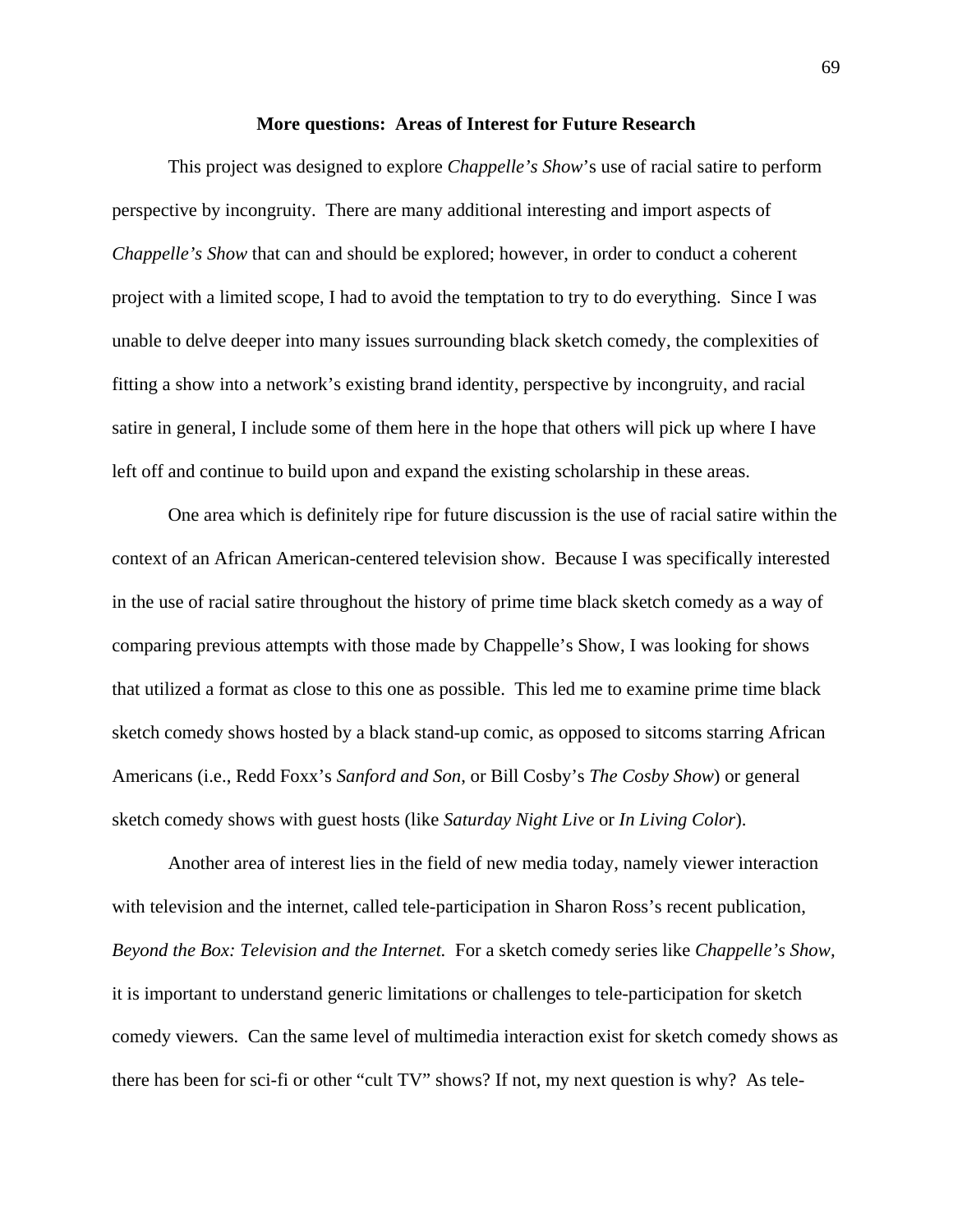participation becomes more and more mainstream for viewing audiences in the twenty-first century, how can sketch comedy shows, whose format has not traditionally lent itself to this sort of interaction, adapt and continue to thrive in this emerging multimedia world?

 Other questions that have come up in the course of my research which I hope will be addressed in future studies are: how can racial satire/succeed in an institutional climate that increasingly pushes for a uniform brand identity on niche networks? Is satire the most effective way to do perspective by incongruity, or are there better ways to send this message to audiences? Also, does perspective by incongruity always run the risk of misinterpretation or are there ways to manage this risk? How will we view *Chappelle's Show* years from now when it has become part of the history of black sketch comedy—will his satire stand up over time, or did the show merely represent a very topical sketch comedy show that when removed from the immediate context of its creation will no longer be meaningful to future audiences? Also, how does the often derogatory and marginalized portrayal and representation of women on *Chappelle's Show*  affect its contradictory message of racial satire? These are just a few of the topics that I see as potentially being expanded on for future studies.

As for the part of this project that dealt with the reception study of audience response to *Chappelle's Show*'s use of racial satire is concerned, I realize that there are many areas of this project that hold the exciting possibility for further inquiry in future projects. These areas include audience response to the DVD releases of the show, the significance of the general topics of discussion on the message boards, and the potential for studying *Chappelle's Show* as an artifact of male fandom. In this essay I will briefly examine each of these areas and how they would benefit from a closer look in future studies. I also include suggestions for structuring these future studies and potential research questions.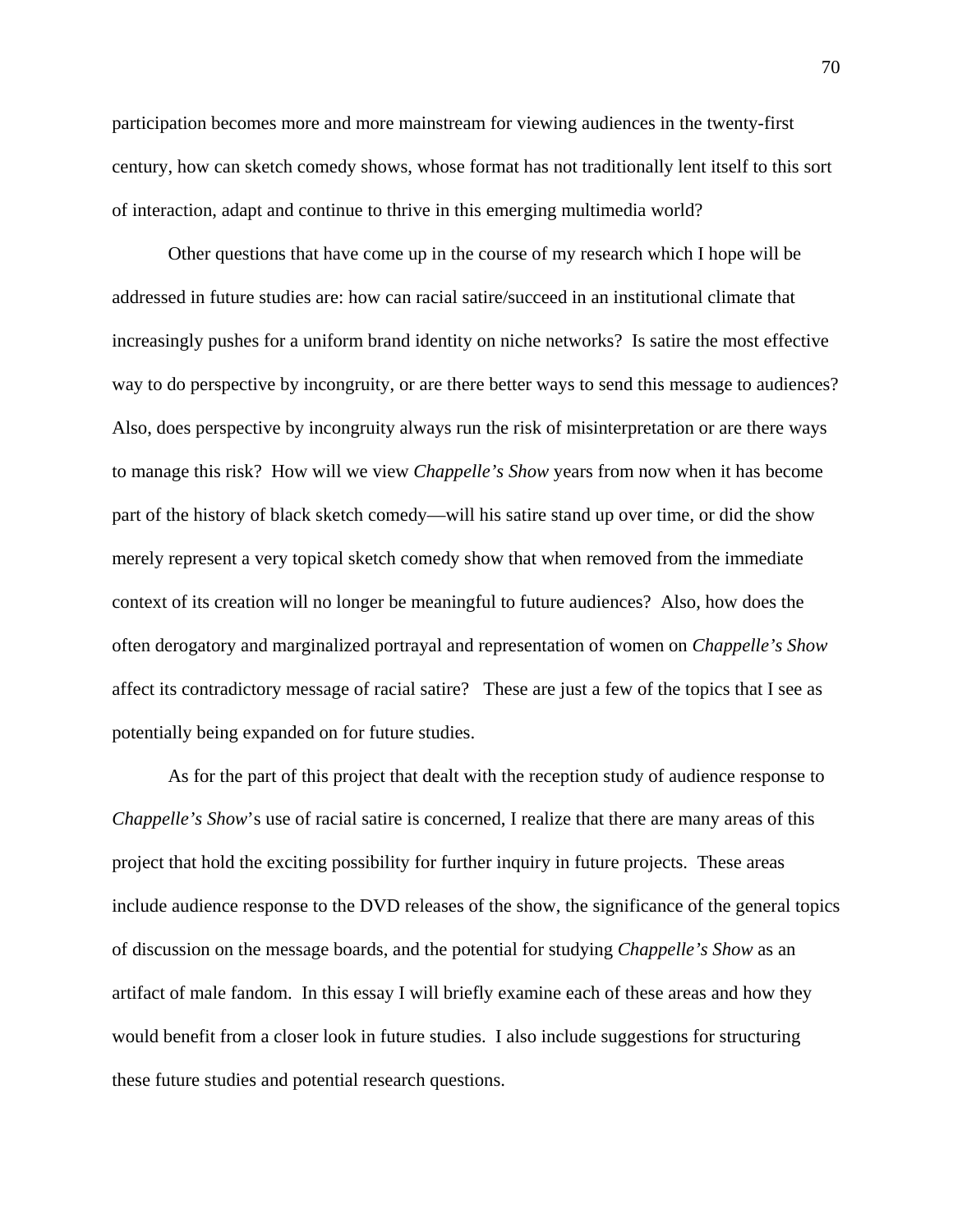The first area that I would like to see interrogated further is the audience's response to the DVD releases of the show in particular. In the present study I looked at comments from viewers who posted on internet message boards for the show and did not attempt to distinguish between the possible contexts in which they each consumed the sketches. However, for the purpose of examining *Chappelle's Show*'s viewers further, I am interested in how audiences in the present and those at the time of the initial release respond to the use of racial satire as viewed on the uncensored DVD box sets of *Chappelle's Show*. One very interesting aspect of studying the DVD audience would be looking at audience reception of the DVDs at the time of their original release and comparing that with audience reception of the DVDs today. I think that it would be intriguing to see if there has been a change in the way audiences view and respond to the DVDs and, if so, perhaps delve a little deeper into the possible reasons for those changes.

However, I must acknowledge that it is difficult to conduct a reception study of this particular industrial context because it is hard to determine who has viewed the show specifically through the medium of DVD without relying largely on self-reporting or a controlled experimental setting. From my experience with the present study, I think that it may be useful to try to conduct a study of audience reception of the DVDs through user reviews of the products posted on the websites of online retailers like Amazon or Ebay. While this would probably not constitute a representative sample of the DVD audience, it would at least serve to start the discussion of this topic and provide a basis for further inquiry. This sort of study would add much to the existing conversation around the differences that are inherent in viewing a program in various industrial contexts and/or mediums.

Another area that would benefit from further research is an examination of the general topics of discussion going on within the internet message boards. For the present study, I was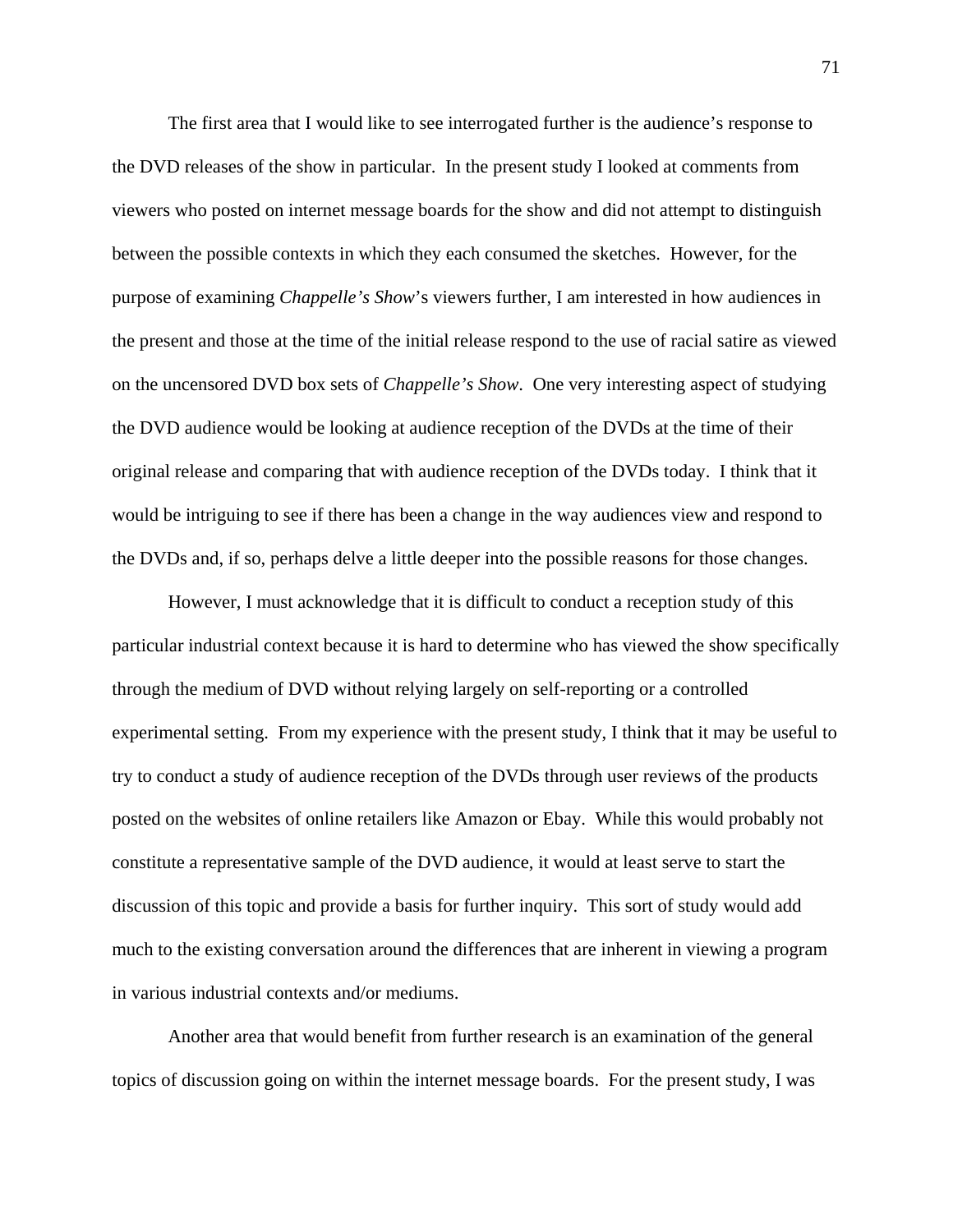chiefly interested in examining how audience members who posted on a few specific internet message boards discussed and viewed the use of racial satire on *Chappelle's Show*. To do this, I weeded through pages and pages of discussion in order to find any mention of the portrayal of race on the show, or any mention of sketches that explicitly dealt with racial issues or themes of racial difference. While I noted the general trends among the topics of discussion that seemed to dominate the boards, I did not delve any deeper into the reasons why some discussions seemed more prominent than others or why the show might lend itself to the discussion of certain topics over others beyond pointing out that the limited discussion of race on the boards proved to be a limitation on my study.

Since I was primarily interested in the audience's response to the portrayal of race on *Chappelle's Show*, I did notice that race was often only a secondary or tertiary point of interest among posters, with humor being the primary topic that appeared to resonate most with posters, followed closely by inquiries about the identity of female actresses who appeared on the show. Also, I find it necessary to point out that many of these conversations are not archived from the period of *Chappelle's Show*'s original run, but rather consist of ongoing discussions in the present. Obviously there is some reason why people are still talking about all of these things and I think that it would be useful to figure out what motivates this continued interest in the show and the themes that it portrays. Attempting to understand the reasons for these things would not only help us to understand more about the success of and continued interest in *Chappelle's Show*, Comedy Central's brand identity, and sketch comedy as a genre, but also more about internet fandom and especially the developing link between television viewing and the use of the internet. The latter is an increasingly important area of research in the field of media reception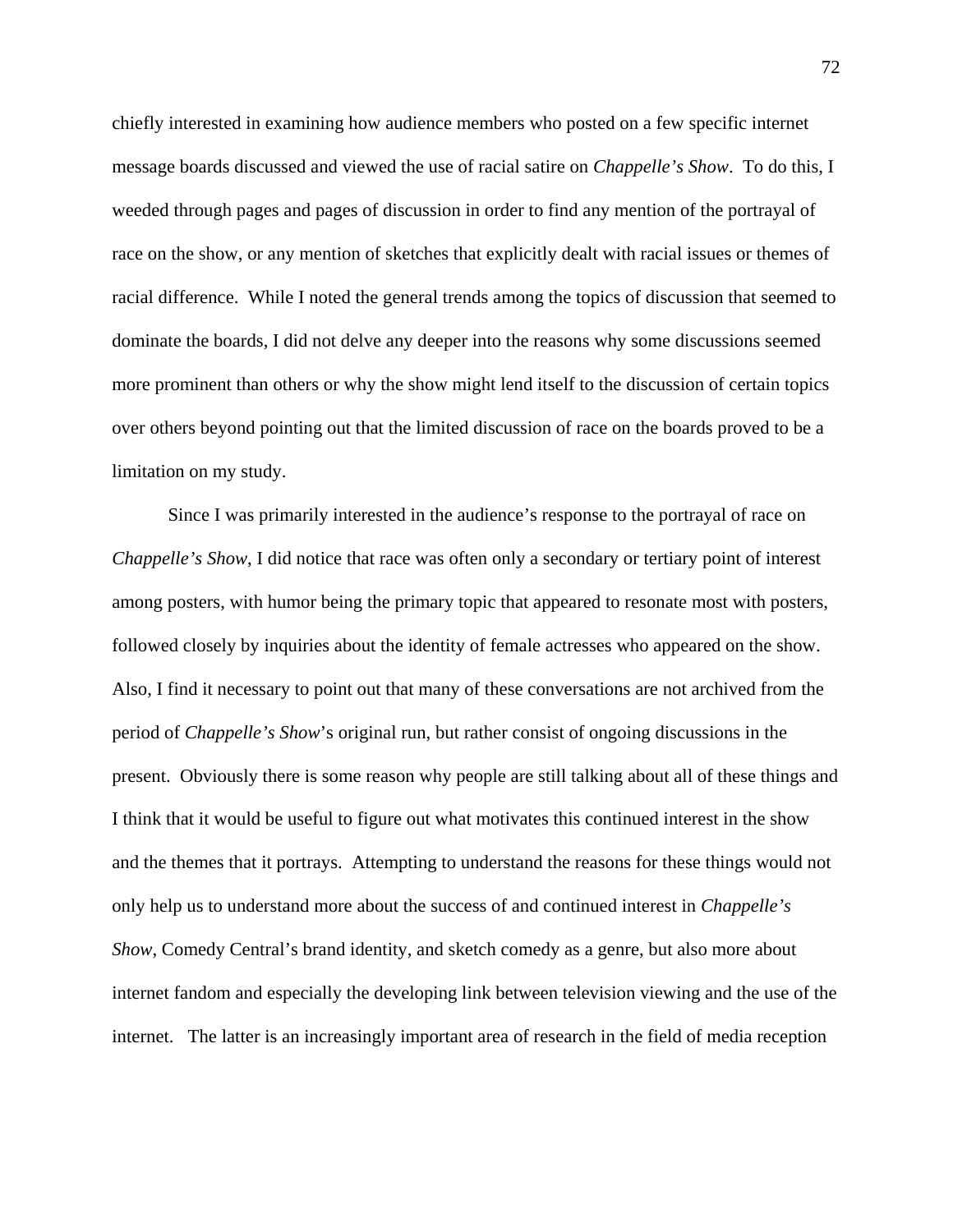studies and it is uniquely positioned to experience even more growth over the next few years as the internet becomes more and more prevalent across the world.

One final area of the study that I feel deserves to be examined at length is the potential for *Chappelle's Show* to be studied as an artifact that allows and, I would argue, even promotes the development of a distinctly male fandom. Most media reception studies focus largely on fandom as a primarily female phenomenon (i.e., much of the early science fiction work or soap opera fan studies), so studying a show which appears to run counter to this trend would be a significant contribution to the field of fan studies. I am basing my assumption that *Chappelle's Show*'s fans are largely male on the comments made by users on the internet message boards that I utilized in the present study. The tone, topic and content of viewers' comments often made each one's gender abundantly clear, providing of course that most were being honest in their posts and not pretending to be something else. The large number of threads devoted to discussing the attractiveness of female guest stars on the show was one of the main factors contributing to my identification of the majority of my subjects as male. I do feel, however, that additional research should be done to confirm this hypothesis and determine if a significant number of *Chappelle's Show's* fans (but not necessarily its larger audience) are indeed male.

For those interested in furthering this research, some possible research questions for a study of this sort might deal with issues such as: the unique ways that male responses to a program like *Chappelle's Show* might be different from female responses; the potential for reading male interest in *Chappelle's Show* at face value versus interrogating this interest as created masculinity; and, exploring exactly what men as a specific social group get out of the sketch comedy format. All of these are important questions to consider when studying *Chappelle's Show*'s fandom as largely male-centered and male-dominated.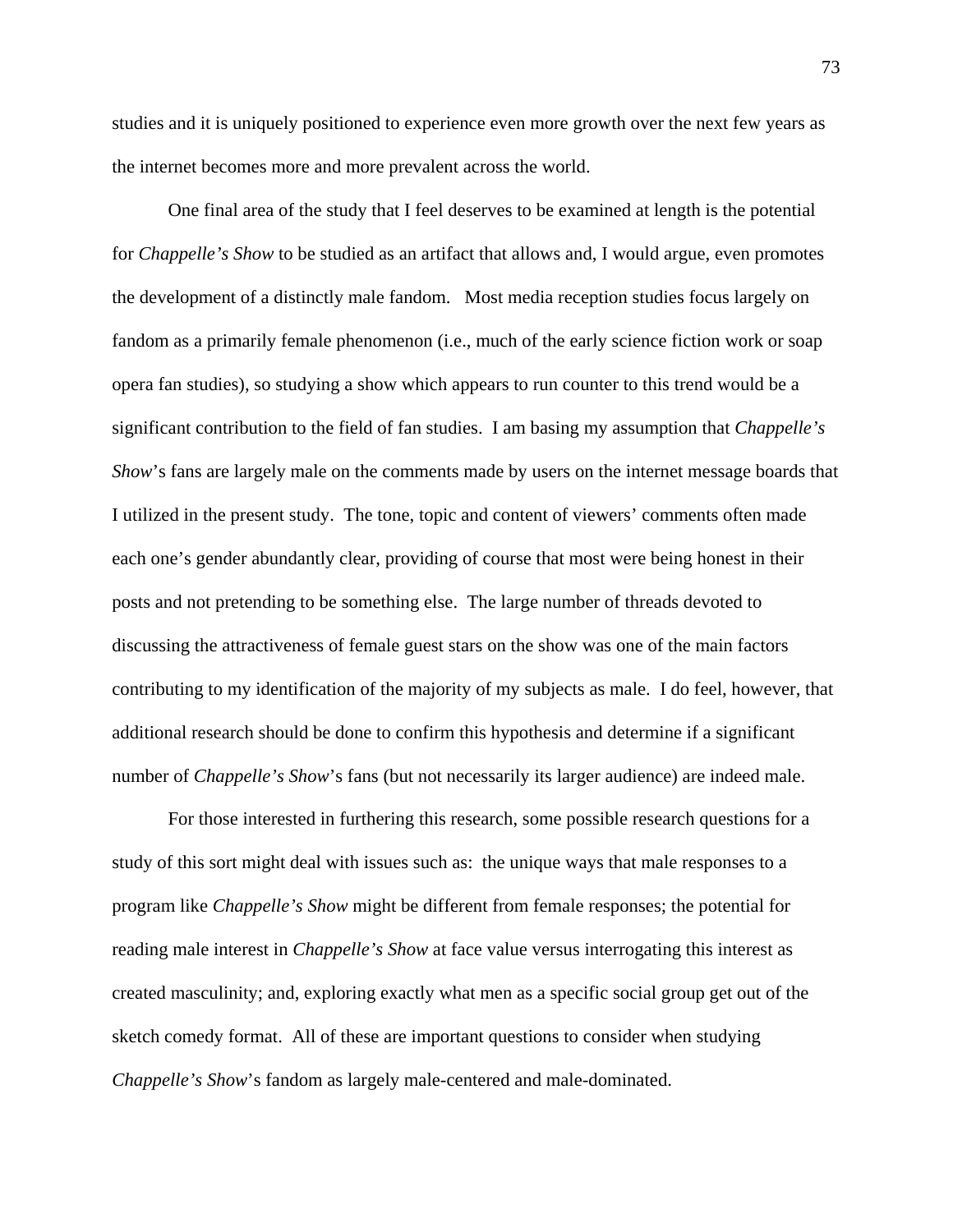The three areas that I have discussed above—audience reception of the DVD releases of *Chappelle's Show*, in-depth examination of the general topics of discussion on internet message boards devoted to the show, and the potential for *Chappelle's Show*'s fandom to be studied as specifically male-based—are all interesting and important sites for future research. I hope to see the body of work on *Chappelle's Show* expand over the coming years and these topics given the appropriate amount of attention that they deserve.

### **Final Thoughts**

Overall, it looks as though, even if one considers that some people will misunderstand *Chappelle's Show's* message, the positive effects outweigh the negative. I think that it is a worthwhile venture if the show is able to show even a few people that stereotyping is wrong and, in some cases, just downright ridiculous. Unfortunately, there are certain things that can only be understood if audience members are willing to challenge their supremacist position and one show cannot override that. That some individuals do manage to understand the message probably says more about those individuals who get it than the text itself. I believe that Dave Chappelle and Neal Brennan did the best they could to make their satires as accessible as possible for the audience, artfully using comedy to send their message rather than preaching at the audience, and to overcome the other obstacles that interfered with the show's message, including the problems with censorship and issues of network control and the challenges that resulted from the performances of race that constituted the vehicles for the message.

After all, there are always going to be those people who just do not get it, a fact we were reminded of last year by the case of the Ohio state trooper who wore a handmade Ku Klux Klan costume while on duty and even went so far as to send pictures of himself wearing the costume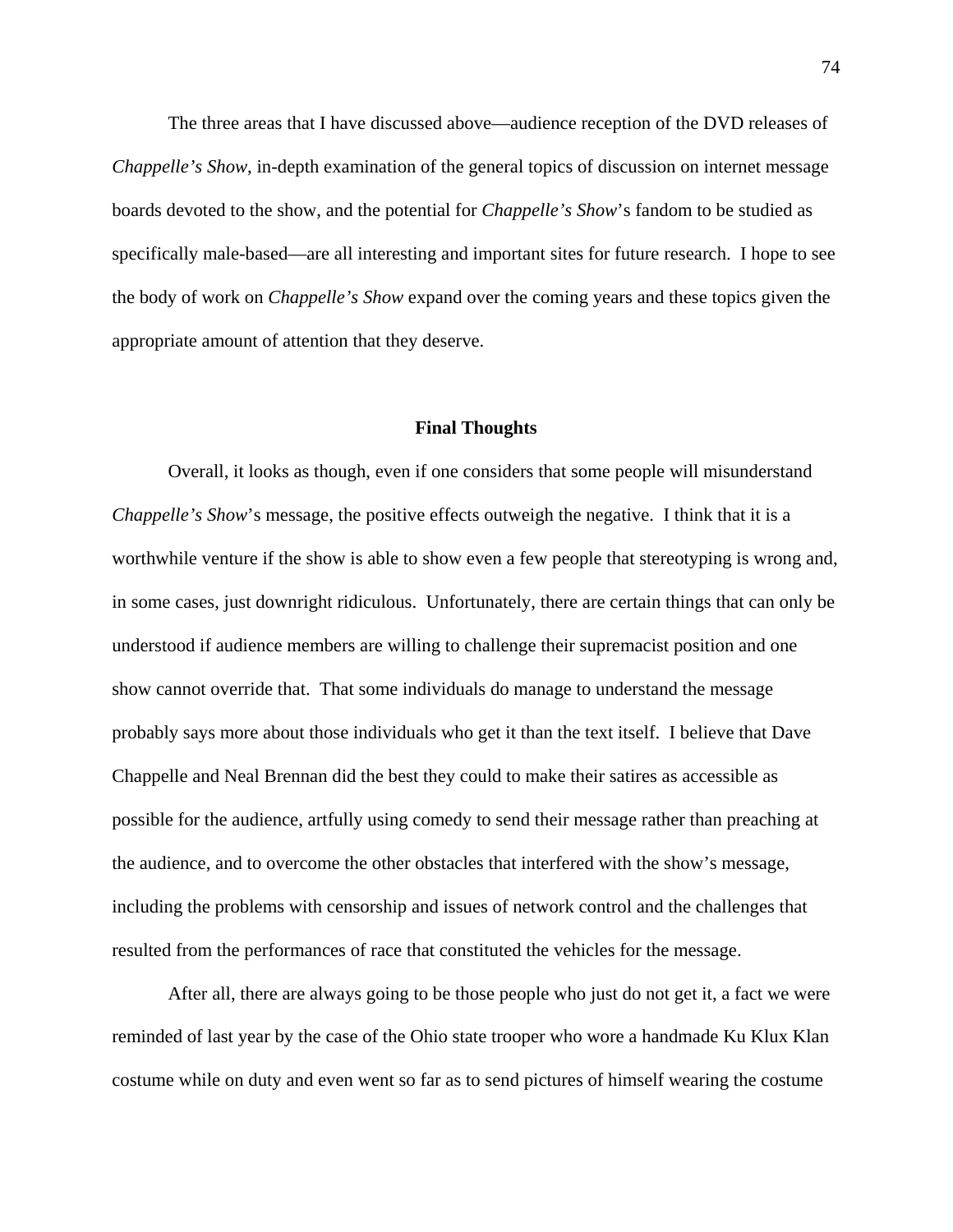to other troopers, saying that he was just making a joke in reference to one of *Chappelle's Show*'s skits ("Ohio State Troopers Disciplined for Ku Klux Klan Photo"). I simply do not think that the lack of sophistication of some audience members should cancel out the worth of the message to others who do get it, in spite of the fact that Dave Chappelle apparently believed just the opposite and left the show because of it ("Dave Speaks"). I do think, however, that it is extremely telling that one of the last sketches Dave worked on before he fled from the show was a sketch about racial pixies, where each pixie was supposed to be the personification of all the most prevalent stereotypes about that particular racial/ethnic group.

In his article for *Time Magazine*, Christopher John Farley described Dave's discomfort with the scene, explaining that

Chappelle thought the sketch was funny, the kind of thing his friends would laugh at. But at the taping, one spectator, a white man, laughed particularly loud and long. His laughter struck Chappelle as wrong, and he wondered if the new season of his show had gone from sending up stereotypes to merely reinforcing them. 'When he laughed, it made me uncomfortable,' says Chappelle. 'As a matter of fact, that was the last thing I shot before I told myself I gotta take f\*\*\*\*\*\* time out after this. Because my head almost exploded.' ("Dave Speaks" 7)

I think that if the reaction to this sketch made Dave Chappelle feel that incredibly uncomfortable, perhaps that is just a reaffirmation that his show is needed in the world to educate people like the unnamed white man of his story, and that maybe it would be more effective if he would just dig in his heels and try harder, rather than leaving.

 After all, Burke did not say that people should stop trying to employ the tactic of perspective by incongruity because some people did not understand it; from what I have read, I would be more inclined to believe that he would just say that people needed to do some research and pay a little more attention to the messages they are receiving from the media (but that is just my opinion). I do feel that there are some messages in the sketches on *Chappelle's Show*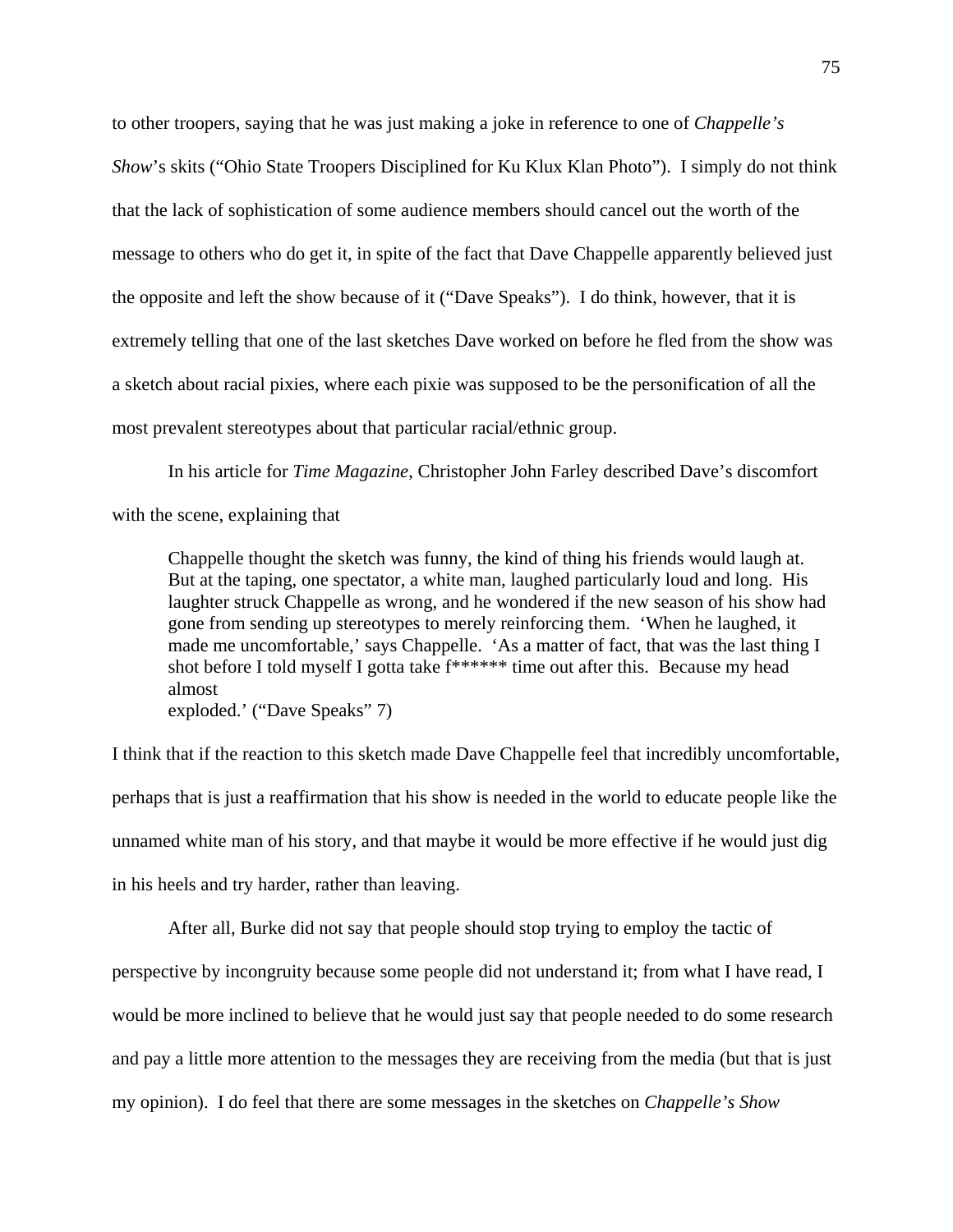concerning women and gay people that I do not agree with or condone. However, it is also my belief that all shows, like all people, are inherently flawed, so we must take the good with the bad, unless, of course, Dave Chappelle returns to *Chappelle's Show* and those of us who object to his show's portrayal of women start a campaign entreating him to stop airing sketches that are derogatory to women or gays. Even though the single female hip hop artist to appear as musical guest star on the show was portrayed in an arguably positive light, that still does not negate the fact that she, as a female artist, was the exception. One major question I have to ask is why there was only one female musical guest? I suppose that it could just be a coincidence, but I do not really believe that. Could it have been that others were contacted about being guest stars, but no other female musicians were available to appear on the show? This also sounds less than convincing. Perhaps there were just so many male artists lined up to appear on the show that they just could not fit any more women in, although I doubt it. No, it seems to me that this was a conscious decision, so the next question would be, why?

 Even if I try to look past the lack of female hip hop artists as musical guests and guest stars, there is still the issue of the roles given to black women in the skits on *Chappelle's Show*. Before I go any further, I think that it is important to note that because many of the sketches on *Chappelle's Show* were aimed at satirizing popular racial stereotypes, choosing a woman of a certain skin color over another was necessary to make his point. However, there were also many scenes where this excuse cannot apply and where *Chappelle's Show* is simply reinforcing certain stereotypes about black women. After looking at the types of roles played by black women on the show, it has become apparent to me that whenever there is a "'ho" in a scene it is going to be played by woman of color, and, nine times out of ten, it will be played by a black woman. On the other hand though, in the skits where Chappelle walks the streets speaking to passersby, like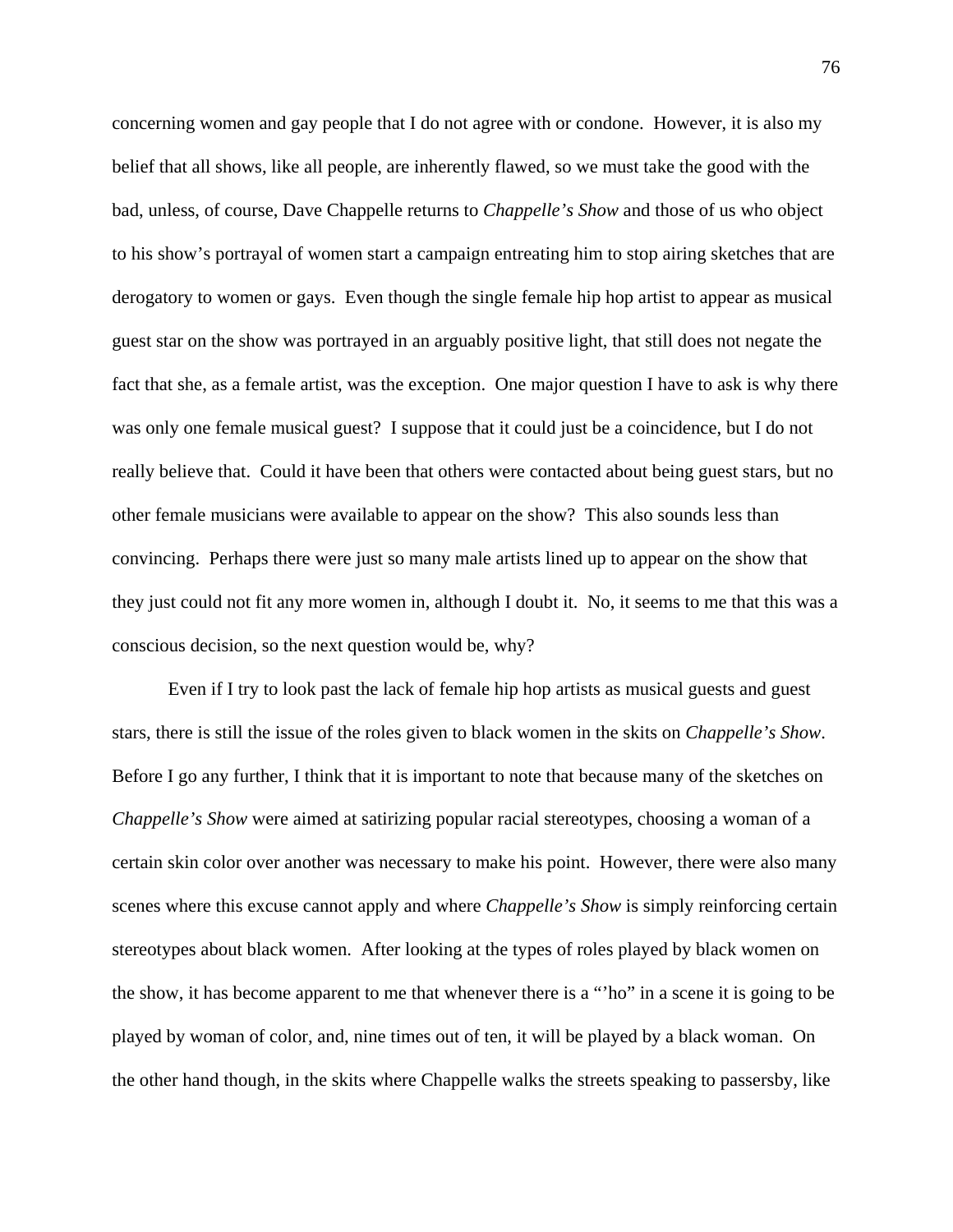the "New York Boobs" sketch from Season One, the women that he stops to talk to are often white women. Furthermore, whenever there is a spot for a female lawyer or other powerful figure, it is a white woman, like the lawyers in the "Jury Selection" sketch from Season Two. Obviously, *Chappelle's Show* is seriously at fault for reinforcing racialized gender stereotypes through its sketches and practices, and through its exclusions.

I think that this sort of disparity just reinforces the idea that we as a society should not discard something that is good on one issue just because it is bad on another. *Chappelle's Show* really tried to do something revolutionary by way of challenging racial stereotypes, but it did nothing to counter the racialized gender stereotypes that oppress black women. If we as consumers can remember to consume media like *Chappelle's Show* critically, we can take in the good while still recognizing and (hopefully) rejecting the bad. If we can do this, then I truly believe that at some point we will have evolved enough to correct such inadequacies and eventually do away with them altogether.

If we cannot change everything all at once, we might as well change that which we can. For me, the bottom line is that we have to work with what we have, and right now, *Chappelle's Show* provides one of the most effective attempts at overcoming the socio-historical, institutional, and performative challenges to utilizing racial satire and makes the effort to encourage its audience to question the dominant narratives and frameworks of race and develop perspective by incongruity.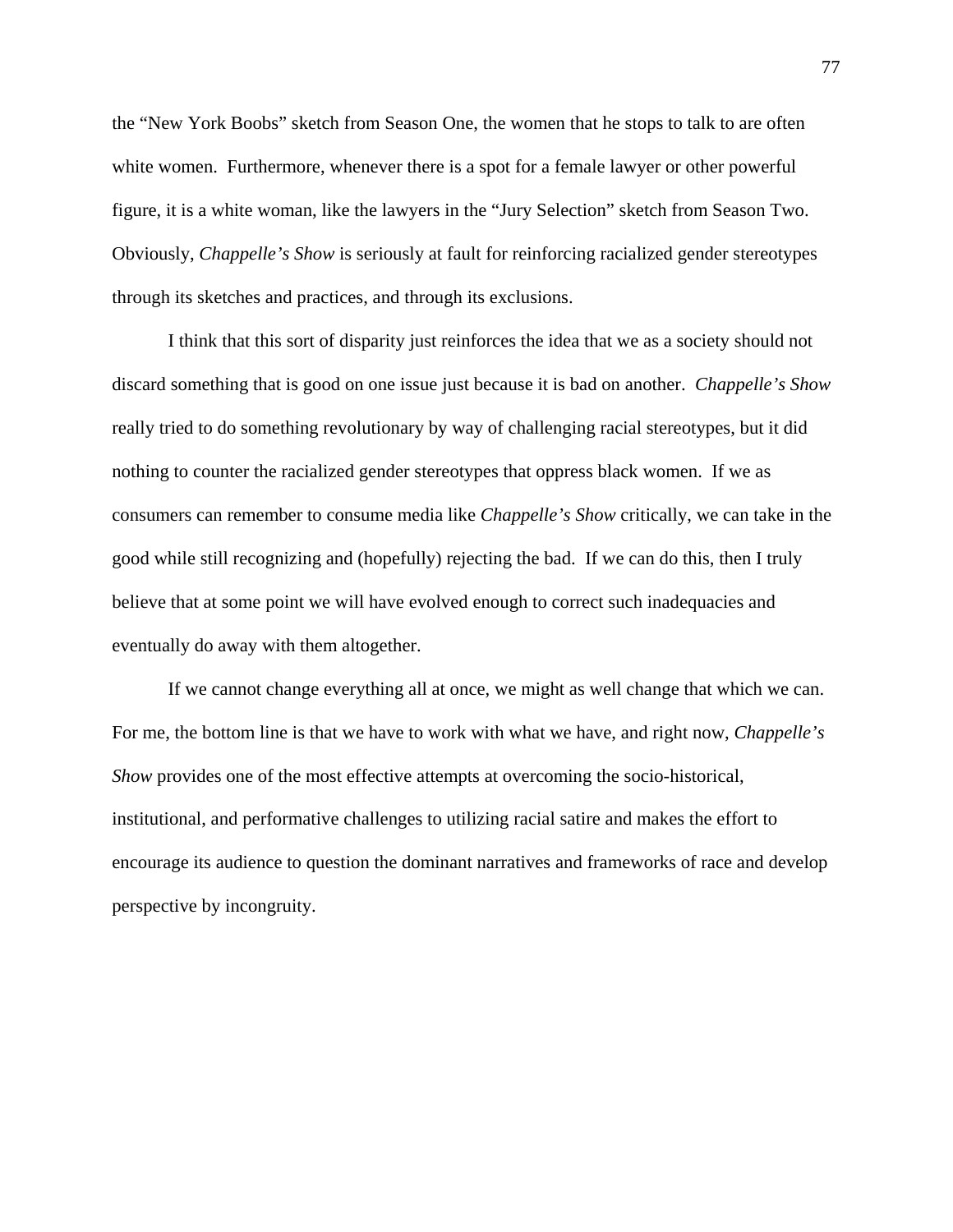#### REFERENCES

- Acham, Christine. "'I'm Rich, Bitch!!!' The Comedy of *Chappelle's Show.*" *Cable Visions: Television Beyond Broadcasting.* Ed. Sarah Banet-Wesier, Cynthia Chris, and Anthony Freitas. New York: New York University Press, 2007. 319-337.
- Acham, Christine. *Revolution Televised: Prime Time and the Struggle for Black Power*. Minneapolis: University of Minnesota Press, 2004.
- Alston, Joshua. "Too Hot To Handle; BET's 'Hot Ghetto Mess' Lampoons Working-Class African-Americans; Some People Don't' Think That's Funny." *Newsweek* 150(5), (30 Jul. 2007): 54.
- Bell-Jordan, Katrina E. "Speaking Fluent 'Joke': Pushing the Racial Envelope through Comedic Performance on *Chappelle's Show*." *Performance Research* 12(3), (Fall 2007): 74-90.
- Bird, Elizabeth. *The Audience in Everyday Life*. New York: Routledge, 2003.
- "Black Bush." *You Tube-Broadcast Yourself*. Last Accessed 11/26/08. <http://www.youtube.com/watch?v=DbFttBKKk>.
- Burke, Kenneth. *Perspectives by Incongruity*. Ed. Stanley Edgar Hyman. Bloomington: Indiana University Press, 1964.
- Carnes, Jim. "Dave Chappelle Lets Rude Crowd Have It, Sticks Up For Cosby's Comment." *Sacramento Bee*, 17 Jun. 2004. Accessed 4/19/08. <http://www.freerepublic.com/focus/f-news/1156342/posts>.
- "*Chappelle's Show* Forums." *TV.com*. Last Accessed 12/11/08. <www.tv.com/chappellesshow/15677/forums.html>.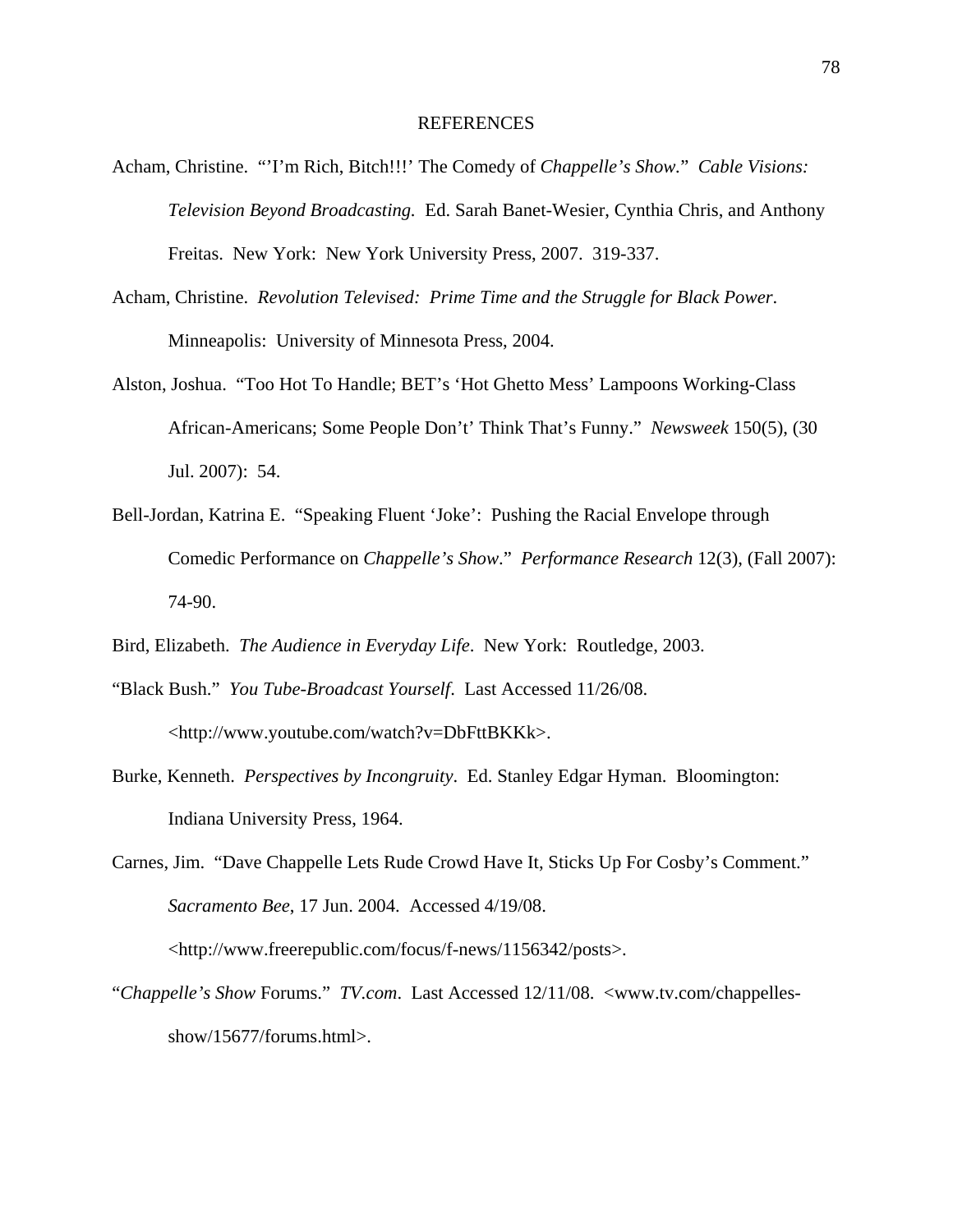- "Chappelle's Show Official Site." *Comedy Central Official Site*. Last Accessed 12/14/08. <www.comedycentral.com/shows/chappelles\_show/index.html>.
- "*Chappelle's Show* Sets Ratings Records." Comedy Central Press Release. New York: January 23, 2003. Last Accessed 3/25/09.

<http://www.comedycentral.com/press/network/milestones.jtml>.

- *Comedy Central Presents: Chappelle's Show, The Lost Episodes [Uncensored].* Perf. Dave Chappelle. 2005. DVD. Paramount, 2006.
- *Comedy Central Presents: Chappelle's Show, Season One: Uncensored!* Perf. Dave Chappelle. 2003. DVD. Paramount, 2004.
- *Comedy Central Presents: Chappelle's Show, Season Two: Uncensored!* Perf. Dave Chappelle. 2004. DVD. Paramount, 2004.
- D'Acci, Julie. "Cultural Studies, Television Studies, and the Crisis in the Humanities." *Television after TV: Essays on a Medium in Transition.* Ed. Lynn Spigel. Durham, NC: Duke University Press, 2004. 418-445.
- Diawara, Manthia. "The Blackface Stereotype." *Blackface*. Ed. David Levinthal. Santa Fe, NM: Arena Editions, 1999. 7-17.
- Gray, Jonathan. *Television Entertainment*. New York: Routledge, 2008.
- Gray, Jonathan. "New Audiences, New Textualities: Anti-fans and Non-fans*." International Journal of Cultural Studies* 6(1), (2003): 64-81.
- Gubar, Susan. *Racechanges: White Skin, Black Face in American Culture*. New York: Oxford University Press, 1997.

Fanon, Frantz. *Black Skins, White Masks*. New York: Grove Press, 1952.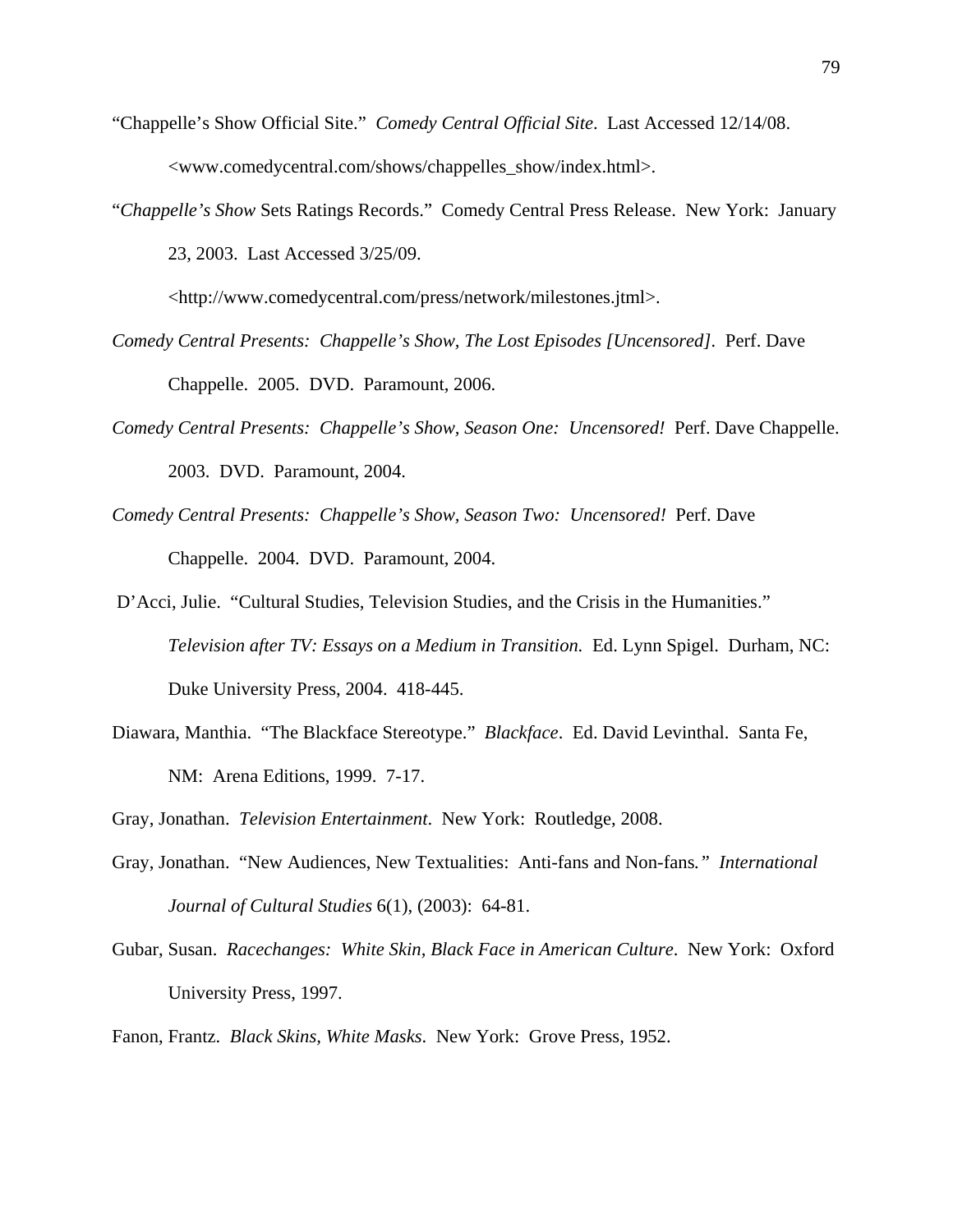- Farley, Christopher John. "Dave Speaks." *Time*, (14 May 2005). Accessed 4/20/08. <http://www.time.com/time/arts/article/0,8599,1061418,00.html>.
- Farley, Christopher John. "On the Beach With Dave Chappelle." *Time*, (15 May 2005). Accessed 4/7/08. <http://www.time.com/time/arts/article/0,8599,1061415,00.html>.
- Feeney, Matt. "Black Comedy: Why Is Dave Chappelle's Malice So Winning?" *Slate,* (4 Mar. 2004): 10 par. Accessed 4/19/08. <http://www.slate.com/id/2096599/>.
- Haggins, Bambi. *Laughing Mad: The Black Comic Persona in Post-Soul America*. New Brunswick: Rutgers University Press, 2007.

Hampton, Dream. "Dave Chappelle." *Essence* 35(11), (Mar. 2005): 208.

- Hilmes, Michele. *Only Connect: A Cultural History of Broadcasting in the United States*. Belmont: Thomson Wadsworth, 2002.
- "His First TV Interview: Why Comedian Dave Chappelle Walked Away From \$50 Million." *The Oprah Winfrey Show*, Season 22, Episode 2835. Originally aired 3 Feb. 2006.
- "The Internet Movie Database (IMDb) Message Board for *Chappelle's Show* (2003)." *IMDb.com*. Last Accessed 12/11/08. <http://www.imdb.com/title/tt0353049/board>.
- Jenkins, Henry. *Textual Poachers: Television Fans and Participatory Culture*. New York: Routledge, 1992.
- "KKK White Power Supremacy." *You Tube-Broadcast Yourself*. Last Accessed 12/10/08. <http://www.youtube.com/watch?v=R7U67gzbR0g&feature=related>.
- Klinger, Barbara. *Beyond the Multiplex: Cinema, New Technologies, and the Home*. Berkeley: University of California Press, 2006.
- "Milestones." Comedy Central Press Central. Last Accessed 3/25/09. <http://www.comedycentral.com/press/network/milestones.jtml>.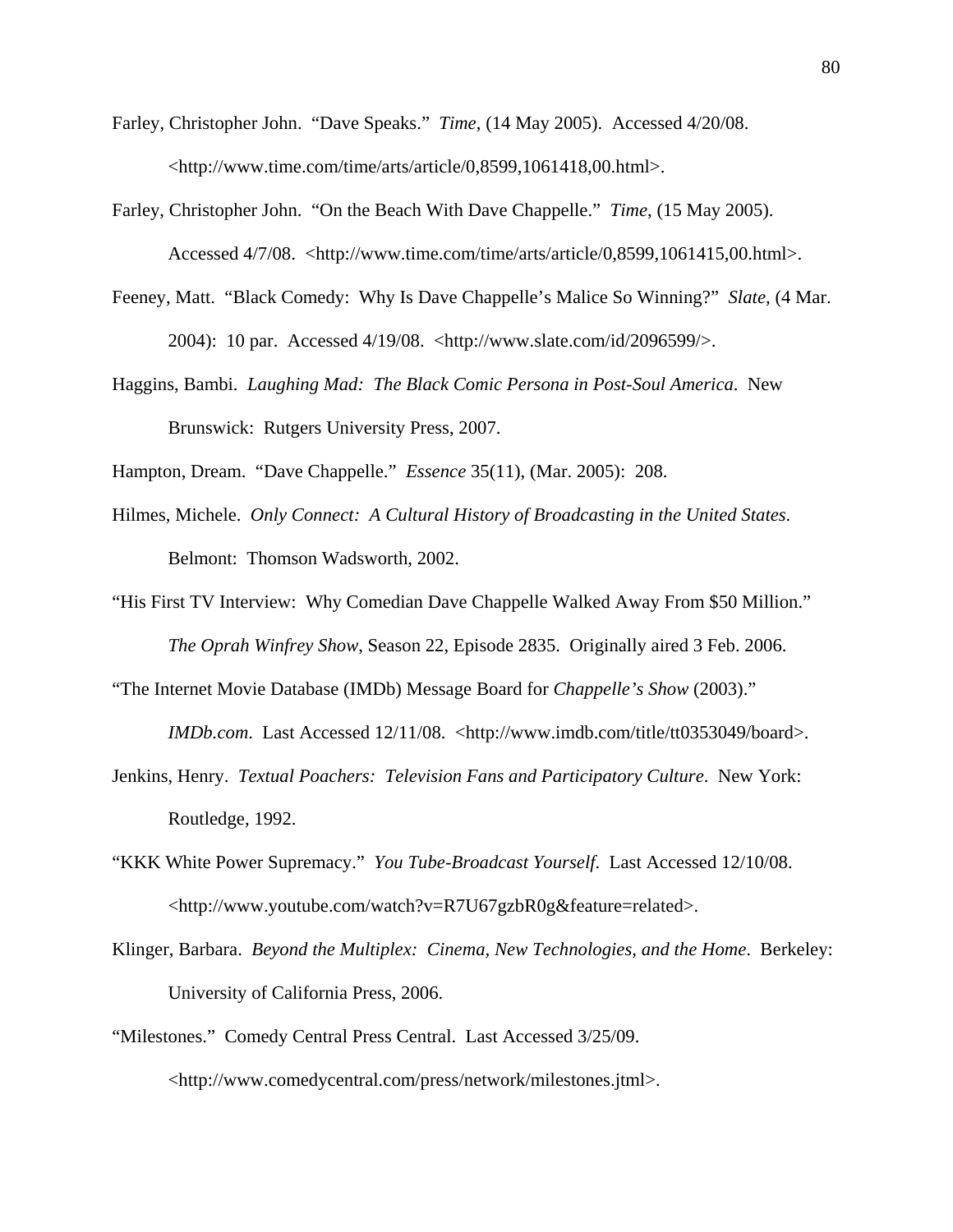Mittell, Jason. *Television and American Culture*. New York: Oxford University Press, 2010. "Ohio State Troopers Disciplined for Ku Klux Klan Photo." 13 Apr. 2008. Associated Press story accessed on *CNN.com*. Accessed 4/13/08.

<http://www.cnn.com/2008/US/04/13/trooper.klan.costume.ap/>.

Powell, Kevin. "Heaven, Hell, Dave Chappelle." *Esquire* 145(5), (May 2006): 93-101.

- Ross, Sharon Marie. *Beyond the Box: Television and the Internet.* Malden, MA: Blackwell Publishing, 2008.
- Sanchez, Victoria E. & Mary E. Stuckey. "Coming of Age as a Culture? Emancipatory and Hegemonic Readings of *The Indian in the Cupboard*." *Western Journal of Communication* 64(1), (Winter 2000): 78-91.
- Stephens, Dionne P. & Layli D. Phillips. "Freaks, Gold Diggers, Divas, and Dykes: The Sociohistorical Development of Adolescent African American Women's Sexual Scripts." *Sexuality and Culture*, (2003): 3-49.

Strausbaugh, John. *Black Like You.* New York: Penguin Group, 2006.

Sutherland, Meghan. *The Flip Wilson Show*. Detroit: Wayne State University Press, 2008.

"White Supremacy KKK." *You Tube-Broadcast Yourself*. Last Accessed 12/10/08.

<http://www.youtube.com/watch?v=J7FJ\_L0iiMQ>.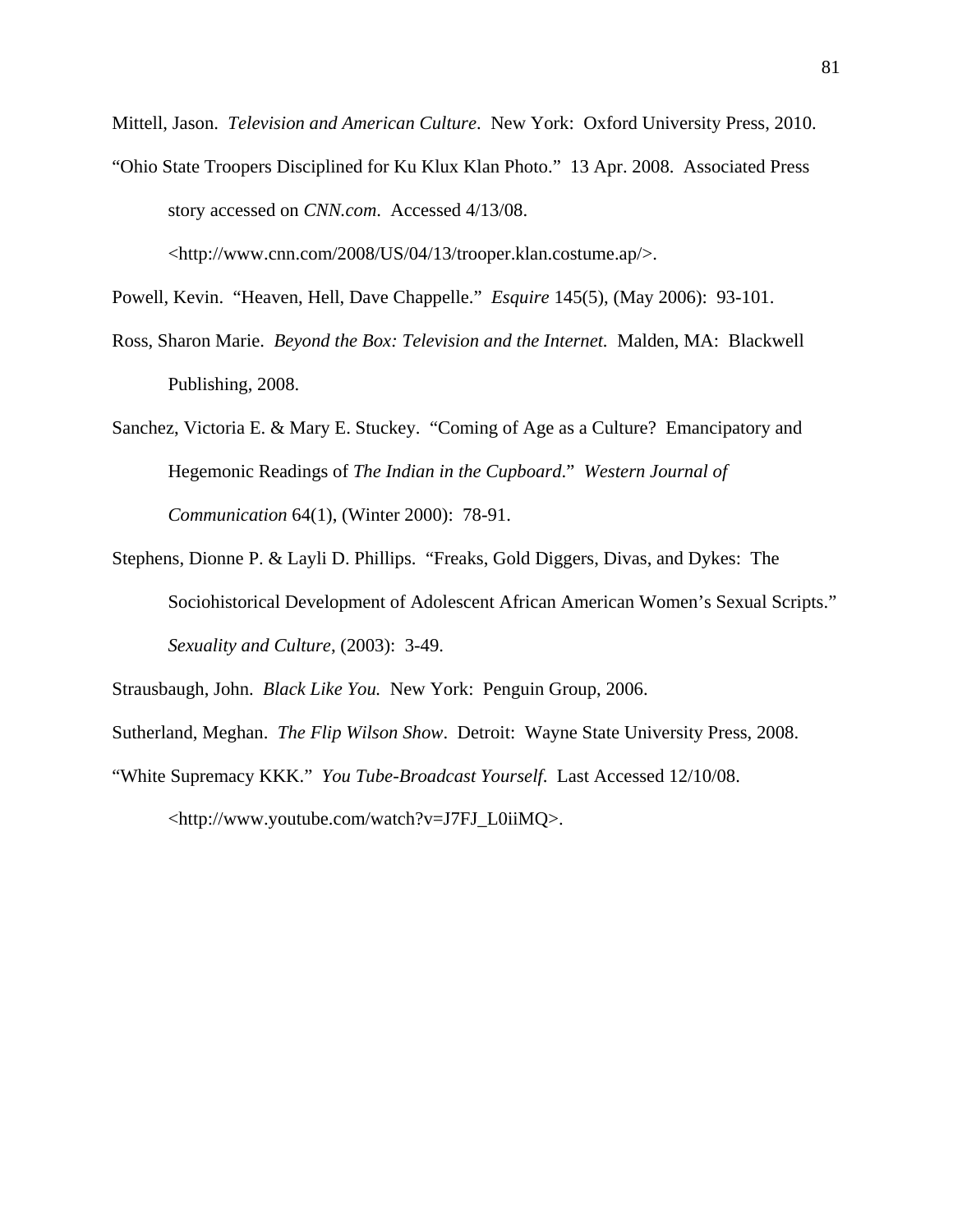# APPENDIX: TRANSCRIPT OF CLAYTON BIGSBY SKETCH

[Screen Reads] Warning: For viewers sensitive to issues of race, be advised that the following piece contains gratuitous use of the "N" Word. [Then] And by "N" word, I mean Nigger. There, I said it. [Then] FRONTLINE

Reporter (Voice Over): For the last fifteen years a man named Clayton Bigsby has been the leading voice of the White Supremacist movement in America. Though not sold in any major bookstores, his books *Dumptruck*, *Nigger Stain*, *I smell Nigger*, and *Nigger Book* have sold over 600,000 copies combined. Despite his popularity, very few have ever seen him due to his reclusiveness, but in an effort to bring his message to a wider audience he agreed to give his first public interview ever to Frontline. But getting to Mr. Bigsby was an odyssey in itself, riddled with backcountry hollows, shifty go-betweens, and palpable danger.

Reporter: Excuse me, not sure we're in the right place—we're looking for Clayton Bigsby.

Clayton Bigsby: Well, look no further fella you found me.

R: Uh, Clayton Bigsby, the author?

CB: What, you don't think I can write them books? Just cause I'm blind don't mean I'm dumb.

R(VO): How could this have happened? A black White Supremacist. Our search for answers led us here to the Wexler Home for the Blind, where Mr. Bigsby spent the first 19 years of his life. Bridget Wexler is the home's head mistress.

BW: Well, he was the only negro we'd ever had around here, so we figured we'd make it easier on Clayton by just tellin' him and all the other blind kids that he was white.

R: And he never questioned it?

BW: Why would he?

R: You've written four books now?

CB: I've written six books; they've published four.

R: What would you say is the overall message of your books?

CB: Sir my message is simple: Niggers, Jews, Homosexuals, Mexicans, Arabs, and all kinds of different Chinks stink! And I hate 'em!

R: You refer to n—uh, African Americans, what exactly is your problem?

CB: How much time you got buddy? Where would I start? Well first of all, they're lazy good for nuthin ' tricksters, crack smokin' swindlers, big butt havin', wide nose breathin' all the white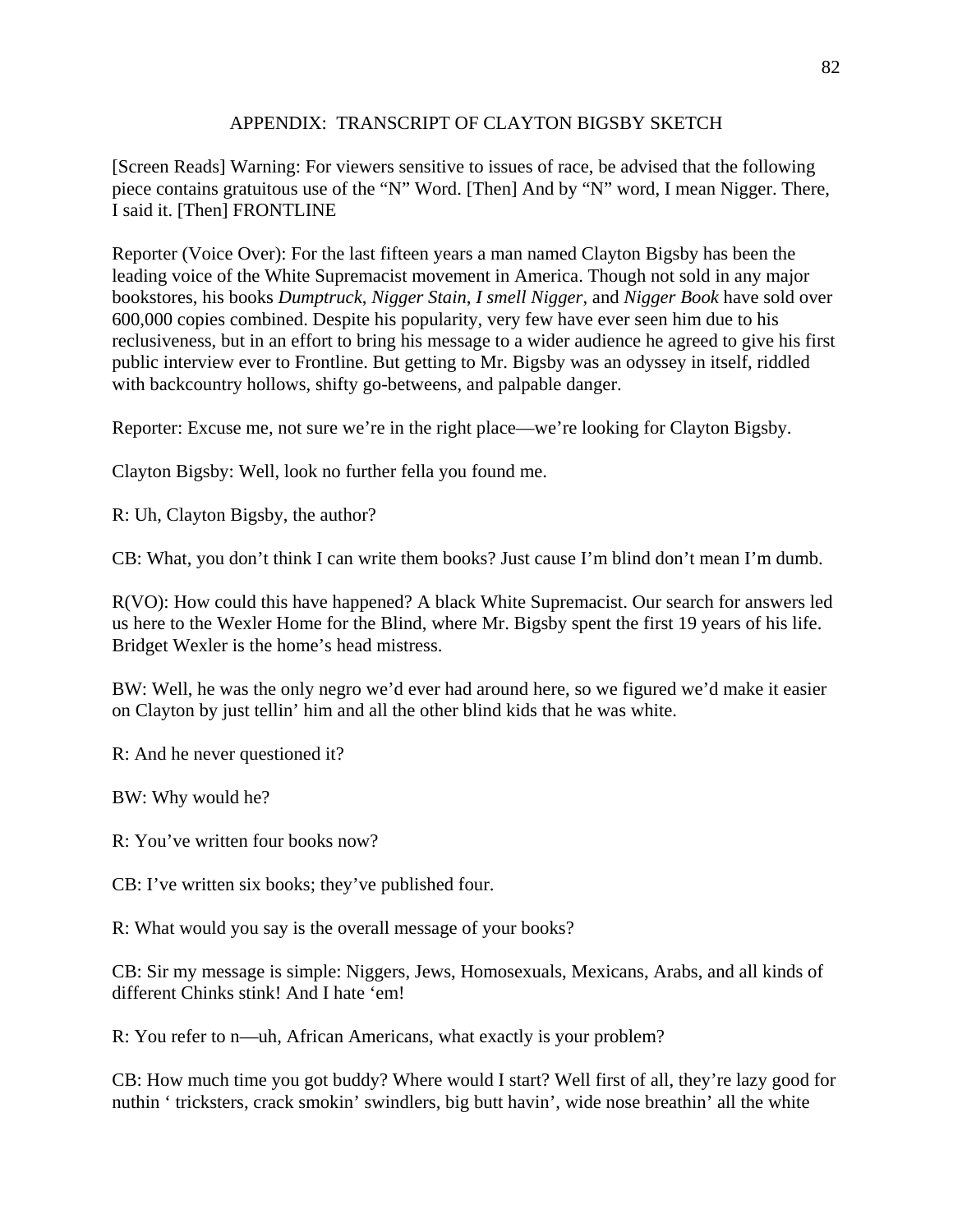man's air… They eat up all the chicken, they think they're the best dancers, and they stink! Did I mention that before?

R: Yes, I believe you did sir.

CB: Matter of fact, my friend Jasper told me one of them coons came by his house to pick his sister up for a date. He said, "Look here, Nigger—that there is my girl! Anyone has sex with my sister, it's gonna be me!"

R: You've never left this property, have you, Mr. Bigsby?

CB: No Sir, not in many years.

R: What if I were to tell you that you are an African American?

CB: Sir! Listen! I am gonna make this clear—I am in no way, shape, or form involved in any niggerdom! You understand!?

R: Yes Sir, but—

CB: But, but nothin'!

R: But Mr.—

CB: Now if you'll excuse me, I have a book signin' to go to. Why don't ya bring your media cameras over there if you wanna see some real truth! Prudence! Prudence, have Jasper load the truck!

R(VO): And Clayton Bigsby, black White Supremacist, ventured out into the unsuspecting world.

R: Sir, you're a friend—why not tell him he's African American?

Jasper: Listen man, he's too important to the movement. If I tell him he's black he'd probably kill his self, just so there'd be one less niggra around. His commitment is that deep.

R: I'm overwhelmed by the irony.

Random White Men: [Beating on hood of truck] Hey you boy!

J: Uh Oh

Random White Man #1: You lost boy? Move along, move along!

Random White Man #2: We don't like your kind around here!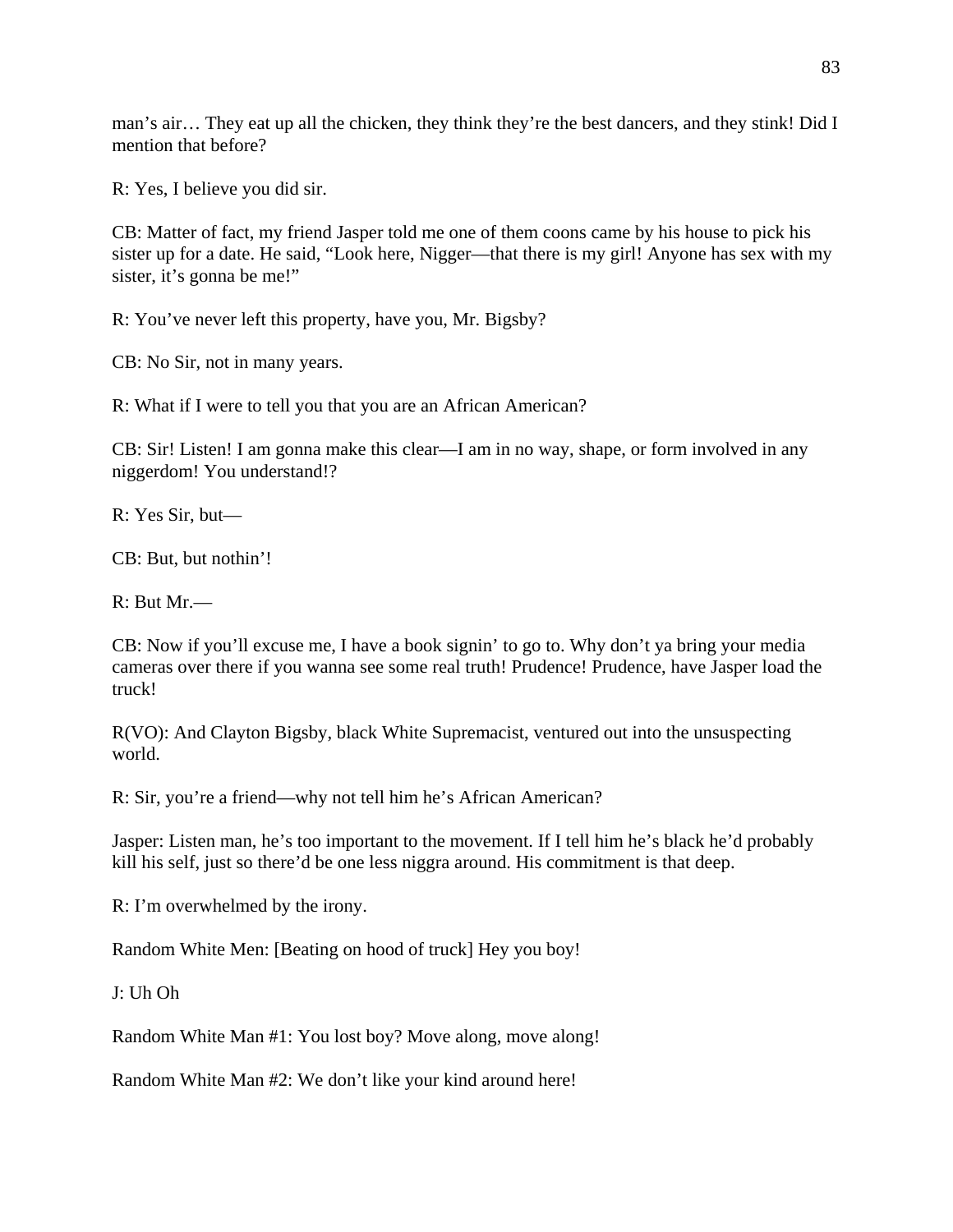RWM #1: You better get outta here before somethin' bad happens!

RWM #2: Yeah!

CB: That's right! That's right! Tell that nigger! Beat it you scary nigger!

J: C'mon Clayton, we gotta go.

CB: Oh, Jasper, there's a nigger around here. That scary monkey was beatin' my hood! White Power! Nigger!

R(VO): The confusion did not end there.

CB: [Yelling at car full of white boys listening to rap music] Hey, why don't you jungle bunnies turn that music down!? Niggers make me sick! Woogie-Boogie, nigger, woogie-boogie!

White Boy: Did he just call us "niggers"? Awesome! [High fives]

R(VO): The anticipation was at a fever pitch as we arrived at Mr. Bigsby's book signing.

White Supremacist: The man who should be the next President of the United States. [Cheering among crowd]

CB: Alright Jasper time to show these people what white power's all about.

J: You better put your hood on Clayton—

CB: Alright.

J: Might wanna hide your identity, be safer, you know in case some radical ain't sympathetic with the cause wants to shoot you.

CB: Yeah that's good thinkin'. Alright, I'ma put my hood on. [Puts hood on backwards]

J: Here let me get that.

WS: Without further ado, the man who made us proud to be white, none other than Clayton Bigsby! [Cheers from crowd]

CB: White Power! Everybody I have a lot of things to discuss mainly niggers. America's at war with Al Qaeda, but we're still losin' the war against Al Sharpton!

R(VO): The Asian community was a target as well.